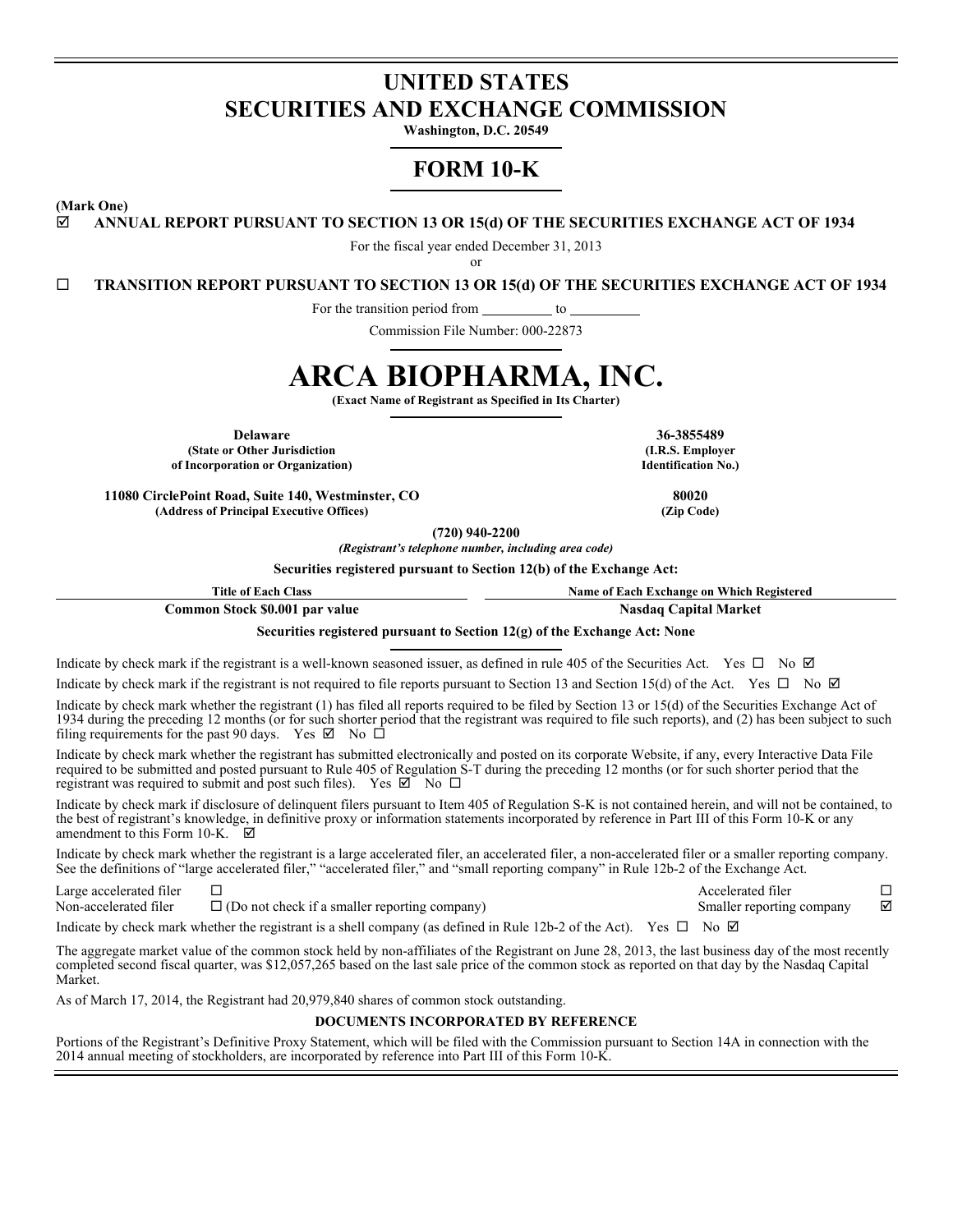# **TABLE OF CONTENTS**

| <b>PARTI</b>      |                                                                                                              |    |
|-------------------|--------------------------------------------------------------------------------------------------------------|----|
| Item $1$ .        |                                                                                                              | 1  |
| Item 1A.          |                                                                                                              | 15 |
| Item 1B.          |                                                                                                              | 34 |
| Item 2.           |                                                                                                              | 34 |
| Item 3.           |                                                                                                              | 34 |
| Item 4.           |                                                                                                              | 34 |
| <b>PART II</b>    |                                                                                                              |    |
| Item 5.           | Market for Registrant's Common Equity, Related Stockholder Matters and Issuer Purchases of Equity Securities | 35 |
| Item 6.           |                                                                                                              | 35 |
| Item 7.           |                                                                                                              | 35 |
| Item 7A.          |                                                                                                              | 39 |
| Item 8.           |                                                                                                              | 40 |
|                   |                                                                                                              | 41 |
|                   |                                                                                                              | 42 |
|                   |                                                                                                              | 43 |
|                   | CONSOLIDATED STATEMENTS OF PREFERRED STOCK AND STOCKHOLDERS' EQUITY (DEFICIT) 44-47                          |    |
|                   |                                                                                                              | 48 |
|                   |                                                                                                              | 49 |
| Item 9.           |                                                                                                              | 63 |
| Item 9A.          |                                                                                                              | 63 |
| Item 9B.          |                                                                                                              | 63 |
| <b>PART III</b>   |                                                                                                              |    |
| Item $10$ .       |                                                                                                              | 64 |
| Item 11.          |                                                                                                              | 64 |
| Item 12.          | Security Ownership of Certain Beneficial Owners and Management and Related Stockholder Matters               | 64 |
| Item $13$ .       |                                                                                                              | 64 |
| Item 14.          |                                                                                                              | 64 |
| <b>PART IV</b>    |                                                                                                              |    |
| Item $15$ .       |                                                                                                              | 65 |
| <b>SIGNATURES</b> |                                                                                                              | 71 |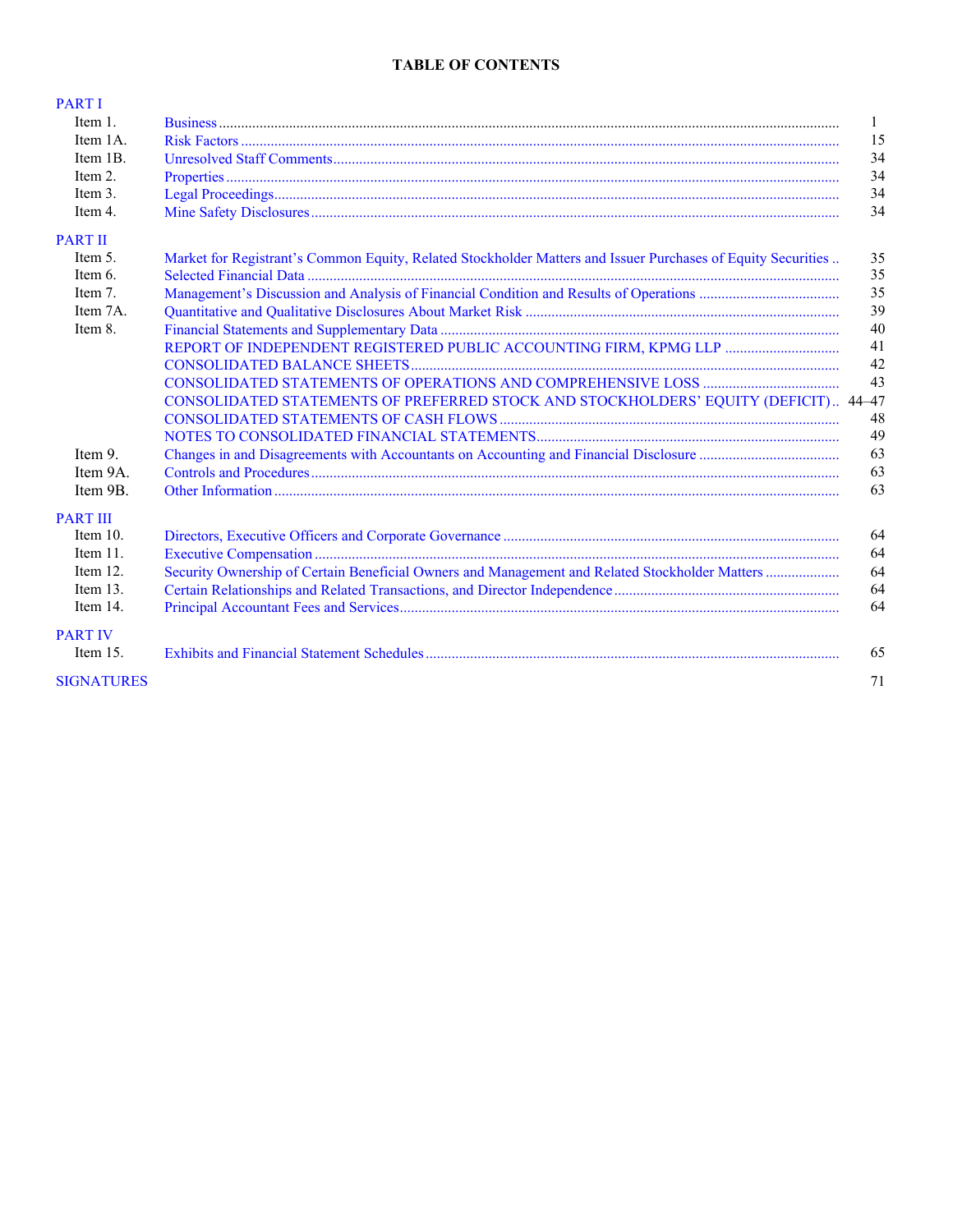# <span id="page-2-0"></span>**PART I**

# <span id="page-2-1"></span>**Item 1.** *Business*

Some of the statements under "Business," "Risk Factors," "Management's Discussion and Analysis of Financial Condition and Results of Operations" and elsewhere in this Annual Report constitute forward-looking statements. In some cases, you can identify *forward-looking statements by the following words: "may," "will," "could," "would," "should," "expect," "intend," "plan,"* "anticipate," "believe," "estimate," "predict," "project," "potential," "continue," "ongoing" or the negative of these terms or other comparable terminology, although not all forward-looking statements contain these words. Examples of these statements include, but are not limited to, statements regarding the following: the timing and results of any clinical trials, including the planned Gencaro trial for the prevention of atrial fibrillation-our ability to obtain additional funding or enter into a strategic or other transaction, the extent to which our issued and pending patents may protect our products and technology, the potential of such product candidates to lead to the development of safe or effective therapies, our ability to enter into collaborations, our ability to maintain listing of our common stock on a national exchange, our future operating expenses, our future losses, our future expenditures, and the sufficiency of our cash resources to maintain operations. These statements involve known and unknown risks, uncertainties and other factors that may cause our actual results, levels of activity, performance or achievements to be materially different from the information expressed or implied by these forward-looking statements. While we believe that we have a reasonable basis for each forward-looking statement contained in this Annual Report, we caution you that these statements are based on a combination of facts and factors currently known by us and our projections of the future, about which we cannot be certain.

In addition, you should refer to the "Risk Factors" section of this Annual Report for a discussion of other important factors that may cause our actual results to differ materially from those expressed or implied by our forward-looking statements. As a result of these factors, we cannot assure you that the forward-looking statements in this Annual Report will prove to be accurate. Furthermore, if our forward-looking statements prove to be inaccurate, the inaccuracy may be material. In light of the significant uncertainties in these forward-looking statements, you should not regard these statements as a representation or warranty by us or any other person that we *will achieve our objectives and plans in any specified time frame, or at all.*

We undertake no obligation to publicly update any forward-looking statements, whether as a result of new information, future events or otherwise. You are advised, however, to consult any further disclosures we make on related subjects in our Quarterly Reports on *Form 10-Q, Current Reports on Form 8-K, and our website.*

The terms "ARCA," "the Company," "we," "us," "our" and similar terms refer to ARCA biopharma, Inc.

# *Overview*

We are a biopharmaceutical company principally focused on developing genetically-targeted therapies for cardiovascular diseases. Our lead product candidate is Gencaro™ (bucindolol hydrochloride), a pharmacologically unique beta-blocker and mild vasodilator that we plan to evaluate in a new clinical trial for the treatment of atrial fibrillation, or AF, in patients with heart failure and/or left ventricular dysfunction, or HFREF. We have identified common genetic variations in receptors in the cardiovascular system that we believe interact with Gencaro's pharmacology and may predict patient response to the drug.

We plan to test this hypothesis in a Phase 2B/3 clinical trial of Gencaro, known as GENETIC-AF. We are pursuing this indication for Gencaro because data from the previously conducted Phase 3 HF trial of Gencaro in 2,708 HF patients, or the BEST trial, suggest that Gencaro may be successful in reducing or preventing AF.

AF is a disorder in which the normally regular and coordinated contraction pattern of the heart's two small upper chambers (the atria) becomes irregular and uncoordinated. The irregular contraction pattern associated with AF causes blood to pool in the atria, predisposing the formation of clots potentially resulting in stroke.

AF is considered an epidemic cardiovascular disease. The estimated number of individuals with AF globally in 2010 was 33.5 million. According to the 2014 American Heart Association report on Heart Disease and Stroke Statistics, the estimated number of individuals with AF in the U.S. in 2010 ranged from 2.7 million to 6.1 million people. AF increases the risk of stroke and may also contribute to worsening heart failure. The approved therapies for the treatment or prevention AF have certain disadvantages in HFREF patients, such as toxic or cardiovascular adverse effects, and most of the approved drugs for AF are contra indicated or have warnings in their prescribing information for such patients. We believe there is an unmet medical need for new AF treatments that have fewer side effects than currently available therapies and are more effective, particularly in HFREF patients.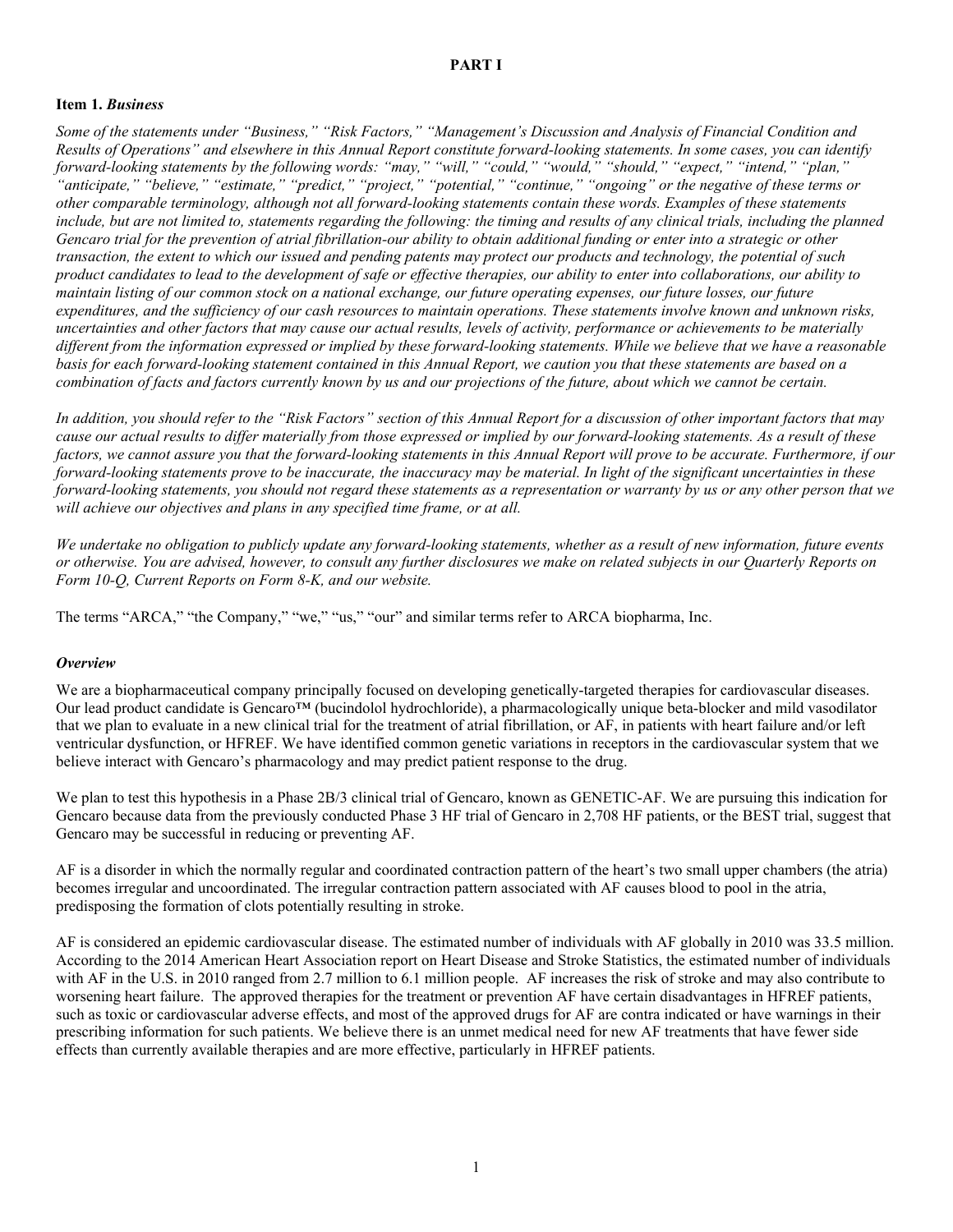GENETIC-AF is planned as a multi-center, randomized, double-blind clinical trial designed to compare the safety and efficacy of Gencaro to an active comparator, the beta-blocker Toprol XL (metoprolol succinate), in HFREF patients recently diagnosed with persistent AF and having beta-1 389 arginine homozygous genotype, the genotype we believe responds most favorably to Gencaro. The primary endpoint of GENETIC-AF, time to recurrent symptomatic AF or all-cause mortality, will be measured over a twenty-four week period after a patient has been electrically cardioverted to restore normal heart rhythm.

We believe data from the BEST trial indicate that Gencaro may have a genetically regulated effect in reducing or preventing AF, whereas we believe the therapeutic benefit of Toprol XL does not appear to be enhanced in patients with this genotype. A retrospective analysis of data from the BEST trial shows that the entire cohort of patients in the BEST trial treated with Gencaro had a 41% reduction in the risk of new onset AF (time-to-event) compared to placebo ( $p = 0.0004$ ). In the BEST DNA substudy, patients with the beta-1 389 arginine homozygous genotype experienced a 74% ( $p = 0.0003$ ) reduction in risk of AF when receiving Gencaro, based on the same analysis. The beta-1 389 arginine homozygous genotype was present in about 47% of the patients in the BEST pharmacogenetic substudy, and we estimate it is present in about 50% of the US general population.

We have created an adaptive design for GENETIC-AF. It is anticipated that the trial will be initiated as a Phase 2B study in approximately 200 HFREF patients with recent onset, persistent AF who have the beta-1 389 arginine homozygous genotype that we believe responds most favorably to Gencaro. In addition to measuring the primary endpoint of recurrent symptomatic AF or all-cause mortality, an additional efficacy measure in the Phase 2B portion of GENETIC-AF will be AF burden, defined as a patient's percentage of time in AF per day, regardless of symptoms. All 200 patients in the Phase 2B portion of the trial will have either a newly or previously implanted Medtronic device that measures and records AF burden. The GENETIC-AF Data Safety Monitoring Board (DSMB) will analyze certain data from the Phase 2B portion of the trial and recommend based on a comparison to our pre-trial statistical assumptions, whether the trial should proceed to Phase 3 and seek to enroll an additional 420 patients. The DSMB will make their recommendation based on analysis of certain trial data after 200 patients have been enrolled and have completed 24 weeks of follow-up, the period for measuring the trial's primary end-point. The interim analysis will focus on available data regarding AF event rates, AF burden, and safety. Should the DSMB interim analysis conclude that the interim data is consistent with pre-trial statistical assumptions and indicates potential for achieving statistical significance for the Phase 3 endpoint, then the DSMB may recommend the study proceed to Phase 3. The DSMB may also recommend changes to the study design before the trial proceeds to Phase 3, or it may recommend that the study not proceed to Phase 3. Based on the DSMB recommendation, and other factors, including input from the trial's steering committee, the Company, in consultation with the trial's Trial Steering Committee, will make the final determination on the trial's development steps. The full Phase 2B/3 trial is designed for 90 percent power at a p-value of less than 0.01 significance level to detect a 25 percent reduction in the risk of AF recurrence or death in patients in the Gencaro arm compared to patients in the Toprol XL arm. The Company believes the Phase 2B portion of the study will take approximately two and one-half years to complete from the time the first patient is enrolled until the planned DSMB interim analysis of data from the initial 200 patients.

Our GENETIC-AF clinical trial of Gencaro requires a companion diagnostic test to identify the patient's receptor genotype. Accordingly, the GENETIC AF trial will require the use of a third party diagnostic service to perform the genetic testing. We have an agreement with Laboratory Corporation of America, or LabCorp, to provide the companion diagnostic test and services to support our GENETIC-AF trial. LabCorp has developed the genetic test and obtained an Investigational Device Exemption, or IDE, from the FDA for the companion diagnostic test which will be used in our GENETIC-AF clinical trial.

Medtronic, Inc., a leader in medical technologies to improve the treatment of chronic diseases including cardiac rhythm disorders is collaborating with us on the planned GENETIC-AF trial. Under the collaboration with Medtronic, ARCA plans to conduct a substudy that will include continuous monitoring of the cardiac rhythms of all 200 patients enrolled during the Phase 2B portion of the trial and approximately 100 additional patients in the Phase 3 portion of GENETIC-AF. The collaboration will be administered by a joint ARCA-Medtronic committee. Medtronic will use its proprietary CareLink System to collect and analyze the cardiac rhythm data from the implanted Medtronic devices and the data will be used by the DSMB as part of the interim analysis. Medtronic will support the reimbursement process for patients enrolled in the Phase 2B portion, and will provide financial support of unreimbursed costs for a certain number of patients in the Phase 2B portion up to a certain maximum amount per patient. If GENETIC-AF proceeds to Phase 3, we will seek to enroll an additional 100 patients, with Medtronic devices for monitoring and recording AF burden, in the substudy. Medtronic will provide the agreed-on CareLink System cardiac rhythm data collection and analysis for the Phase 3 portion of the substudy and support the reimbursement process.

We have been granted patents in the U.S., Europe, and other jurisdictions for methods of treating AF and HF patients with Gencaro based on genetic testing, which we believe may provide market exclusivity for these uses of Gencaro into at least 2026 in the US and into 2025 in Europe. In addition we believe that if Gencaro is approved, a Gencaro patent will be eligible for patent term extension based on our current clinical trial plans which, if granted, may provide market exclusivity for Gencaro into 2029 or 2030 in the US and Europe.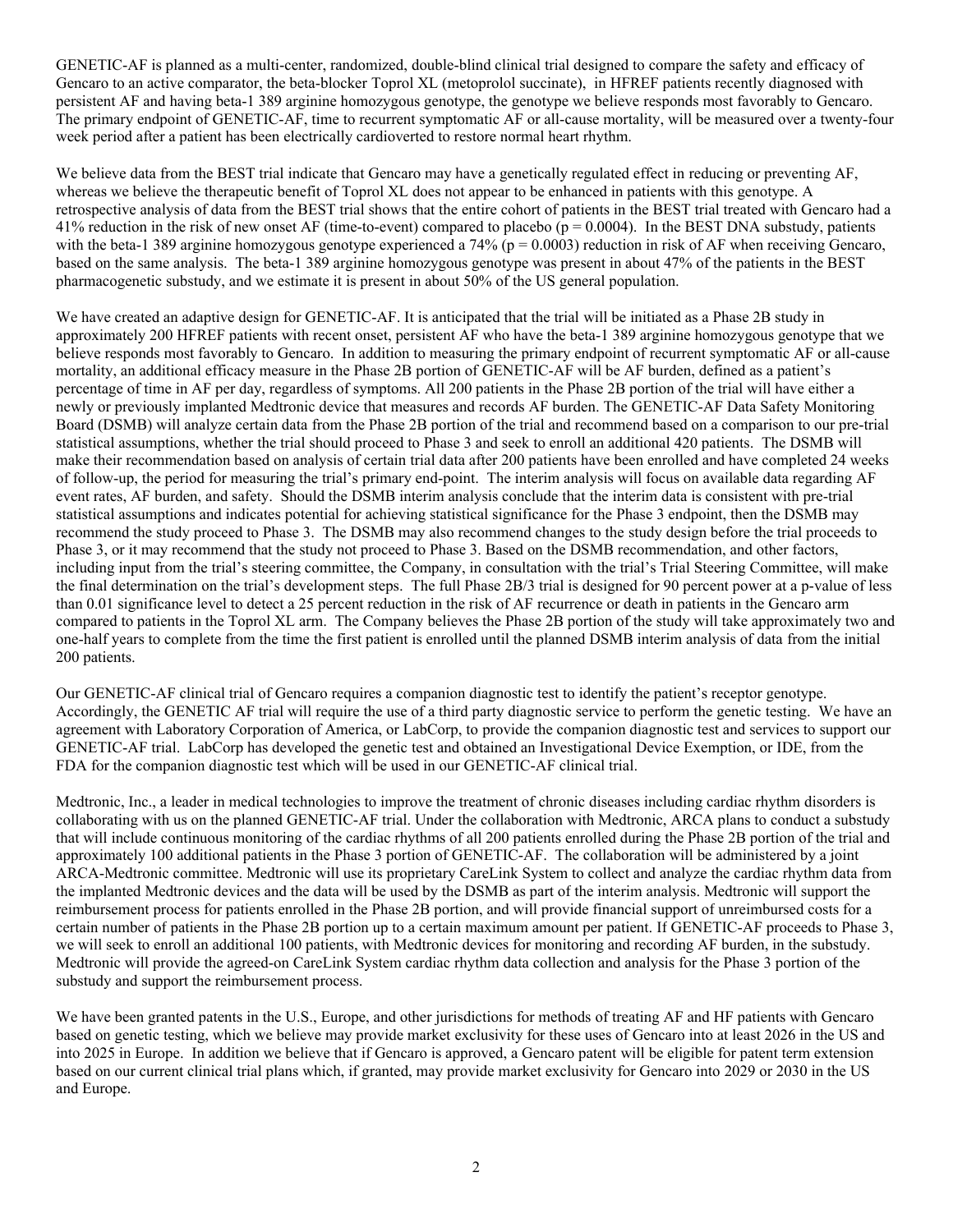To support the continued development of Gencaro, we completed public equity offerings during 2013 that raised approximately \$19.3 million of net proceeds. In February 2014 we completed a public equity offering that raised approximately \$7.9 million of net proceeds as additional funds for the planned Phase 2B portion of the GENETIC-AF trial and to support our ongoing operations. In light of the significant uncertainties regarding clinical development timelines and costs for developing drugs such as Gencaro, we will need to raise a significant amount of additional capital to finance the completion of GENETIC-AF and our ongoing operations. We anticipate that our current cash and cash equivalents, including the net proceeds from our February 2014 equity offering, will be sufficient to fund our operations, at our projected cost structure, through at least the end of 2015. However, changing circumstances may cause us to consume capital significantly faster or slower than we currently anticipate. We have based these estimates on assumptions that may prove to be wrong, and we could exhaust our available financial resources sooner than we currently anticipate.

On January 27, 2009, we completed a business combination (the "Merger") with ARCA Colorado in accordance with the terms of that Agreement and Plan of Merger and Reorganization, dated September 24, 2008, and amended on October 28, 2008 (as amended, the "Merger Agreement"), in which a wholly-owned subsidiary of Nuvelo, Inc. merged with and into ARCA Colorado, with ARCA Colorado continuing after the Merger as the surviving corporation and a wholly-owned subsidiary of Nuvelo, Inc. Immediately following the Merger, we changed our name from Nuvelo, Inc. to ARCA biopharma, Inc., and our common stock began trading on the Nasdaq Global Market under the symbol "ABIO" on January 28, 2009. On March 7, 2011, the listing of our common stock was transferred from the Nasdaq Global Market to the Nasdaq Capital Market.

On March 4, 2013, we filed a Certificate of Amendment to our Amended and Restated Certificate of Incorporation, to implement a six-for-one reverse split of our common stock, as previously authorized and approved at our special meeting of stockholders on February 25, 2013. On March 5, 2013, our common stock began trading on The NASDAQ Capital Market on a post-split basis.

The reverse split effected a proportionate adjustment to the per share exercise price and the number of shares issuable upon the exercise or settlement of all outstanding options and warrants to purchase shares of our common stock, and the number of shares reserved for issuance pursuant to our existing stock option plans were reduced proportionately. No fractional shares were issued as a result of the reverse split, and stockholders who otherwise would have been entitled to a fractional share received in lieu thereof, a cash payment based on the closing sale price of our common stock as reported on The NASDAQ Capital Market on March 4, 2013. The reverse split did not alter the par value of our common stock or modify any voting rights or other terms of the common stock.

# *Our Strategy*

Our mission is to become a leading biopharmaceutical company developing cardiovascular therapies with an emphasis on geneticallytargeted therapies. To achieve this goal, we are pursuing the following strategies:

- *Advance the development of Gencaro.* We plan to focus our efforts on initiating and completing the GENETIC-AF Trial.
- *Raise additional funding or complete a strategic transaction.* To support the continued clinical development of Gencaro, including the planned GENETIC-AF clinical trial, we expect to seek additional funding, through the sale of public or private equity or debt securities, or the completion of a strategic transaction.
- *Build a cardiovascular pipeline.* Our management and employees, including our chief executive officer, have extensive experience in cardiovascular research, molecular genetics and clinical development of cardiovascular therapies. We are seeking to leverage this expertise to identify, acquire and develop other cardiovascular products or candidates, with an emphasis on pharmacogenetic applications.
- *Leverage our existing assets.* We are pursuing opportunities to leverage certain of our development-stage product candidates. These opportunities include collaborations with institutions conducting proof of concept studies and government funded development.

# *Atrial Fibrillation Market Background and Opportunity*

AF is a disorder in which the normally regular and coordinated contraction pattern of the heart's two small upper chambers becomes irregular and uncoordinated. The irregular contraction pattern associated with AF causes blood to pool in the heart's atria, predisposing to the formation of clots. These clots may travel from the heart and become lodged in the arteries leading to the brain and other organs, thereby blocking necessary blood flow and potentially resulting in stroke. In addition, we also believe that the development of AF in a HFREF patient can be associated with increased risk of death and other heart failure related adverse outcomes. AF is considered an epidemic cardiovascular disease. The estimated number of individuals with AF globally in 2010 was 33.5 million. According to the 2014 American Heart Association report on Heart Disease and Stroke Statistics, the estimated number of individuals with AF in the U.S. in 2010 ranged from 2.7 million to 6.1 million Approximately 300,000-400,000 treated AF patients currently receive a form of beta-blocker as pharmaceutical intervention.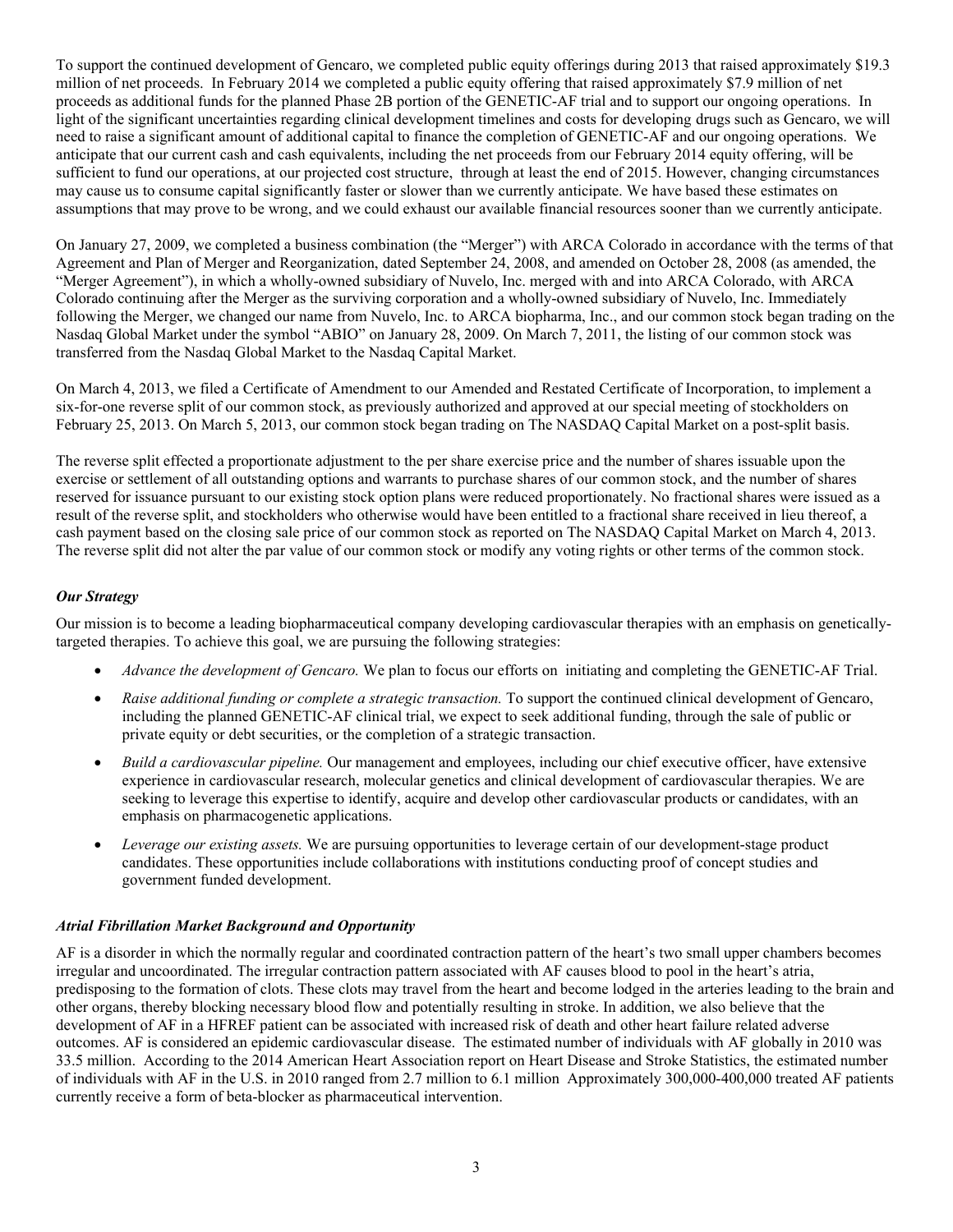The goals of current medical therapy for AF are to maintain sinus rhythm or permanent AF control of the ventricular rate response, avoid the risk of complications including stroke and to minimize patient symptoms. Current treatments include pharmaceutical intervention and device intervention. There are several antiarrhythmic drugs approved by the FDA for the treatment and/or prevention of recurrent AF. However, these drugs have safety and/or administration concerns and all but one have contraindications or label warnings regarding their prescription in patients with HFREF.

Current device interventions for the treatment of AF include:

- Electrical cardioversion which is used to restore normal heart rhythm with administration of a direct current shock;
- Radiofrequency ablation which is effective in some patients for whom medications are ineffective; and,
- Atrial pacemakers which are implanted under the skin and then intravenously into the heart to regulate heart rhythm.

#### *Gencaro*

Gencaro (bucindolol hydrochloride) is a pharmacologically unique beta-blocker and mild vasodilator being developed for the treatment of AF. Gencaro is considered part of the beta-blocker class of compounds because of its property of blocking both beta-1 and beta-2, receptors in the heart. The blocking of these receptors prevents the receptor from binding with other molecules, primarily the neurotransmitter norepinephrine (NE), which activate these receptors. We believe that Gencaro is well-tolerated in cardiovascular patients because of its mild vasodilator effects. Originally developed by Bristol-Myers Squibb, or BMS, the active pharmaceutical ingredient, or API, in Gencaro, bucindolol hydrochloride, has been tested clinically in approximately 4,500 patients. Gencaro was the subject of a Phase 3 HF mortality trial of over 2,700 patients, mostly in the U.S., known as the "BEST" trial. The BEST trial included a DNA bank of over 1,000 patients, which was used to evaluate the effect of genetic variation on patients' response to Gencaro.

At the time of the BEST trial, our founding scientists, Dr. Michael Bristow and Dr. Stephen Liggett, hypothesized that the unique pharmacologic properties of Gencaro would interact with common genetic variations of beta-1, beta-2 and alpha-2C, adrenergic receptors, which are important receptors that regulate cardiac or adrenergic (sympathetic) nerve function. They tested this hypothesis prospectively in a substudy conducted using data from the BEST DNA bank. On the basis of this study, Drs. Bristow and Liggett have determined that patients with certain variations in these receptors had substantially improved outcomes on primary and certain secondary clinical endpoints in the trial, such as mortality, HF progression, hospitalization and prevention of arrhythmias, relative to the counterpart genotype groups and the general patient population of the BEST trial. We believe that these genetically determined receptor variations, which are detectable using standard DNA testing technology, can serve as diagnostic markers for predicting enhanced therapeutic response to Gencaro, and potentially avoiding adverse events, in individual patients. We have patented our methods for treating AF and HF patients with Gencaro in the U.S. and Europe based on genetic testing.

#### *Pharmacology and Pharmacogenetics*

Gencaro's pharmacology appears to be different from other compounds in the beta-blocker class in two fundamental respects. First, the National Heart, Lung and Blood Institute of the National Institutes of Health (NHLBI) and the Cooperative Studies Program of the Department of Veterans Affairs sponsored studies conducted by Drs. Bristow and Liggett indicated that in human myocardial preparations, Gencaro leads to inactivation of constitutively active (i.e. functional in the absence of bound agonist) beta-1 receptors through a mechanism separate from beta-blockade, in addition to inhibiting the binding activity of the beta-1 receptor like a typical beta-blocker. Second, other studies, including BEST, indicated that Gencaro lowers the systemic levels of the neurotransmitter NE, released by cardiac and other adrenergic nerves. These two properties interact with common genetic variations in two cardiac receptors, the beta-1 and alpha-2C receptors, to produce the unique pharmacogenetic profile of Gencaro. We believe that these two properties, and their pharmacogenetic implications, are unique to Gencaro.

Gencaro has an important interaction with the beta-1 receptor found on muscle cells, or cardiac myocytes, of the heart. The general role of the beta-1 receptor and its downstream signaling cascades is to regulate the strength and rate of the heart's contractions. NE serves as an activator of the beta-1 receptor, causing the receptor to initiate signaling to the cardiac myocyte. Although this signaling may be beneficial to the failing heart in the short term, in chronic HFREF patients the beta-1 receptor also initiates harmful, or cardiomyopathic, signaling which, over time, exacerbates the heart's structural and functional decline. Beta-blockers counteract this destructive process by reducing beta-1 receptor signaling. They do this by binding to the receptor and blocking NE molecules from binding and activating the signaling activity and, in Gencaro's case, by also inactivating certain beta-1 receptors that are constitutively active (active in the absence of NE stimulation) as well as by lowering NE levels.

There are two common genetic variations of the beta-1 receptor, each of which we estimate is present in approximately 50% of the U.S. population. One of these variations is known as the beta-1 389 arginine receptor variant, exclusively present in the beta-1 389 arginine homozygous or, genotype. Laboratory studies indicate that this variation results in a higher functioning beta-1 receptor, which has a greater ability to mediate the stimulatory effects of NE than the counterpart "beta-1 389 glycine or "beta-1 389 Gly" version of the beta-1 receptor. In addition, the beta-1 389 arginine variant is also more likely to be constitutively active and signal the cardiac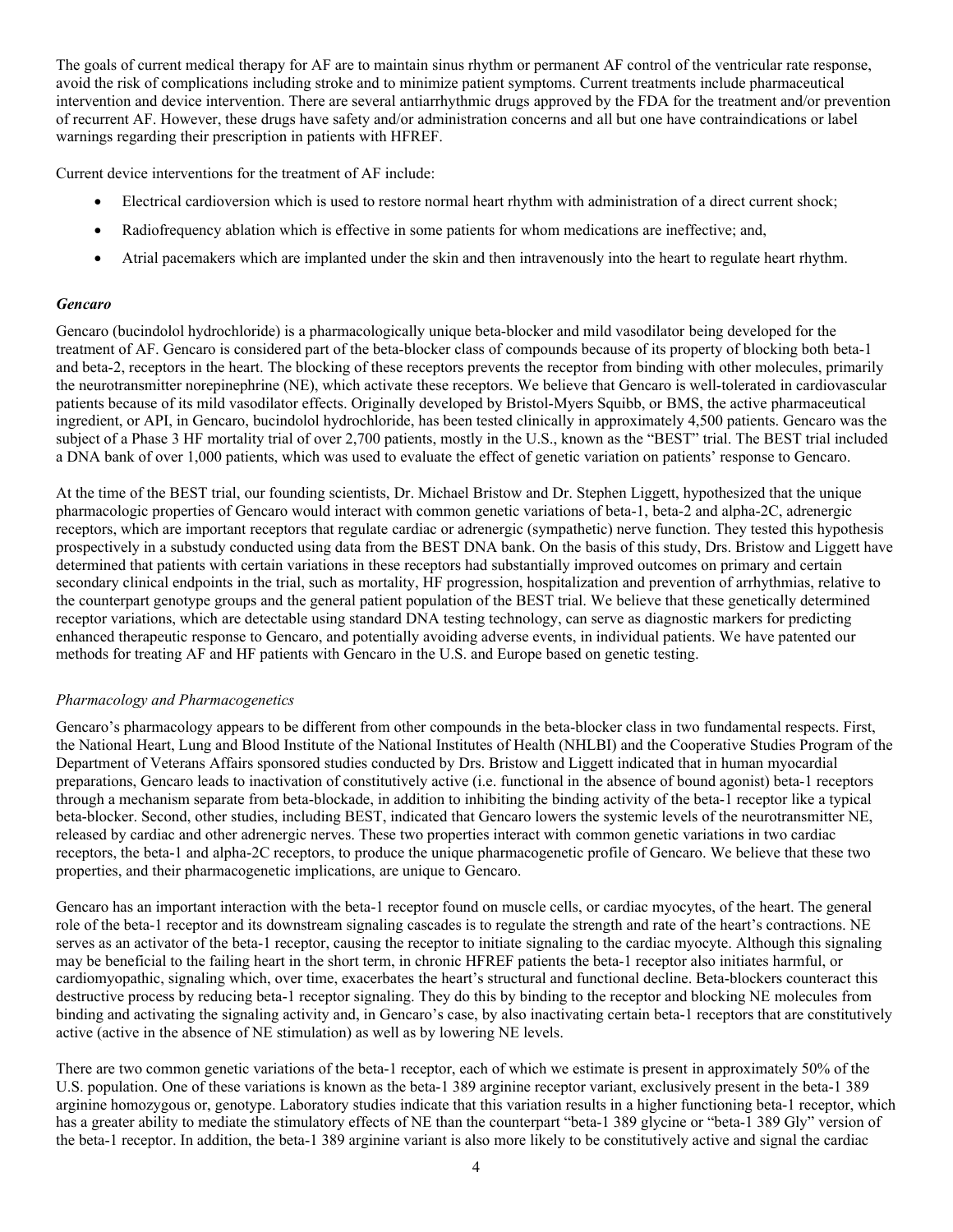myocyte to contract in the absence of NE. The beta-1 389 arginine receptor also has much higher affinity for NE as compared to the beta-1 389 glycine version, present in patients with either one or two copies of the beta-1 389 glycine gene allele ("Gly carriers"). Patients with the beta-1 389 glycine version, also present in approximately 50% of the U.S. population who are Gly carriers, results in a beta-1 receptor that is much lower functioning and, according to laboratory studies, has less probability of being in a constitutively active state and has lower NE affinity compared to the beta-1 389 arginine receptor.

We believe Gencaro has a powerful interaction with the higher-function beta-1 389 arginine variation of the beta-1 receptor. Laboratory studies show that constitutively active receptors will continue to signal in the presence of standard beta-blockade with neutral antagonists. Laboratory studies in isolated human heart preparations also show that Gencaro has the novel ability of being able to reduce the signaling of constitutively active receptors. We believe that this property contributes to the enhanced lowering of heart failure and arrhythmia event rates in HFREF patients who are beta-1 389 arginine homozygous genotype relative to individuals who are beta-1 389 Gly carriers or to the general population. In addition, we believe the unique NE lowering properties of Gencaro have a selectively beneficial effect in patients who have only beta-1 389 arginine receptors, because of the high affinity of these receptors for NE.

The efficacy of Gencaro also appears to be influenced by the alpha-2C receptor, located on the terminus of cardiac adrenergic nerves, at the neuromuscular junction with the cardiac myocyte. The role of this receptor is to modulate the release of NE at this junction, which in turn affects the activation of beta-1 receptors and the heart's activity. There are two important genetic variations of this receptor that appear to affect the effects of Gencaro; the "alpha-2C -wild type", which is the normal functioning version of the receptor (approximately 87-90% of the U.S. general population), and the "deletion variant", a version of the receptor that functions poorly (present in at least one copy in approximately 10-13% of the U.S. general population). The DNA substudy of patients from the BEST trial, conducted by Drs. Bristow and Liggett, indicated that these two variations of the alpha-2C receptor appear to affect Gencaro's heart failure and arrhythmia responses in HFREF patients only if the 389 Gly variant of the beta-1 receptor is also present; in patients with the beta-1 389 Gly variant, the wild type version of the alpha-2C receptor enhances clinical response, whereas the alpha-2C deletion variant reduces efficacy. When only the arginine version of the beta-1 receptor is present (beta-1 389 arginine homozygous genotype), the efficacy of Gencaro does not appear to depend on which version of the alpha-2C receptor is present.

The DNA substudy from the BEST HFREF trial indicated that the combinations of these receptor variations in individual patients appear to influence the response to Gencaro with respect to significant clinical endpoints. However, the beta-1 389 Arg/Arg variant appeared to have the most powerful beneficial effect on Gencaro heart failure and arrhythmia responses. While we believe that the beta-1 389 Gly carrier patients who also are alpha-2C wild type homozygotes may respond favorably to Gencaro, we believe that patients who possess only the beta-1 389 arginine variant (beta-1 389 arginine homozygous genotype) exhibit enhanced clinical responses to Gencaro, and should be the primary targeted population. The beta-1 389 arginine homozygous genotype constitutes an estimated 47-50% of the U.S. population.

# *The BEST trial*

The NHLBI and Veterans Affairs Cooperative Studies funded BEST trial began in 1995. It was a double-blind, placebo-controlled, multi-center study of bucindolol's effect on reduction of mortality and morbidity in an advanced chronic HFREF population. The primary endpoint of the BEST trial was all cause mortality (ACM) and the pre-specified main secondary endpoint was progression of heart failure (HF), defined as death from HF, cardiac transplant, HF hospitalization, or emergency room visit for the treatment of worsening HF not requiring hospitalization. The trial was planned to run four and one-half years, and enroll 2,800 patients. The trial enrolled a total of 2,708 chronic HF patients, who were mostly from the United States. Under the umbrella of the BEST trial substudies program, a DNA bank and substudy was created, and 1,040 of the BEST patients participated by providing blood for DNA analysis. The DNA bank provided data for the DNA substudy of BEST patients conducted by Drs. Bristow and Liggett.

In 1999, the BEST trial was terminated prior to the completion of follow-up, in response to a recommendation of the BEST trial Data and Safety Monitoring Board. The primary reason for termination was loss of investigator equipoise; in other words, the fact that the BEST investigators were no longer uncertain regarding the comparative therapeutic merits of giving a placebo versus giving a betablocker to a HFREF patient. Positive mortality results from two other HF trials involving other beta-blockers had been reported, and a substantial number of BEST trial investigators concluded that it was unethical to continue to give placebo to BEST trial participants. As a result, some investigators began to prescribe these other beta-blockers to patients in the trial, which threatened to destroy the trial's integrity; therefore the trial was terminated early.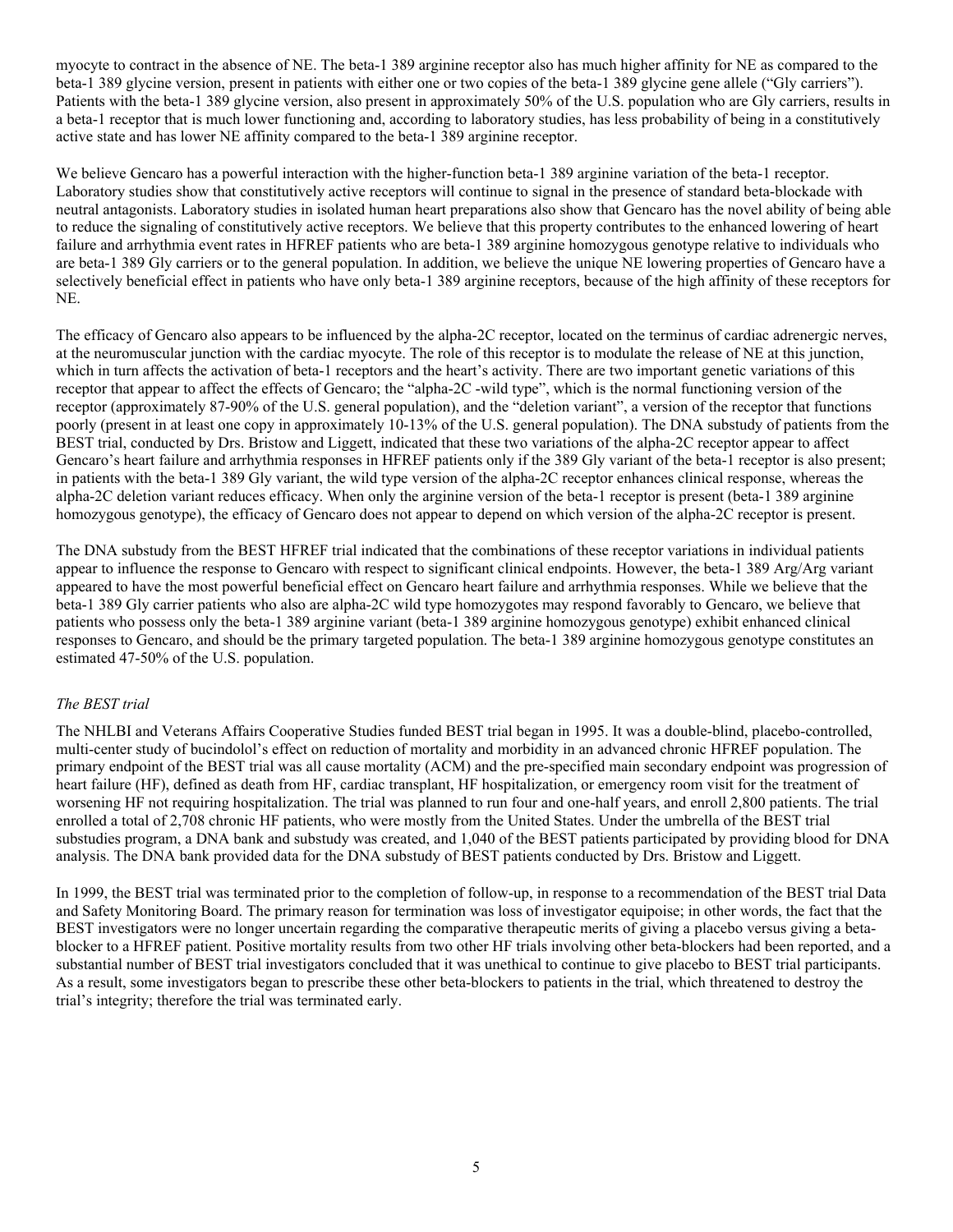# *Clinical Results and the DNA Substudy*

Following termination, the preliminary results of the study were analyzed and published. The preliminary determination and general perception were that the BEST trial had failed on the basis of not meeting its primary endpoint of ACM. The published values were a 10% risk reduction in mortality with a p-value of 0.10. Subsequently, we reanalyzed the results from BEST, in accordance with the FDA approved, pre-specified statistical analysis plans, which had not been performed by the sponsors of BEST when the trial was terminated. Our reanalysis appeared to show a 13% risk reduction on the primary endpoint of all-cause mortality in the BEST trial with a p-value of 0.053.

In 2003 and 2004, the results of the DNA substudy conducted by Drs. Bristow and Liggett began to be analyzed and released. The DNA substudy results indicated a significant enhancement of response on the major heart failure clinical endpoints from the BEST trial in patients with the beta-1 389 arginine homozygous genotype. The risk reduction on HF clinical efficacy endpoints such as mortality and hospitalization ranged from 34% to 48% in this genotype. In addition, in arrhythmia endpoints of atrial fibrillation or ventricular fibrillation/ventricular tachycardia, tracked by adverse events and surveillance ECGs, the risk reduction by bucindolol in the beta-1 389 arginine homozygous genotype appeared to be even greater, with hazard ratios of 74% for both endpoints.

Shown below are certain of the primary and secondary endpoint data from the BEST HF DNA substudy results, by genotype:

#### *BEST Trial Clinical Responses by Genotype Groups*

|          | {beta-1 389 Arg/<br>$Arg + any alpha-2C$<br>"Very Favorable"<br><b>Patient Type</b> | {beta-1 389 $Glv$<br>$carrier + alpha-2C$<br>Wt/Wt} "Favorable"<br><b>Patient Type</b> | {beta-1 389 Glv<br>$\text{carrier} + \text{alpha-2C}$<br>Del carrier?<br>"Unfavorable"<br><b>Patient Type</b> |
|----------|-------------------------------------------------------------------------------------|----------------------------------------------------------------------------------------|---------------------------------------------------------------------------------------------------------------|
| Endpoint | (47%)                                                                               | $(40\%)$                                                                               | (13%)                                                                                                         |
|          | $1.38\%*$                                                                           | $\perp$ 25%                                                                            | $\uparrow$ 4%                                                                                                 |
|          | $\pm 48\%$ *                                                                        | $\pm 40\%$ *                                                                           | $11\%$                                                                                                        |
|          | $\pm 43\%$ *                                                                        | $\downarrow$ 24%                                                                       | $\uparrow$ 4%                                                                                                 |
|          | $1.34\%**$                                                                          | $\pm 20\%$                                                                             | $\perp$ 1%                                                                                                    |
|          | $\pm 48\%$ **                                                                       | $\pm 17\%$                                                                             | $19\%$                                                                                                        |
|          | $1.74\%**$                                                                          | $\pm 6\%$                                                                              | 133%                                                                                                          |
|          | $174\%**$                                                                           | $\pm 49\%$ *                                                                           | $\pm 24\%$                                                                                                    |

1 Covariate adjusted, transplant censored analysis with 1 – hazard ratio estimates presented

\* p<0.05; \*\*p  $\leq 0.007$ ; TTE: Time To Event; CRF: Case Report Form; Adj.: Adjudicated

# *Analysis of BEST trial for AF*

The BEST study data were further analyzed focusing on AF prevention, rate control in patients with persistent AF, and on clinical outcomes of patients with AF. Although there was no pre-determined AF endpoint, including reduction in risk of AF, in the BEST trial, according to our analysis of adverse events and surveillance ECG's during the trial, 7.9% of patients developed new onset AF, with a greater incidence observed in the placebo group (9.7%) compared to the bucindolol group (6.2%). This corresponded to a 36% reduction in the incidence of new onset AF (based on crude event rates) for patients receiving bucindolol ( $p = 0.002$ ). In a time to event analysis, the risk of new onset AF was reduced by  $41\%$  (p = 0.0004) with bucindolol treatment. Patients in the BEST study with the beta-1 389 Arg/Arg genotype who received Gencaro had a 74% reduction in the risk of developing new onset AF ( $p = 0.0003$ ).

Further published analyses of the data from BEST suggest that Gencaro may also have potential efficacy for other clinical endpoints and outcomes related to AF. A published analysis of the BEST data revealed that of the 303 patients in the BEST trial with established AF, 67% of those who received Gencaro achieved ventricular response rate control, defined as a resting heart rate of less than or equal to 80 beats per minute without symptomatic bradycardia (p < 0.005). In AF patients who achieved ventricular response rate control, Gencaro produced a 39% reduction ( $p = 0.025$ ) in cardiovascular mortality/cardiovascular hospitalizations. In addition, Gencaro also improved cardiovascular clinical endpoints for those AF patients possessing the beta-1 389 arginine genotype that ARCA believes is most favorable for Gencaro response. In a substudy of 1,040 patients in BEST in which patient genotypes were analyzed, Gencaro was associated with a 72% decrease ( $p = 0.039$ ) in cardiovascular mortality/cardiovascular hospitalizations in those 52 AF patients in the substudy with the beta-1 389 arginine homozygous genotype.

Analysis of the BEST Study data also shows that Gencaro has potential efficacy against the serious arrhythmias of VT/VF, which also appears to be genetically regulated. A published report demonstrated that patients in the BEST Trial who received Gencaro experienced a 58% reduction in the incidence of VT/VF ( $p = 0.00006$ ), adjusted for the competing risk of mortality. In addition, the authors of this report determined that Gencaro reduced the incidence of VT/VF by 74% ( $p = 0.00005$ ) in patients with the beta-1 389 arginine homozygous genotype.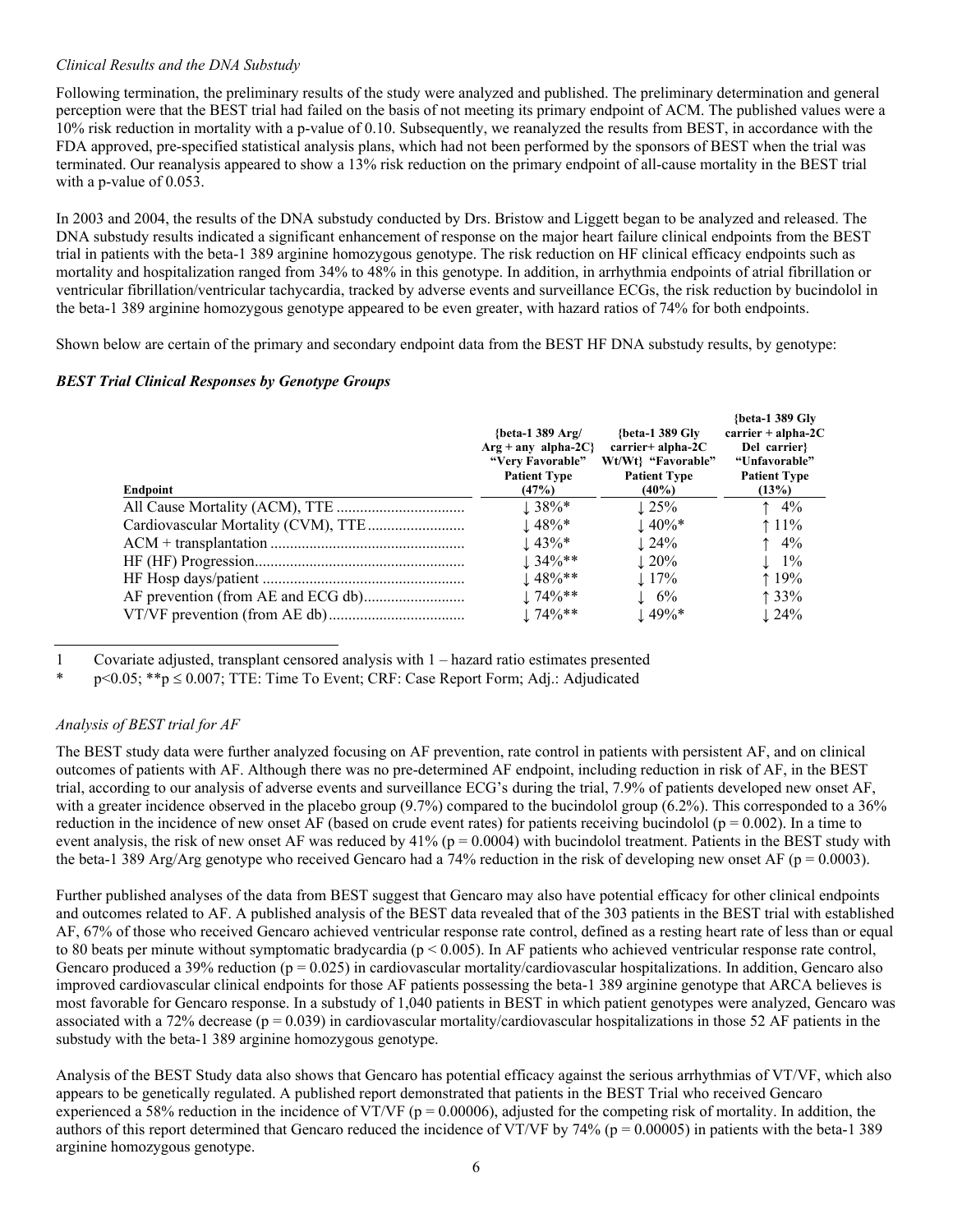As with the overall study cohort, most patients (89%) in the 1,040 patient DNA substudy were free of AF (91% sinus rhythm, 9% other non-AF rhythms) at baseline. The proportion of patients free of AF at baseline was also similar in the two treatment groups for the overall DNA substudy cohort, as well as in the beta-1 389 genotype subgroups. In the BEST DNA substudy, the proportion of patients who developed new onset AF was similar compared to the overall study cohort for both the placebo group (11% and 10%, respectively) and the Gencaro group in the DNA substudy population compared to the overall study cohort (7% and 6%, respectively). Also, there was a similar reduction in new onset AF observed in the bucindolol group compared to placebo (43% and 41%, respectively, by time to event analysis). Therefore, the overall results from the genetic substudy population are consistent with the results from the overall study population.

In patients with all genotypes, the AF risk reduction of 41-43% by Gencaro in BEST is based on an analysis of adverse events and surveillance ECG's which was similar to AF risk reductions observed in a meta-analysis of data regarding seven placebo-controlled beta-blocker trials in HFREF patients. In the meta-analysis, beta-blockers appeared to reduce the incidence of new onset AF in all but one trial, with an overall relative risk reduction of 27%. Despite what we believe to be potential evidence for the prevention of AF in HFREF trials, no beta-blocker has FDA approval for use in this indication. However, the evidence of modest efficacy by beta-blockers approved for other indications will require that any Phase 3 trials with Gencaro will have an active beta-blocker comparator instead of a comparison against placebo. The Phase 2b/3 trial GENETIC-AF trial will only enroll patients with the beta-1 389 arginine homozygous genotype. In the BEST trial, the post hoc analysis of patients with the beta-1 389 arginine homozygous genotype who received Gencaro had a 74% reduction in the risk of developing AF. In another trial, the active comparator we plan to use in GENETIC-AF, metoprolol CR/XL, reduced the risk of developing AF by 48% in all genotypes. Because these are not the same trials, the results should not be relied on as direct comparisons. However, we believe that these two data points indicate that Gencaro may have an advantage in preventing AF when compared to metoprolol in GENETIC-AF, in part due to our plan to only enroll beta-1 389 arginine homozygous genotype patients who appear to respond best to Gencaro.

# *Clinical and Regulatory Strategy*

The regulatory strategy for Gencaro is to conduct our adaptive design Phase 2b/3 clinical trial, GENETIC-AF, to obtain an AF approval in a genotype specific HFREF population. We will seek to enroll certain patients with the beta-1 389 arginine homozygous genotype in our AF clinical trial because our analysis of the BEST DNA substudy indicated this group had a 74% reduction in risk for new AF events.

We have created an adaptive design for GENETIC-AF. The trial will be initiated as a Phase 2B study in approximately 200 HFREF patients. Depending on the results of the Phase 2B portion, the trial could then be expanded to a Phase 3 study by enrolling an estimated additional 420 patients. The secondary endpoint of the Phase 2B portion of the trial will be AF burden, defined as a patient's percentage of time in AF per day, regardless of symptoms. Under our proposed trial design, all 200 patients in the Phase 2b portion of the trial will have AF burden measured by continuous monitoring, either by previously implanted cardiac resynchronization or defibrillation devices, or newly or previously inserted implantable loop recorders. When the first 200 patients have been enrolled and completed 24 weeks of follow-up, certain data related to the primary endpoint of recurrent symptomatic AF or all-cause mortality, and certain data related to the secondary endpoint of AF burden will be evaluated by the trial's Data and Safety Monitoring Board to determine if the interim data is consistent with pre-trail assumptions and if it indicates potential for achieving statistical significance for the Phase 3 endpoint. If the interim evaluation confirms our assumptions and acceptable safety is observed, the trial would then proceed to the Phase 3 portion and full enrollment.

We have received guidance from the FDA regarding our Phase 2B/3 clinical study comparing Gencaro to Toprol XL for the prevention of AF in approximately 620 patients. Based on this FDA guidance, we believe that a successful GENETIC-AF Phase 3 clinical trial, with a p-value of less than 0.01, could be sufficient evidence of efficacy upon which to base a New Drug Application ("NDA") for the approval of Gencaro for an AF indication in HFREF patients. Our Investigational New Drug (IND) application for atrial fibrillation, under which we anticipate our GENETIC-AF trial will be performed, has been accepted by FDA and is now active.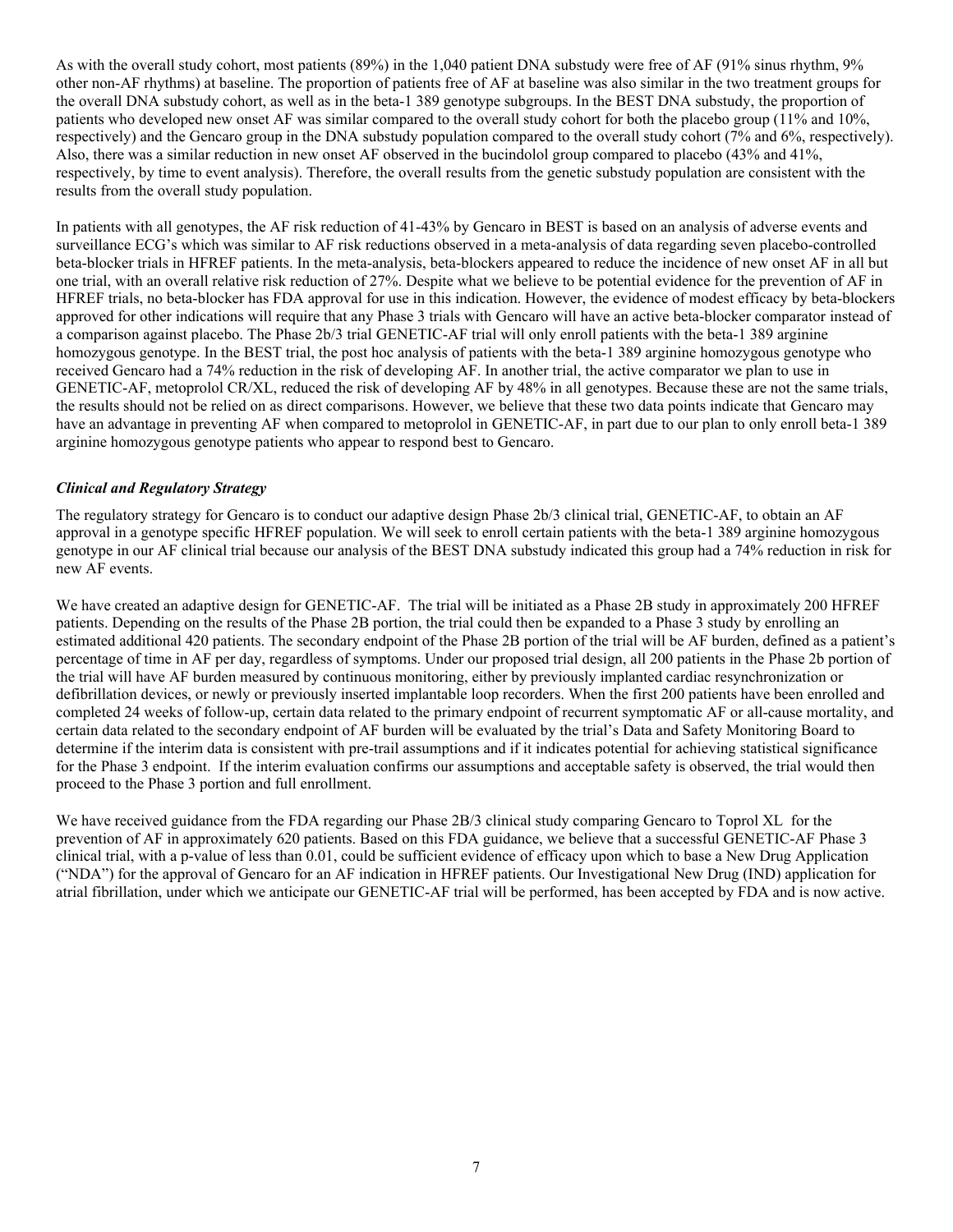# *The Gencaro Test*

If approved, we believe that Gencaro will be the first cardiovascular drug to be integrated with a companion diagnostic to predict enhanced efficacy. We believe the drug label we will propose for Gencaro would identify the patient receptor genotype studied in the trial that can expect enhanced efficacy and, and that the label would recommend receptor genotype testing prior to initiation of therapy. Therefore, the commercialization of Gencaro may require an FDA approved diagnostic test for this genotype be available, the Gencaro Test. We believe the Genaro Test could be developed and commercialized through a preferred diagnostic provider, by the company marketing Gencaro, or a combination of approaches.

For our GENETIC-AF clinical trial, we have an agreement with LabCorp to provide the companion diagnostic test and services to support the trial. To provide those services, LabCorp has developed the genetic test and obtained from the FDA an Investigational Device Exemption, or IDE, for the companion diagnostic test we anticipate using in our GENETIC-AF clinical trial.

#### *Licensing and Royalty Obligations*

We have licensed worldwide rights to Gencaro, including all preclinical and clinical data from Cardiovascular Pharmacology and Engineering Consultants, LLC, or CPEC, who has licensed rights in Gencaro from BMS. In addition, we have sublicensed CPEC's rights from BMS. CPEC is a licensing entity which holds the rights of the biotechnology companies that were the commercial sponsors of the BEST trial. If the FDA grants marketing approval for Gencaro, the license agreements state that we are required to make a milestone payment of \$8.0 million within six months after FDA approval. The license agreements also state that we are required to make milestone payments of up to \$5.0 million in the aggregate upon regulatory marketing approval in Europe and Japan. The licenses state that our royalty obligations range from 12.5% to 25% of revenue from the related product based on achievement of specified product sales levels including a 5% royalty that CPEC is obligated to pay BMS. We have the right to buy down the royalties to a range of 12.5% to 17% by making a payment within six months of regulatory approval. We also have licensed worldwide rights to intellectual property covering the pharmacogenetic response of Gencaro based on the cardiac receptor polymorphisms, which is owned by the University of Colorado. We have no material future financial obligations under this license. We also have licensed exclusive, worldwide rights to develop and commercialize diagnostics for these receptor polymorphisms, for the purpose of prescribing Gencaro, from the licensee of these rights, the University of Cincinnati.

# *Development Pipeline*

Our development activities are substantially focused on our lead product candidate, Gencaro, for the treatment of AF. We also believe, based upon data from the BEST trial, that Gencaro may have additional potential for the treatment of AF rate control, VT/VF and prevention of heart failure endpoints in HFREF patients. We do not expect to pursue development of Gencaro for disease indications beyond AF without entering into a strategic partnership or collaboration. We believe Gencaro has potential to address these additional indications, and that the clinical response of patients with these diseases may be genetically influenced, based on the same genetic markers we have identified for our proposed treatment of AF with Gencaro.

We also have exclusive pharmacogenetic and other patent rights to drug candidates that have potential indications in cardiovascular disease, oncology and other therapeutic areas, in both early and later stages of development. We may seek partners to assist us in the development of these candidates or who may license them. We may also seek funds to advance the development of the compounds on our own.

#### *Competition*

Current treatments include pharmaceutical intervention and device intervention. There are several antiarrhythmic drugs approved by the FDA for the treatment and/or prevention of recurrent AF. However, these drugs have safety and/or administration concerns and all but one have contraindications or label warnings regarding their prescription in patients with heart failure.

Considering that most of the approved drugs and device interventions for the treatment or prevention of AF have notable risks or adverse side effects, we believe there is an unmet medical need for new AF treatments that have fewer side effects than currently available therapies and are more effective, particularly in patients with HF where the approved drugs are contra-indicated or have warnings regarding their prescribing information. We believe that Gencaro's prevention of AF in HF patients would provide this patient population a safer treatment option than other treatments currently approved by the FDA.

The pharmaceutical industry is highly competitive. We face significant competition from pharmaceutical companies and biotechnology companies that are researching and selling products designed to treat cardiovascular conditions. Most of these companies have significantly greater financial, product development, manufacturing, and commercial resources than we have.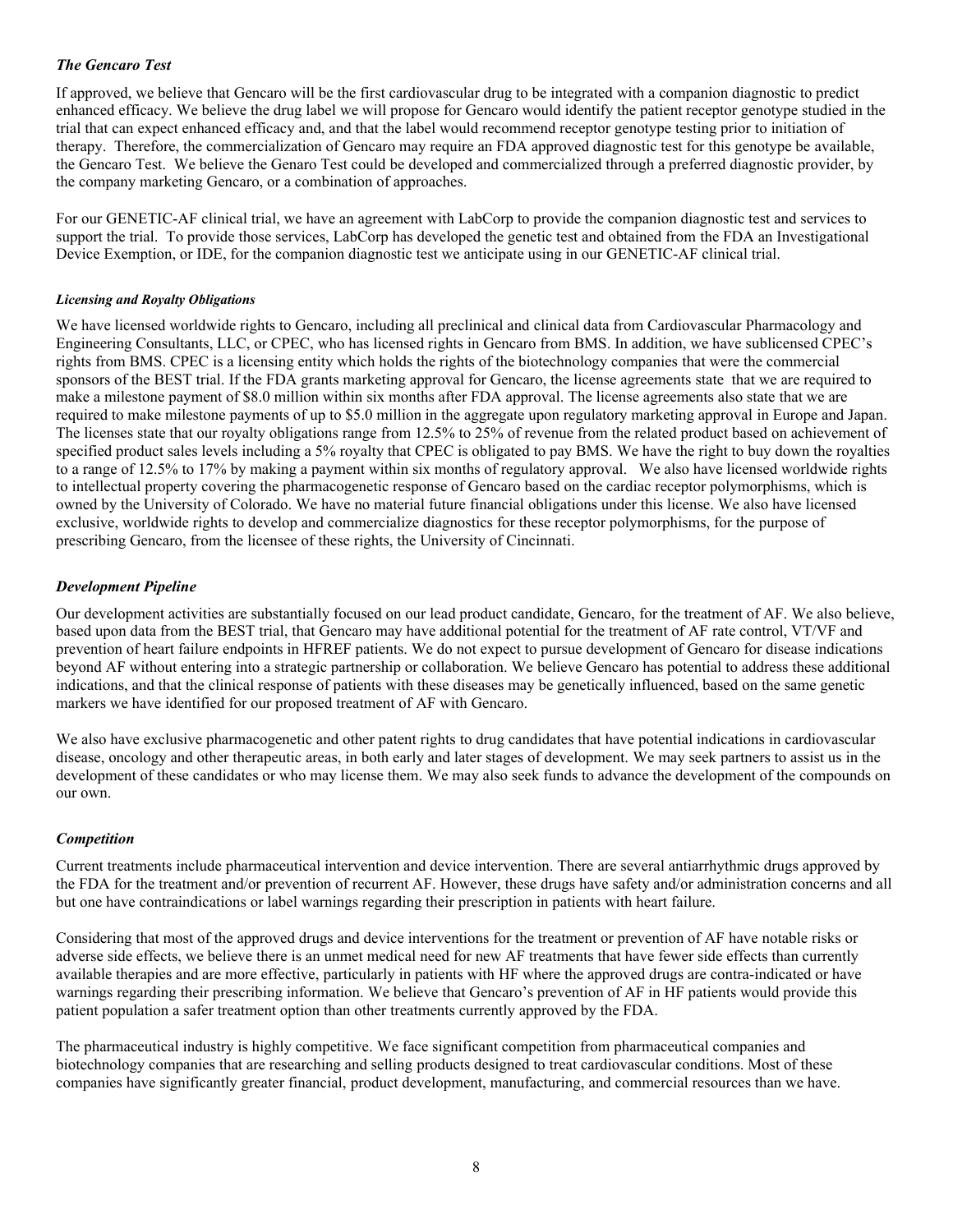In addition, our proposed prescribing information for Gencaro includes a recommendation for genetic testing, which will add additional cost and procedures to the process of prescribing Gencaro, and which could make it more difficult for us to compete against existing therapies.

# *Manufacturing and Product Supply*

Gencaro is a small molecule drug with an established manufacturing history. Multiple manufacturers of both the API and drug product have successfully produced Gencaro for use in clinical trials over the course of its clinical development. We outsource all manufacturing and analytical testing of the Gencaro API and drug product. We have selected third party contract manufacturing organizations on the basis of their technical and regulatory expertise. Our approach with our contract manufacturing partners has been to replicate the manufacturing processes that were used to support the prior pivotal clinical trial with Gencaro, and to minimize any changes from these baseline processes, thereby reducing technical and regulatory risk. We contracted with Groupe Novasep to complete the drug substance registration batches required for the Gencaro NDA. These batches were successful, and the resulting drug substance was used to supply the drug product registration campaign. Remaining inventory was placed in current Good Manufacturing Practice, or cGMP, storage to provide a backup supply for the planned GENETIC-AF trial, and for use as an initial source of drug substance to support eventual product launch, if approved.

For drug product production, we have contracted with Patheon, Inc. to manufacture the Gencaro tablets. Gencaro is produced in a tablet form, utilizing standard solid oral dosage processing techniques. Six separate dosage strengths are manufactured, with the maximum recommended dose of 50mg twice daily for patient weighing 75kg or less and 100mg twice daily for patients weighing more than 75kg. Registration batches were successfully completed by Patheon, Inc. and tablets from these runs have been placed in cGMP storage to supply the planned GENETIC-AF trial.

Our manufacturing focus for 2014 is to supply the blinded clinical trial materials for Gencaro and the comparator compound, and to manage the clinical distribution channels necessary for the successful execution of the planned GENETIC-AF trial.

# *Research and Development Expenses*

Our research and development expenses totaled \$2.9 million for the year ended December 31, 2013 as compared to \$1.1 million for 2012, an increase of approximately \$1.8 million. R&D expense in 2014 is expected to be substantially higher than 2013 as we initiate our planned GENETIC-AF clinical trial.

# *Government Regulation*

Governmental authorities in the U.S. at the federal, state, and local levels and foreign countries extensively regulate, among other things, the research, development, testing, manufacture, labeling, promotion, advertising, marketing, distribution, sampling, and import and export of pharmaceutical and medical device products. In the U.S., the Food and Drug Administration (FDA) regulates these activities at the federal level pursuant to the Federal Food Drug and Cosmetic Act (FDCA) and the regulations promulgated thereunder.

We anticipate that all of our products will require regulatory approval by governmental agencies prior to commercialization. The process of obtaining approval and the subsequent process of maintaining compliance with appropriate federal, state, local and foreign statutes and regulations require the expenditure of substantial time and financial resources. In addition, these statutes, rules, regulations and policies may change and our products may be subject to new legislation or regulations. Both before and after approval or clearance, failure to comply with the requirements of the FDA and other state and federal statutes can lead to significant penalties or could disrupt our ability to manufacture and sell these products. In addition, the FDA could refuse to provide certificates needed to export our products if the agency determines that we are not in compliance.

# *Premarket Approval of Drugs*

FDA approval is required for marketing of any new drug, dosage form, indication, or strength. The steps required before new human therapeutic drug products are marketed in the U.S. and foreign countries include rigorous preclinical and clinical testing and other approval requirements by regulatory agencies, such as the FDA and comparable agencies in foreign countries. There is no guarantee that products will be approved in a specific timeframe or at all.

*Preclinical Phase*. Preclinical studies are generally conducted in the laboratory to identify potential drug candidates and to evaluate their potential efficacy and safety. These studies include laboratory evaluation of product chemistry, formulation and stability, as well as studies to evaluate short and long-term toxicity in animals. Preclinical studies are governed by numerous regulations, including but not limited to FDA's Good Laboratory Practices.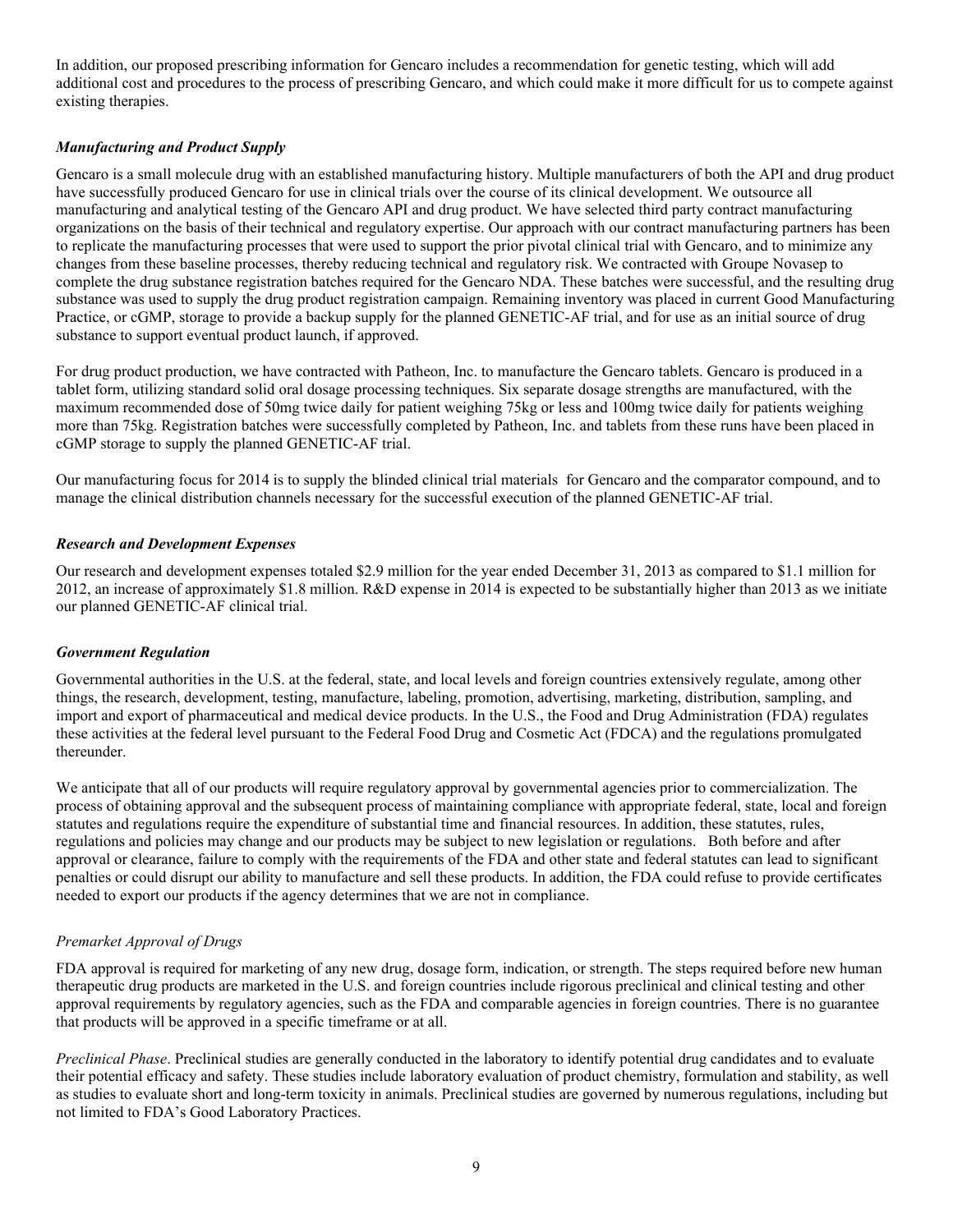*Clinical Phase*. Before human clinical trials can commence, an Investigational New Drug, or IND, application, submitted to FDA must become effective. For an IND to become effective, the applicant must submit, among other things, information on design of the proposed investigation, reports necessary to assess the safety of the drug for use in clinical investigation, and information on the chemistry and manufacturing of the drug, controls available for the drug, and primary data tabulations from animal or human studies. The clinical phase of development involves the performance of human studies, including adequate and well-controlled human clinical trials to establish the safety and efficacy of the product candidate for each proposed indication. Typically, clinical evaluation involves three sequential phases, which may overlap. During Phase 1, clinical trials are conducted with a relatively small number of subjects or patients to determine the early safety profile of a product candidate, as well as dose tolerance, absorption, and the pattern of drug distribution and drug metabolism. Phase 2 trials are conducted with groups of patients afflicted by a specific target disease to determine preliminary efficacy, optimal dosages and dosage tolerance and to identify possible adverse effects and safety risks. In Phase 3, larger-scale, multi- center trials are conducted with patients afflicted with a specific target disease over a longer term to confirm Phase 2 results and provide reliable and conclusive data supporting efficacy and safety of a drug as required by regulatory agencies for drug approval. The conduct of clinical trials is subject to extensive regulation. FDA may delay or suspend clinical trials through clinical holds.

*NDA Submission.* In the U.S., the results of preclinical and clinical testing along with chemistry, manufacturing and controls information, are submitted to the FDA in the form of an NDA. Under the current Prescription Drug User Fee Act, or PDUFA, after submission of an NDA and payment, or waiver, of the required fee, the FDA's goal is to review most standard NDAs within 10 months from the time that a sponsor's application is accepted as filed by FDA, which can occur within a 60-day window following the initial submission of the application. At the end of the 10 months, the FDA's goal is to issue a "complete response," or approve the NDA. While FDA's goal is to issue a complete response within 10 months, the process may take longer than 10 months, particularly if multiple review cycles are required.

In responding to an NDA, the FDA may grant marketing approval or deny the application if the FDA determines that the application does not satisfy the statutory and regulatory approval criteria. A denial may include a request for additional information, including additional clinical data and/or an additional Phase 3 clinical trial. Data from clinical trials are not always conclusive and FDA may interpret data differently than we interpret data. Under the Food and Drug Modernization Act of 1997, the FDA is authorized to approve a drug based on a single adequate and well-controlled study if such study and other confirmatory data are sufficient to establish the drug's effectiveness. However, it has long been the FDA's general position that the standard of proof of a drug's effectiveness generally requires at least two well-controlled and adequate Phase 3 clinical studies demonstrating statistically significant results as compared to a placebo or active control (with p-values of less than 0.05) with respect to the primary endpoint or endpoints of the trial.

In addition, in accordance with current FDA law and regulations, the FDA may refer a drug to an advisory committee for review prior to approval. Most new compounds are referred to an FDA advisory committee, which could add additional time to the review process. There is no guarantee that the advisory committee will recommend approval of a drug candidate. In some cases, FDA may require completion, within a specified time period, of additional clinical studies after approval, referred to as Phase 4 clinical studies, to monitor the effect of a new product and may prevent or limit future marketing of the product based on the results of these postmarketing programs. Furthermore, prior to granting approval, the FDA generally conducts an inspection of the facilities, including outsourced facilities that will be involved in the manufacture, production, packaging, testing and control of the drug substance and finished drug product for compliance with current Good Manufacturing Practice, or cGMP, requirements.

If the FDA approves the NDA, the sponsor is authorized to begin commercialization of the drug in accordance with the approval. Even if the FDA approves the NDA, the FDA may decide later to suspend or withdraw product approval if compliance with regulatory standards is not maintained or if safety problems are recognized after the product reaches the market. In addition, the FDA requires surveillance programs to monitor approved products that have been commercialized, and the agency has the power to require additional clinical studies, to require changes in labeling or to prevent further marketing of a product based on the results of these post-marketing programs. The FDA also has authority to request implementation of a risk evaluation and mitigation strategy, or REMS that could restrict distribution of Gencaro or require us to provide additional risk information to prescribers. Whether or not FDA approval has been obtained, approval of a product candidate by comparable foreign regulatory authorities is necessary prior to the commencement of marketing of a product candidate in those countries. The approval procedures vary among countries and can involve additional testing. The time required to obtain approval may differ from that required for FDA approval.

*Post-approval Compliance.* If regulatory approval for a drug or medical device is obtained, the product and the facilities manufacturing the product are subject to periodic inspection and continued regulation by regulatory authorities, including compliance with cGMP, as well as labeling, advertising, promotion, recordkeeping, and reporting requirements, including the reporting of adverse events. In addition, the FDA closely regulates the post-approval marketing and promotion of drugs, including standards and regulations for labeling, promotion to health care professionals, direct-to-consumer advertising, off-label promotion, industrysponsored scientific and educational activities and promotional activities involving the Internet. Drugs may be marketed only for the approved indications and in accordance with the provisions of the approved labeling. Companies are responsible for compliance with such requirements and would be responsible to ensure that all contract manufacturing organizations who perform work for them also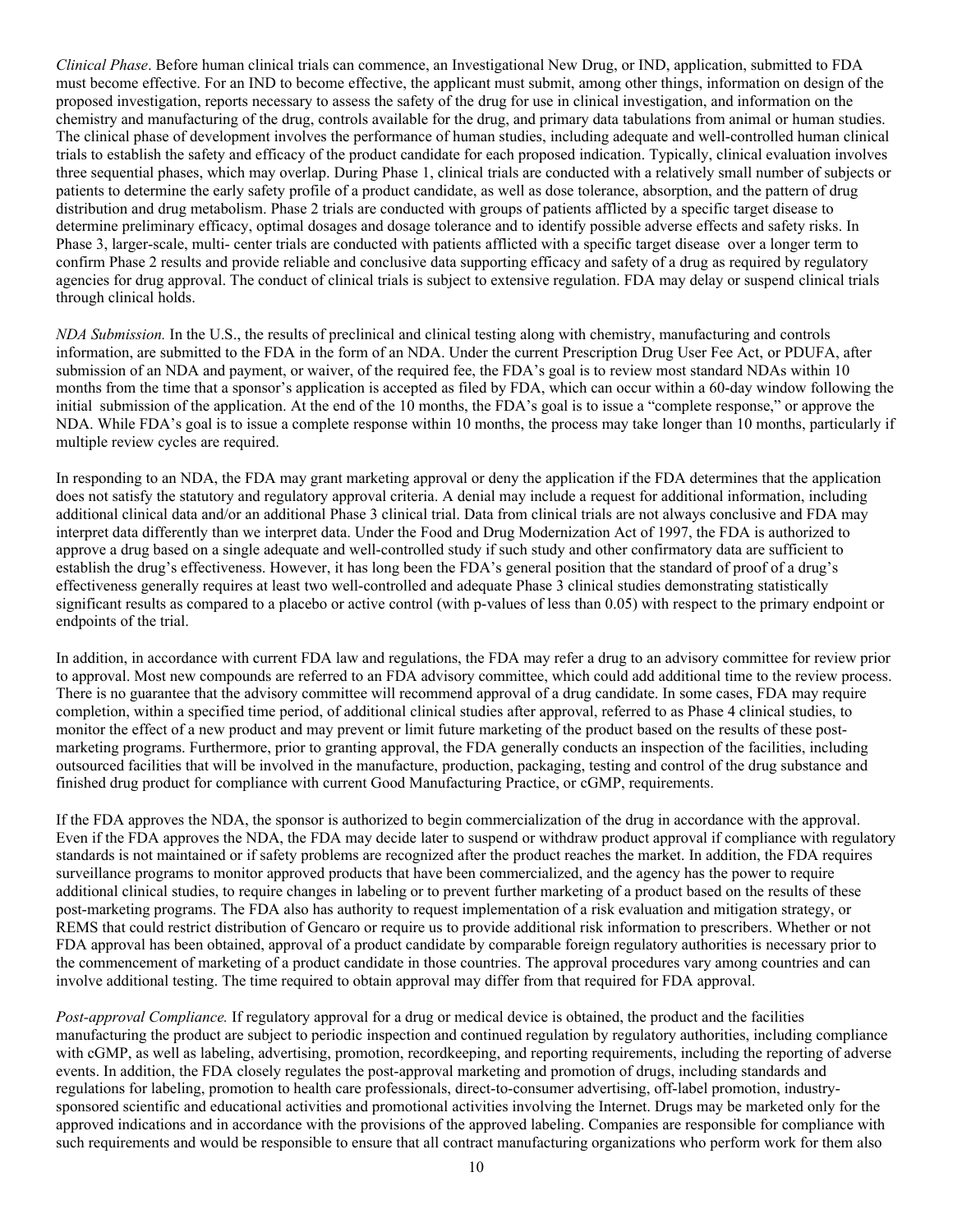comply with such requirements. Similarly, if a drug manufacturer hires contract sales representatives or consultants to promote its products, such organizations or individuals must comply with all of the same requirements applicable to the drug manufacturer. The FDA regularly inspects companies to determine compliance with cGMPs and other post-market requirements. Failure to comply with statutory requirements and the FDA's regulations can result in a variety of administrative or enforcement actions, including but not limited to an FDA Form 483 (which is issued by FDA at the conclusions of an inspection when an investigator has observed any conditions that may constitute violations), a public warning letter, suspension or withdrawal of regulatory approvals, product recalls, product detentions, refusal to provide export certificates, seizure of products and criminal prosecution.

*Drug Price Competition and Patent Term Restoration Act of 1984.* Under the Drug Price Competition and Patent Term Restoration Act of 1984, also known as the Hatch-Waxman Act, Congress created an abbreviated FDA review process for generic versions of pioneer (brand name) drug products. The Hatch-Waxman Act also provides for patent term restoration and the award, in certain circumstances, of non-patent marketing exclusivities.

*Generic Drug Approval*. The Hatch-Waxman Act established an abbreviated FDA review process for drugs that are shown to be equivalent to approved pioneer drugs. Approval for a generic drug is obtained by filing an abbreviated NDA, or ANDA. Generic drug applications are "abbreviated" because they generally do not include clinical data to demonstrate safety and effectiveness. Instead, an ANDA applicant must establish that its product is bioequivalent to an approved drug and that it is the same as the approved drug with respect to active ingredient(s), route of administration, dosage form, strength and recommended conditions of use (labeling). The FDA will approve the generic as suitable for an ANDA if it finds that the generic does not raise questions of safety and effectiveness as compared to the pioneer drug. A drug is not eligible for ANDA approval if the FDA determines that it is not equivalent to the pioneer drug or if it is intended for a different use. Any applicant who files an ANDA seeking approval of a generic version of an approved drug listed in FDA's Approved Drug Products with Therapeutic Equivalence Evaluations, or the Orange Book must certify to the FDA that (i) no patent information on the drug has been listed in the Orange Book; (ii) that each patent listed in the Orange Book for that approved drug has expired; (iii) FDA should approve the product on the date on which a listed patent expires; or (iv) that such patent is invalid, unenforceable or will not be infringed by the manufacture, use or sale of the generic drug. If the ANDA applicant makes a certification pursuant to (iv) above, or a Paragraph IV certification, and the NDA holder files an infringement suit against the ANDA applicant within 45 days of receiving the Paragraph IV notification, the NDA owner is entitled to an automatic 30-month stay of FDA's ability to approve the ANDA. This 30-month stay will end early upon any decision by a court that the patent is invalid, unenforceable or not infringed by the generic drug.

*Patent Term Extension*. While the term of a U.S. patent is 20 years from the earliest priority date of a patent application (excluding a provisional patent application) , a U.S. patent that covers subject matter requiring regulatory approval to market is eligible for an extension of that patent term. The Hatch-Waxman Act provides for the restoration of a portion of the patent term lost during product development and FDA review of an application. Patent Term Extension, or PTE, extends the term of an issued patent for generally 1) the length of the FDA approval process, i.e., the complete period of NDA review, and 2) half of the time spent in clinical trials, i.e., the investigational new drug (IND) period. However, the maximum period of restoration cannot exceed five years, or restore the total remaining term of the patent to greater than 14 years from the date of FDA approval of the product.

Under 35 U.S.C. § 156(a), a patent covering a method of using a product is eligible for PTE if the following conditions are met:

- 1) the patent has not yet expired;
- 2) the patent was not previously extended;
- 3) the patent owner submits an application for PTE that includes all necessary supporting information within 60 days of FDA approval;
- 4) the product was subject to regulatory review before its commercial marketing or use; and
- 5) the drug application is for the first permitted commercial marketing of the product.

We have obtained three U.S. patents (U.S. Patent Nos. 7,678,824; 8,080,578; 8,093,286), and have one pending U.S. patent application that generally concern methods for treating patients using Gencaro based on the presence of certain polymorphisms in the beta-1 and/or alpha-2C adrenergic receptors. We believe that, if approved by the FDA, one of the U.S. patents may be eligible for PTE, which could provide approximately 3 years or more of additional patent life based on our current clinical trial plans.

Patent Term Extension, known as a Supplementary Protection Certificate, or SPC, is a form of patent term extension that is available for pharmaceutical products approved for marketing in the European Union. We obtained a patent in Europe on methods for using Gencaro that is similar to the '824 patent (EP 1802775); this patent is in force in certain countries in Europe, including the United Kingdom, France, Germany, Italy and Spain. We believe that this patent may be eligible for an SPC, if Gencaro is approved for marketing in any European country in which the patent is in force, which could provide up to five years of additional patent life.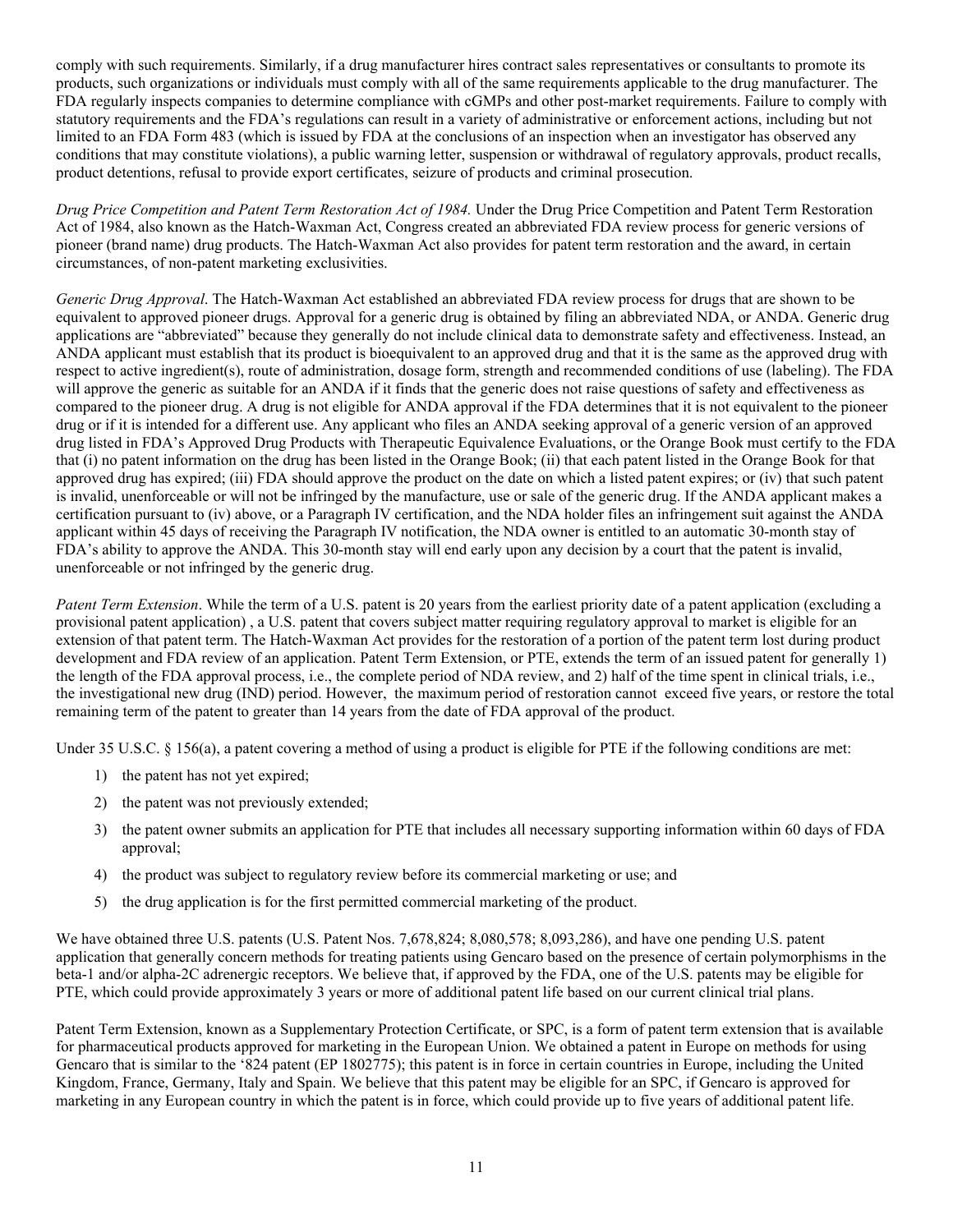*Non-Patent Marketing Exclusivities.* Separate and apart from patent protection, the Hatch-Waxman Act entitles approved drugs to various periods of non-patent statutory protection, known as marketing exclusivity. The Hatch-Waxman Act provides five years of "new chemical entity" marketing exclusivity to the first applicant to gain approval of an NDA for a product that contains an active moiety not found in any other approved product. This exclusivity means that another manufacturer cannot submit an ANDA or 505(b)(2) NDA until the marketing exclusivity period ends. This exclusivity protects the entire new chemical entity franchise, including all products containing the active ingredient for any use and in any strength or dosage form, but will not prevent the submission or approval of stand-alone NDAs where the applicants have conducted their own clinical studies to demonstrate safety and effectiveness. There is an exception, however, for a competitor that seeks to challenge a patent with a Paragraph IV certification. Four years into the five-year exclusivity period, a manufacturer who alleges that one or more of the patents listed with the NDA is invalid, unenforceable or not infringed may submit an ANDA or 505(b)(2) NDA for a generic or modified version of the product.

The Hatch-Waxman Act also provides three years of "new use" marketing exclusivity for the approval of NDAs, and supplements, where those applications contain the results of new clinical investigations (other than bioavailability studies) essential to the FDA's approval of the applications. Such applications may be submitted for new indications, dosage forms, strengths, or new conditions of use of approved products. So long as the studies are essential to the FDA's approval or were conducted by or for the applicant, this three-year exclusivity prohibits the final approval of ANDAs or 505(b)(2) NDAs for products with the specific changes associated with those studies. It does not prohibit the FDA from approving ANDAs or  $505(b)(2)$  NDAs for other products containing the same active ingredient, without those changes.

#### *FDA Premarket Review of Medical Devices*

Unless an exemption applies, each medical device that a company wishes to market in the U.S. requires either approval of a premarket approval application (PMA) or clearance of a premarket notification, commonly known as a "510(k)" from the FDA. The FDA classifies medical devices into one of three classes. Devices deemed to pose lower risks are placed in either class I or II, which may require the manufacturer to submit to the FDA a 510(k) requesting permission to commercially distribute the device. Clearance of a 510(k) usually requires between three months and one year from the time of submission of the 510(k), although the process may take longer. The FDA's 510(k) clearance procedure is less rigorous than the PMA approval procedure, but is available only to companies who can establish that their device is substantially equivalent to a legally-marketed "predicate" device that was (i) on the market prior to the enactment of the Medical Device Amendments of 1976, (ii) reclassified from Class III to Class II, or (iii) has been cleared through the 510(k) procedure. 510(k)s must typically be supported by performance data, including preclinical data, bench testing, and in some cases, clinical data. Some low risk devices are exempted from this requirement. Devices deemed by the FDA to pose the greatest risks, or for which there is no predicate, are placed in class III, and require a PMA.

*PMA Pathway*. Generally, a PMA must be supported by extensive data and valid scientific evidence, including, but not limited to, technical, preclinical, clinical trials, manufacturing and labeling to demonstrate to the FDA's satisfaction a reasonable assurance of the safety and effectiveness of the device for its intended use. After a PMA is sufficiently complete, the FDA will accept the application and begin an in-depth review of the submitted information and will generally conduct a pre-approval inspection of the manufacturing facility or facilities to ensure compliance with FDA's Quality System Regulations (QSR). By statute, the FDA has 180 days to review the "accepted application", although, generally, review of the application can take between one and three years, and it may take significantly longer. The PMA application process can be expensive, and there is a substantial "user fee" that must be paid to FDA in connection with the submission of a PMA application. If the FDA's evaluation of the PMA application or the manufacturing facility is not favorable, the FDA may deny approval of the PMA application or issue a "not approvable" letter. The FDA may also require additional clinical trials, which can delay the PMA approval process by several years. In addition, if FDA discovers that an applicant has submitted false or misleading information, FDA may refuse to review submissions until certain requirements are met pursuant to its Application Integrity Policy (AIP). If the FDA approves the PMA, it may place restrictions on the device. After the PMA is approved, if significant changes are made to a device, its manufacturing or labeling, a PMA supplement containing additional information must be filed for prior FDA approval. PMA supplements often must be approved by FDA before the modification to the device, the labeling, or the manufacturing process may be implemented. Delays in receipt of or failure to receive such clearances or approvals, the loss of previously received clearances or approvals, or the failure to comply with existing or future regulatory requirements could have a material adverse effect on our business, financial condition and results of operations.

*Clinical Trials.* Clinical trials are generally required to support a PMA application and are sometimes required for 510(k) clearance. These trials generally require an Investigational Device Exemption, or IDE, application approved in advance by the FDA for a specified number of patients, unless the proposed study is deemed a non-significant risk study, which is eligible for an exemption from the IDE requirements. The IDE application must be supported by appropriate data, such as animal and laboratory testing results. Clinical trials may begin if the IDE application is approved by the FDA and the appropriate institutional review boards or IRBs at the clinical trial sites. Submission of an IDE application does not give assurance that the FDA will issue the IDE. If the IDE application is approved, there can be no assurance the FDA will determine that the data derived from the trials support the safety and effectiveness of the device or warrant the continuation of clinical trials. An IDE supplement must be submitted to and approved by the FDA before a sponsor or investigator may make a change to the investigational plan in such a way that may affect its scientific soundness, study indication or the rights, safety or welfare of human subjects. The trial must also comply with the FDA's regulations, including the requirement that informed consent be obtained from each subject. Even if a trial is completed, the results of clinical testing may not adequately demonstrate the safety and efficacy of the device or may otherwise not be sufficient to obtain FDA clearance to market the product in the United States.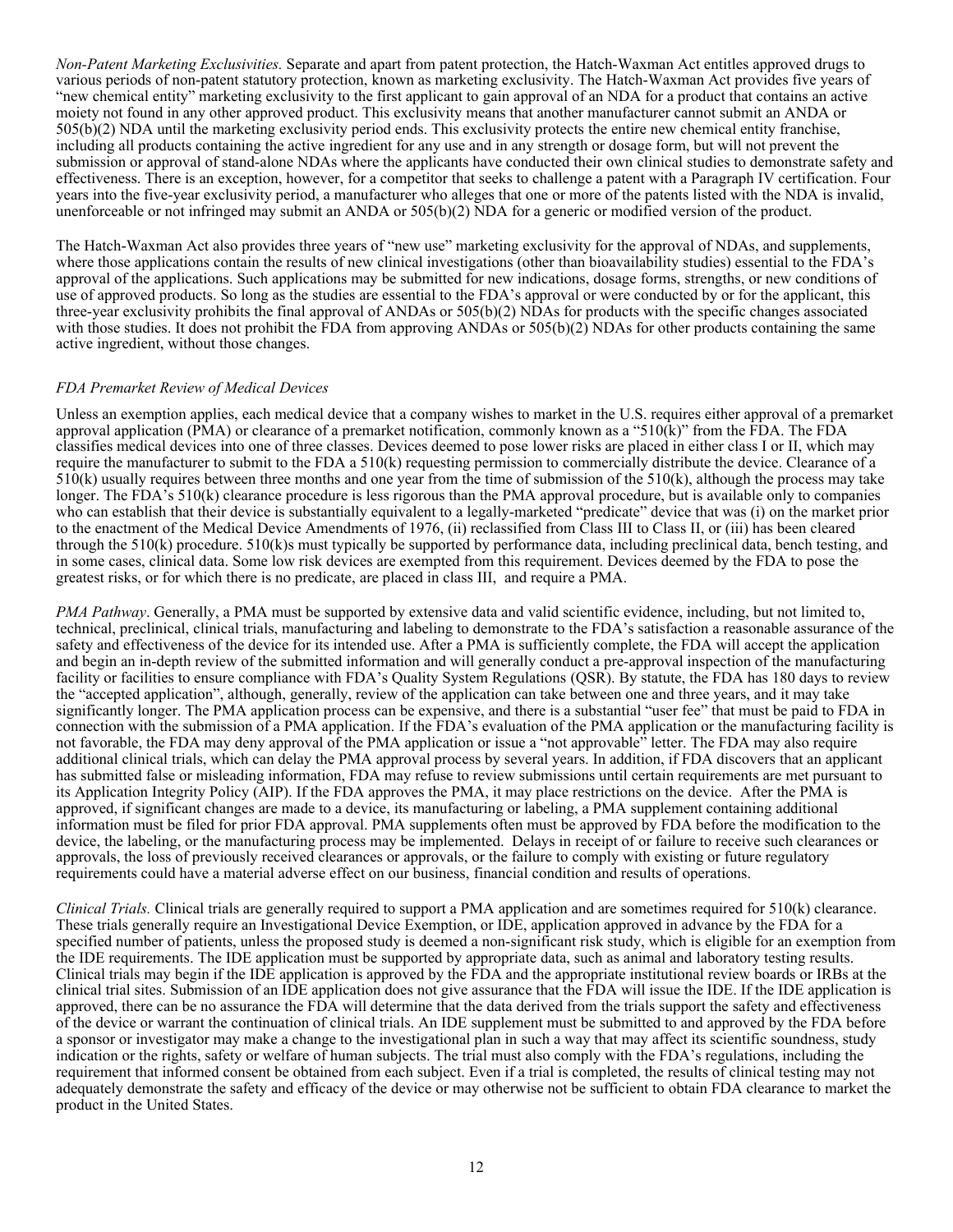*In Vitro Diagnostic Companion Diagnostic Devices.* FDA has described IVD companion diagnostic devices as in vitro diagnostic devices that provide information that is essential for the safe and effective use of a corresponding therapeutic product. The use of an IVD companion diagnostic device with a particular therapeutic product is stipulated in the instructions for use in the labeling of both the diagnostic device and the corresponding therapeutic product, as well as in the labeling of any generic equivalents of the therapeutic product. An IVD companion diagnostic device could be used to (i) identify patients who are most likely to benefit from a particular therapeutic product; (ii) identify patients likely to be at increased risk for serious adverse reactions as a result of treatment with a particular therapeutic product; or (iii) monitor response to treatment for the purpose of adjusting treatment (e.g., schedule, dose, discontinuation) to achieve improved safety or effectiveness. Although FDA's regulation of IVD companion diagnostic devices is evolving and implemented on a case-by-case basis, FDA's stated policy for a novel therapeutic product is that an IVD companion diagnostic device should be developed and approved or cleared contemporaneously to support the therapeutic product's safe and effective use. The clinical performance and clinical significance of the IVD companion diagnostic device is to be established using data from the clinical development program of the corresponding therapeutic product. FDA recognizes, however, that there may be cases where contemporaneous development may not be possible. With respect to the Gencaro Test, there is no assurance that we will be able to develop and obtain approval or clearance contemporaneously with Gencaro. Failure to develop the Gencaro Test or obtain clearance or approval could delay approval of Gencaro, if FDA regards the Gencaro Test as an IVD companion diagnostic test that is essential to the safe and effective use of Gencaro.

*Continuing Regulation.* After a device is placed on the market, numerous regulatory requirements apply to the manufacturer, or holder of a PMA approval. Unless subject to an exemption, medical devices distributed in the United States must be manufactured in compliance with the FDA's Quality System Regulations ("QSRs") and current good manufacturing practices. These regulations govern the manufacturing process, including design, manufacture, testing, release, packaging, distribution, documentation and purchasing, as well as complaint handling, corrective and preventative actions and internal auditing. In complying with the QSRs, manufacturers must expend significant time, money and effort. Companies are also subject to other post-market and general requirements, including but not limited to product listing and establishment registration, post-market surveillance requirements, limitations on promotion, and requirements for recordkeeping and reporting of certain adverse events, malfunctions, corrections and removals. As discussed above, FDA regularly inspects companies to assess compliance with the QSRs and other post-market requirements. Failure to comply with these requirements can result in, among other things, adverse publicity, warning letters, and potential civil and criminal penalties. With respect to the Gencaro Test, we intend to seek a new or amended collaborative arrangement with a diagnostic company in which we could license them certain rights to perform the diagnostic test for patients with AF. As part of such arrangement, we will seek to have the diagnostic company take responsibility for compliance with the FDA's device approval and on-going regulatory requirements.

*International Marketing Approvals.* International sales of medical devices are subject to foreign government regulations, which vary substantially from country to country and are subject to change. The time required to obtain approval by a foreign country may be longer or shorter than that required for FDA clearance or approval, and the requirements may differ.

*Other Regulatory Requirements.* We are also subject to various federal, state and local laws, regulations and recommendations relating to safe working conditions, laboratory and manufacturing practices, the experimental use of animals and the use and disposal of hazardous or potentially hazardous substances, including radioactive compounds and infectious disease agents, used in connection with our work. The extent and character of governmental regulation that might result from future legislation or administrative action cannot be accurately predicted.

# *Medical Device Tax*

In March 2010, the U.S. Congress adopted and President Obama signed into law comprehensive health care reform legislation. Among other initiatives, these laws impose significant new taxes on medical device makers in the form of a 2.3% excise tax on U.S. medical device sales, with certain exemptions, beginning on January 1, 2013. The Gencaro Test is likely to be subject to this tax.

# *Intellectual Property*

The future success of our business will partly depend on our ability to maintain market exclusivity for Gencaro in the United States and important international markets, and for other products or product candidates that we may acquire or develop. We will rely on statutory protection, patent protection, trade secrets, know-how, and in-licensing of technology rights to maintain protection for our products.

We believe that both patent protection and data exclusivity statutes will give Gencaro market exclusivity in the U.S. and in major international markets. If approved by the FDA or international regulatory agencies, Gencaro will qualify as a New Chemical Entity, or NCE, as it has never received regulatory approval in any jurisdiction. As an NCE, Gencaro will enjoy market exclusivity in the United States and most international markets under data exclusivity statutes. These laws provide for an exclusivity period beginning from regulatory approval, during which any generic competitor is barred from submitting an application that relies on the data that has been submitted in connection with the approval of the NCE. In the U.S., the Hatch-Waxman Act provides for an initial period of up to five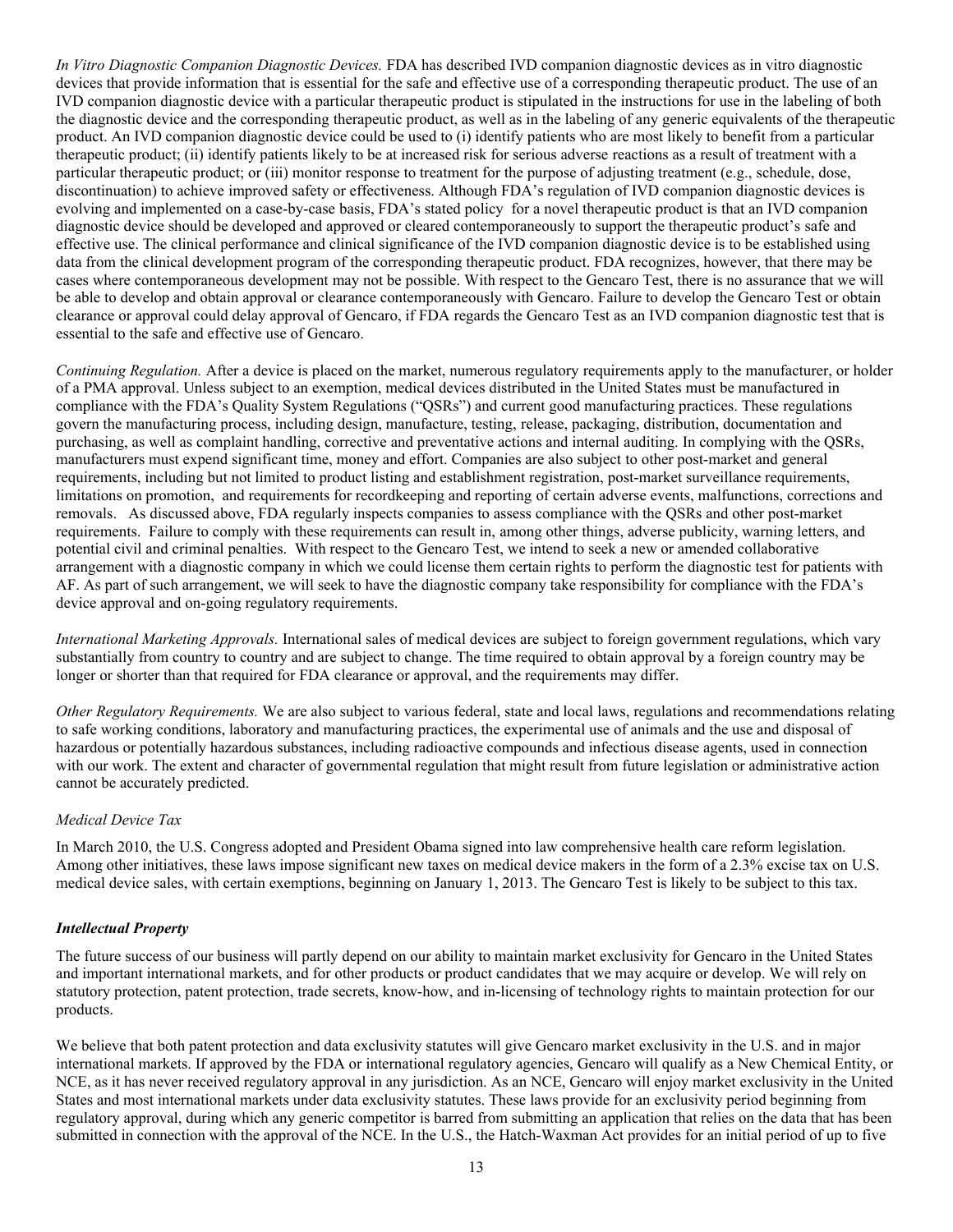years from approval of the NCE, during which a generic application attempting to rely on the data submitted for the NCE cannot be filed with the FDA. This period can be effectively extended to seven and one-half years from FDA approval because a provision of the Hatch-Waxman Act provides for an automatic 30-month extension of the exclusivity period if we promptly pursue litigation against a company attempting to enter the market with a generic for a drug that is covered by a composition of matter or method of use patent.

Many international markets have data exclusivity statutes that are analogous to Hatch-Waxman and often more protective. The analogous statute in the European Medicines Evaluation Agency will, in general, provide Gencaro with a minimum of ten years of protection before such a generic application may be approved. Protection under Hatch-Waxman and other data exclusivity statutes is sometimes considered superior to patent protection, as the generic cannot be marketed during the period of exclusivity, thus eliminating the need to initiate patent infringement litigation with its accompanying risks and costs.

In addition to protection under data exclusivity statutes, we believe that Gencaro's patent portfolio provides an alternative protection to market exclusivity. We have been granted patents in the United States and Europe that claim the use of Gencaro in patients predicted to have a favorable response to the drug based on genetic polymorphisms in the genes encoding the beta-1 and/or alpha-2C receptors. We believe that this patent strategy may deter generic competition because of the threat of patent litigation or may exclude generic competition from the market until the patents expire if we are successful in litigation. Consequently, if our patent strategy is successful, we believe we may avoid generic competition with Gencaro in the U.S. or certain countries in Europe until at least the expiration of these patents, which would be no earlier than 2026 in the U.S and into 2025 in Europe. In addition, we believe that if Gencaro is approved, one of the U.S. patents may be entitled to an extension of its term and the European patent may be entitled to an extension through a supplemental protection certificate in one or more countries in Europe. The length of any such extension may vary by country. We cannot predict whether any such extensions will be granted, but if they are, they may provide market exclusivity for Gencaro into 2029 or 2030 in the U.S. and Europe.

We also have other potential patent rights in additional pharmacogenetic drug candidates having possible indications in cardiovascular disease, oncology, and other therapeutic areas; these are in both early and later stages of development.. We may seek collaborators to assist us in the development of these candidates or we may seek to raise funds to advance the development of the compounds on our own.

# *Employees*

As of December 31, 2013, we had 14 full-time employees. None of our employees are represented by any collective bargaining unit. We believe that we maintain good relations with our employees.

# *Corporate Information*

On January 27, 2009, we completed a business combination (the Merger) with ARCA Colorado in accordance with the terms of that Agreement and Plan of Merger and Reorganization, dated September 24, 2008, and amended on October 28, 2008 in which a whollyowned subsidiary of Nuvelo, Inc. merged with and into ARCA Colorado, with ARCA Colorado continuing after the Merger as the surviving corporation and a wholly-owned subsidiary of Nuvelo, Inc. Immediately following the Merger, we changed our name from Nuvelo, Inc. to ARCA biopharma, Inc. Nuvelo was originally incorporated as Hyseq, Inc. in Illinois in 1992 and reincorporated in Nevada in 1993. On January 31, 2003, Nuvelo merged with Variagenics, Inc., a publicly traded Delaware corporation based in Massachusetts, and, in connection with the merger, changed its name to Nuvelo, Inc. On March 25, 2004, Nuvelo was reincorporated from Nevada to Delaware. On January 27, 2009, in connection with the Merger with ARCA Colorado described above, Nuvelo changed its name to ARCA biopharma, Inc. Our principal offices are located in Westminster, Colorado.

On March 4, 2013, we filed a Certificate of Amendment to our Amended and Restated Certificate of Incorporation, to implement a six-for-one reverse split of our common stock, as previously authorized and approved at our special meeting of stockholders on February 25, 2013. On March 5, 2013, our common stock began trading on The NASDAQ Capital Market on a post-split basis.

The reverse split effected a proportionate adjustment to the per share exercise price and the number of shares issuable upon the exercise or settlement of all outstanding options and warrants to purchase shares of our common stock, and the number of shares reserved for issuance pursuant to our existing stock option plans were reduced proportionately. No fractional shares were issued as a result of the reverse split, and stockholders who otherwise would have been entitled to a fractional share received in lieu thereof, a cash payment based on the closing sale price of our common stock as reported on The NASDAQ Capital Market on March 4, 2013. The reverse split did not alter the par value of our common stock or modify any voting rights or other terms of the common stock.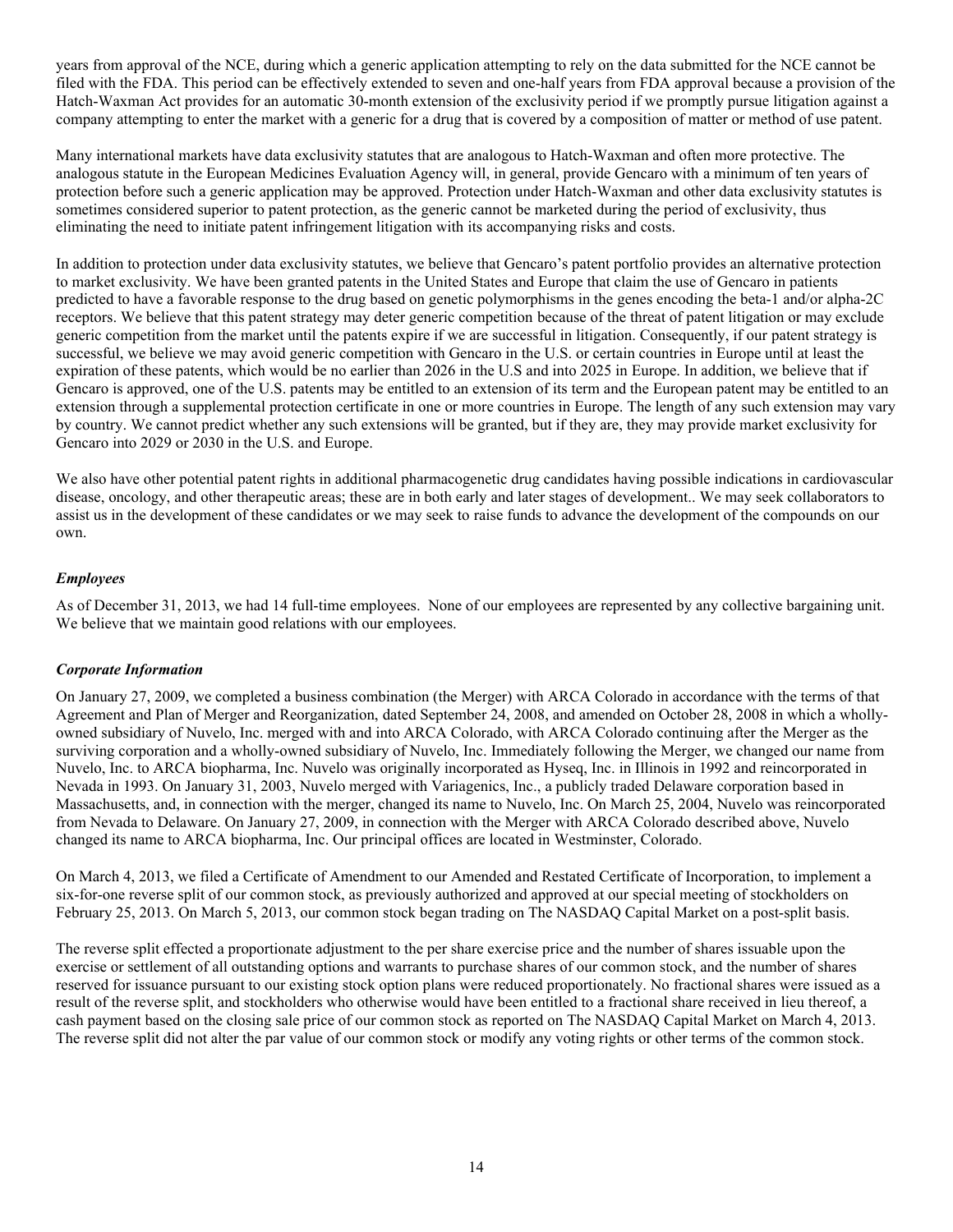We file our annual reports on Form 10-K, quarterly reports on Form 10-O and current reports on Form 8-K pursuant to Section 13(a) or 15(d) of the Securities Exchange Act of 1934 electronically with the SEC. The public may read or copy any materials that have been filed with the SEC at the SEC's Public Reference Rooms at 100 F Street, N.E., Washington, D.C. 20549 on official business days during the hours of 10:00 a.m. and 3:00 p.m. The public may obtain information on the operation of the Public Reference Room by calling the SEC at 1-800-SEC-0330. The SEC maintains an Internet site that contains reports, proxy and information statements, and other information regarding issuers that file electronically with the SEC. The address of that site is http://www.sec.gov.

You may obtain a free copy of our annual reports on Form 10-K, quarterly reports on Form 10-Q, current reports on Form 8-K and amendments to those reports on our website at http://www.arcabiopharma.com on the earliest practicable date following the filing with the SEC or by contacting the Investor Relations Department at our corporate office by calling (720) 940-2200. Information found on our website is not incorporated by reference into this report.

# <span id="page-16-0"></span>**Item 1A.** *Risk Factors*

An investment in ARCA's securities involves certain risks, including those set forth below and elsewhere in this report. In addition to the risks set forth below and elsewhere in this report, other risks and uncertainties not known to ARCA, that are beyond its control or that ARCA deems to be immaterial may also materially adversely affect ARCA's business operations. You should carefully consider *the risks described below as well as other information and data included in this report.*

# **Risks Related to Our Business and Financial Condition**

# Our management and our independent registered public accountant, in their report on our financial statements as of and for the year ended December 31, 2013, have concluded that due to our need for additional capital, and the uncertainties surrounding our ability to raise such funding, substantial doubt exists as to our ability to continue as a going concern.

Our audited consolidated financial statements for the fiscal year ended December 31, 2013 were prepared assuming that we will continue as a going concern. The going concern basis of presentation assumes that we will continue in operation for the foreseeable future and will be able to realize our assets and discharge our liabilities and commitments in the normal course of business and do not include any adjustments to reflect the possible future effects on the recoverability and classification of assets or the amounts and classification of liabilities that may result from our inability to continue as a going concern. Our management and our independent registered public accountants concluded as of December 31, 2013 that due to our need for additional capital, and the uncertainties surrounding our ability to raise such funding, substantial doubt exists as to our ability to continue as a going concern. In February 2014, the Company completed an equity financing transaction that raised aggregate net proceeds of \$7.9 million. We believe our cash and cash equivalents balance as of December 31, 2013, together with the net proceeds from such equity financing, will be sufficient to fund our operations, at our projected cost structure, through at least the end of 2015. Changing circumstances may cause us to consume capital significantly faster or slower than we currently anticipate.

We have based these estimates on assumptions that may prove to be wrong, and we could exhaust our available financial resources sooner than we currently anticipate. We may be forced to reduce our operating expenses and raise additional funds to meet our working capital needs, principally through the additional sales of our securities or debt financings. However, we cannot guarantee that will be able to obtain sufficient additional funds when needed or that such funds, if available, will be obtainable on terms satisfactory to us. If we are unable to raise sufficient additional capital or complete a strategic transaction, we may be unable to continue to fund our operations, develop Gencaro or our other product candidates, or realize value from our assets and discharge our liabilities in the normal course of business. If we cannot raise sufficient funds, we may have to liquidate our assets, and might realize significantly less than the values at which they are carried on our financial statements, and stockholders may lose all or part of their investment in our common stock.

# We will need to raise substantial additional funds through public or private equity transactions and/or complete one or more strategic transactions, to continue development of Gencaro. If we are unable to raise such financing or complete such a *transaction, we may not be able to continue operations.*

In light of the expected development timeline to potentially obtain FDA approval for Gencaro, if at all, the substantial additional costs associated with the development of Gencaro, including the costs associated with the planned GENETIC-AF clinical trial, and the substantial cost of commercializing Gencaro, if it is approved, we will need to raise substantial additional funding through public or private equity transactions or a strategic combination or partnership. If we are delayed in obtaining funding or are unable to complete a strategic transaction, we may discontinue our development activities on Gencaro or discontinue our operations. Even if we are able to fund continued development and Gencaro is approved, we expect that we will need to complete a strategic transaction or raise substantial additional funding through public or private debt or equity securities to successfully commercialize Gencaro.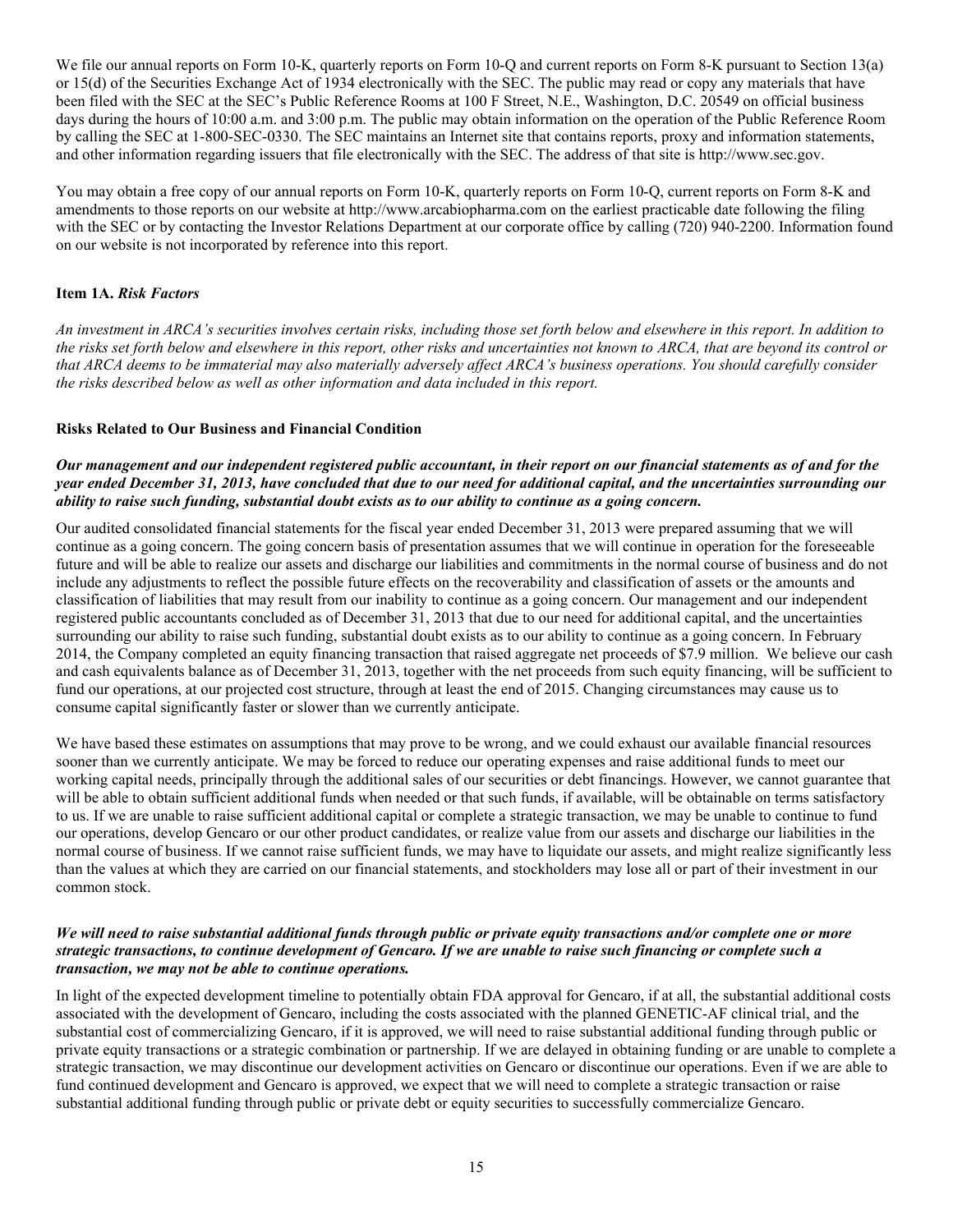We believe our cash and cash equivalents balance as of December 31, 2013, and the net proceeds from our equity financing completed in February 2014, will be sufficient to fund our operations, at our projected cost structure, through at least the end of 2015. Changing circumstances may cause us to consume capital significantly faster or slower than we currently anticipate. We have based these estimates on assumptions that may prove to be wrong, and we could exhaust our available financial resources sooner than we currently anticipate.

Our liquidity, and our ability to raise additional capital or complete any strategic transaction, depends on a number of factors, including, but not limited to, the following:

- the costs and timing for additional clinical trials in order to gain possible FDA approval for Gencaro;
- progress of GENETIC-AF and enrollment and any data that may become available;
- the market price of our stock and the availability and cost of additional equity capital from existing and potential new investors;
- our ability to retain the listing of our common stock on the Nasdaq Capital Market;
- general economic and industry conditions affecting the availability and cost of capital;
- our ability to control costs associated with our operations;
- the costs of filing, prosecuting, defending and enforcing any patent claims and other intellectual property rights; and
- the terms and conditions of our existing collaborative and licensing agreements.

The sale of additional equity or convertible debt securities would likely result in substantial dilution to our stockholders. If we raise additional funds through the incurrence of indebtedness, the obligations related to such indebtedness would be senior to rights of holders of our capital stock and could contain covenants that would restrict our operations. We also cannot predict what consideration might be available, if any, to us or our stockholders, in connection with any strategic transaction. Should strategic alternatives or additional capital not be available to us in the near term, or not be available on acceptable terms, we may be unable to realize value from our assets and discharge our liabilities in the normal course of business which may, among other alternatives, cause us to further delay, substantially reduce or discontinue operational activities to conserve our cash resources.

# If we are not able to successfully develop, obtain FDA approval for and provide for the commercialization of Gencaro in a timely *manner, we may not be able to continue our business operations.*

We currently have no products that have received regulatory approval for commercial sale. The process to develop, obtain regulatory approval for and commercialize potential product candidates is long, complex and costly. We plan to conduct our Phase 2B clinical study of Gencaro in 200 hundred HFREF patients with AF, and it could expand to a Phase 3 clinical study of approximately 420 HFREF additional patients with AF. Clinical trials are typically lengthy, complex and expensive and we do not currently have the resources to fully fund such a trial.

Failure to demonstrate that a product candidate, particularly Gencaro, is safe and effective, or significant delays in demonstrating such safety and efficacy, would adversely affect our business. Failure to obtain marketing approval of Gencaro from appropriate regulatory authorities, or significant delays in obtaining such approval, would also adversely affect our business and could, among other things, preclude us from completing a strategic transaction or obtaining additional financing necessary to continue as a going concern.

Even if approved for sale, a product candidate must be successfully commercialized to generate value. We do not currently have the capital resources or management expertise to commercialize Gencaro and, as a result, will need to complete a strategic transaction, or, alternatively, raise substantial additional funds to enable commercialization of Gencaro, if it is approved. Failure to successfully provide for the commercialization of Gencaro, if it is approved, would damage our business.

# Our clinical trials for our product candidates may not yield results that will enable us to further develop our products and obtain *the regulatory approvals necessary to sell them.*

We will receive regulatory approval for our product candidates only if we can demonstrate in carefully designed and conducted clinical trials that the product candidate is safe and effective. We do not know whether any future clinical trials, including the planned GENETIC-AF clinical trial for Gencaro, will demonstrate sufficient safety and efficacy to obtain the requisite regulatory approvals or will result in marketable products.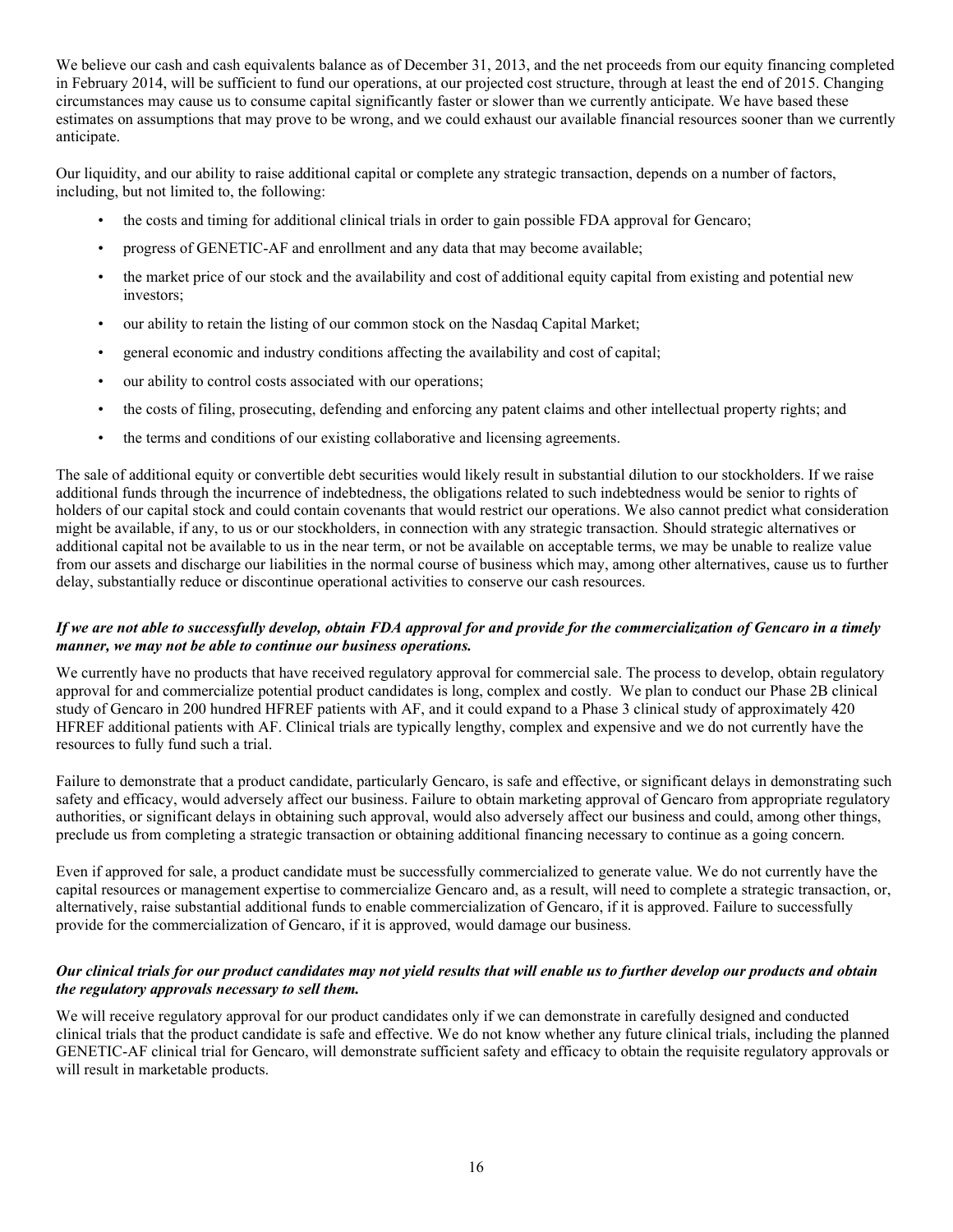For example, GENETIC-AF is designed to be an adaptive trial. The DSMB will analyze certain data from the Phase 2B portion and recommend whether the trial should proceed to Phase 3 and seek to enroll an additional 420 patients. The DSMB will make their recommendation after 200 patients have been enrolled and have completed 24 weeks of follow-up. The interim analysis will focus on data regarding AF event rates, AF burden, and safety. Should the DSMB interim analysis conclude the data is consistent with the pretrial statistical assumptions and that the data indicates potential for achieving statistical significance for the Phase 3 endpoint, then the DSMB may recommend the study proceed to Phase 3. The DSMB may also recommend changes to the study design before potentially proceeding to Phase 3, or it may recommend that the study not proceed to Phase 3. The Company, in consultation with the trial's clinical steering committee and the DSMB, will make the final determination on the trial's development steps. If we do not see sufficient efficacy and safety in the Phase 2B portion of the trial, we will not initiate the Phase 3 portion of the trial.

Clinical trials are lengthy, complex and expensive processes with uncertain results. We have spent, and expect to continue to spend, significant amounts of time and money in the clinical development of our product candidates. We have never conducted a Phase 2 or Phase 3 clinical trial and do not currently have sufficient staff with the requisite experience to do so, and we therefore expect that we will have to rely on contract research organizations to conduct certain of our clinical trials. While certain of our employees have experience in designing and administering clinical trials, these employees have no such experience as employees of ARCA.

The results we obtain in preclinical testing and early clinical trials may not be predictive of results that are obtained in later studies. We may suffer significant setbacks in advanced clinical trials, even after seeing promising results in earlier studies. Based on results at any stage of clinical trials, we may decide to repeat or redesign a trial or discontinue development of one or more of our product candidates. If we fail to adequately demonstrate the safety and efficacy of our products under development, we will not be able to obtain the required regulatory approvals to commercialize our product candidates, and our business, results of operations and financial condition would be materially adversely affected.

Administering our product candidates to humans may produce undesirable side effects. These side effects could interrupt, delay or halt clinical trials of our product candidates and could result in the FDA or other regulatory authorities denying approval of our product candidates for any or all targeted indications.

If clinical trials for a product candidate are unsuccessful, we will be unable to commercialize the product candidate. If one or more of our clinical trials are delayed, we will be unable to meet our anticipated development timelines. Either circumstance could cause the market price of our common stock to decline.

# We are relying on contract research organizations to conduct substantial portions of our GENETIC-AF clinical trial, and as a *result, we will be unable to directly control the timing, conduct and expense of the clinical trial.*

We do not currently have sufficient staff with the requisite experience to conduct our clinical trial and are therefore relying primarily on third parties to conduct our clinical trial. We have contracted with Duke University , as our contract research organization (CRO) to conduct the clinical component of our GENETIC-AF trial. As a result of this contract, we will have less control over many details and steps of the trial, the timing and completion of the trial, the required reporting of adverse events and the management of data developed through the trial than would be the case if we were relying entirely upon our own staff. Communicating with outside parties can also be challenging, potentially leading to mistakes as well as difficulties in coordinating activities. Outside parties, such as CROs, may have staffing difficulties, may undergo changes in priorities or may become financially distressed, adversely affecting their willingness or ability to conduct our trial. We may experience unexpected cost increases that are beyond our control. Problems with the timeliness or quality of the work of a CRO may lead us to seek to terminate the relationship and use an alternative service provider. However, making this change may be costly and may delay ongoing trials, and contractual restrictions may make such a change difficult or impossible. Additionally, it may be impossible to find a replacement organization that can conduct clinical trials in an acceptable manner and at an acceptable cost.

Even though we are using a CRO to conduct our clinical trial, we have to devote substantial resources and rely on the expertise of our employees to manage the work being done by the CRO. We have never conducted a clinical trial and the inability of our current staff to adequately manage any CRO that we engage may exacerbate the risks associated with relying on a CRO.

# If we encounter difficulties enrolling patients in our clinical trials, our trials could be delayed or otherwise adversely affected.

The GENETIC-AF clinical trial requires that we identify and enroll a large number of patients with the condition under investigation and the trial will enroll only those patients having a specific genotype, and only those patients who have or are willing to have a Medtronic device implanted for monitoring and recording AF burden data. Because of the rigorous enrollment criteria, we may not be able to enroll a sufficient number of patients to complete our clinical trial in a timely manner.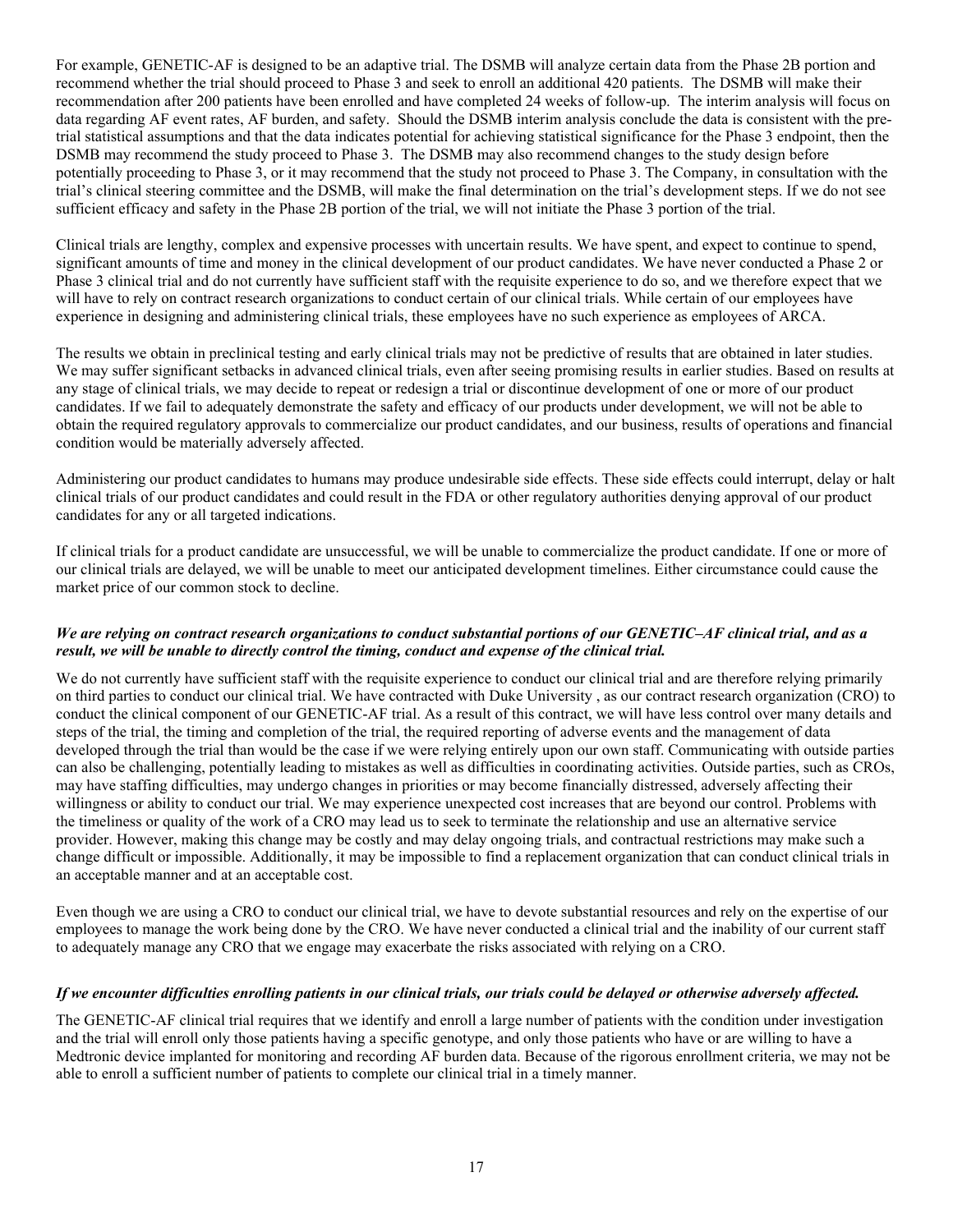Patient enrollment is affected by factors including:

- design of the protocol;
- the size of the patient population;
- eligibility criteria for the study in question;
- perceived risks and benefits of the drug under study;
- availability of competing therapies, including the off-label use of therapies approved for related indications;
- efforts to facilitate timely enrollment in clinical trials;
- the success of our personnel in making the arrangements with potential clinical trial sites necessary for those sites to begin enrolling patients;
- patient referral practices of physicians;
- availability of clinical trial sites;
- other clinical trials seeking to enroll subjects with similar profiles;
- the number of patients having the specific genotype needed for our trial; and
- the number of patients having, or willing to have, a Medtronic device implanted for monitoring and recording AF burden data.

If we have difficulty enrolling a sufficient number of patients to conduct our clinical trials as planned, we may need to delay or terminate ongoing or planned clinical trials, either of which would have a negative effect on our business. Delays in enrolling patients in our clinical trials would also adversely affect our ability to generate any product, milestone and royalty revenues under collaboration agreements, if any, and could impose significant additional costs on us or on any future collaborators.

# *We may not achieve our projected development goals in the time frames we announce and expect.*

We set goals for, and make public statements regarding, the timing of certain accomplishments, such as, the commencement and completion of clinical trials, particularly with respect to steps for commencing and continuing GENETIC-AF, the disclosure of trial results, the obtainment of regulatory approval and the sale of drug product, which we sometimes refer to as milestones. These milestones may not be achieved, and the actual timing of these events can vary dramatically due to a number of factors such as delays or failures in our clinical trials, disagreements with any collaborative partners, the uncertainties inherent in the regulatory approval process and manufacturing scale-up and delays in achieving manufacturing or marketing arrangements sufficient to commercialize our products. FDA approval of Gencaro, if it occurs, is expected to require years of additional clinical development, including the completion of genetic trials There can be no assurance that our genetic trials will be initiated or completed, or that we will make regulatory submissions or receive regulatory approvals as planned. If we fail to achieve one or more of these milestones as planned, our business will be materially adversely affected.

# If we are not able to maintain the requirements for listing on the Nasdaq Capital Market, we could be delisted, which could have a materially adverse effect on our ability to raise additional funds as well as the price and liquidity of our common stock.

Our common stock is currently listed on the Nasdaq Capital Market. To maintain the listing of our common stock on the Nasdaq Capital Market we are required to meet certain listing requirements, including, among others, either: (i) a minimum closing bid price of \$1.00 per share, a market value of publicly held shares (excluding shares held by our executive officers, directors and 10% or more stockholders) of at least \$1 million and stockholders' equity of at least \$2.5 million; or (ii) a minimum closing bid price of \$1.00 per share, a market value of publicly held shares (excluding shares held by our executive officers, directors and 10% or more stockholders) of at least \$1 million and a total market value of listed securities of at least \$35 million.

During 2012 our stock price fell below the Nasdaq Capital Market's minimum bid price requirements and we became subject to delisting from the exchange. On March 4, 2013 we executed a 1 for 6 reverse split of our common stock and have subsequently regained compliance with the minimum bid price requirements. In future periods, if we do not meet the minimum stockholders' equity, minimum closing bid price requirements, or any other listing requirements, we would be subject to delisting from the Nasdaq Capital Market.

As of March 17, 2014, the closing price of our common stock was \$2.07 per share, and the total market value of our listed securities was approximately \$43.4 million. As of December 31, 2013, we had stockholders' equity of \$15.6 million.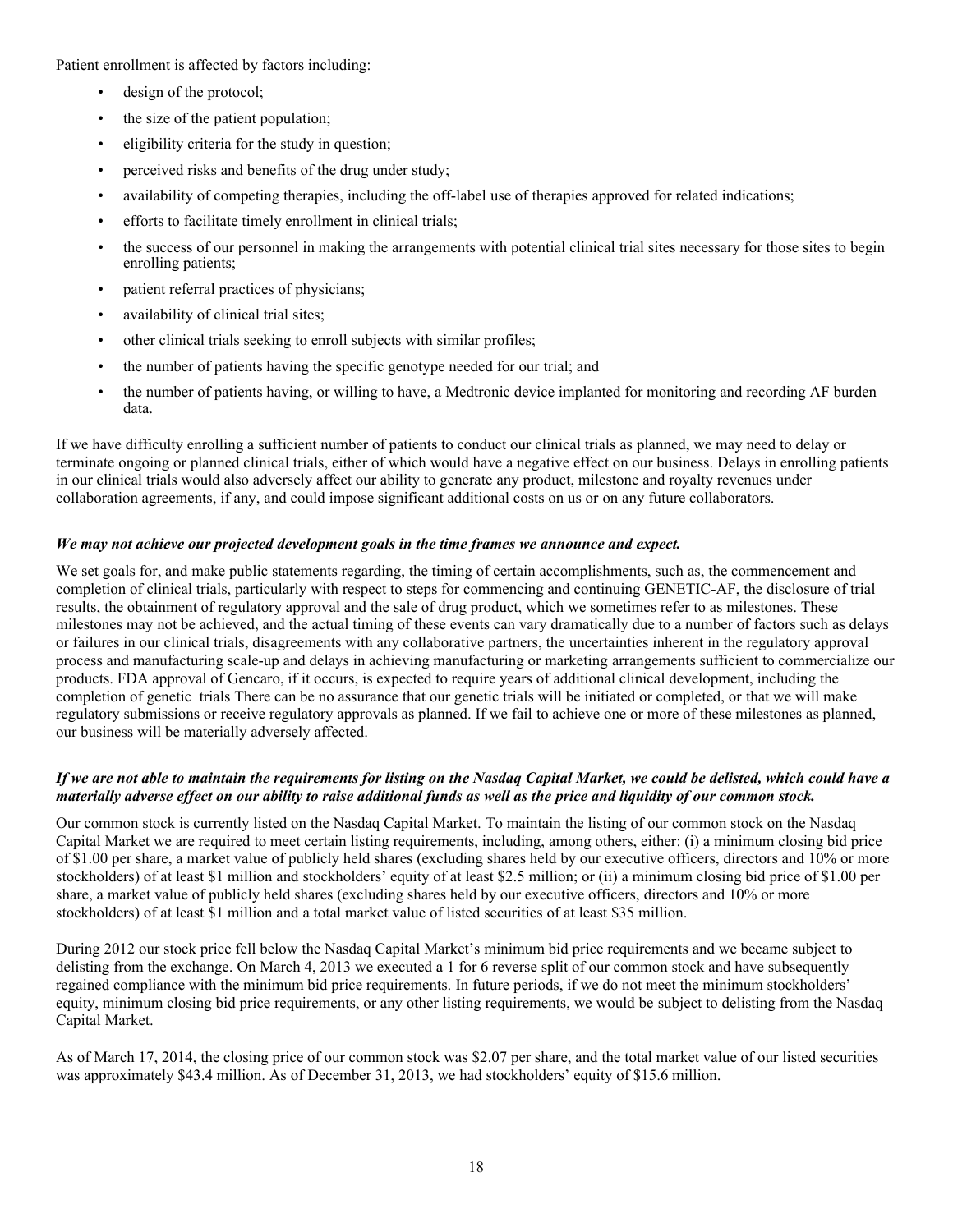#### We expect to depend on existing and future collaborations with third parties for the development of some of our product candidates. If those collaborations are not successful, we may not be able to complete the development of these product candidates.

We currently have a collaboration agreement with Medtronic, Inc., or Medtronic for the support of our planned GENETIC-AF trial. Medtronic can terminate its collaboration with us for various reasons including uncured material breach, an ARCA bankruptcy, if, after FDA communication, it is reasonably concluded that the FDA will not allow GENETIC-AF to enroll or proceed, or if Medtronic's obligations are unilaterally expanded. We may seek additional third party collaborators for the development of Gencaro or other product candidates.

Under our current arrangement with Medtronic, we have limited control over the amount and timing of resources that they dedicate to the development of Gencaro. This is also likely to be true in any future collaboration with third parties. Our ability to generate revenues from these arrangements will depend on our collaborators' abilities to successfully perform the functions assigned to them in these arrangements.

Collaborations involving our product candidates pose the following risks to us:

- collaborators have significant discretion in determining the efforts and resources that they will apply to these collaborations;
- collaborators may not pursue development and commercialization of our product candidates or may elect not to continue or renew development or commercialization programs based on clinical trial results, changes in the collaborator's strategic focus or available funding, or external factors such as an acquisition that diverts resources or creates competing priorities;
- collaborators may delay clinical trials, provide insufficient funding for a clinical trial program, stop a clinical trial or abandon a product candidate, repeat or conduct new clinical trials or require a new formulation of a product candidate for clinical testing;
- collaborators could independently develop, or develop with third parties, products that compete directly or indirectly with our product candidates if the collaborators believe that competitive products are more likely to be successfully developed or can be commercialized under terms that are more economically attractive than ours;
- collaborators may not properly maintain or defend our intellectual property rights or may use our proprietary information in such a way as to invite litigation that could jeopardize or invalidate our proprietary information or expose us to potential litigation;
- disputes may arise between the collaborators and us that result in the delay or termination of the research, development or commercialization of our product candidates or that result in costly litigation or arbitration that diverts management attention and resources;
- collaborations may be terminated and, if terminated, may result in a need for additional capital to pursue further development or commercialization of the applicable product candidates;
- collaborators may elect to take over manufacturing rather than retain us as manufacturers and may encounter problems in starting up or gaining approval for their manufacturing facility and so be unable to continue development of product candidates;
- we may be required to undertake the expenditure of substantial operational, financial and management resources in connection with any collaboration;
- we may be required to issue equity securities to collaborators that would dilute our existing stockholders' percentage ownership;
- we may be required to assume substantial actual or contingent liabilities;
- collaborators may not commit adequate resources to the marketing and distribution of our product candidates, limiting our potential revenues from these products; and
- collaborators may experience financial difficulties.

We face a number of challenges in seeking additional collaborations. Collaborations are complex and any potential discussions may not result in a definitive agreement for many reasons. For example, whether we reach a definitive agreement for a collaboration will depend, among other things, upon our assessment of the collaborator's resources and expertise, the terms and conditions of the proposed collaboration, and the proposed collaborator's evaluation of a number of factors, such as the design or results of our clinical trials, the potential market for our product candidates, the costs and complexities of manufacturing and delivering our product candidates to patients, the potential of competing products, the existence of uncertainty with respect to ownership or the coverage of our intellectual property, and industry and market conditions generally. If we were to determine that additional collaborations for our Gencaro development is necessary and were unable to enter into such collaborations on acceptable terms, we might elect to delay or scale back the development or commercialization of Gencaro in order to preserve our financial resources or to allow us adequate time to develop the required physical resources and systems and expertise ourselves.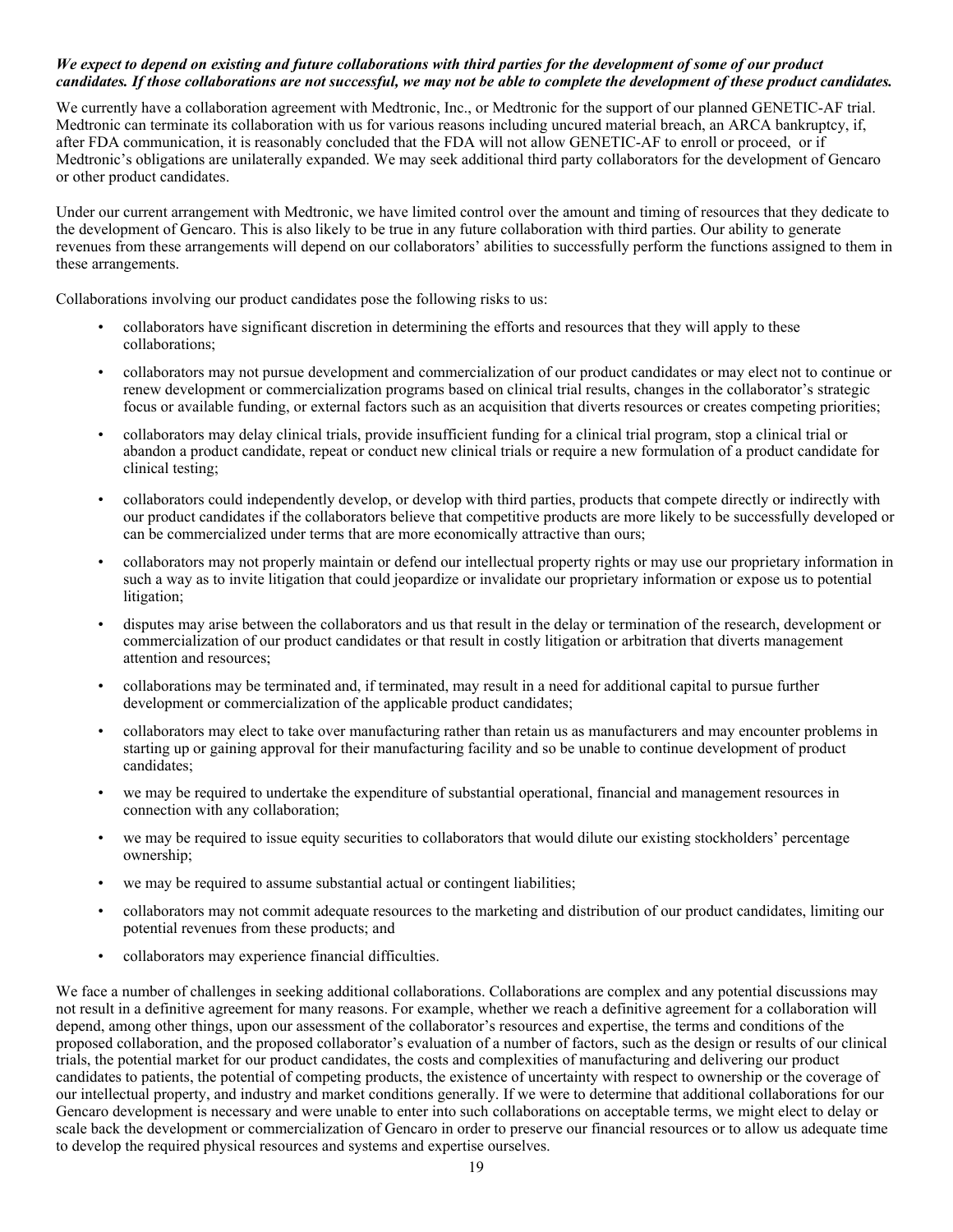Collaboration agreements may not lead to development or commercialization of product candidates in the most efficient manner, or at all. In addition, there have been a significant number of recent business combinations among large pharmaceutical companies that have resulted in a reduced number of potential future collaborators. If a present or future collaborator of ours were to be involved in a business combination, the continued pursuit and emphasis on our product development or commercialization program could be delayed, diminished or terminated.

#### Our planned GENETIC-AF clinical trial will require the use of a third-party diagnostic services provider to administer the genetic test needed to identify the patient receptor genotypes of clinical trial participants, and as a result, we will be unable to directly *control the timing, conduct and expense of the genetic test.*

Our planned GENETIC-AF clinical trial of Gencaro requires a companion diagnostic test that identifies the patient's receptor genotype. The trial will only enroll those patients with the receptor that has the potential for enhanced efficacy, the beta-1 389 Arg receptor as detected by a beta-1 389 Arg/Arg genotype. Accordingly, the GENETIC-AF trial will require use of a third-party diagnostic service to perform the genetic testing. There has been limited experience in our industry in prospective development of companion diagnostics required to perform the required molecular profiling. We entered into an agreement with Laboratory Corporation of America, LabCorp, to provide the diagnostic services of the genetic test needed to support our GENETIC-AF trial. To provide those services, LabCorp obtained from the FDA an Investigational Device Exemption, or IDE, for the companion diagnostic test to be used in our Genetic AF clinical trial.

The FDA and similar regulatory authorities outside the United States regulate companion diagnostics. Companion diagnostics require separate or coordinated regulatory approval prior to commercialization. Changes to regulatory advice could delay our development programs or delay or prevent eventual marketing approval for our product candidates that may otherwise be approvable. In July 2011, the FDA issued draft guidance that stated that if safe and effective use of a therapeutic depends on an *in vitro* diagnostic, then the FDA generally will not approve the therapeutic unless the FDA approves or clears this "*in vitro* companion diagnostic device" at the same time that the FDA approves the therapeutic. The approval or clearance of the companion diagnostic would occur through the FDA's Center for Devices and Radiological Health. The draft guidance on companion diagnostics remains in draft form, and it is unclear how closely the final guidance, when published, will track the 2011 draft guidance. It is also difficult to predict how FDA will implement the guidance once finalized. For example, the draft guidance allows for flexibility by the FDA in the case of therapeutic products to treat serious conditions for which no alternative treatment exists and the benefits of using the companion diagnostic outweigh the risk, but it is unclear how this discretion will be applied by the agency. The FDA's evolving position on the topic of companion diagnostics could affect our clinical development programs that utilize companion diagnostics. In particular, the FDA may limit our ability to use retrospective data, otherwise disagree with our approaches to trial design, biomarker qualification, clinical and analytical validity, and clinical utility, or make us repeat aspects of a trial or initiate new trials.

Given our limited experience in developing diagnostics, we expect to rely primarily on third parties for their design and manufacture. If we, or any third parties that we engage to assist us, are unable to successfully develop companion diagnostics for our product candidates that require such diagnostics, or experience delays in doing so, the development of our product candidates may be adversely affected, our product candidates may not receive marketing approval and we may not realize the full commercial potential of any products that receive marketing approval. As a result, our business could be materially harmed.

# We will need to establish a collaborative arrangement with a third-party diagnostics services provider to obtain marketing clearance or approval of the companion genetic test. There is no guarantee that the FDA will grant timely clearance or approval of the genetic test, if at all, and failure to obtain such timely clearance or approval would adversely affect our ability to market *Gencaro.*

The drug label we intend to seek for Gencaro would identify the patient receptor genotype for which the drug is approved. Accordingly, we believe developing a genetic test that is simple to administer and widely available will be critical to the successful commercialization of Gencaro and also to the ability to conduct our planned GENETIC-AF clinical trial. The genetic test will be subject to regulation by the FDA and by comparable agencies in various foreign countries. The process of complying with the requirements of the FDA and comparable agencies is costly, time consuming and burdensome.

Despite the time and expense expended, regulatory clearance or approval is never guaranteed. If regulatory clearance or approval is delayed, or if one or more third-party diagnostic services providers are unable to obtain FDA approval of the genetic test at all or in parallel with the approval of Gencaro, or are unable to commercialize the test successfully and in a manner that effectively supports the commercial efforts for Gencaro, or if the information concerning the differential response to Gencaro resulting from certain genetic variation is not included in the approval label for Gencaro, the commercial launch of Gencaro may be significantly and adversely affected.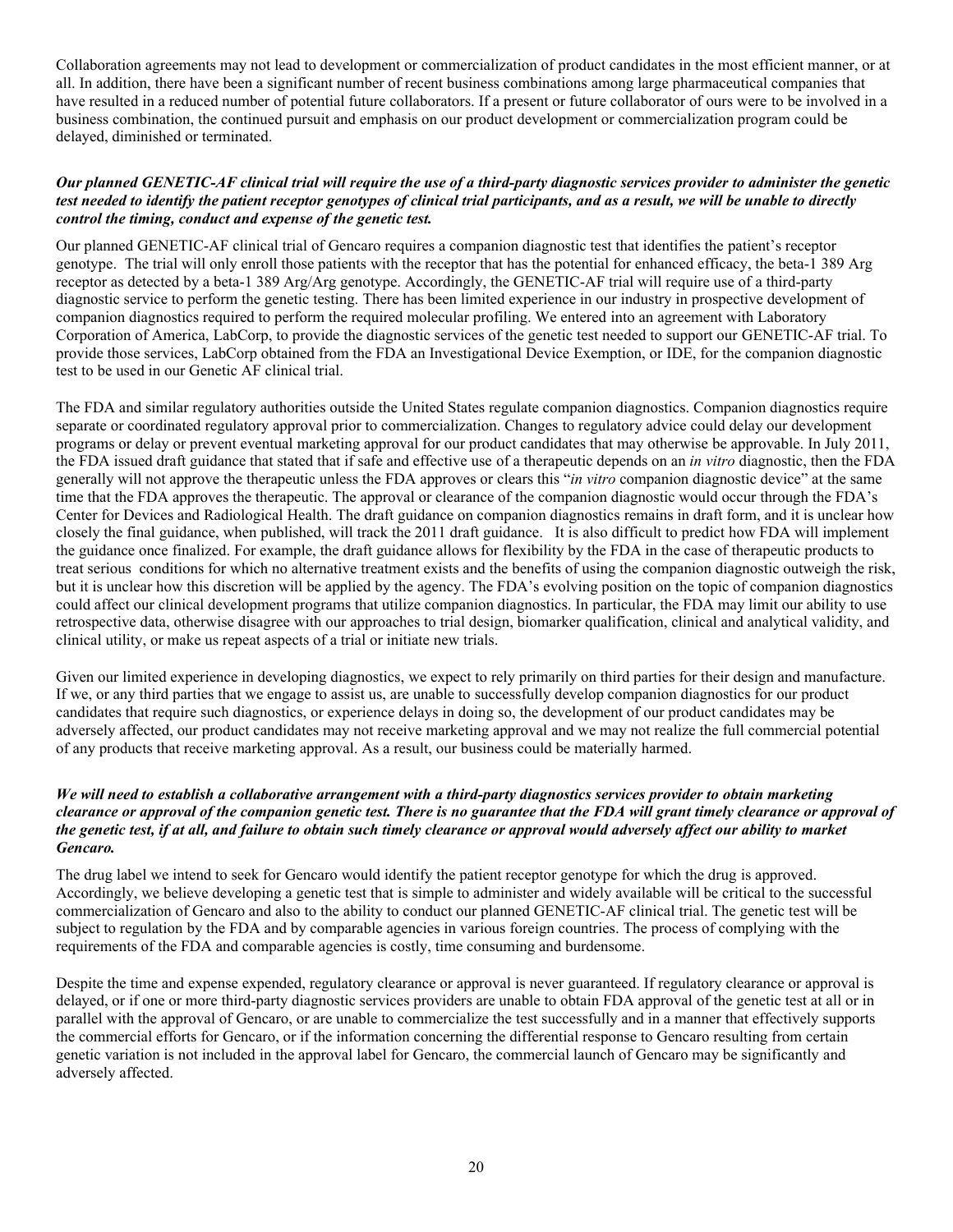#### Regulatory approval will be required for the genetic test to be used in the GENETIC-AF trial and to support the commercialization of the test, if approved. Delays or failures in obtaining such regulatory approval, including any required validation analyses may prevent a third-party diagnostics provider from commercializing such genetic test and will adversely affect our business, operating *results and prospects.*

Before a genetic test can be used commercially, including in conjunction with Gencaro, if it is approved for marketing, the third-party diagnostics provider must obtain FDA Premarket Approval, or PMA, for such test. The FDA may require additional validation of the genetic test we plan to use in GENETIC-AF prior to any approval of Gencaro or the genetic test. We anticipate the genetic test will be required as a condition to prescribing Gencaro. There is no guarantee the FDA will approve the anticipated PMA submission for the genetic test. Even if the genetic test is eventually approved, performing additional validation work necessary to support the PMA, if required, for current or future genetic test products, including one associated with Gencaro, would require additional time and expense and the outcome would be uncertain. Moreover, such delays or increased costs or failures could adversely affect our business, operating results and prospects for commercializing the genetic test.

#### If a third-party diagnostics provider responsible for the genetic test or certain of its third-party suppliers fails to comply with ongoing FDA or other foreign regulatory authority requirements, or if there are unanticipated problems with the genetic test, these *products could be subject to restrictions or withdrawal from use in trial or from the market.*

Any diagnostic for which a third-party diagnostics provider obtains clearance or approval, and the manufacturing processes, reporting requirements, post-approval clinical data and promotional activities for such product, will be subject to continued regulatory review, oversight and periodic inspections by the FDA and other domestic and foreign regulatory bodies. With respect to the genetic test, to the extent applicable, any third-party diagnostics provider and certain of its suppliers will be required to comply with the FDA's Quality System Regulation, or QSR, and International Standards Organization, or ISO, requirements which cover the methods and documentation of the design, testing, production, control, quality assurance, labeling, packaging, storage and shipping of any product for which clearance or approval is obtained. Regulatory bodies, such as the FDA, enforce the QSR and other regulations through periodic inspections. The failure by a third-party diagnostics provider, or certain of its third-party manufacturers or suppliers, as the case may be, to comply with applicable statutes and regulations administered by the FDA and other regulatory bodies, or the failure to timely and adequately respond to any adverse inspectional observations or product safety issues, could result in, among other things, enforcement actions. If any of these actions were to occur, it could harm our reputation and cause product sales and profitability of Gencaro to suffer and may prevent us from generating revenue or utilizing the genetic test further in any clinical trial. Even if regulatory clearance or approval is granted, such clearance or approval may be subject to limitations on the intended uses for which the product may be marketed and reduce our potential to successfully commercialize the product and generate revenue from the product.

#### Future sales of Gencaro may suffer if its marketplace acceptance is negatively affected by the genetic test.

The genetic test is an important component of the commercial strategy for Gencaro in addition to being required to proceed with our planned AF trial. We believe that the genetic test helps predict patient response to Gencaro, and that this aspect of the drug is important to its ability to compete effectively with current therapies. The genetic test adds an additional step in the prescribing process, an additional cost for the patient and payors, the risk that the test results may not be rapidly available and the possibility that it may not be available at all to hospitals and medical centers. Although we anticipate that Gencaro, if approved in a timely manner, would be the first genetically-targeted cardiovascular drug, Gencaro will be one of a number of successful drugs in the beta-blocker class currently on the market. Prescribers may be more familiar with these other beta-blockers, and may be resistant to prescribing Gencaro as an AF therapy in patients with HF. Any one of these factors could affect prescriber behavior, which in turn may substantially impede market acceptance of the genetic test, which could cause significant harm to Gencaro's ability to compete, and in turn harm our business.

# Our failure to raise substantial additional funding or enter into a strategic transaction may materially and adversely affect our *business.*

Unless we are able to raise substantial additional funding for the development of Gencaro through other means, we will need to complete a strategic transaction to continue the development of Gencaro through the clinical development and commercialization phases, and to continue our other operations. The strategic transactions that we may consider include a potential combination or partnership. Our board of directors and management team has and will continue to devote substantial time and resources to obtaining additional capital or the consideration and implementation of any such strategic transaction. In addition, conditions in the financial markets may lead to an increased number of biotechnology companies that are also seeking to enter into strategic transactions, which may limit our ability to negotiate favorable terms for any such transaction. Further, our current employees do not have experience in the strategic transaction process, and our previous efforts to enter into a strategic transaction have not been successful. As a result of these and other factors, there is substantial risk that we may not be able to complete a strategic transaction on favorable terms, or at all. The failure to complete such a strategic transaction may materially and adversely affect our business.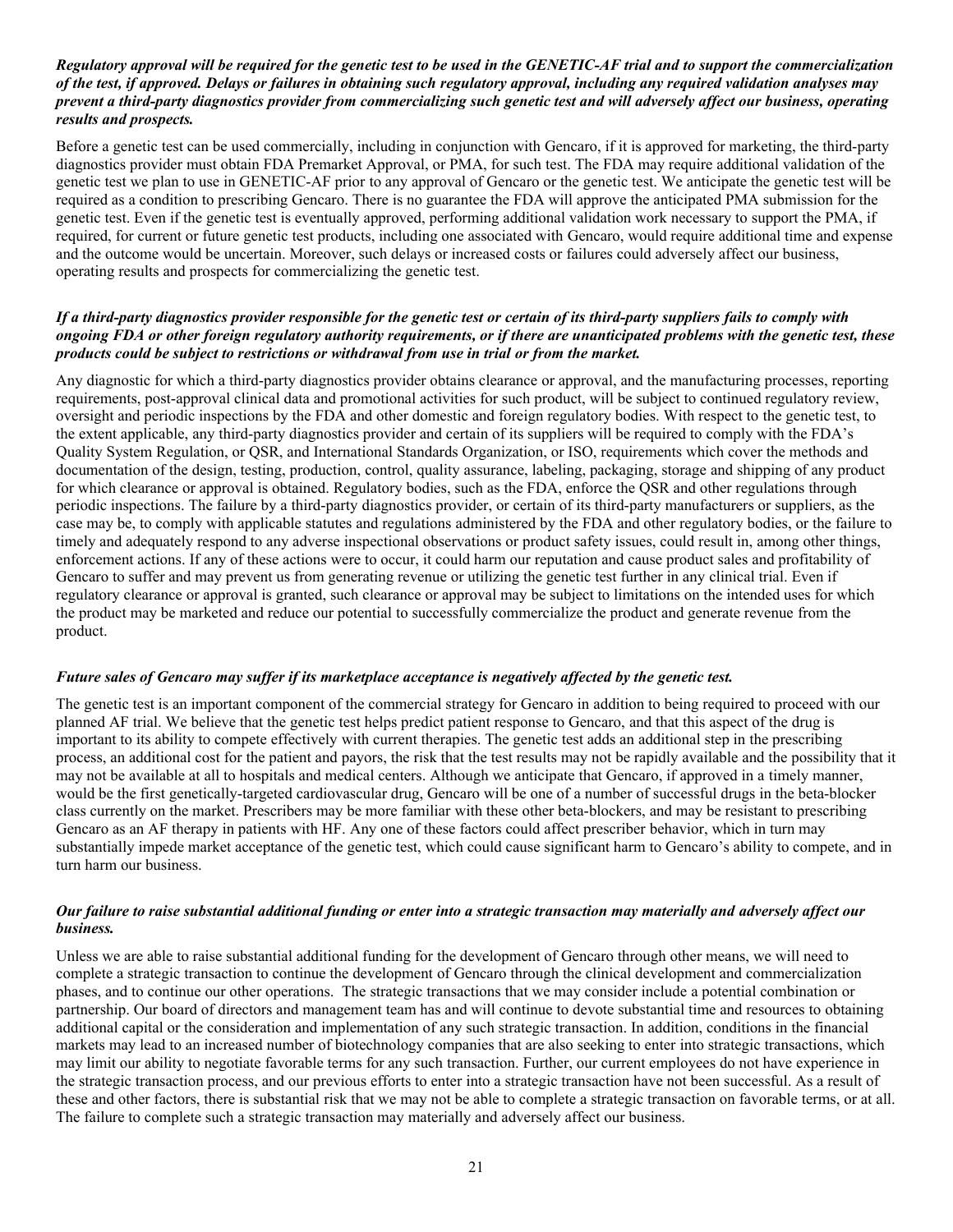#### We may be limited in our ability to access sufficient funding through a private equity or convertible debt offering.

Nasdaq rules impose restrictions on our ability to raise funds through a private offering of our common stock, convertible debt or similar instruments without obtaining stockholder approval. Under Nasdaq rules, an offering of more than 20% of our total shares outstanding for less than the greater of book or market value requires stockholder approval unless the offering qualifies as a "public offering" for purposes of the Nasdaq rules. As of February 7, 2014 we had approximately 21 million shares of common stock outstanding, 20% of which is approximately 4.2 million shares. To the extent we seek to raise funds through a private offering of stock, convertible debt or similar instruments, we are limited in how much funding we could raise privately without requiring a stockholder vote. SEC rules impose restrictions on our ability to raise funds through the registered offering of our securities pursuant to our "shelf" registration statement on Form S-3. Under SEC rules, we are prohibited from selling securities under such registration statement if the aggregate market value of the securities sold thereunder in any twelve-month period exceeds one-third of the market value of our outstanding common stock held by non-affiliates. Our February 2014 equity financing substantially exhausted the availability under our shelf registration statement until the one year anniversary of such financing. In addition, we are currently subject to certain contractual rights of investors arising from our public and private equity financing transactions that limit the nature and price of future public and private financing transactions that we may effect. For example, in January 2013, we entered into separate subscription agreements with certain institutional investors in connection with a private investment in public equity, pursuant to which we sold shares of our common stock and warrants to purchase shares of our common stock to the investors. In connection with this transaction, we agreed that, subject to certain exceptions, we would not, while the warrants issued in such financing are outstanding, effect or enter into an agreement to effect any issuance of common stock or securities convertible into, exercisable for or exchangeable for common stock in a "variable rate transaction," which means a transaction in which we issue or sell any convertible securities either (A) at a conversion price, exercise price or exchange rate or other price that is based upon and/or varies with the trading prices of, or quotations for, the shares of common stock at any time after the initial issuance of such convertible securities, or (B) with a conversion, exercise or exchange price that is subject to being reset at some future date after the initial issuance of the convertible securities or upon the occurrence of the specified or contingent events directly or indirectly related to our business or the market for our common stock. The restrictions imposed by the terms of our previous offerings, and that could be imposed in future offerings, may limit our access to capital on agreeable terms and delay or make impossible certain otherwise available equity financing opportunities and could severely restrict our access to the capital necessary to conduct our business.

#### Unless we are able to generate sufficient product revenue, we will continue to incur losses from operations and will not achieve or *maintain profitability. We are years away from commercializing a product and generating product revenue.*

Our historical losses have had and will continue to have an adverse effect on our stockholders' equity and working capital, among other things. We are years away from commercializing a product and generating any product revenue. As a result, we expect to continue to incur significant operating losses for the foreseeable future. Even if we ultimately receive regulatory approval for Gencaro or our other product candidates, sales of such products may not generate sufficient revenue for it to achieve or maintain profitability. Because of the numerous risks and uncertainties associated with developing therapeutic drugs, we may experience larger than expected future losses and may never reach profitability.

#### Our product candidates are subject to extensive regulation, which can be costly and time-consuming, and unsuccessful or delayed *regulatory approvals could increase our future development costs or impair our future revenue.*

The preclinical and clinical development, testing, manufacture, safety, efficacy, labeling, storage, recordkeeping, and subsequent advertising, promotion, sale, marketing, and distribution, if approved, of our product candidates are subject to extensive regulation by the FDA and other regulatory authorities in the United States and elsewhere. These regulations also vary in important, meaningful ways from country to country. We are not permitted to market a potential drug in the United States until we receive approval of an NDA from the FDA. We have not received an NDA approval from the FDA for Gencaro or any of our other product candidates. There can be no guarantees with respect to our product candidates that clinical studies will adequately support an NDA, that the products will receive necessary regulatory approvals, or that they will prove to be commercially successful.

To receive regulatory approval for the commercial sale of any product candidates, we must demonstrate safety and efficacy in humans to the satisfaction of regulatory authorities through preclinical studies and adequate and well-controlled clinical trials of the product candidates. This process is expensive and can take many years, and failure can occur at any stage of the testing. Our failure to adequately demonstrate the safety and efficacy of our product candidates will prevent regulatory approval and commercialization of such products. In 2008, we submitted and the FDA accepted our NDA filing for Gencaro for the treatment of chronic HF. In 2009, the FDA issued a Complete Response Letter (CRL) in which the FDA stated that it could not approve the Gencaro NDA in its current form and specified actions required for approval of the NDA, including conducting an additional Phase 3 clinical trial of Gencaro in patients with HF. We plan to conduct a clinical study of Gencaro in HFREF patients to assess its efficacy in reducing or preventing AF. We currently anticipate that GENETIC-AF will begin patient enrollment in the first quarter of 2014. This trial is planned to begin as a Phase 2B study in approximately 200 patients and, depending on the outcome of the Phase 2B portion, may be expanded to a Phase 3 study with up to an estimated additional 420 patients. We believe the Phase 2B study would take approximately two and a half years to complete. This product candidate will require years of clinical development. Even if we conduct additional studies in accordance with further FDA guidance and submit or file a new or amended NDA, the FDA may ultimately decide that the NDA does not satisfy the criteria for approval.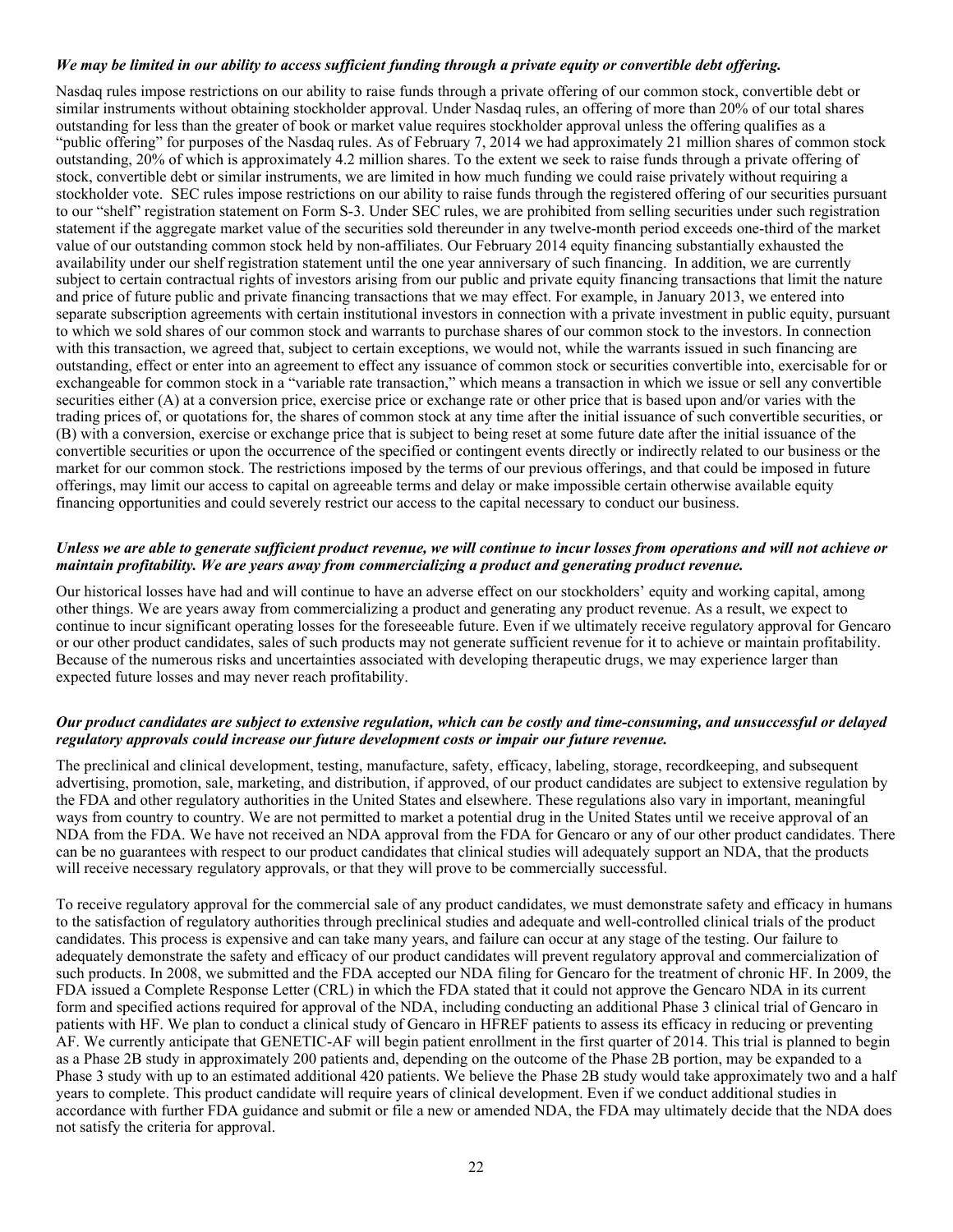In the event that we or our collaborators conduct preclinical studies that do not comply with Good Laboratory Practices or GLP or incorrectly design or carry out human clinical trials in accordance with Good Clinical Practices or GCP or those clinical trials fail to demonstrate clinical significance, it is unlikely that we will be able to obtain FDA approval for product development candidates. Our inability to successfully initiate and effectively complete clinical trials for any product candidate on schedule, or at all, will severely harm our business. Significant delays in clinical development could materially increase product development costs or allow our competitors to bring products to market before we do, impairing our ability to effectively commercialize any future product candidate. We do not know whether planned clinical trials will begin on time, will need to be redesigned or will be completed on schedule, if at all. Clinical trials can be delayed for a variety of reasons, including:

- delays or failures in obtaining regulatory authorization to commence a trial because of safety concerns of regulators relating to our product candidates or similar product candidates of our competitors or failure to follow regulatory guidelines;
- delays or failures in obtaining clinical materials and manufacturing sufficient quantities of the product candidates for use in trials;
- delays or failures in reaching agreement on acceptable terms with prospective study sites;
- delays or failures in obtaining approval of our clinical trial protocol from an institutional review board, or IRB, to conduct a clinical trial at a prospective study site;
- delays in recruiting patients to participate in a clinical trial, which may be due to the size of the patient population, eligibility criteria, protocol design, perceived risks and benefits of the drug, availability of other approved and standard of care therapies, availability of clinical trial sites;
- other clinical trials seeking to enroll subjects with similar profile;
- failure of our clinical trials and clinical investigators to be in compliance with the FDA's Good Clinical Practices;
- unforeseen safety issues, including negative results from ongoing preclinical studies;
- inability to monitor patients adequately during or after treatment;
- difficulty recruiting and monitoring multiple study sites;
- failure of our third-party contract research organizations, clinical site organizations and other clinical trial managers, to satisfy their contractual duties, comply with regulations or meet expected deadlines; and
- an insufficient number of patients who have, or are willing to have, a Medtronic device implanted for monitoring and recording AF burden data.

In addition, any approvals we may obtain may not cover all of the clinical indications for which we seek approval or permit us to make claims of superiority over currently marketed competitive products. Also, an approval might contain significant limitations in the form of narrow indications, warnings, precautions or contraindications with respect to conditions of use. If the FDA determines that a risk evaluation and mitigation strategy, or REMS, is necessary to ensure that the benefits of the drug outweigh the risks, we may be required to include as part of the NDA a proposed REMS that may include a package insert directed to patients, a plan for communication with healthcare providers, restrictions on a drug's distribution, or a Medication Guide, to provide better information to consumers about the drug's risks and benefits. Finally, an approval could be conditioned on our commitment to conduct further clinical trials, which we may not have the resources to conduct or which may negatively impact our financial situation.

The manufacture and tableting of Gencaro is done by third party suppliers, who must also meet current Good Manufacturing Practices, or cGMP, requirements and pass a pre-approval inspection of their facilities before we can obtain marketing approval.

All of our product candidates are prone to the risks of failure inherent in drug development. The results from preclinical animal testing and early human clinical trials may not be predictive of results obtained in later human clinical trials. Further, although a new product may show promising results in preclinical or early human clinical trials, it may subsequently prove unfeasible or impossible to generate sufficient safety and efficacy data to obtain necessary regulatory approvals. The data obtained from preclinical and clinical studies are susceptible to varying interpretations that may delay, limit or prevent regulatory approval, and the FDA and other regulatory authorities in the United States and elsewhere exercise substantial discretion in the drug approval process. The numbers, size and design of preclinical studies and clinical trials that will be required for FDA or other regulatory approval will vary depending on the product candidate, the disease or condition for which the product candidate is intended to be used and the regulations and guidance documents applicable to any particular product candidate. The FDA or other regulators can delay, limit or deny approval of any product candidate for many reasons, including, but not limited to:

- Side effects;
- Safety and efficacy;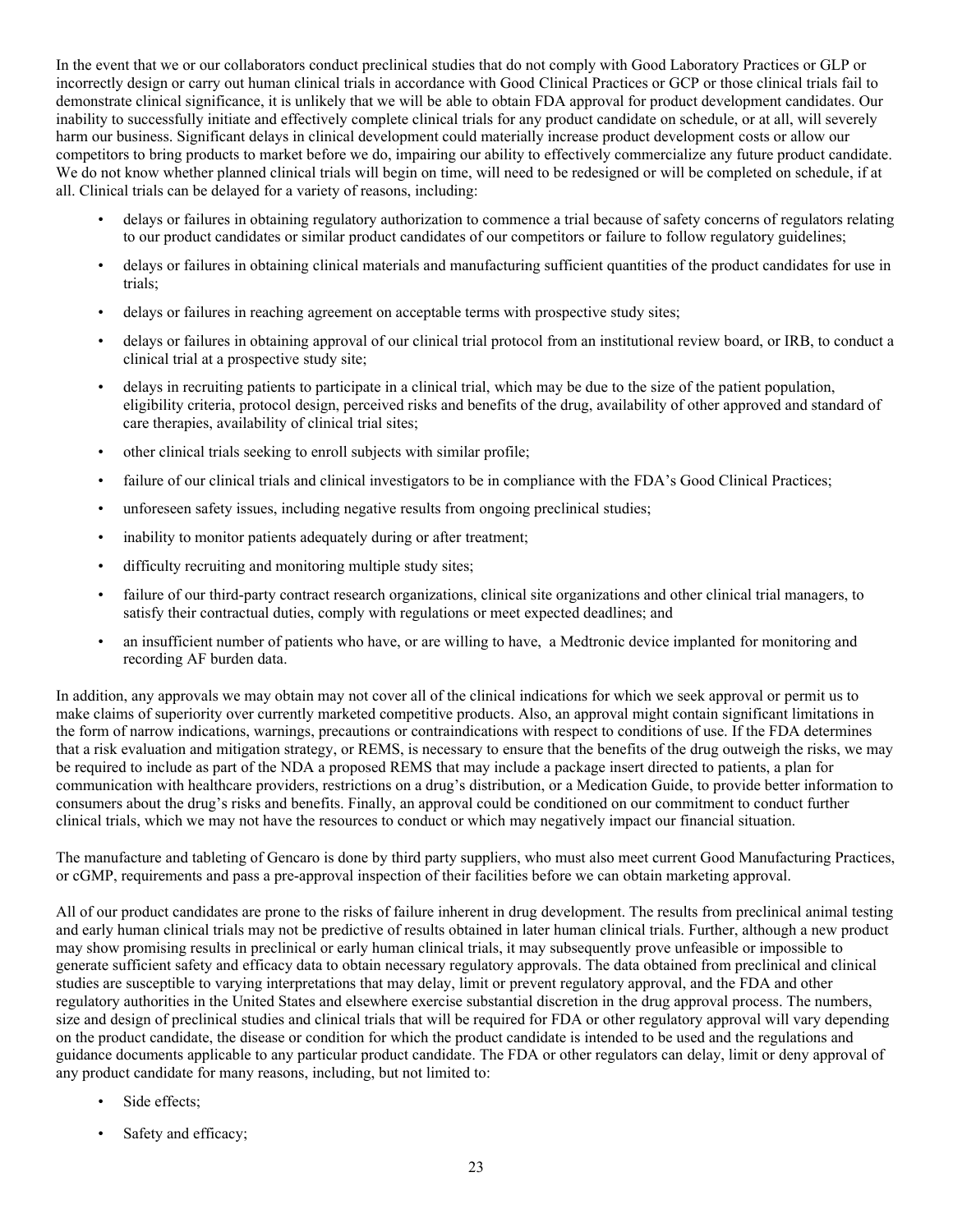- Defects in the design of clinical trials;
- The fact that the FDA or other regulatory officials may not approve our or our third party manufacturer's processes or facilities; or
- The fact that new regulations may be enacted by the FDA or other regulators may change their approval policies or adopt new regulations requiring new or different evidence of safety and efficacy for the intended use of a product candidate.

In light of widely publicized events concerning the safety of certain drug products, regulatory authorities, members of Congress, the Government Accountability Office, medical professionals and the general public have raised concerns about potential drug safety issues. These events have resulted in the withdrawal of certain drug products, revisions to certain drug labeling that further limit use of the drug products and establishment of risk management programs that may, for instance, restrict distribution of drug products. The increased attention to drug safety issues may result in a more cautious approach by the FDA to clinical trials and approval. Data from clinical trials may receive greater scrutiny with respect to safety and the product's risk/benefit profile, which may make the FDA or other regulatory authorities more likely to terminate clinical trials before completion, or require longer or additional clinical trials that may result in substantial additional expense, and a delay or failure in obtaining approval or approval for a more limited indication than originally sought. Aside from issues concerning the quality and sufficiency of submitted preclinical and clinical data, the FDA may be constrained by limited resources from reviewing and determining the approvability of the Gencaro NDA in a timely manner.

In pursuing clinical development of Gencaro for an AF indication, we will be required to amend the Gencaro HF NDA or prepare a new NDA. The FDA could approve Gencaro, but without including some or all of the prescribing information that we have requested. For instance, the FDA could approve Gencaro for AF in a more limited patient population or included additional warnings in the drug's label. This, in turn, could substantially and detrimentally impact our ability to successfully commercialize Gencaro and effectively protect our intellectual property rights in Gencaro.

#### If our product candidates receive regulatory approval, we would be subject to ongoing regulatory obligations and restrictions, which may result in significant expenses and limit our ability to develop and commercialize other potential products.

If a product candidate of ours is approved by the FDA or by another regulatory authority, we would be held to extensive regulatory requirements over product manufacturing, testing, distribution, labeling, packaging, adverse event reporting and other reporting to regulatory authorities, storage, advertising, marketing, promotion, distribution, and record keeping. Regulatory approvals may also be subject to significant limitations on the indicated uses or marketing of the product candidates. Potentially costly follow-up or postmarketing clinical studies may be required as a condition of approval to further substantiate safety or efficacy, or to investigate specific issues of interest to the regulatory authority. Previously unknown problems with the product candidate, including adverse events of unanticipated severity or frequency, may result in additional regulatory controls or restrictions on the marketing or use of the product or the need for post marketing studies, and could include suspension or withdrawal of the products from the market.

Furthermore, our third-party manufacturers and the manufacturing facilities that they use to make our product candidates are regulated by the FDA. Quality control and manufacturing procedures must continue to conform to cGMP after approval. Drug manufacturers and their subcontractors are required to register their facilities and products manufactured annually with the FDA and certain state agencies and are subject to periodic unannounced inspections by the FDA, state and/or other foreign authorities. Any subsequent discovery of problems with a product, or a manufacturing or laboratory facility used by us or our collaborators, may result in restrictions on the product, or on the manufacturing or laboratory facility, including a withdrawal of the drug from the market or suspension of manufacturing. Any changes to an approved product, including the way it is manufactured or promoted, often require FDA approval before the product, as modified, can be marketed. We and our third-party manufacturers will also be subject to ongoing FDA requirements for submission of safety and other post-market information.

The marketing and advertising of our drug products by our collaborators or us will be regulated by the FDA, certain state agencies or foreign regulatory authorities. Violations of these laws and regulations, including promotion of our products for unapproved uses or failing to disclose risk information, are punishable by criminal and civil sanctions and may result in the issuance of enforcement letters or other enforcement action by the FDA, U.S. Department of Justice, state agencies, or foreign regulatory authorities that could jeopardize our ability to market the product.

In addition to the FDA, state or foreign regulations, the marketing of our drug products by us or our collaborators will be regulated by federal, state or foreign laws pertaining to health care "fraud and abuse," such as the federal anti-kickback law prohibiting bribes, kickbacks or other remuneration for the order or recommendation of items or services reimbursed by federal health care programs. Many states have similar laws applicable to items or services reimbursed by commercial insurers. Violations of these laws are punishable by criminal and civil sanctions, including, in some instances, imprisonment and exclusion from participation in federal and state health care programs, including the Medicare, Medicaid and Veterans Affairs healthcare programs. Because of the far-reaching nature of these laws, we may be required to discontinue one or more of our practices to be in compliance with these laws. Health care fraud and abuse regulations are complex, and even minor irregularities can potentially give rise to claims that a statute or prohibition has been violated. Any violations of these laws, or any action against us for violations of these laws, even if we successfully defend against it, could have a material adverse effect on our business, financial condition and results of operations.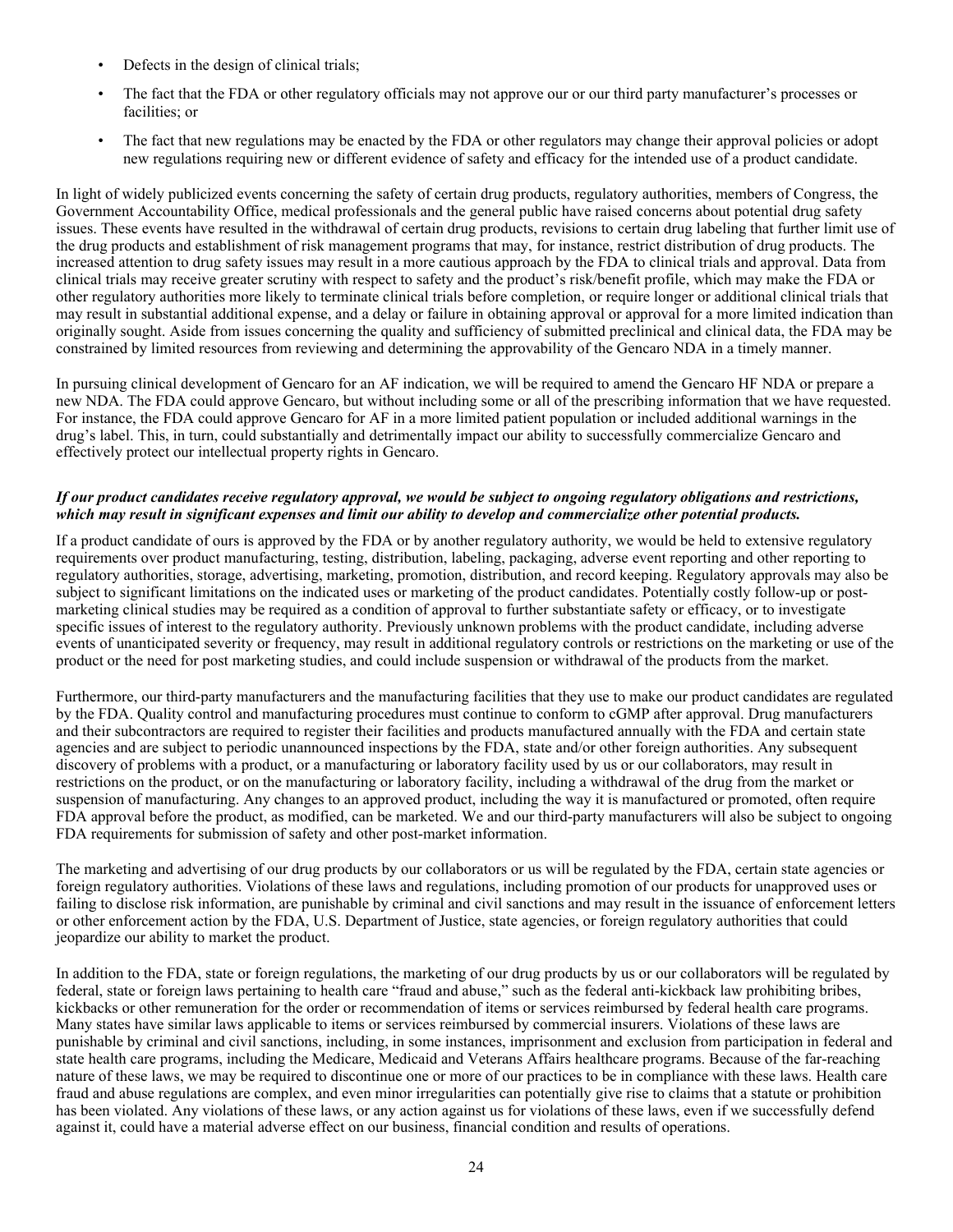We could also become subject to false claims litigation under federal statutes, which can lead to civil money penalties, restitution, criminal fines and imprisonment, and exclusion from participation in Medicare, Medicaid and other federal and state health care programs. These false claims statutes include the False Claims Act, which allows any person to bring a suit on behalf of the federal government alleging submission of false or fraudulent claims, or causing to present such false or fraudulent claims, under federal programs or contracts claims or other violations of the statute and to share in any amounts paid by the entity to the government in fines or settlement. These suits against pharmaceutical companies have increased significantly in volume and breadth in recent years. Some of these suits have been brought on the basis of certain sales practices promoting drug products for unapproved uses. This new growth in litigation has increased the risk that a pharmaceutical company will have to defend a false claim action, pay fines or restitution, or be excluded from the Medicare, Medicaid, Veterans Affairs and other federal and state healthcare programs as a result of an investigation arising out of such action. We may become subject to such litigation and, if we are not successful in defending against such actions, those actions may have a material adverse effect on our business, financial condition and results of operations. We could also become subject to false claims litigation and consumer protection claims under state statutes, which also could lead to civil monetary penalties, restitution, criminal fines and imprisonment, and exclusion from participation in state health care programs. Of note, over the past few years there has been an increased focus on the sales and marketing practices of the pharmaceutical industry at both the federal and state level. Additionally, the law or regulatory policies governing pharmaceuticals may change. New statutory requirements may be enacted or additional regulations may be adopted that could prevent or delay regulatory approval of our product candidates or limit our ability to commercialize our products. We cannot predict the likelihood, nature or extent of adverse government regulation that may arise from future legislation or administrative action, either in the U.S. or elsewhere.

If we, our collaborators or our third-party manufacturers fail to comply with applicable continuing regulatory requirements, our business could be seriously harmed because a regulatory agency may:

- issue untitled or warning letters;
- suspend or withdraw our regulatory approval for approved products;
- seize or detain products or recommend a product recall of a drug or medical device, or issue a mandatory recall of a medical device;
- refuse to approve pending applications or supplements to approved applications filed by us;
- suspend our ongoing clinical trials;
- restrict our operations, including costly new manufacturing requirements, or restrict the sale, marketing and/or distribution of our products;
- seek an injunction;
- pursue criminal prosecutions;
- close the facilities of our contract manufacturers; or
- impose civil or criminal penalties.

# Reliance on third parties to commercialize Gencaro could negatively impact our business. If we are required to establish a direct *sales force in the U.S. and are unable to do so, our business may be harmed.*

Commercialization of Gencaro, particularly the establishment of a sales organization, will require substantial additional capital resources. We currently intend to pursue a strategic partnership alternative for the commercialization of Gencaro, if it is approved, and we have suspended our efforts to build internal sales, marketing and distribution capabilities. If we elect to rely on third parties to sell Gencaro and any other products, then we may receive less revenue than if we sold such products directly. In addition, we may have little or no control over the sales efforts of those third parties. If we are unable to complete a strategic transaction, we would be unable to commercialize Gencaro or any other product candidate without substantial additional capital. Even if such capital were secured, we would be required to build internal sales, marketing and distribution capabilities to market Gencaro in the U.S. None of our current employees have experience in establishing and managing a sales force.

In the event we are unable to sell Gencaro and other selected product candidates, either directly or through third parties via a strategic transaction, the commercialization of Gencaro, if it is approved, may be delayed indefinitely.

#### *We are dependent on our key personnel.*

The success of our business is highly dependent on the principal members of our board of directors and executive management, including our President and Chief Executive Officer, Michael R. Bristow. The loss of the services of any such individual might seriously harm our product development, partnering and financing efforts. Recruiting and training personnel with the requisite skills is challenging and we compete for talent with companies that are larger and have more financial resources.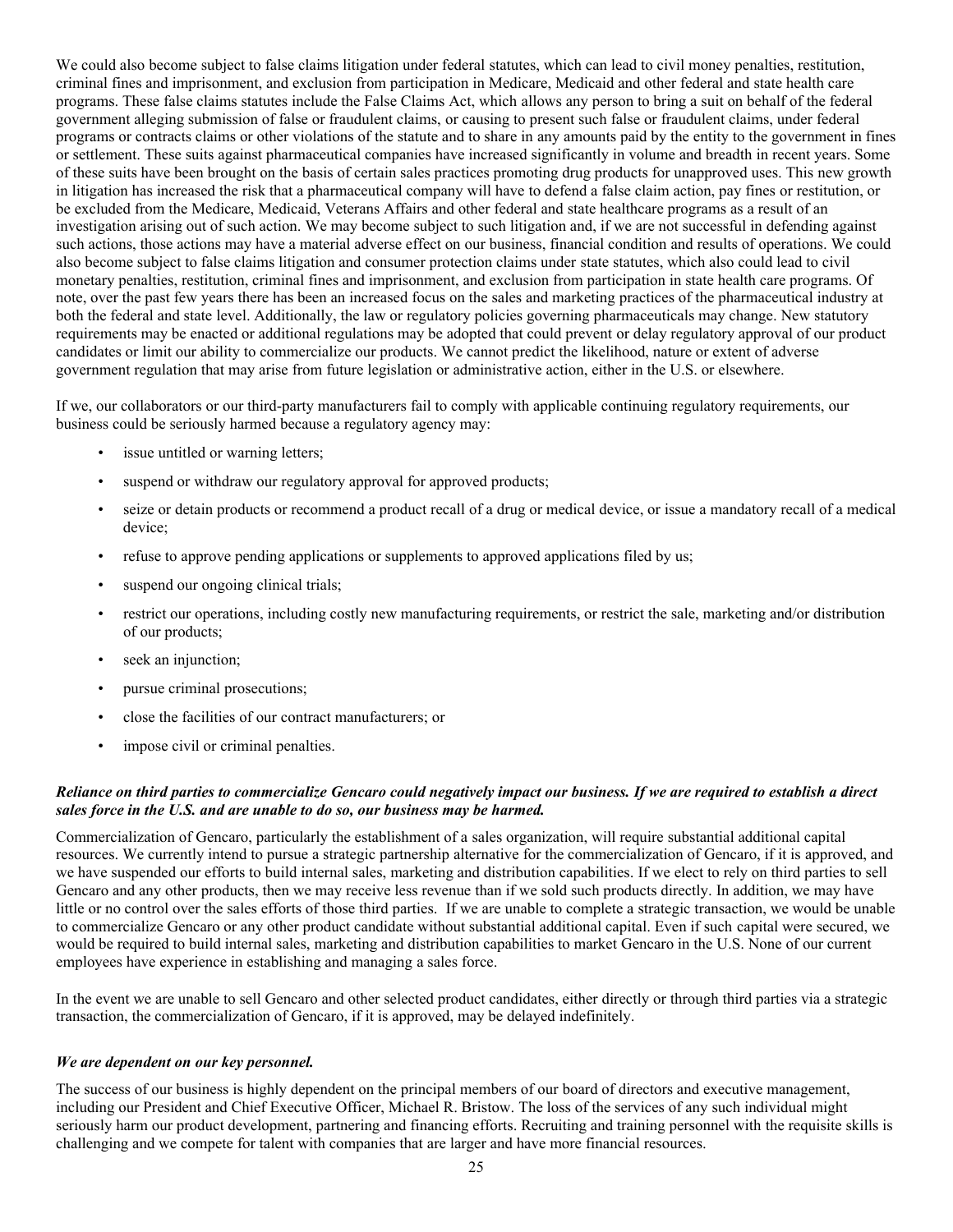# We have no manufacturing capacity which puts us at risk of lengthy and costly delays of bringing our products to market.

We do not currently operate manufacturing facilities for clinical or commercial production of our product candidates, including their active pharmaceutical ingredients, or API. We have no experience in drug formulation or manufacturing, and we lack the resources and the capabilities to manufacture any of our product candidates on a clinical or commercial scale. We do not intend to develop facilities for the manufacture of product candidates for clinical trials or commercial purposes in the foreseeable future. We have contracted with Groupe Novasep to manufacture commercial quantities of the API for Gencaro. For drug production, we have contracted with Patheon, Inc. to manufacture the Gencaro tablets. These contract manufacturers may not perform as agreed or may not remain in the contract manufacturing business for the time required to successfully produce, store and distribute our products. In addition, these manufacturers may have staffing difficulties, may not be able to manufacture our products on a timely basis or may become financially distressed. In the event of errors in forecasting production quantities required to meet demand, natural disaster, equipment malfunctions or failures, technology malfunctions, strikes, lock-outs or work stoppages, regional power outages, product tampering, war or terrorist activities, actions of regulatory authorities, business failure, strike or other difficulty, we may be unable to find an alternative third-party manufacturer in a timely manner and the production of our product candidates would be interrupted, resulting in delays and additional costs, which could impact our ability to commercialize and sell our product candidates. We or our contract manufacturers may also fail to achieve and maintain required manufacturing standards, which could result in patient injury or death, product recalls or withdrawals, an order by governmental authorities to halt production, delays or failures in product testing or delivery, cost overruns or other problems that could seriously hurt our business. Contract manufacturers also often encounter difficulties involving production yields, quality control and quality assurance, as well as shortages of qualified personnel. In addition, our contract manufacturers are subject to ongoing inspections and regulation by the FDA, the U.S. Drug Enforcement Agency and corresponding foreign and state agencies and they may fail to meet these agencies' acceptable standards of compliance. If our contract manufacturers fail to comply with applicable governmental regulations, such as quality control, quality assurance and the maintenance of records and documentation, we may not be able to continue production of the API or finished product. If the safety of any API or product supplied is compromised due to failure to adhere to applicable laws or for other reasons, this may jeopardize our regulatory approval for Gencaro and other product candidates, and we may be held liable for any injuries sustained as a result. Upon the occurrence of one of the aforementioned events, the ability to switch manufacturers may be difficult for a number of reasons, including:

- the number of potential manufacturers is limited and we may not be able to negotiate agreements with alternative manufacturers on commercially reasonable terms, if at all;
- long lead times are often needed to manufacture drugs;
- the manufacturing process is complex and may require a significant learning curve; and
- the FDA must approve any replacement prior to manufacturing, which requires new testing and compliance inspections.

#### Transitioning from a developmental stage company will require successful completion of a number of steps, many of which are outside of our control and, consequently, we can provide no assurance of our successful and timely transition from a *developmental stage company.*

We are a development stage biopharmaceutical company with a limited operating history. To date we have not generated any product revenue and have historically funded our operations through investment capital. Our future growth depends on our ability to emerge from the developmental stage and successfully commercialize or provide for the commercialization of Gencaro and our other product candidates which in turn, will depend, among other things, on our ability to:

- conduct an additional clinical trial and develop and obtain regulatory approval for Gencaro or other product candidates;
- successfully partner a companion genetic test with the commercial launch of Gencaro;
- enter into a strategic transaction enabling the continued development and commercialization of Gencaro, or alternatively, raise significant additional capital to enable these activities;
- pursue additional indications for Gencaro and develop other product candidates, including other cardiovascular therapies; and
- obtain commercial quantities of Gencaro or other product candidates at acceptable cost levels.

Any one of these factors or other factors discussed in this report could affect our ability to successfully commercialize Gencaro and other product candidates, which could impact our ability to earn sufficient revenues to transition from a developmental stage company and continue our business.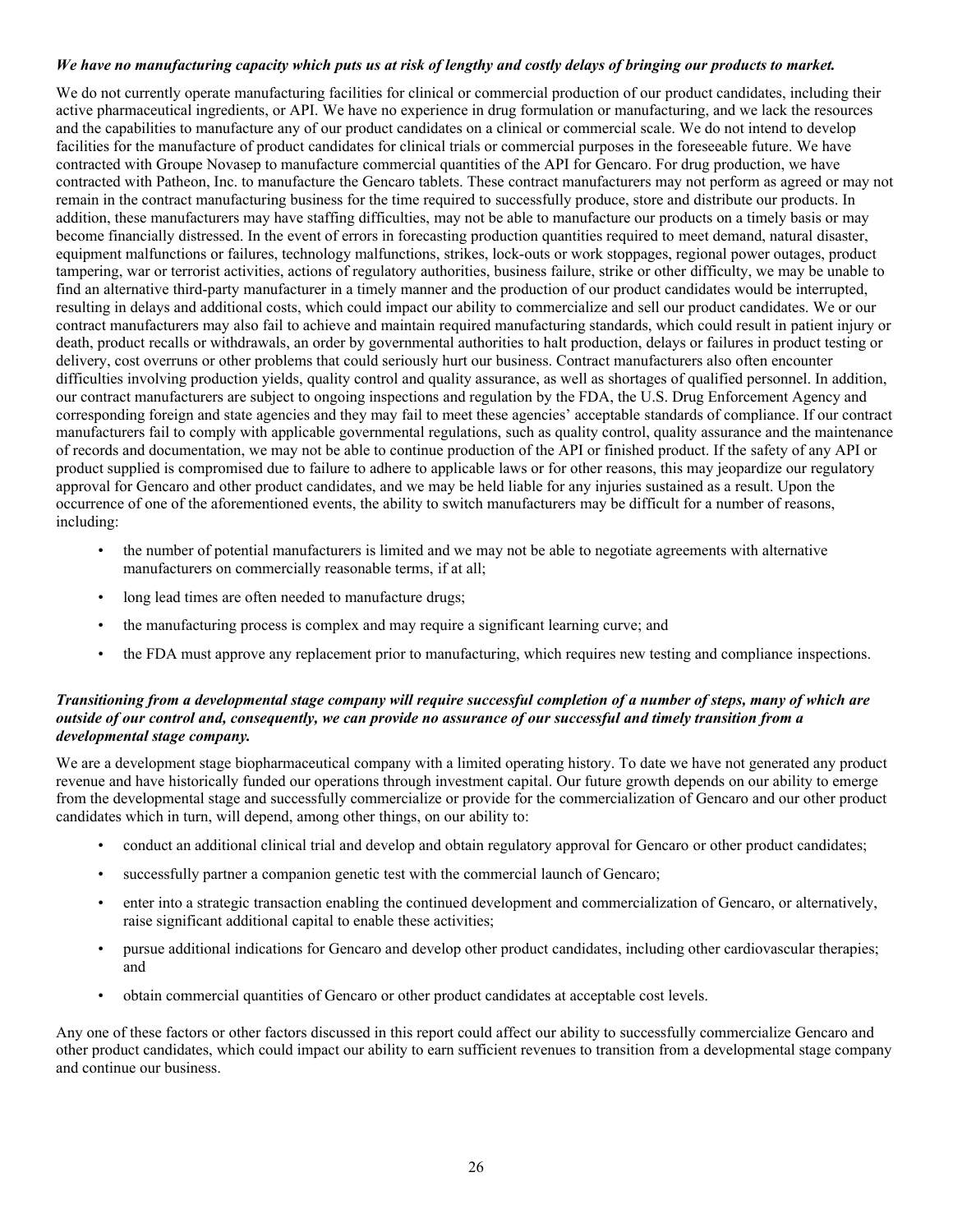# *If approved by the FDA, Gencaro will be entering a competitive marketplace and may not succeed.*

Gencaro is a new type of beta-blocker and vasodilator being developed for AF. While we anticipate that this drug, if approved, would be the first genetically-targeted cardiovascular drug, and potentially the only beta-blocker approved for AF, Gencaro will be one of a number of accepted treatments for AF. In addition, our proposed prescribing information for Gencaro is expected to include a requirement for genetic testing of the patient to ascertain if they have the genotype that we believe responds most favorably to Gencaro. This additional step will add incremental cost and procedures to prescribing Gencaro, which could make it more difficult to compete against existing therapies.

Our commercial opportunity may be reduced or eliminated if competitors develop and commercialize products that are safer, more effective, have fewer side effects, are more convenient or are less expensive than Gencaro. If products with any of these properties are developed, or any of the existing products are better marketed, then prescriptions of Gencaro by physicians and patient use of Gencaro could be significantly reduced or rendered obsolete and noncompetitive. Further, public announcements regarding the development of any such competing drugs could adversely affect the market price of our common stock and the value of our assets.

# Future sales of our products may suffer if they are not accepted in the marketplace by physicians, patients and the medical *community.*

Gencaro or our other product candidates may not gain market acceptance among physicians, patients and the medical community. The degree of market acceptance of Gencaro or our other product candidates will depend on a number of factors, such as its effectiveness and tolerability, as compared with competitive drugs. Also, prevalence and severity of side-effects could negatively affect market acceptance of Gencaro or our other product candidates. Failure to achieve market acceptance of Gencaro would significantly harm our business.

If we are unable to obtain acceptable prices or adequate reimbursement from third-party payors for Gencaro, or any other product candidates that we may seek to commercialize, then our revenues and prospects for profitability will suffer.

Our or any strategic partner's ability to commercialize Gencaro, or any other product candidates that we may seek to commercialize, is highly dependent on the extent to which coverage and reimbursement for these product candidates will be available from:

- governmental payors, such as Medicare and Medicaid;
- private health insurers, including managed-care organizations; and
- other third-party payors.

Many patients will not be capable of paying for our potential products themselves and will rely on third-party payors to pay for their medical needs. A primary current trend in the U.S. health care industry is toward cost containment. Large private payors, managedcare organizations, group purchasing organizations and similar organizations are exerting increasing influence on decisions regarding the use of, and reimbursement levels for, particular treatments. Such third-party payors, including Medicare, are challenging the prices charged for medical products and services, and many third-party payors limit reimbursement for newly approved health care products.

Cost-control initiatives could decrease the price we might establish for products, which could result in product revenues lower than anticipated. If the prices for our product candidates decrease, or if governmental and other third-party payors do not provide adequate coverage and reimbursement levels, then our revenue and prospects for profitability will suffer.

# *Health care reform measures could materially and adversely affect our business.*

The business and financial condition of pharmaceutical and biotechnology companies are affected by the efforts of governmental and third-party payors to contain or reduce the costs of health care. The U.S. Congress has enacted legislation to reform the health care system. While we anticipate that this legislation may, over time, increase the number of patients who have insurance coverage for pharmaceutical products, it also imposes cost containment measures that may adversely affect the amount of reimbursement for pharmaceutical products. These measures include increasing the minimum rebates for products covered by Medicaid programs and extending such rebates to drugs dispensed to Medicaid beneficiaries enrolled in Medicaid managed care organizations as well as expansion of the 340(B) Public Health Services drug discount program. In addition, such legislation contains a number of provisions designed to generate the revenues necessary to fund the coverage expansion, including new fees or taxes on certain health-related industries, including medical device manufacturers. Each medical device manufacturer has to pay an excise tax (or sales tax) in an amount equal to 2.3% of the price for which such manufacturer sells its medical devices. Such excise taxes may impact any potential sales of the genetic test if it is approved for marketing. In foreign jurisdictions there have been, and we expect that there will continue to be, a number of legislative and regulatory proposals aimed at changing the health care system. For example, in some countries other than the United States, pricing of prescription drugs is subject to government control and we expect to see continued efforts to reduce healthcare costs in international markets.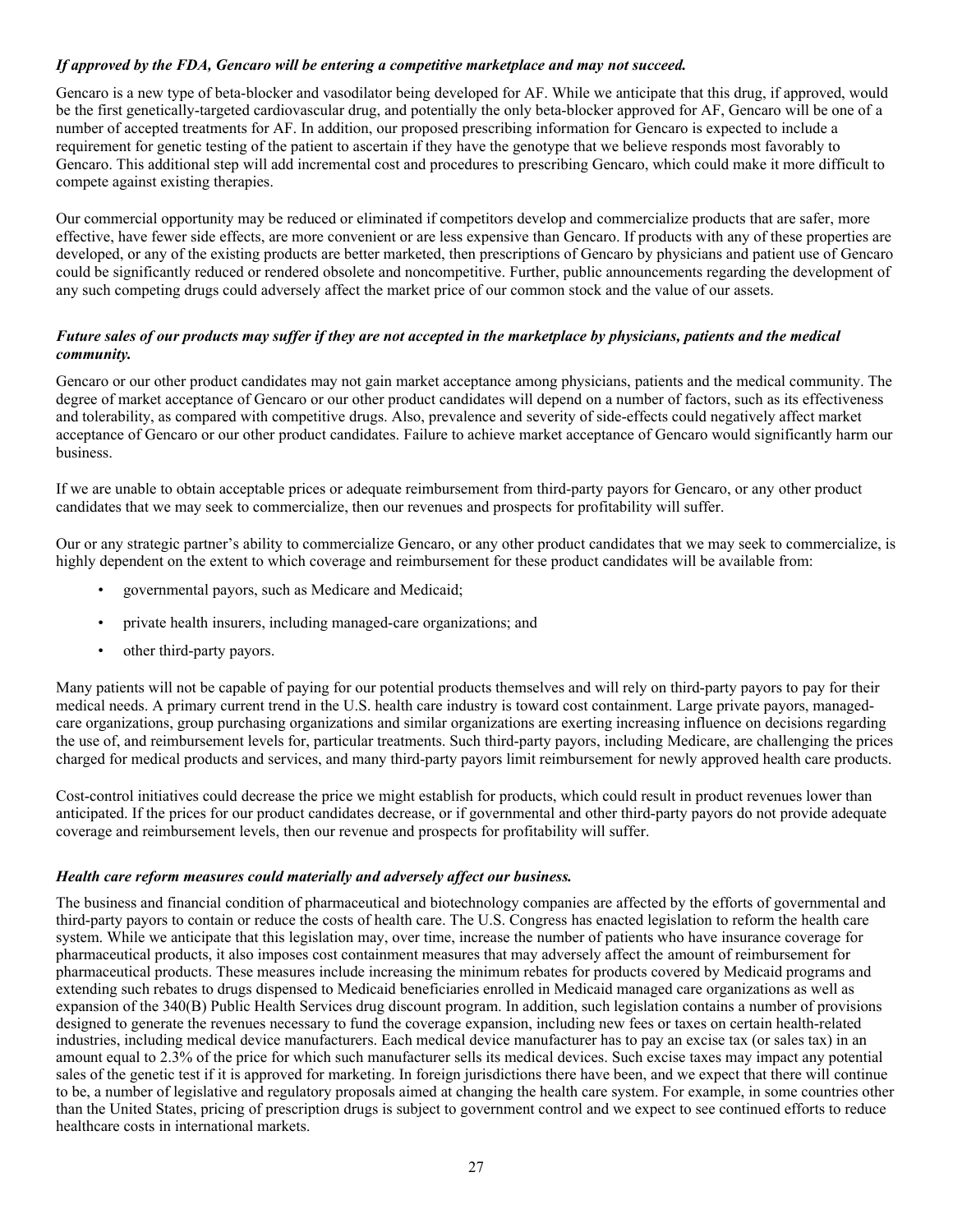Some states are also considering legislation that would control the prices of drugs, and state Medicaid programs are increasingly requesting manufacturers to pay supplemental rebates and requiring prior authorization by the state program for use of any drug for which supplemental rebates are not being paid. Managed care organizations continue to seek price discounts and, in some cases, to impose restrictions on the coverage of particular drugs. Government efforts to reduce Medicaid expenses may lead to increased use of managed care organizations by Medicaid programs. This may result in managed care organizations influencing prescription decisions for a larger segment of the population and a corresponding constraint on prices and reimbursement for drugs. It is likely that federal and state legislatures and health agencies will continue to focus on additional health care reform in the future although we are unable to predict what additional legislation or regulation, if any, relating to the health care industry or third-party coverage and reimbursement may be enacted in the future or what effect such legislation or regulation would have on our business. We or any strategic partner's ability to commercialize Gencaro, or any other product candidates that we may seek to commercialize, is highly dependent on the extent to which coverage and reimbursement for these product candidates will be available from government payors, such as Medicare and Medicaid, private health insurers, including managed care organizations, and other third-party payors, and any change in reimbursement levels could materially and adversely affect our business. Further, the pendency or approval of future proposals or reforms could result in a decrease in our stock price or limit our ability to raise capital or to obtain strategic partnerships or licenses.

#### Our competitors may be better positioned in the marketplace and thereby may be more successful than us at developing, *manufacturing and marketing approved products.*

Many of our competitors currently have significantly greater financial resources and expertise in conducting clinical trials, obtaining regulatory approvals, managing manufacturing and marketing approved products than us. Other early-stage companies may also prove to be significant competitors, particularly through collaborative arrangements with large and established companies. In addition, these third parties compete with us in recruiting and retaining qualified scientific and management personnel, establishing clinical trial sites and patient registration for clinical trials, as well as in acquiring therapies and therapy licenses complementary to our programs or advantageous to our business. We expect that our ability to compete effectively will depend upon our ability to:

- successfully and rapidly complete clinical trials for any product candidates and obtain all requisite regulatory approvals in a cost-effective manner;
- build an adequate sales and marketing infrastructure, raise additional funding, or enter into strategic transactions enabling the commercialization of our products;
- develop competitive formulations of our product candidates;
- attract and retain key personnel; and
- identify and obtain other product candidates on commercially reasonable terms.

#### If we fail to identify and license or acquire other products or product candidates, then we may be unable to expand our business, and the acquisition or licensing of other products or product candidates may put a strain on our operations and will likely require *us to seek additional financing.*

One of our strategies is to license or acquire clinical-stage products or product candidates and further develop them for commercialization. The market for licensing and acquiring products and product candidates is intensely competitive and many of our competitors may have greater resources than us. If we undertake any additional acquisitions, whether of product candidates or other biopharmaceutical companies, the process of integrating an acquired product candidate or complementary company into our business may put a strain on our operations, divert personnel, financial resources and management's attention. In 2014, we expect our research and development activities will be dedicated to Gencaro. If we are not able to substantially expand our research and development efforts, or identify, or license or acquire other products or product candidates or complete future acquisitions, then we will likely be unable expand our pipeline of product candidates. In addition, any future acquisition would give rise to additional operating costs and will likely require us to seek additional financing. Future acquisitions could result in additional issuances of equity securities that would dilute the ownership of existing stockholders. Future acquisitions could also result in the incurrence of debt, contingent liabilities or the amortization of expenses related to other intangible assets, any of which could adversely affect our operating results.

#### We would be subject to applicable regulatory approval requirements of the foreign countries in which we market our products, *which are costly and may prevent or delay us from marketing our products in those countries.*

In addition to regulatory requirements in the United States, we would be subject to the regulatory approval requirements in each foreign country where we market our products. In addition, we might be required to identify one or more collaborators in these foreign countries to develop, seek approval for and manufacture our products and any companion genetic test for Gencaro. If we decide to pursue regulatory approvals and commercialization of our product candidates internationally, we may not be able to obtain the required foreign regulatory approvals on a timely basis, if at all, and any failure to do so may cause us to incur additional costs or prevent us from marketing our products in foreign countries, which may have a material adverse effect on our business, financial condition and results of operations.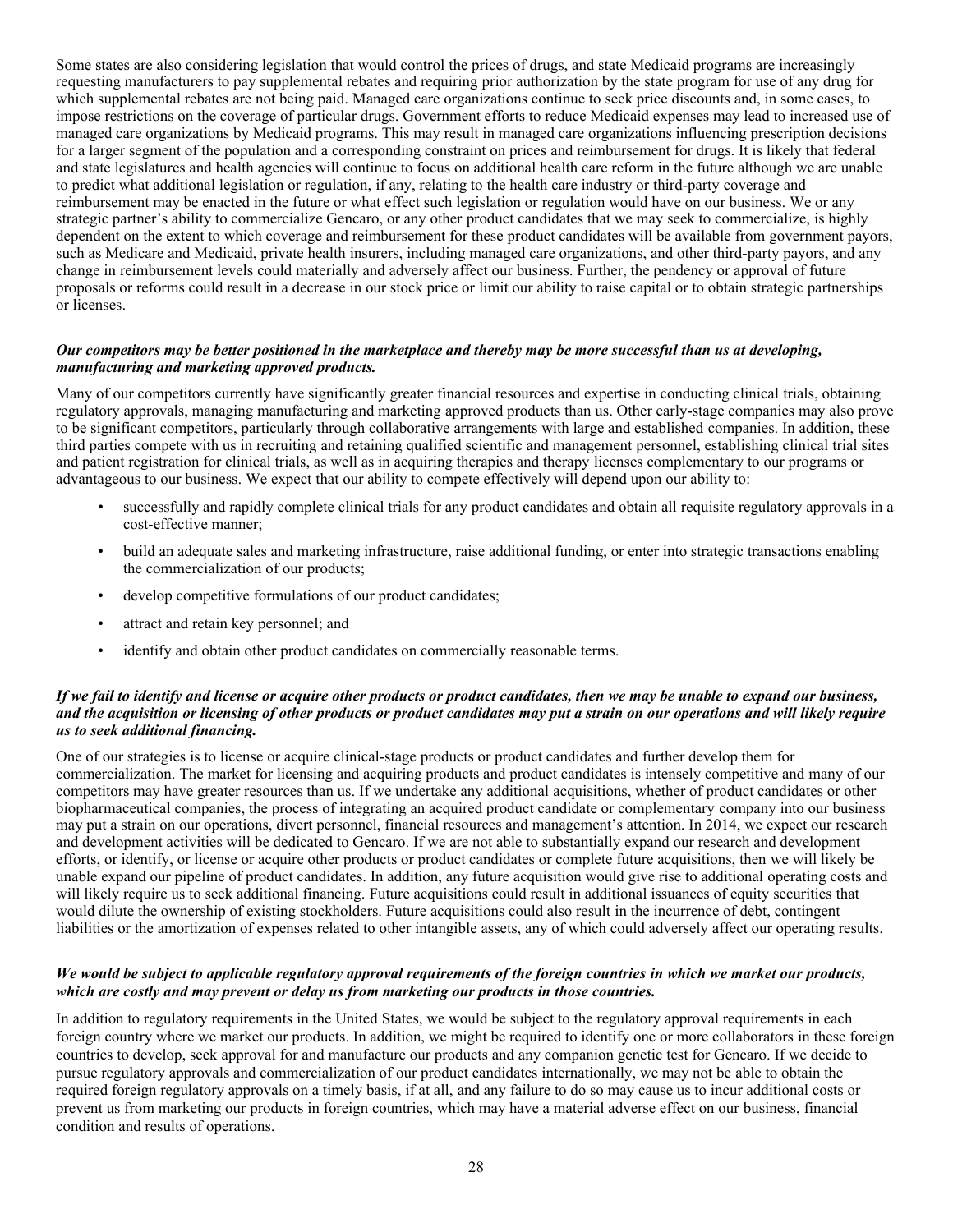# If our internal control over financial reporting is not considered effective, our business and stock price could be adversely affected.

Section 404 of the Sarbanes-Oxley Act of 2002 requires us to evaluate the effectiveness of our internal control over financial reporting as of the end of each fiscal year, and to include a management report assessing the effectiveness of our internal control over financial reporting in our annual report on Form 10-K for that fiscal year. Our management, including our chief executive officer and chief financial officer, does not expect that our internal control over financial reporting will prevent all error and all fraud. During the first quarter of 2011 there was a reduction in our workforce which included personnel involved in financial reporting and our internal control processes. Since that time we have continued to operate with a reduced staff for financial reporting. Though the process and design of our internal controls over financial reporting have not been altered, the small number of staff involved in financial reporting may limit our ability to properly segregate internal control procedures which could result in deficiencies or material weaknesses in our internal controls in the future. A control system, no matter how well designed and operated, can provide only reasonable, not absolute, assurance that the control system's objectives will be met. Further, the design of a control system must reflect the fact that there are resource constraints, and the benefits of controls must be considered relative to their costs. Because of the inherent limitations in all control systems, no evaluation of controls can provide absolute assurance that all control issues and instances of fraud involving a company have been, or will be, detected. The design of any system of controls is based in part on certain assumptions about the likelihood of future events, and we cannot assure you that any design will succeed in achieving its stated goals under all potential future conditions. Over time, controls may become ineffective because of changes in conditions or deterioration in the degree of compliance with policies or procedures. Because of the inherent limitations in a cost-effective control system, misstatements due to error or fraud may occur and not be detected. We cannot assure you that we or our independent registered public accounting firm will not identify a material weakness in our internal control over financial reporting in the future. A material weakness in our internal control over financial reporting would require management to consider our internal control over financial reporting as ineffective. If our internal control over financial reporting is not considered effective, we may experience a loss of public confidence, which could have an adverse effect on our business and on the market price of our common stock.

# **Risks Related to Intellectual Property and Other Legal Matters**

# If product liability lawsuits are successfully brought against us, then we will incur substantial liabilities and may be required to *limit commercialization of Gencaro or other product candidates.*

We face product liability exposure related to the testing of our product candidates in human clinical trials, and may face exposure to claims by an even greater number of persons once we begin marketing and distributing our products commercially. If we cannot successfully defend against product liability claims, then we will incur substantial liabilities.

Regardless of merit or eventual outcome, liability claims may result in:

- decreased demand for our products and product candidates;
- injury to our reputation;
- withdrawal of clinical trial participants;
- costs of related litigation;
- substantial monetary awards to patients and others;
- loss of revenues; and
- the inability to commercialize our products and product candidates.

We have obtained limited product liability insurance coverage. Such coverage, however, may not be adequate or may not continue to be available to us in sufficient amounts or at an acceptable cost, or at all. We may not be able to obtain commercially reasonable product liability insurance for any product candidate.

#### Defending against claims relating to improper handling, storage or disposal of hazardous chemicals, radioactive or biological *materials could be time consuming and expensive.*

Our research and development of product candidates may involve the controlled use of hazardous materials, including chemicals, radioactive and biological materials. We cannot eliminate the risk of accidental contamination or discharge and any resultant injury from the materials. Various laws and regulations govern the use, manufacture, storage, handling and disposal of hazardous materials. We may be sued or be required to pay fines for any injury or contamination that results from our use or the use by third parties of these materials. Compliance with environmental laws and regulations may be expensive, and current or future environmental regulations may impair our research, development and production efforts.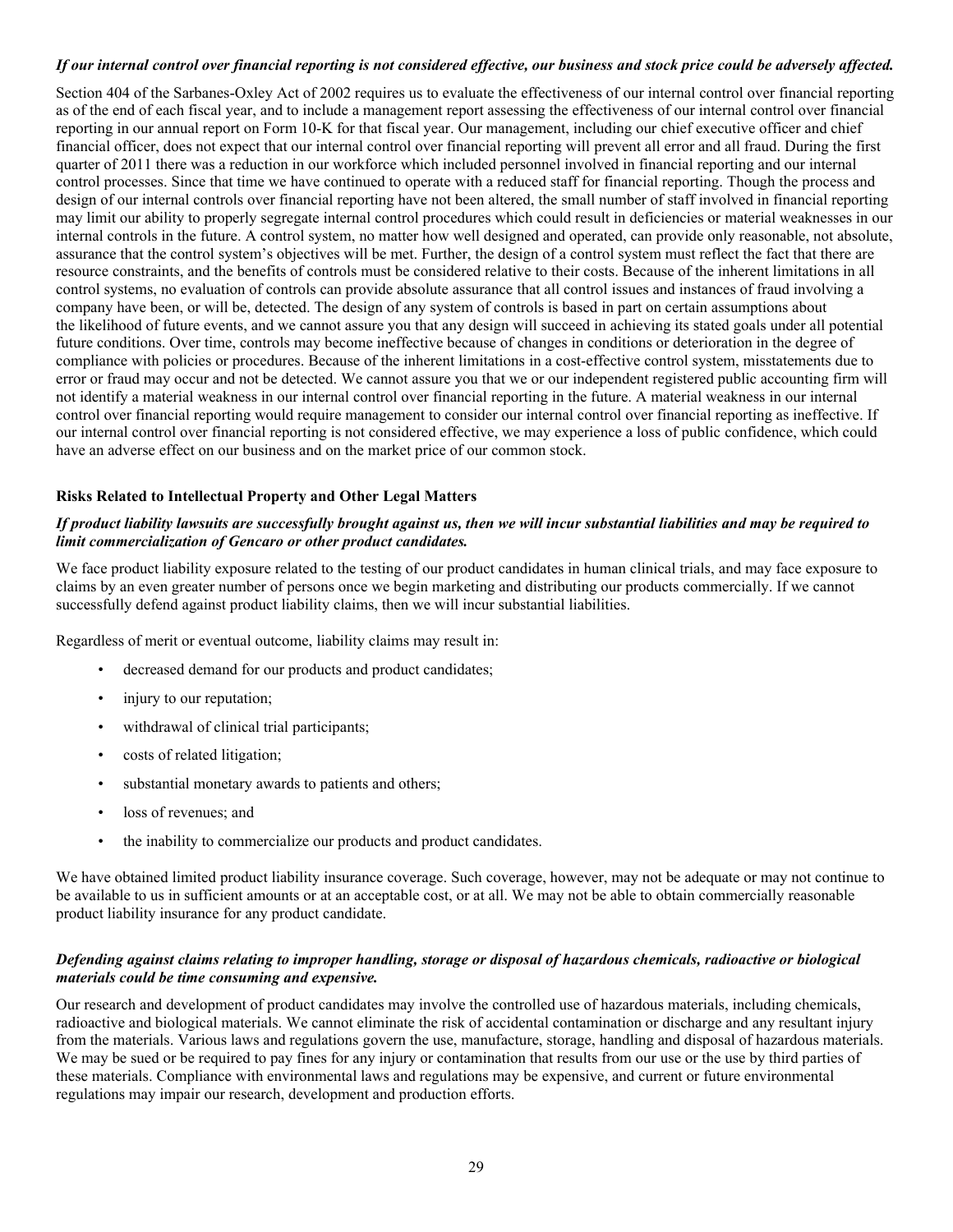# *The loss of any rights to market key products would significantly impair our operating results.*

We have licensed from CPEC, who has licensed rights in Gencaro from Bristol Meyers Squibb (BMS), the exclusive rights to Gencaro for all therapeutic and diagnostic uses in any country until the later of (i) 10 years from the first commercial sale of Gencaro in such country, or (ii) the termination of our commercial exclusivity in such country. This license includes a sublicense to us from BMS. We are obligated to use commercially reasonable efforts to develop and commercialize Gencaro, including obtaining regulatory approvals. Our ability to develop and commercialize Gencaro is dependent on numerous factors, including some factors that are outside of our control. CPEC has the right to terminate our license if we materially breach our obligations under the license agreement and fail to cure any such breach within the terms of the license.

If our license agreement with CPEC is terminated for reasons related to non-payment of fees, or for any other breach, then we would have no further rights to develop and commercialize Gencaro for any indication. The termination of this license, or of any other agreement which enables us to market a key product or product candidate, could significantly and adversely affect our business.

Certain intellectual property licensed by us is the subject of additional licensing arrangements to which the party that has licensed rights to us is subject. If such parties were to breach the terms of such licenses or such licenses were otherwise to terminate, our and our partners' rights to use such technology and develop and commercialize their products such as the genetic test may terminate and our business would be materially harmed.

#### Third parties may own or control patents or patent applications that we may be required to license to commercialize our product *candidates or that could result in litigation that would be costly and time consuming.*

Our or any strategic partner's ability to commercialize Gencaro and other product candidates depends upon our ability to develop, manufacture, market and sell these drugs without infringing the proprietary rights of third parties. A number of pharmaceutical and biotechnology companies, universities and research institutions have or may be granted patents that cover technologies similar to the technologies owned by or licensed to us. We may choose to seek, or be required to seek, licenses under third party patents, which would likely require the payment of license fees or royalties or both. We may also be unaware of existing patents that may be infringed by Gencaro, the genetic testing we intend to use in connection with Gencaro or our other product candidates. Because patent applications can take many years to issue, there may be other currently pending applications that may later result in issued patents that are infringed by Gencaro or our other product candidates. Moreover, a license may not be available to us on commercially reasonable terms, or at all.

There is a substantial amount of litigation involving patent and other intellectual property rights in the biotechnology and biopharmaceutical industries generally. If a third party claims that we are infringing on its technology, then our business and results of operations could be harmed by a number of factors, including:

- infringement and other intellectual property claims, even if without merit, are expensive and time-consuming to litigate and can divert management's attention from our core business;
- monetary damage awards for past infringement can be substantial;
- a court may prohibit us from selling or licensing product candidates unless the patent holder chooses to license the patent to us; and
- if a license is available from a patent holder, we may have to pay substantial royalties.

We may also be forced to bring an infringement action if we believe that a competitor is infringing our protected intellectual property. Any such litigation will be costly, time-consuming and divert management's attention, and the outcome of any such litigation may not be favorable to us.

#### Our intellectual property rights may not preclude competitors from developing competing products and our business may suffer.

Our competitive success will depend, in part, on our ability to obtain and maintain patent protection for our inventions, technologies and discoveries, including intellectual property that we license. The patent positions of biotechnology companies involve complex legal and factual questions, and we cannot be certain that our patents and licenses will successfully preclude others from using our technology. Consequently, we cannot be certain that any of our patents will provide significant market protection or will not be circumvented or challenged and found to be unenforceable or invalid. In some cases, patent applications in the U.S. and certain other jurisdictions are maintained in secrecy until patents issue, and since publication of discoveries in the scientific or patent literature often lags behind actual discoveries, we cannot be certain of the priority of inventions covered by pending patent applications. Moreover, we may have to participate in interference proceedings declared by the U.S. Patent and Trademark Office to determine priority of invention or in opposition proceedings in a foreign patent office, any of which could result in substantial cost to us, even if the eventual outcome is favorable. There can be no assurance that a court of competent jurisdiction would hold any claims in any issued patent to be valid. An adverse outcome could subject us to significant liabilities to third parties, require disputed rights to be licensed from third parties or require us to cease using such technology. Regardless of merit, the listing of patents in the FDA Orange Book for Gencaro may be challenged as being improperly listed. We may have to defend against such claims and possible associated antitrust issues. We could also incur substantial costs in seeking to enforce our proprietary rights against infringement.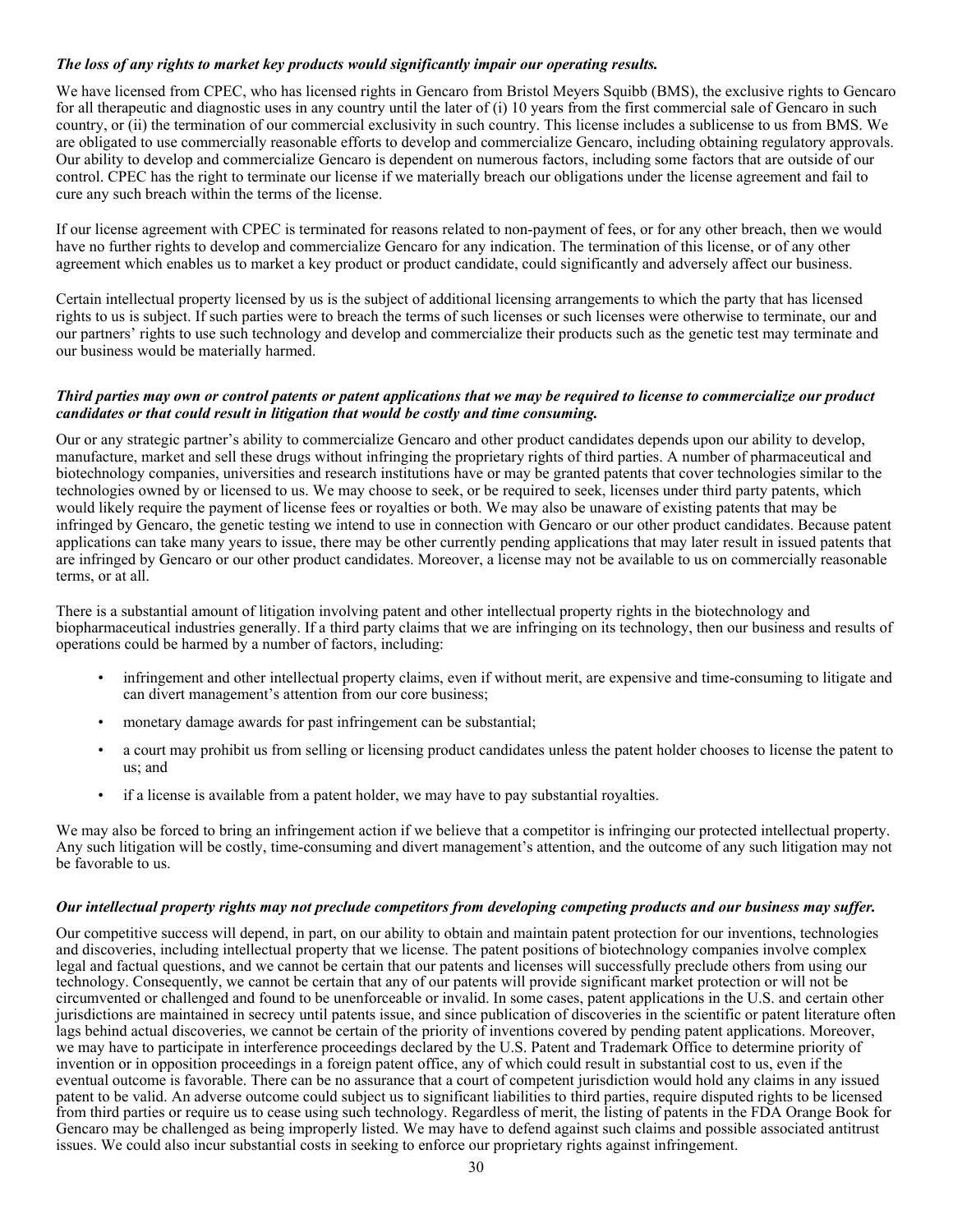While the composition of matter patents on the compound that comprises Gencaro have expired, we hold the intellectual property concerning the interaction of Gencaro with the polymorphisms of the beta-1 and alpha-2C receptors. We have obtained patents that claim methods involving Gencaro after a patient's receptor genotype has been determined. Our NDA requested a label that will include a claim that efficacy varies based on receptor genotype and a recommendation in the prescribing information that prospective patients be tested for their receptor genotype. We believe that under applicable law, a generic bucindolol label would likely be required to include this recommendation as it pertains directly to the safe or efficacious use of the drug. Such a label may be considered as inducing infringement, carrying the same liability as direct infringement. If the label with the genotype information for Gencaro is not approved, or if generic labels are not required to copy the approved label, competitors could have an easier path to introduce competing products and our business may suffer. The approved label may not contain language covered by the patents, or we may be unsuccessful in enforcing them.

We may not be able to effectively protect our intellectual property rights in some foreign countries, as our patents are limited by jurisdiction and many countries do not offer the same level of legal protection for intellectual property as the U.S.

We require our employees, consultants, business partners and members of our scientific advisory board to execute confidentiality agreements upon the commencement of employment, consulting or business relationships with us. These agreements provide that all confidential information developed or made known during the course of the relationship with us be kept confidential and not disclosed to third parties except in specific circumstances. In the case of employees, the agreements provide that all inventions resulting from work performed for us, utilizing the property or relating to our business and conceived or completed by the individual during employment shall be our exclusive property to the extent permitted by applicable law.

Third parties may breach these and other agreements with us regarding our intellectual property and we may not have adequate remedies for the breach. Third parties could also fail to take necessary steps to protect our licensed intellectual property, which could seriously harm our intellectual property position.

If we are not able to protect our proprietary technology, trade secrets and know-how, then our competitors may develop competing products. Any issued patent may not be sufficient to prevent others from competing with us. Further, we have trade secrets relating to Gencaro, and such trade secrets may become known or independently discovered. Our issued patents and those that may issue in the future, or those licensed to us, may be challenged, opposed, invalidated or circumvented, which could allow competitors to market similar products or limit the patent protection term of our product candidates. All of these factors may affect our competitive position.

#### If the manufacture, use or sale of our products infringe on the intellectual property rights of others, we could face costly litigation, which could cause us to pay substantial damages or licensing fees and limit our ability to sell some or all of our products.

Extensive litigation regarding patents and other intellectual property rights has been common in the biopharmaceutical industry. Litigation may be necessary to assert infringement claims, enforce patent rights, protect trade secrets or know-how and determine the enforceability, scope and validity of certain proprietary rights. Litigation may even be necessary to defend disputes of inventorship or ownership of proprietary rights. The defense and prosecution of intellectual property lawsuits, U.S. Patent and Trademark Office interference proceedings, and related legal and administrative proceedings (e.g., a reexamination) in the U.S. and internationally involve complex legal and factual questions. As a result, such proceedings are costly and time-consuming to pursue, and their outcome is uncertain.

Regardless of merit or outcome, our involvement in any litigation, interference or other administrative proceedings could cause us to incur substantial expense and could significantly divert the efforts of our technical and management personnel. Any public announcements related to litigation or interference proceedings initiated or threatened against us could cause our stock price to decline. Adverse outcomes in patent litigation may potentially subject us to antitrust litigation which, regardless of the outcome, would adversely affect our business. An adverse determination may subject us to the loss of our proprietary position or to significant liabilities, or require us to seek licenses that may include substantial cost and ongoing royalties. Licenses may not be available from third parties, or may not be obtainable on satisfactory terms. An adverse determination or a failure to obtain necessary licenses may restrict or prevent us from manufacturing and selling our products, if any. These outcomes could materially harm our business, financial condition and results of operations.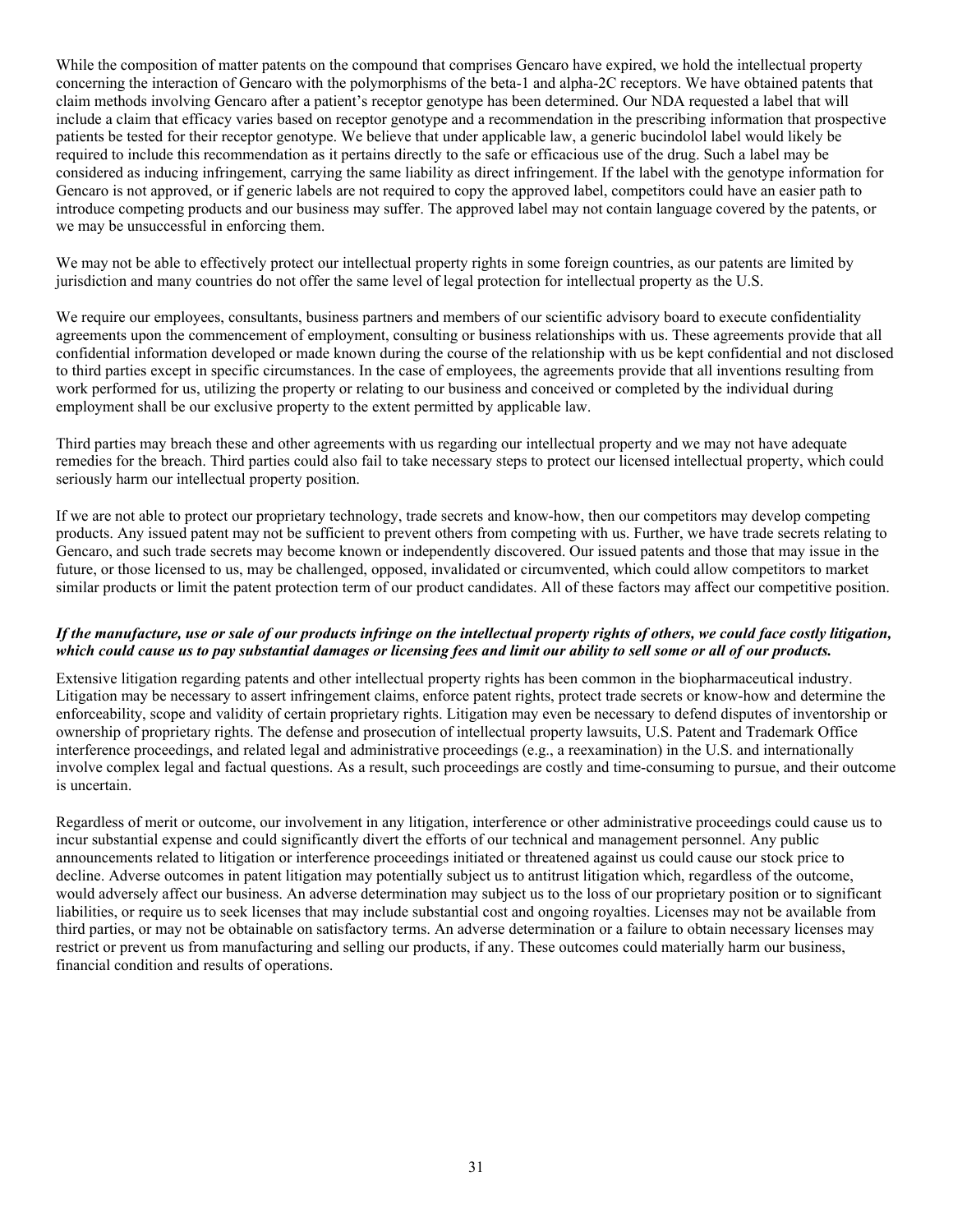# **Risks Related to Stock Price Volatility**

#### *Our stock price is expected to be volatile.*

Our common stock could be subject to significant fluctuations. Market prices for securities of early-stage pharmaceutical, biotechnology and other life sciences companies have historically been particularly volatile. Some of the factors that may cause the market price of our common stock to fluctuate include:

- the regulatory status of Gencaro and the genetic test, and whether and when they are approved for sale, if at all, and the labeling or other conditions of use imposed by the FDA;
- our ability to secure additional funding or complete a strategic transaction or to complete development of and commercialize Gencaro;
- progress of GENETIC-AF and enrollment and any data that may become available;
- the results of our future clinical trials and any future NDAs of our current and future product candidates;
- the entry into, or termination of, key agreements, including key strategic alliance agreements;
- the results and timing of regulatory reviews relating to our product candidates;
- failure of any of our product candidates, if approved, to achieve commercial success;
- general and industry-specific economic conditions that may affect our research and development expenditures;
- the results of clinical trials conducted by others on drugs that would compete with our product candidates;
- issues in manufacturing our product candidates or any approved products;
- the initiation of or material developments in or the conclusion of litigation to enforce or defend any of our intellectual property rights;
- the loss of key employees;
- the introduction of technological innovations or new commercial products by our competitors;
- changes in estimates or recommendations by securities analysts, if any, who cover our common stock;
- future sales of our common stock;
- changes in the structure of health care payment systems;
- period-to-period fluctuations in our financial results; and
- our ability to retain the listing of our common stock on the Nasdaq Capital Market.

Moreover, the stock markets in general have experienced substantial volatility that has often been unrelated to the operating performance of individual companies. These broad market fluctuations may also adversely affect the trading price of our common stock. In the past, following periods of volatility in the market price of a company's securities, stockholders have often instituted class action securities litigation against those companies. Such litigation, if instituted, could result in substantial costs and diversion of management attention and resources, which could significantly harm our profitability and reputation.

#### Future sales or the possibility of future sales of our common stock may depress the market price of our common stock.

Sales in the public market of substantial amounts of our common stock could depress prevailing market prices of our common stock. As of December 31, 2013, approximately 15.7 million shares of common stock were outstanding. During January 2014, warrant holders exercised warrants for common shares totaling 157,250. On February 7, 2014 we issued 5.1 million additional shares of common stock as part of our equity financing that closed on February 7, 2014. All of these shares are freely transferable without restriction or further registration under the Securities Act, except for shares held by our directors, officers and other affiliates and unregistered shares held by non-affiliates. The sale of these additional shares, or the perception that such sales may occur, could depress the market price of our common stock.

As of December 31, 2013 approximately 8.1 million shares of our common stock were issuable upon the exercise of outstanding warrants. Once a warrant is exercised, if the shares of our common stock issued upon the exercise of any such warrant are not available for sale in the open market without further registration under the Securities Act, then the holder can arrange for the resale of shares either by invoking any applicable registration rights, causing the shares to be registered under the Securities Act and thus freely transferable, or by relying on an exemption to the Securities Act. If these registration rights, or similar registration rights that may apply to securities we may issue in the future, are exercised, it could result in additional sales of our common stock in the market, which may have an adverse effect on our stock price.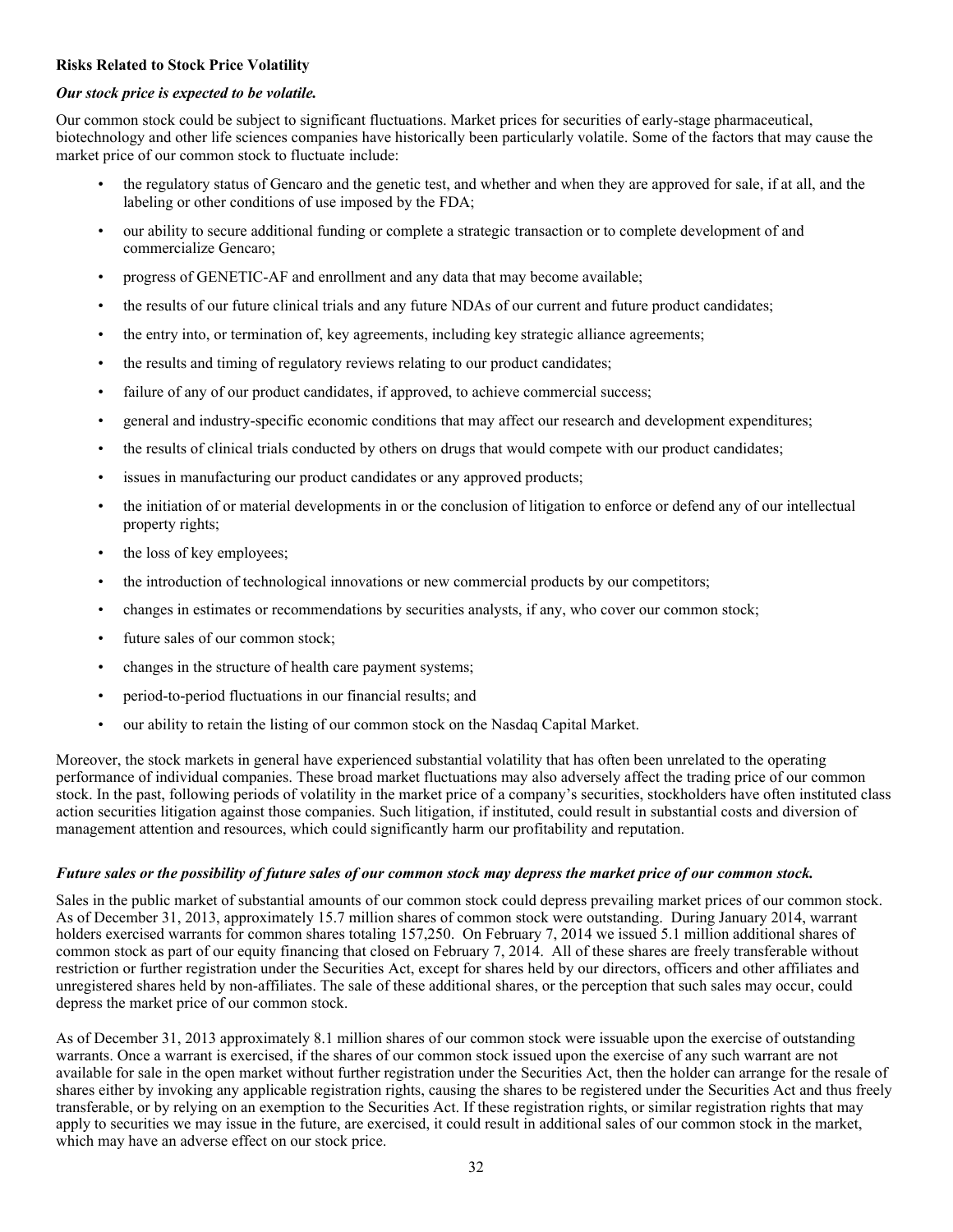As of December 31, 2013, there were approximately 1.3 million shares of our common stock which may be issued upon the exercise of outstanding stock options and the vesting of restricted stock units. If and when these options are exercised, such shares will be available for sale in the open market without further registration under the Securities Act. The existence of these outstanding options may negatively affect our ability to complete future equity financings at acceptable prices and on acceptable terms. The exercise of those options, and the prompt resale of shares of our common stock received, may also result in downward pressure on the price of our common stock.

In the absence of a significant strategic transaction, we will need to raise significant additional capital to finance the research, development and commercialization of Gencaro. If future securities offerings occur, they would dilute our current stockholders' equity interests and could reduce the market price of our common stock.

# We do not expect to pay cash dividends, and accordingly, stockholders must rely on stock appreciation for any return on their *investment.*

We anticipate that we will retain our earnings, if any, for future growth and therefore do not anticipate paying cash dividends in the future. As a result, only appreciation of the price of our common stock will provide a return to stockholders. Investors seeking cash dividends should not invest in our common stock.

#### We have implemented anti-takeover provisions that could discourage, prevent or delay a takeover, even if the acquisition would be *beneficial to our stockholders.*

Provisions of our certificate of incorporation and bylaws, as well as provisions of Delaware law, could make it more difficult for a third party to acquire us, even if doing so would benefit our stockholders. These provisions:

- establish a classified board of directors so that not all members of our board may be elected at one time;
- authorize the issuance of up to approximately 4.9 million additional shares of preferred stock that could be issued by our board of directors to increase the number of outstanding shares and hinder a takeover attempt;
- limit who may call a special meeting of stockholders;
- prohibit stockholder action by written consent, thereby requiring all stockholder actions to be taken at a meeting of our stockholders; and
- establish advance notice requirements for nominations for election to our board of directors or for proposing matters that can be acted upon at a stockholder meeting.

Specifically, our certificate of incorporation provides that all stockholder action must be effected at a duly called meeting and not by a written consent. The bylaws provide, however, that our stockholders may call a special meeting of stockholders only upon a request of stockholders owning at least 50% of our outstanding common stock. These provisions of our certificate of incorporation and bylaws could discourage potential acquisition proposals and could delay or prevent a change in control. We designed these provisions to reduce our vulnerability to unsolicited acquisition proposals and to discourage certain tactics that may be used in proxy fights. These provisions, however, could also have the effect of discouraging others from making tender offers for our shares. As a consequence, they also may inhibit fluctuations in the market price of our shares that could result from actual or rumored takeover attempts. Such provisions also may have the effect of preventing changes in our management.

We are permitted to issue shares of our preferred stock without stockholder approval upon such terms as our board of directors determines. Therefore, the rights of the holders of our common stock are subject to, and may be adversely affected by, the rights of the holders of our preferred stock that may be issued in the future. In addition, the issuance of preferred stock could have a dilutive effect on the holdings of our current stockholders.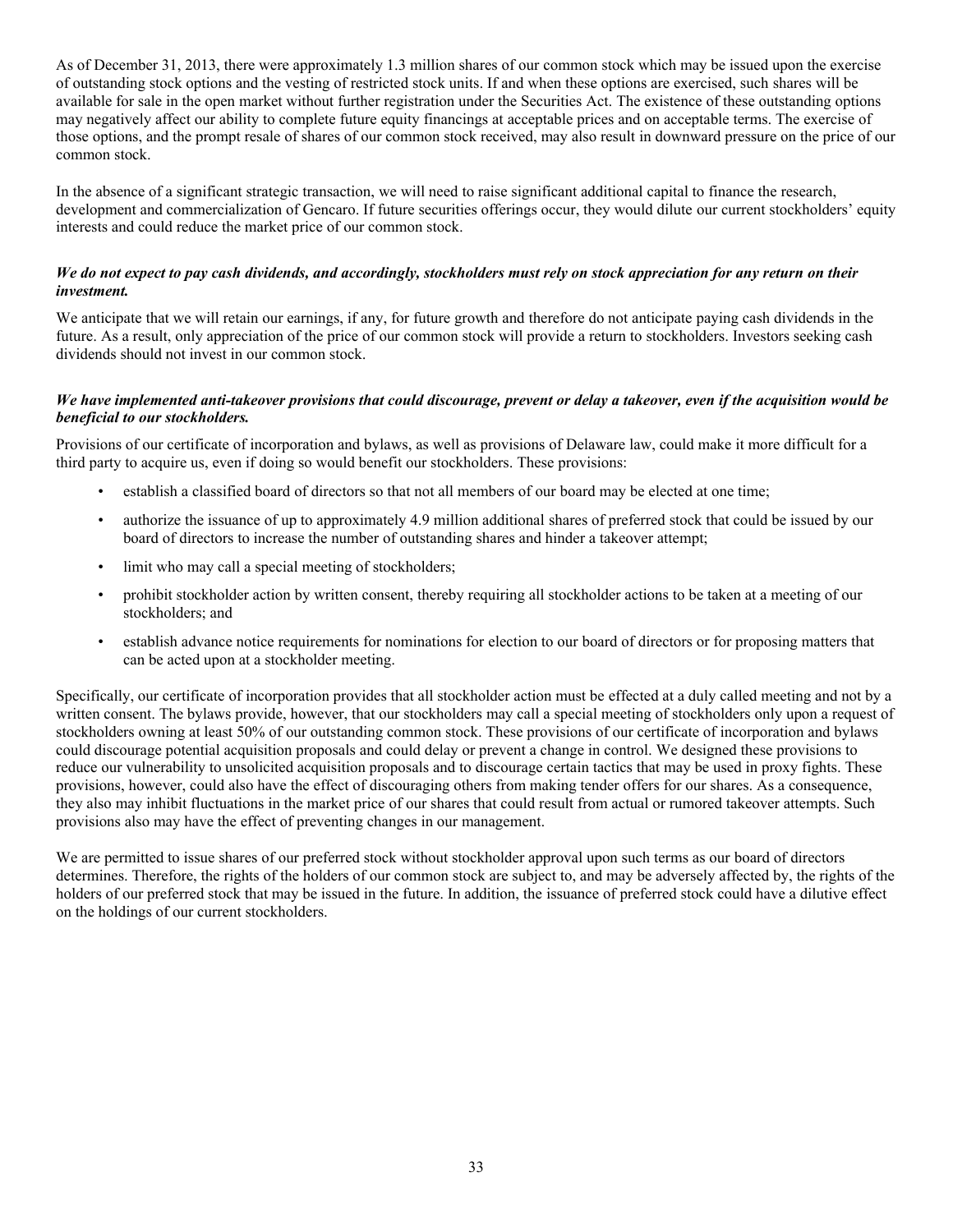We are subject to the Delaware anti-takeover laws regulating corporate takeovers. These anti-takeover laws prevent a Delaware corporation from engaging in a merger or sale of more than 10% of its assets with any stockholder, including all affiliates and associates of the stockholder, who owns 15% or more of the corporation's outstanding voting stock, for three years following the date that the stockholder acquired 15% or more of the corporation's stock unless:

- the board of directors approved the transaction where the stockholder acquired 15% or more of the corporation's stock;
- after the transaction in which the stockholder acquired 15% or more of the corporation's stock, the stockholder owned at least 85% of the corporation's outstanding voting stock, excluding shares owned by directors, officers and employee stock plans in which employee participants do not have the right to determine confidentially whether shares held under the plan will be tendered in a tender or exchange offer; or
- on or after this date, the merger or sale is approved by the board of directors and the holders of at least two-thirds of the outstanding voting stock that is not owned by the stockholder.

The provisions of our governing documents and current Delaware law may, collectively:

- lengthen the time required for a person or entity to acquire control of us through a proxy contest for the election of a majority of our board of directors;
- discourage bids for our common stock at a premium over market price; and
- generally deter efforts to obtain control of us.

#### <span id="page-35-0"></span>**Item 1B.** *Unresolved Staff Comments*

Not applicable.

# <span id="page-35-1"></span>**Item 2.** *Properties*

Our headquarters facility consists of approximately 5,300 square feet of office space in Westminster, Colorado, which is leased until September 2016. We believe that this facility is adequate to meet our current needs.

#### <span id="page-35-2"></span>**Item 3.** *Legal Proceedings*

Not applicable.

#### <span id="page-35-3"></span>**Item 4.** *Mine Safety Disclosures*

Not applicable.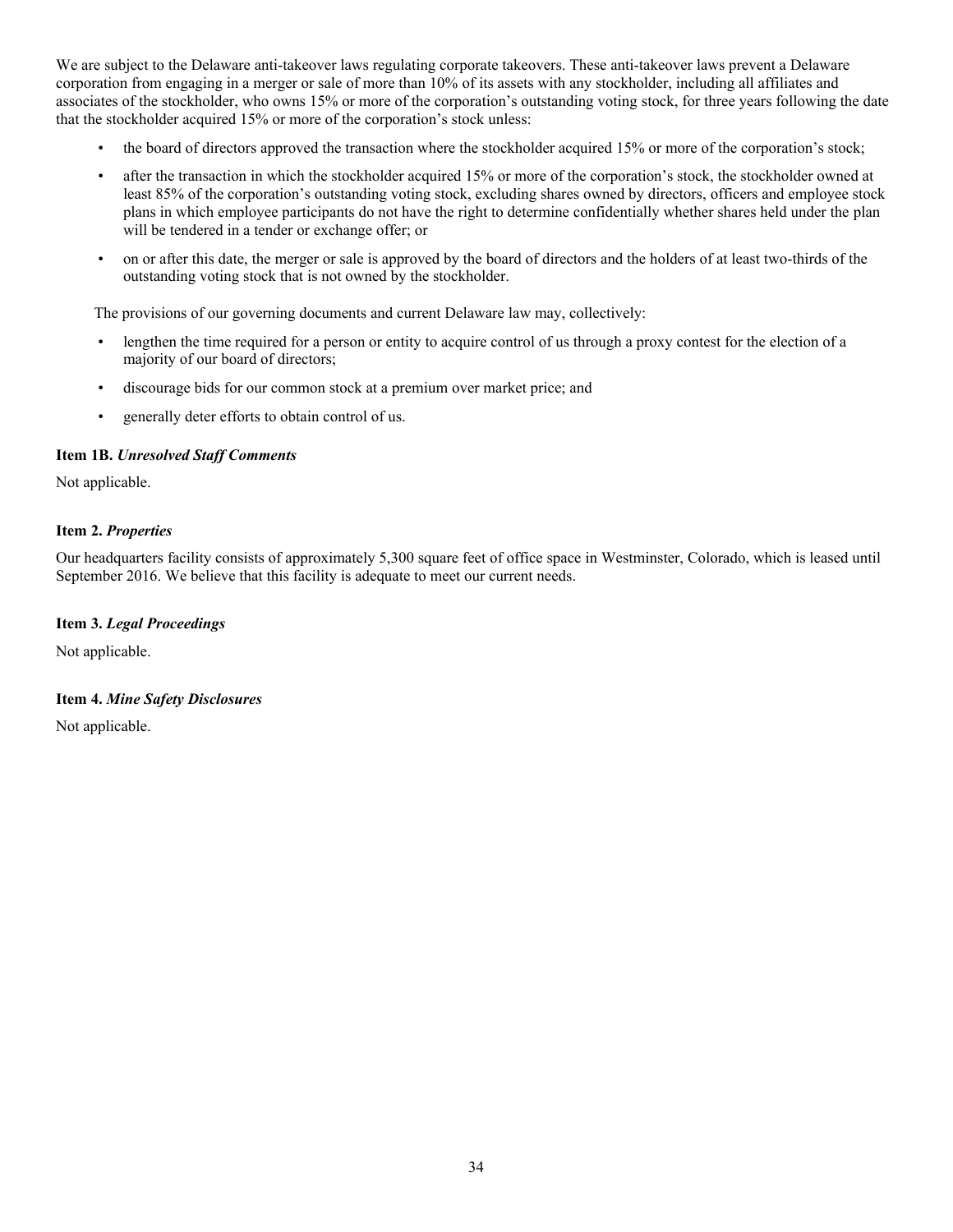# **PART II**

## Item 5. Market for Registrant's Common Equity, Related Stockholder Matters and Issuer Purchases of Equity Securities

As of March 7, 2011, our common stock began trading on the Nasdaq Capital Market under the symbol "ABIO", and was previously traded under the same symbol on the Nasdaq Global Market. Prior to completion of the merger with Nuvelo, Nuvelo's common stock traded under the symbol "NUVO" on the Nasdaq Global Market from January 31, 2003 to January 27, 2009 (except for the period between June 19, 2003 and March 19, 2004, where it temporarily traded under the symbol "NUVOD").

The following table sets forth, for the periods indicated, the high and low sales prices for our common stock, as reported by the Nasdaq Capital Market in 2013 and 2012 (adjusted for the one-for-six reverse stock split effective March 4, 2013):

| Year ended December 31, 2013 |               | High    |    | Low   |
|------------------------------|---------------|---------|----|-------|
|                              |               | 5.94 \$ |    | 2.15  |
|                              |               | 3.58 S  |    | 1 1 3 |
|                              |               | 162 S   |    | 1 29  |
|                              |               | 2.15 \$ |    | 122   |
|                              |               |         |    |       |
| Year ended December 31, 2012 |               | High    |    | Low   |
|                              | $\mathcal{S}$ | 6.90    | S. | 5 2 2 |
|                              |               | 5.70 \$ |    | 2.22  |
|                              |               | 366 S   |    | 1.86  |
|                              |               | 3.18 S  |    | 144   |

#### *Stockholders*

As of March 17, 2014, we had approximately 100 stockholders of record of our common stock, and the last sale price reported on the Nasdaq Capital Market for our common stock was \$2.07 per share.

#### *Dividend Policy*

The holders of our common stock are entitled to dividends in such amounts and at such times, if any, as may be declared by our Board of Directors out of legally available funds. We have not paid any dividends on our common stock and do not anticipate paying any cash dividends in the foreseeable future.

## *Securities Authorized for Issuance Under Equity Compensation Plans*

Information relating to our equity compensation plans as of December 31, 2013, under which our equity securities were authorized for issuance, is included in Item 12 of Part III of this Annual Report.

## *Unregistered Sales of Equity Securities and Use of Proceeds*

None.

## *Issuer Purchases of Equity Securities*

None.

## **Item 6.** *Selected Financial Data*

Not applicable.

## **Item 7.** *Management's Discussion and Analysis of Financial Condition and Results of Operations*

We have included or incorporated by reference into this Management's Discussion and Analysis of Financial Condition and Results of Operations and elsewhere in this Annual Report on Form 10-K, and from time to time our management may make, statements that constitute "forward-looking statements" within the meaning of Section 27A of the Securities Act and Section 21E of the Exchange Act. Forward-looking statements may be identified by words including "anticipate," "plan," "believe," "intend," "estimate," "expect," "should," "may," "potential" and similar expressions. These statements involve known and unknown risks, uncertainties and other factors that may cause our actual results, levels of activity, performance or achievements to be materially different from the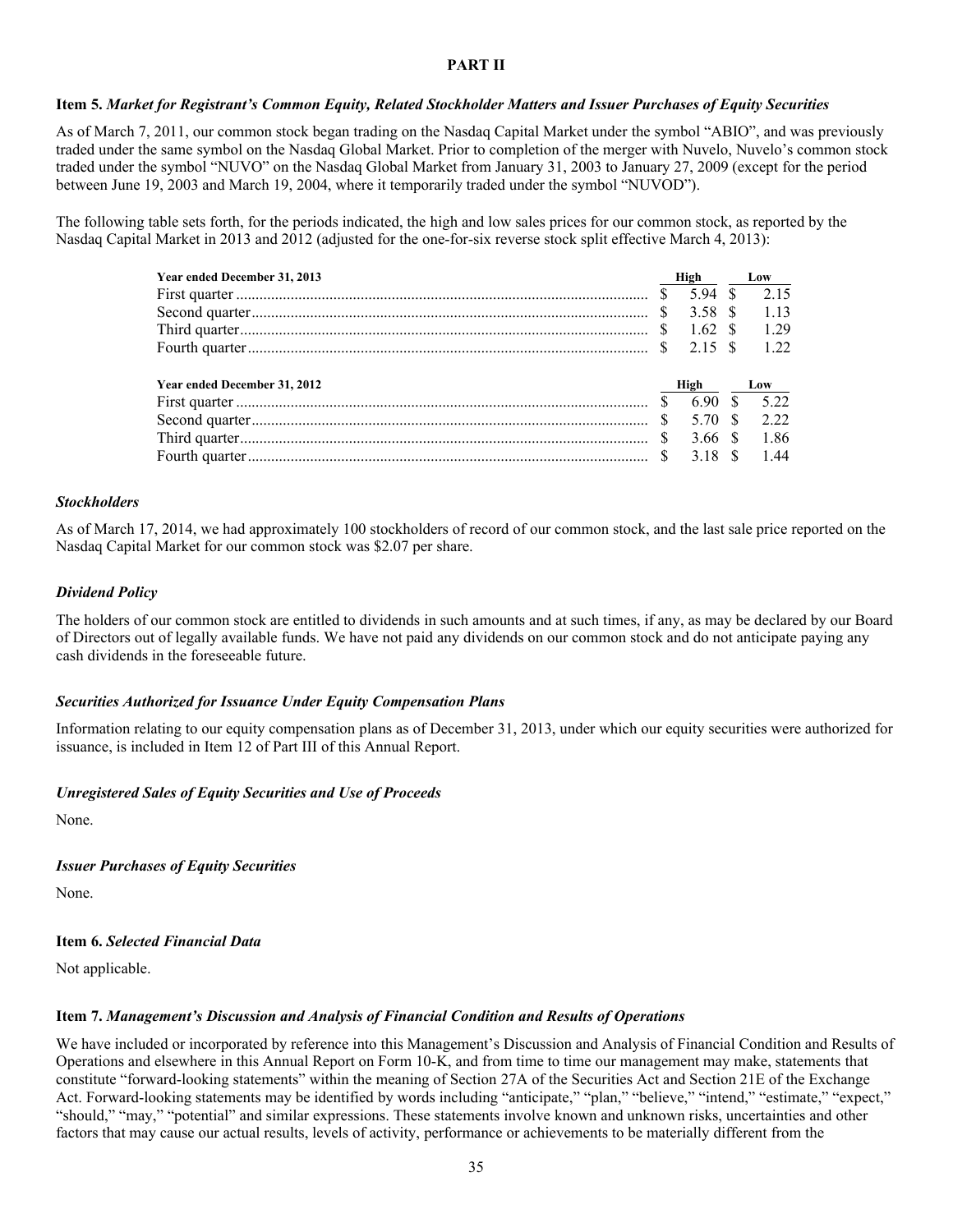information expressed or implied by these forward-looking statements. While we believe that we have a reasonable basis for each forward-looking statement contained in this Annual Report, we caution you that these statements are based on a combination of facts and factors currently known by us and our projections of the future, about which we cannot be certain. We undertake no obligation to publicly update any forward-looking statements, whether as a result of new information, future events or otherwise. You are advised, however, to consult any further disclosures we make on related subjects in our Quarterly Reports on Form 10-Q, Current Reports on Form 8-K, and our website.

## *Overview*

We are a biopharmaceutical company principally focused on developing genetically-targeted therapies for cardiovascular diseases. Our lead product candidate is Gencaro™ (bucindolol hydrochloride), a pharmacologically unique beta-blocker and mild vasodilator that we plan to evaluate in a new clinical trial for the treatment of atrial fibrillation, or AF, in patients with heart failure and left ventricular dysfunction, or HFREF. We have identified common genetic variations in receptors in the cardiovascular system that we believe interact with Gencaro's pharmacology and may predict patient response to the drug.

We believe that that Gencaro has potential efficacy in reducing or preventing AF, and this efficacy may be genetically regulated. We plan to test this hypothesis in a clinical trial of Gencaro, known as GENETIC-AF. We have created an adaptive design for GENETIC-AF. We anticipate that the trial will be initiated as a Phase 2B study in approximately 200 patients with recent on set, persistent AF comparing Gencaro to Toprol XL for prevention of AF in patients with HFREF. Depending on the results of the Phase 2B portion, the trial may then be expanded to a Phase 3 study by enrolling an estimated additional 420 patients. We expect that our GENETIC-AF trial will begin enrolling patients in the first quarter of 2014, and we project the Phase 2B study will take approximately two and onehalf years to complete from the time the first patient is enrolled until the planned DSMB interim analysis of data from the initial 200 patients.

We have been granted patents in the U.S., Europe, and other jurisdictions for methods of treating AF and HF patients with Gencaro based on genetic testing, which we believe may provide market exclusivity for these uses of Gencaro into at least 2026 in the U.S. and into 2025 in Europe. In addition, we believe that if Gencaro is approved, a Gencaro patent will be eligible for patent term extension based on our current clinical trial plans which, if granted, may provide market exclusivity for Gencaro into 2029 or 2030 in the U.S. and Europe.

To support the continued development of Gencaro, we completed public equity offerings during 2013 that raised approximately \$19.3 million in net proceeds. In February 2014, we completed a public equity offering of approximately \$7.9 million in net proceeds as additional funds for the planned Phase 2B portion of the trial and to support our ongoing operations. In light of the significant uncertainties regarding clinical development timelines and costs for developing drugs such as Gencaro, we will need to raise a significant amount of additional capital to finance the completion of GENETIC-AF and our ongoing operations. We anticipate that our current cash and cash equivalents, including the net proceeds from our February 2014 equity offering, will be sufficient to fund our operations, at our projected cost structure, through at least the end of 2015. However, changing circumstances may cause us to consume capital significantly faster or slower than we currently anticipate. We have based these estimates on assumptions that may prove to be wrong, and we could exhaust our available financial resources sooner than we currently anticipate.

# *Results of Operations*

## *Research and Development Expenses*

Research and development, or R&D, expense is comprised of clinical, regulatory, and manufacturing process development activities and costs. Our research and development expenses totaled \$2.9 million for the year ended December 31, 2013 as compared to \$1.1 million for 2012, an increase of approximately \$1.8 million. During 2013, our R&D efforts and costs were almost entirely related to the development of Gencaro.

Clinical expense increased approximately \$590,000 for the year ended December 31, 2013. The increase is primarily due to project initiation costs for CRO and similar service providers that we have engaged for our planned GENETIC-AF clinical trial. We have also added staff during the year to initiate and oversee our planned GENETIC-AF clinical trial project.

Regulatory and manufacturing process costs increased approximately \$1.2 million for the year ended December 31, 2013 compared to the year-ended December 31, 2012. Approximately \$738,000 of the increase is due to costs incurred for development and production of clinical trial materials, and costs for acquiring the active comparator drug product. Our regulatory costs increased approximately \$351,000 in this same period, which includes costs paid by us to LabCorp for development of the diagnostic test for use in our planned GENETIC-AF clinical trial and includes costs of regulatory audits of suppliers to be used in such clinical trial. A portion of the additional costs is attributable to personnel costs as we have increased staff during the year to prepare the clinical trial.

R&D expense in 2014 will be substantially higher than 2013 if we initiate our GENETIC-AF clinical trial and begin enrolling patients.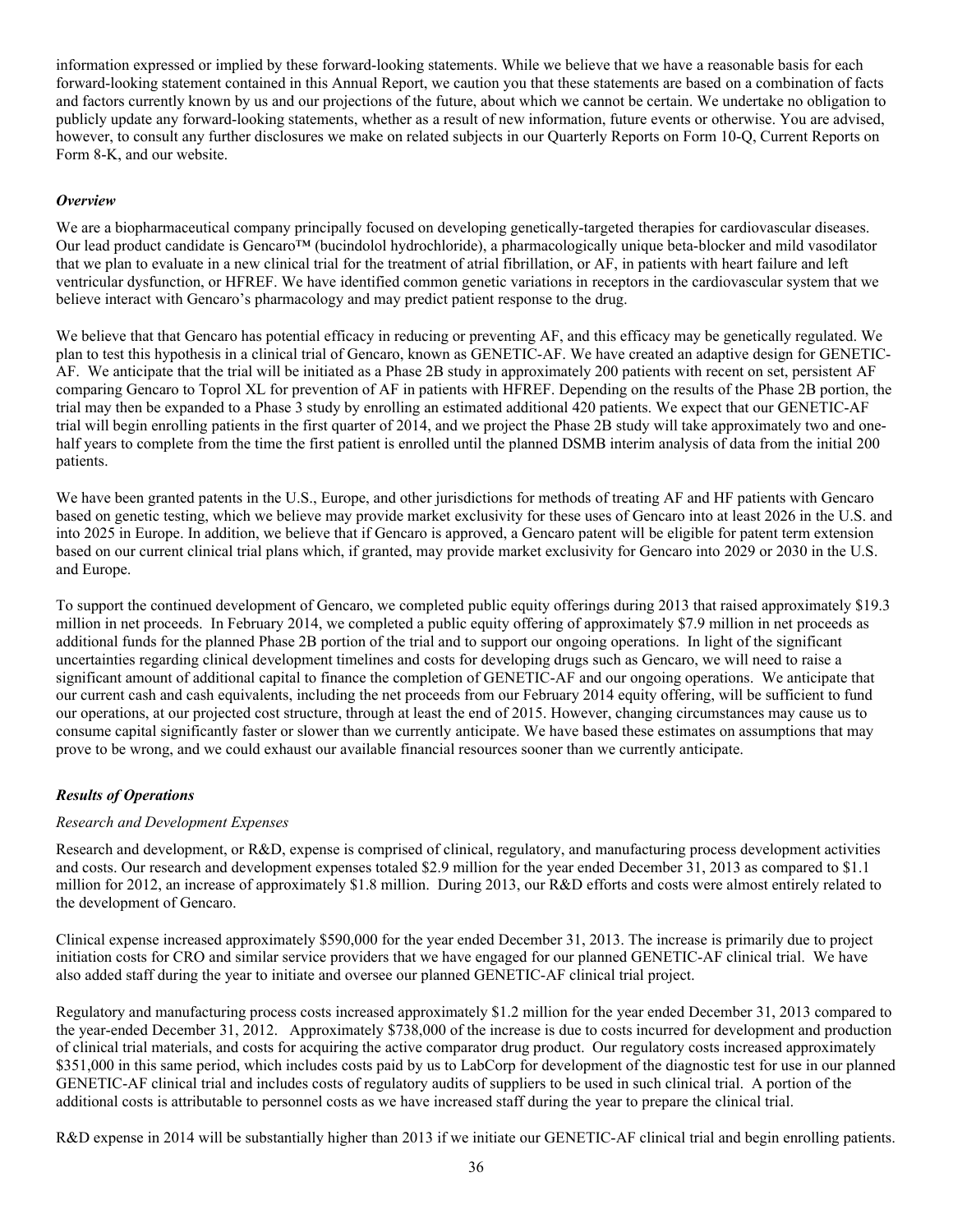## *General and Administrative Expenses*

General and administrative expenses, or G&A, primarily consist of personnel costs, consulting and professional fees, insurance, facilities and depreciation expenses, and various other administrative costs.

G&A expenses were \$4.0 million for the year ended December 31, 2013, compared to \$3.2 million for 2012, an increase of approximately \$800,000. The change included increased personnel, consulting, and board advisory costs of approximately \$546,000 that were primarily attributable to performance bonuses earned and personnel we returned from furlough during the year to assist in our financing efforts and to support our planned initiation of the GENETIC-AF clinical trial. Legal, accounting and other professional services of accounted for approximately \$168,000 of the change and were primarily attributable to our special shareholder meeting held in the first quarter of 2013 and to our financing efforts completed during 2013.

G&A expenses in 2014 are expected to be higher than in 2013 as we increase administrative activities to support initiating our GENETIC-AF clinical trial.

#### *Interest and Other Income*

Interest and other income was \$5,000 for the year ended December 31, 2013 as compared to \$2,000 for 2012, resulting in an increase of \$3,000. This is due to the increase in cash balances resulting from our June 2013 sale of equity securities. Interest income was nominal in both years due to low investment yields. We expect interest income to continue to be nominal in 2014.

## *Interest and Other Expense*

Interest and other expense was \$4,000 for the year ended December 31, 2013, as compared to \$3,000 for 2012. The amounts and related change between years are nominal to our overall operations. Based on our current capital structure, interest expense for 2014 is expected to be comparable to 2013.

## *Liquidity and Capital Resources*

#### *Cash and Cash Equivalents*

|  |      | December 31. December 31. |
|--|------|---------------------------|
|  | 2013 | 2012                      |
|  |      |                           |

*Cash Flows from Operating, Investing and Financing Activities*

|                                 | <b>Years Ended December 31,</b> |       |
|---------------------------------|---------------------------------|-------|
|                                 | 2013                            | 2012  |
| Net cash provided by (used in): |                                 |       |
|                                 |                                 |       |
|                                 | (32)                            |       |
|                                 | 19.156                          | 1,055 |
|                                 | $13,836$ \$ $(3,023)$           |       |

Net cash used in operating activities for the year ended December 31, 2013 increased nearly \$1.2 million compared with the 2012 period due to increased R&D and SG&A expenses discussed above.

Net cash provided by financing activities of approximately \$19.2 million for the year ended December 31, 2013 is comprised of approximately \$19.3 million of net proceeds from the sales of our preferred and common stock, less \$174,000 in payments made on a vendor financing arrangement. Net cash provided by financing activities of approximately \$1.1 million for the year ended December 31, 2012 is comprised of approximately \$1.2 million of net proceeds from the sales of our common stock, less \$134,000 in payments made on a vendor financing arrangement.

## *Sources and Uses of Capital*

Our primary sources of liquidity to date have been capital raised from issuances of shares of our preferred and common stock and funds provided by the merger with Nuvelo. The primary uses of our capital resources to date have been to fund operating activities, including research, clinical development and drug manufacturing expenses, license payments, and spending on capital items.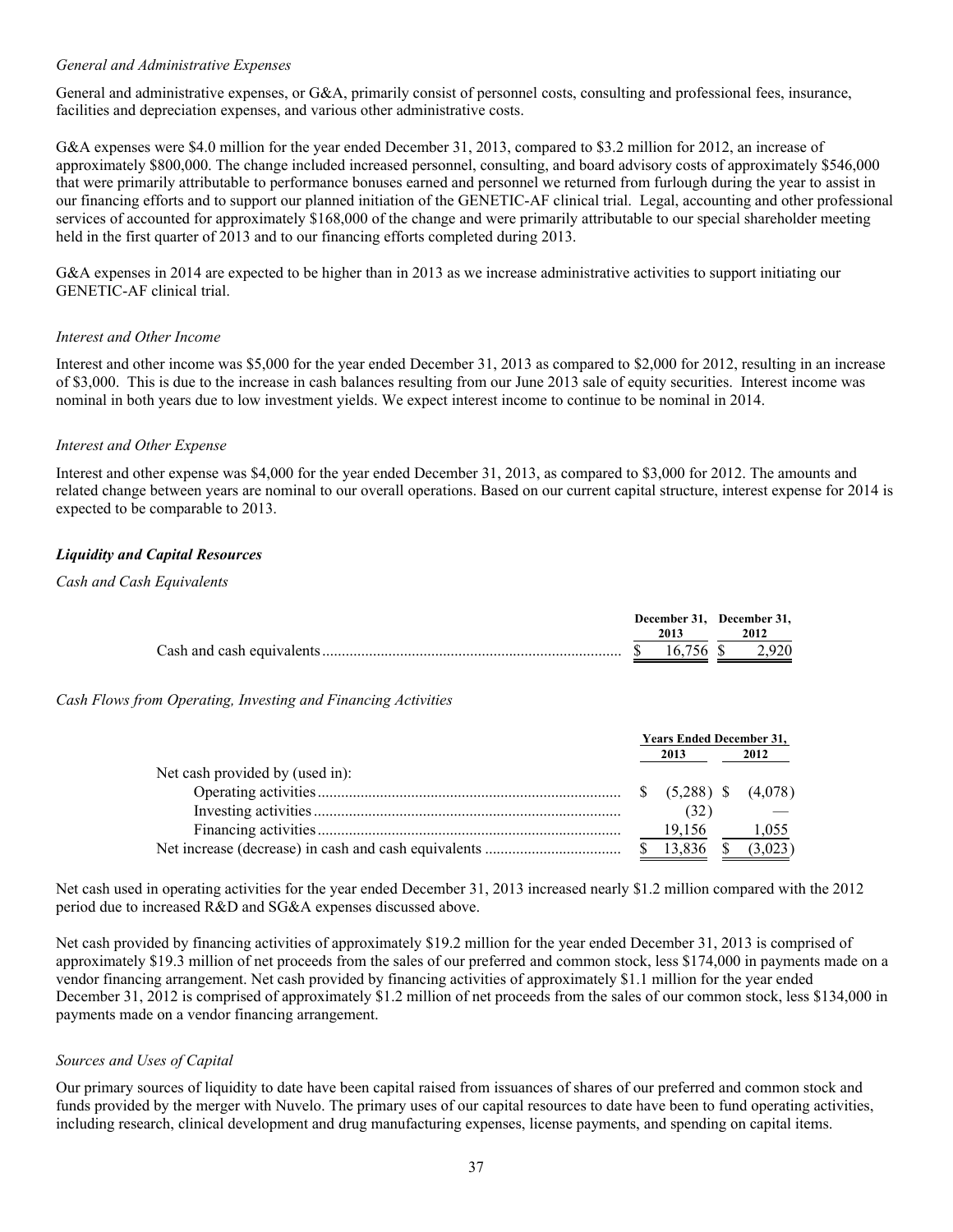We completed three equity-financing transactions in 2013 and raised approximately \$19.3 million, net of offering costs. On January 22, 2013, we sold approximately \$1 million of our common stock and warrants for common stock in a private placement transaction with accredited investors including our Chief Executive Officer. We issued 356,430 shares of common stock together with warrants to purchase 249,501 shares of common stock. The net proceeds, after deducting placement agent fees and other offering expenses, were approximately \$805,000. Each unit, consisting of a share of common stock and a warrant to purchase 0.70 shares of common stock, was sold at a purchase price of \$2.81 per unit. The warrants were exercisable upon issuance, expire seven years from the date of issuance, and have an exercise price of \$2.28 per share. Pursuant to the terms of the Registration Rights Agreements (the Rights Agreements) entered into as part of this and prior Private Placement transactions, we filed a registration statement for the resale of the shares underlying the units sold in these private placements. That registration statement was declared effective by the Securities and Exchange Commission on February 14, 2013.

On January 31, 2013, we sold approximately \$730,000 of common stock and warrants for common stock in a Registered Direct Offering in which we issued 164,636 shares of common stock and warrants to purchase 65,855 shares of common stock. The net proceeds, after deducting placement agent fees and other offering expenses payable by us, was approximately \$616,000. Each unit, consisting of a share of common stock and a warrant to purchase 0.40 shares of common stock, was sold at a purchase price of \$4.43 per unit. The warrants were exercisable upon issuance, expire five years from the date of issuance, and have an exercise price of \$4.13 per share. The Registered Direct Offering was effected pursuant to a prospectus supplement filed with the Securities and Exchange Commission on February 1, 2013. The warrants provide for cashless exercise and settlement in unregistered shares if there is no effective registration statement registering, or the prospectus contained therein is not available for, the issuance of the shares of common stock underlying the warrants at the time of exercise.

On June 4, 2013, we sold shares of our Series A Convertible Preferred Stock, or Preferred Stock, and warrants to purchase common stock in a public offering for aggregate gross proceeds of \$20 million. We issued 125,000 shares of Preferred Stock and warrants to up to purchase 6,250,000 shares of common stock at a at a purchase price of \$160 per share of Preferred Stock. The net proceeds, after deducting placement agent fees and other offering expenses payable by us, were approximately \$17.9 million. Each share of Preferred Stock is convertible into 100 shares of common stock at any time at the option of the holder. As of December 31, 2013, no shares of the Preferred Stock remained outstanding as all shares of the Preferred Stock had been converted into 12,500,000 shares of common stock. The warrants have an exercise price of \$1.60 per share, will expire on the five year anniversary of the date of issuance, and were exercisable immediately upon issuance. Our Chief Executive Officer participated in the offering, purchasing 781 shares of Preferred Stock and warrants to purchase 39,050 shares of common stock.

The securities were sold pursuant to a placement agreement and have been registered under the Securities Act of 1933 pursuant to the our Registration Statement on Form S-1, as amended (No.333-187508), which was declared effective by the Securities and Exchange Commission on May 29, 2013, and the Preferred Stock and warrants were offered and sold pursuant to a prospectus dated May 30, 2013.

In connection with the Preferred Stock financing, the Company recorded a non-cash dividend of approximately \$2.0 million to recognize the intrinsic value of the embedded beneficial conversion feature. Typically, such a deemed dividend would be represented as a reduction in a company's retained earnings and an increase in additional paid in capital in recognition of the reapportionment of common shareholder value to the preferred stock purchasers. However, since we have an accumulated deficit, the deemed dividend is recognized by a reapportionment of additional paid in capital from common shareholders to additional paid in capital of preferred stock purchasers, which are combined in the Company's statement of stockholders' equity.

## *Registered Direct Equity Offering Completed Subsequent to December 31, 2013*

On February 3, 2014, we agreed to sell to certain investors an aggregate of 5,116,228 shares of our common stock and warrants to purchase an aggregate of 1,279,057 shares of our common stock at a purchase price of \$1.70 per share of common stock, for aggregate gross proceeds of approximately \$8.7 million, before deducting placement agent fees and other offering related expenses. The offering closed on February 7, 2014, and the net proceeds to us were approximately \$7.9 million.

The common stock and warrants were sold in combination consisting of one share of common stock and a warrant to purchase 0.25 shares of common stock. The warrants were exercisable upon issuance, expire five years from the date of issuance, and have an exercise price of \$2.125 per share, equal to 125% of the closing bid price of our common stock on the Nasdaq Capital Market on February 3, 2014. The offering was effected as a takedown off our Registration Statement on Form S-3, as amended, which became effective on April 4, 2011, pursuant to a prospectus supplement filed with the Securities and Exchange Commission on February 4, 2014. The warrants provide for cashless exercise and settlement in unregistered shares if there is no effective registration statement registering, or the prospectus contained therein is not available for, the issuance of the shares of common stock underlying the warrants at the time of exercise.

The common stock and warrants were sold pursuant to a placement agency agreement dated January 21, 2014, as amended.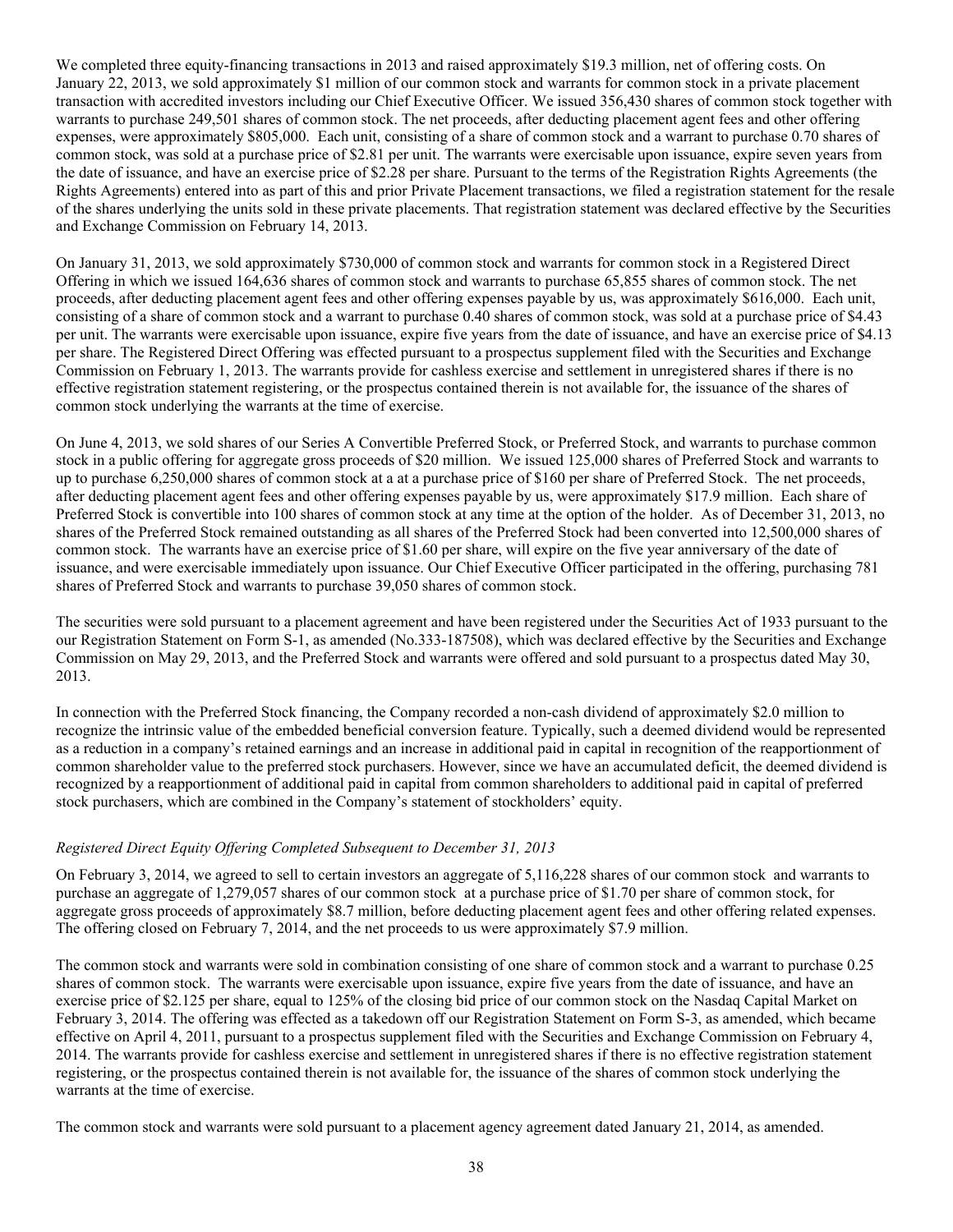In addition to the cash compensation paid to the placement agent in conjunction with the transaction, and pursuant to the placement agency agreement, we issued warrants to the placement agent to purchase 153,486 shares of our common stock, which have not been registered under the Securities Act of 1933, as amended. The warrants issued to the placement agent warrants have substantially the same terms as the warrants issued to the purchasers in the offering, except that such warrants expire on April 4, 2016, or the five year anniversary of the effective date of the registration statement, and are restricted from transfer for a period of 180 days from the date of commencement of sales in connection with the offering.

We believe these financings have positioned us to initiate our planned GENETIC-AF Phase 2B/3 clinical trial for which we currently anticipate initiating patient enrollment in the first quarter of 2014. Our ability to initiate and execute our GENETIC-AF Phase 2B trial in accordance with our projected time line depends on a number of factors, including, but not limited to, the following:

- recruitment of sufficient clinical trial sites, enrollment of patients and enrollment at a rate consistent with our projected timeline;
- our ability to control costs associated with the clinical trial and our operations;
- our ability to retain the listing of our common stock on the Nasdaq Capital Market;
- the market price of our stock and the availability and cost of additional equity capital from existing and potential new investors; general economic and industry conditions affecting the availability and cost of capital;
- the costs of filing, prosecuting, defending and enforcing any patent claims and other intellectual property rights; and
- the terms and conditions of our existing collaborative and licensing agreements.

The sale of additional equity or convertible debt securities will be necessary for us to complete both Phase 2B and Phase 3 of the GENETIC-AF clinical trial and submit for FDA approval of Gencaro. Such financing would likely result in additional dilution to our existing stockholders. If we raise additional funds through the incurrence of indebtedness, the obligations related to such indebtedness would be senior to rights of holders of our capital stock and could contain covenants that would restrict our operations. We anticipate that our current cash and cash equivalents, including the approximately \$7.9 million of net proceeds from our February 2014 equity offering, will be sufficient to fund our operations, at our projected cost structure, through at least the end of 2015*.* However, our forecast of the period of time through which our financial resources will be adequate to support our current and forecasted operations could vary materially.

## *Critical Accounting Policies and Estimates*

A critical accounting policy is one that is both important to the portrayal of our financial condition and results of operation and requires management's most difficult, subjective or complex judgments, often as a result of the need to make estimates about the effect of matters that are inherently uncertain. While our significant accounting policies are described in Note 1 of "Notes to Consolidated Financial Statements" included within Item 8 in this report, we believe the following critical accounting policy affected our most significant judgments, assumptions, and estimates used in the preparation of our consolidated financial statements and, therefore, is important in understanding our financial condition and results of operations.

#### *Accrued Expenses*

As part of the process of preparing our financial statements, we are required to estimate accrued expenses. This process involves identifying services that third parties have performed on our behalf and estimating the level of service performed and the associated cost incurred for these services as of the balance sheet date. Examples of estimated accrued expenses include contract service fees, such as fees payable to contract manufacturers in connection with the production of materials related to our drug product, and professional service fees, such as attorneys, consultants, and clinical research organizations. We develop estimates of liabilities using our judgment based upon the facts and circumstances known at the time.

#### *Off-Balance Sheet Arrangements*

We have not participated in any transactions with unconsolidated entities, such as special purpose entities, which would have been established for the purpose of facilitating off-balance sheet arrangements.

## *Indemnifications*

In the ordinary course of business, we enter into contractual arrangements under which we may agree to indemnify certain parties from any losses incurred relating to the services they perform on our behalf or for losses arising from certain events as defined within the particular contract. Such indemnification obligations may not be subject to maximum loss clauses. We have entered into indemnity agreements with each of our directors, officers and certain employees. Such indemnity agreements contain provisions, which are in some respects broader than the specific indemnification provisions contained in Delaware law. We also maintain an insurance policy for our directors and executive officers insuring against certain liabilities arising in their capacities as such.

## **Item 7A.** *Quantitative and Qualitative Disclosures About Market Risk*

Not applicable.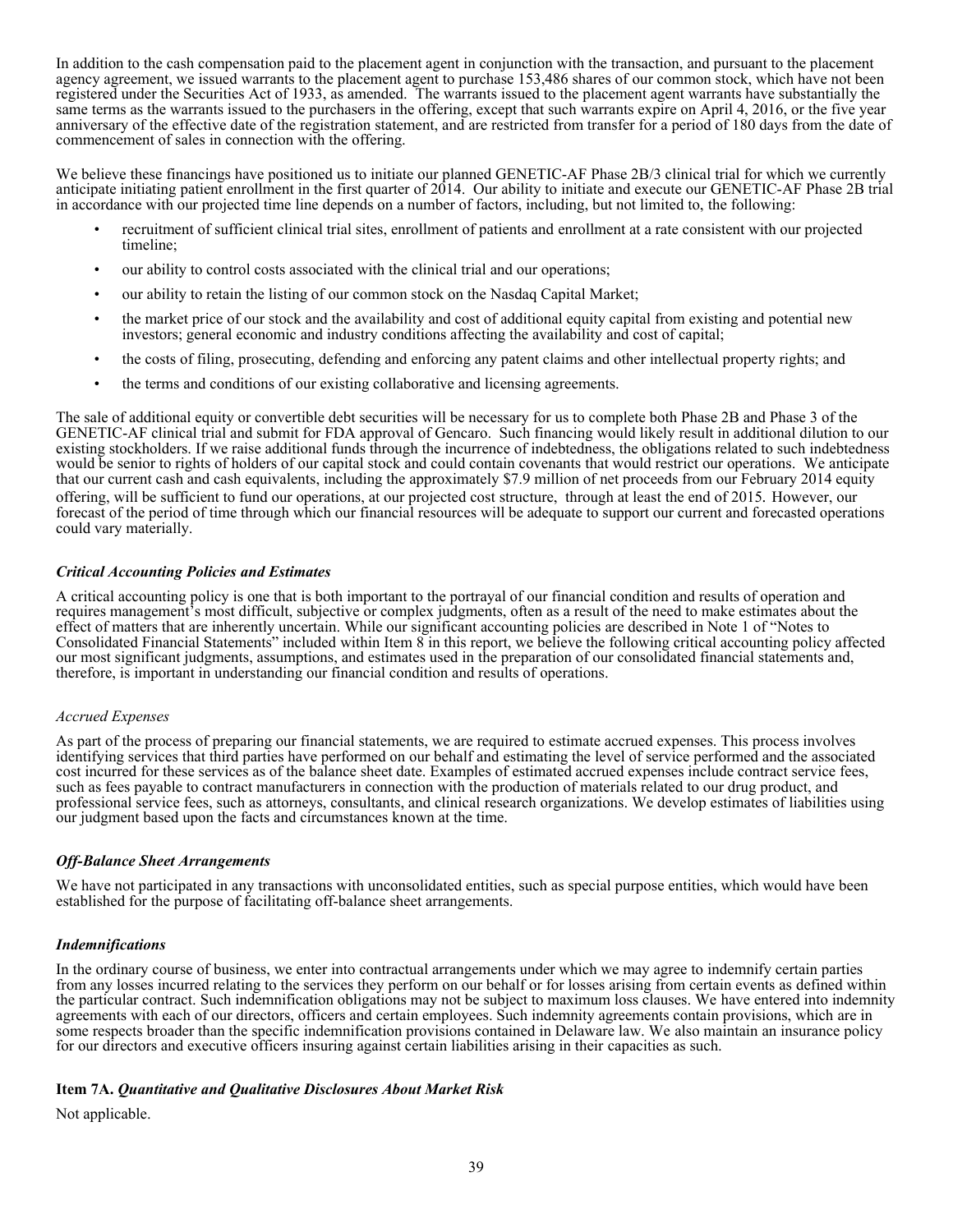# **Item 8.** *Financial Statements and Supplementary Data*

|                                                                                                                              | Page  |
|------------------------------------------------------------------------------------------------------------------------------|-------|
|                                                                                                                              | 41    |
|                                                                                                                              | 42    |
| Consolidated Statements of Operations and Comprehensive Loss for the years ended December 31, 2013 and 2012 and for the      | 43    |
| Consolidated Statements of Preferred Stock and Stockholders' Equity (Deficit) for the years ended December 31, 2013 and 2012 | 44–47 |
| Consolidated Statements of Cash Flows for the years ended December 31, 2013 and 2012 and for the period from December 17,    | 48    |
|                                                                                                                              | 49    |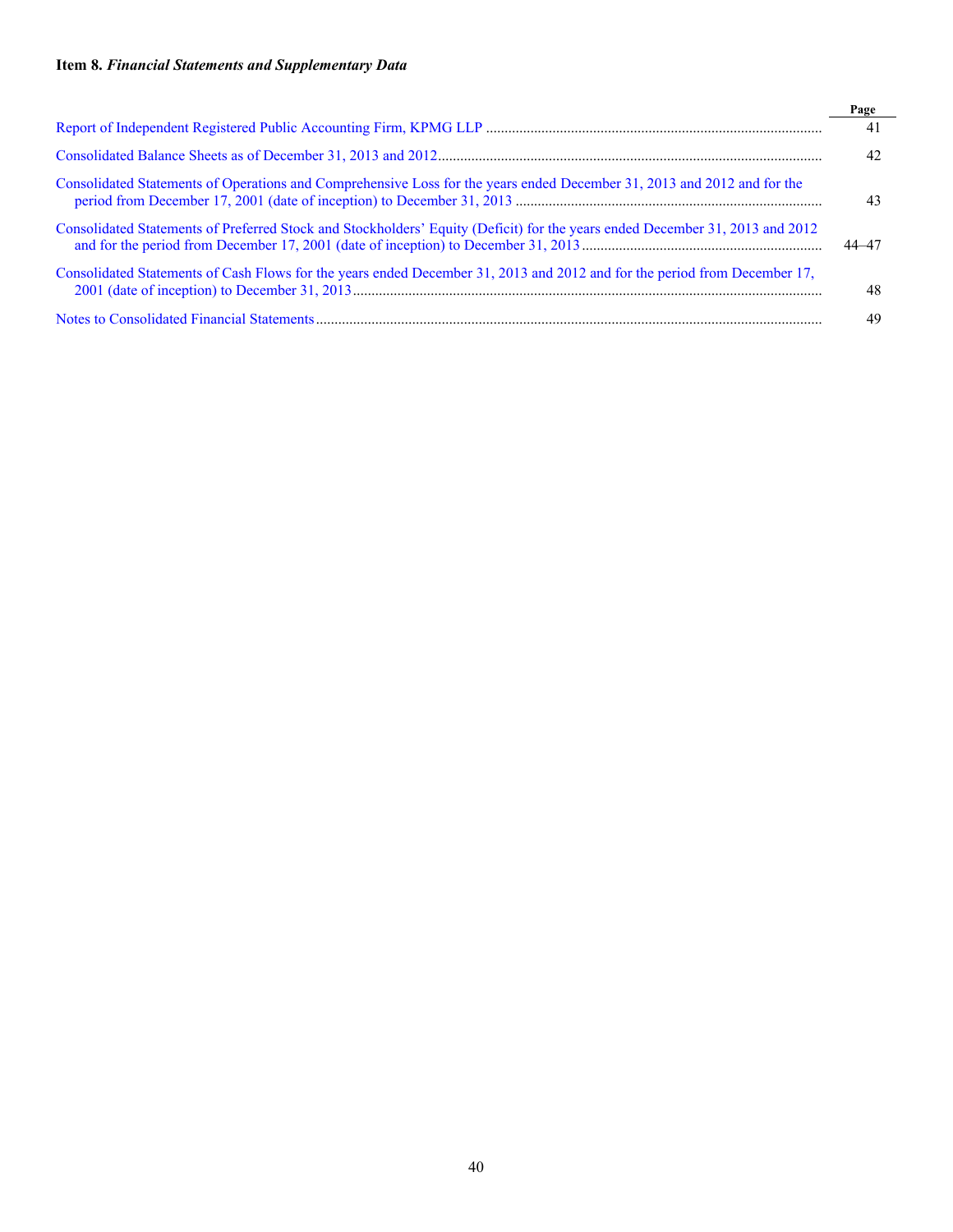## <span id="page-42-0"></span>**Report of Independent Registered Public Accounting Firm**

The Board of Directors and Stockholders ARCA biopharma, Inc.:

We have audited the accompanying consolidated balance sheets of ARCA biopharma, Inc. (a development stage enterprise) and subsidiaries (the Company) as of December 31, 2013 and 2012, and the related consolidated statements of operations and comprehensive loss, preferred stock and stockholders' equity (deficit), and cash flows for each of the years in the two-year period ended December 31, 2013 and for the period from December 17, 2001 (date of inception) to December 31, 2013. These consolidated financial statements are the responsibility of the Company's management. Our responsibility is to express an opinion on these consolidated financial statements based on our audits.

We conducted our audits in accordance with the standards of the Public Company Accounting Oversight Board (United States). Those standards require that we plan and perform the audit to obtain reasonable assurance about whether the financial statements are free of material misstatement. An audit includes examining, on a test basis, evidence supporting the amounts and disclosures in the financial statements. An audit also includes assessing the accounting principles used and significant estimates made by management, as well as evaluating the overall financial statement presentation. We believe that our audits provide a reasonable basis for our opinion.

In our opinion, the consolidated financial statements referred to above present fairly, in all material respects, the financial position of ARCA biopharma, Inc. (a development stage enterprise) and subsidiaries as of December 31, 2013 and 2012, and the results of their operations and their cash flows for each of the years in the two-year period ended December 31, 2013 and for the period from December 17, 2001 (date of inception) to December 31, 2013, in conformity with U.S. generally accepted accounting principles.

The accompanying consolidated financial statements have been prepared assuming that the Company will continue as a going concern. As discussed in note 1 to the consolidated financial statements, the Company has suffered recurring losses from operations and is dependent upon raising additional funds from strategic transactions, sales of equity, and/or issuance of debt. The Company's ability to consummate such transactions is uncertain. As a result, there is substantial doubt about the Company's ability to continue as a going concern. Management's plans in regard to these matters are also described in note 1. The consolidated financial statements do not include any adjustments that might result from the outcome of this uncertainty.

/s/ KPMG LLP

Denver, Colorado March 20, 2014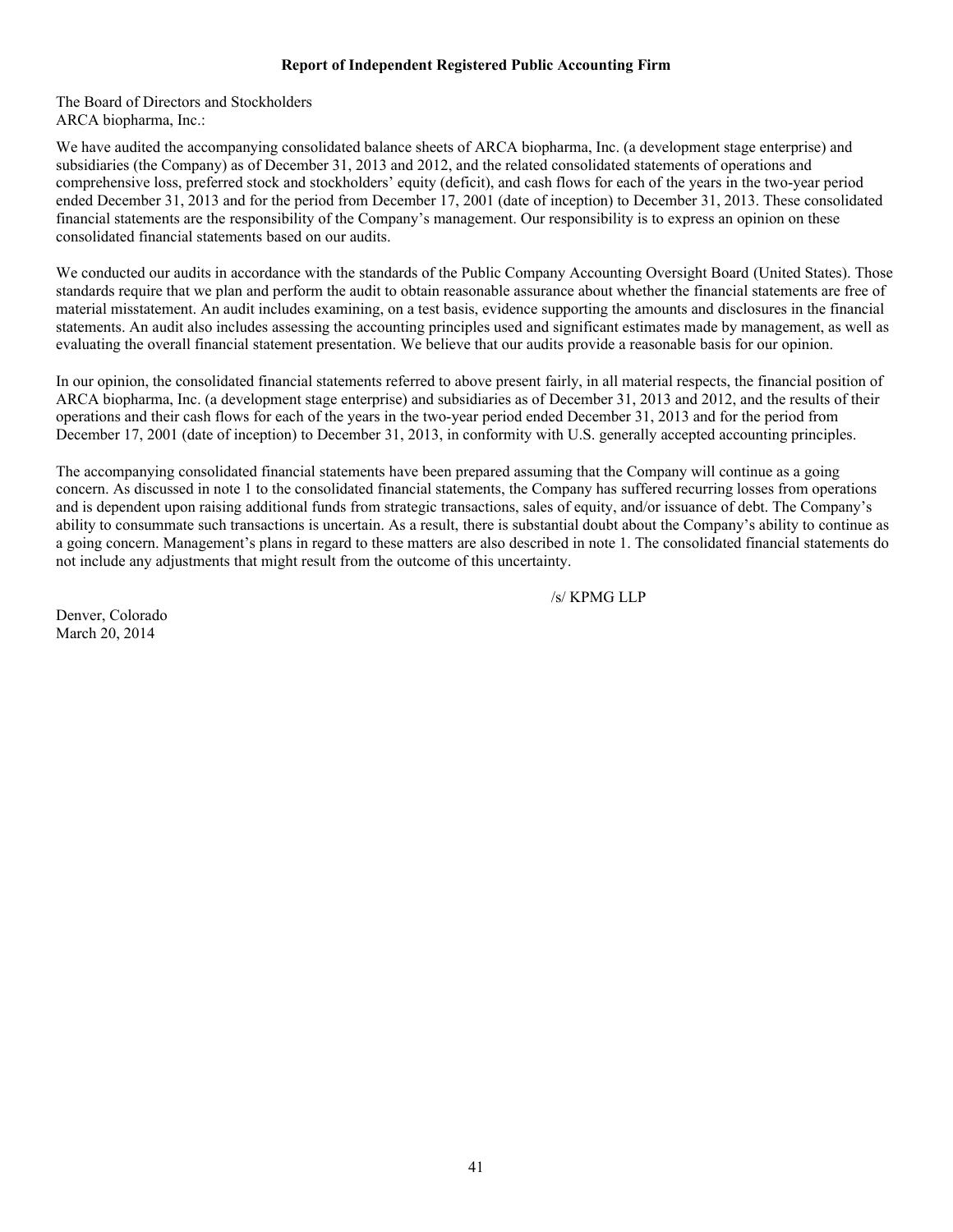# <span id="page-43-0"></span>**CONSOLIDATED BALANCE SHEETS**

|                                                                                                     |              | As of December 31,                                               |    |           |  |
|-----------------------------------------------------------------------------------------------------|--------------|------------------------------------------------------------------|----|-----------|--|
|                                                                                                     |              | 2013<br>(in thousands, except<br>share and per share<br>amounts) |    | 2012      |  |
| <b>ASSETS</b>                                                                                       |              |                                                                  |    |           |  |
| Current assets:                                                                                     |              |                                                                  |    |           |  |
|                                                                                                     | S.           | 16,756                                                           | S  | 2,920     |  |
|                                                                                                     |              | 169                                                              |    | 125       |  |
|                                                                                                     |              | 16,925                                                           |    | 3,045     |  |
|                                                                                                     |              | 29                                                               |    | 23        |  |
|                                                                                                     |              | 130                                                              |    | 144       |  |
|                                                                                                     | <sup>S</sup> | 17,084                                                           | \$ | 3,212     |  |
| <b>LIABILITIES AND STOCKHOLDERS' EQUITY</b>                                                         |              |                                                                  |    |           |  |
| Current liabilities:                                                                                |              |                                                                  |    |           |  |
|                                                                                                     | S            | 597                                                              | \$ | 65        |  |
|                                                                                                     |              | 459                                                              |    | 103       |  |
|                                                                                                     |              | 446                                                              |    | 121       |  |
|                                                                                                     |              |                                                                  |    | 16        |  |
|                                                                                                     |              | 1,502                                                            |    | 305       |  |
|                                                                                                     |              |                                                                  |    |           |  |
|                                                                                                     |              | 1,503                                                            |    | 305       |  |
| Commitments and contingencies                                                                       |              |                                                                  |    |           |  |
| <b>Stockholders' equity:</b>                                                                        |              |                                                                  |    |           |  |
| Series A convertible preferred stock, \$.001 par value; 135,000 shares authorized, no shares issued |              |                                                                  |    |           |  |
|                                                                                                     |              |                                                                  |    |           |  |
| Common stock, \$0.001 par value; 100,000,000 shares authorized at December 31, 2013 and             |              |                                                                  |    |           |  |
| December 31, 2012; 15,685,562 and 2,660,315 shares issued and outstanding at December 31,           |              |                                                                  |    |           |  |
|                                                                                                     |              | 16                                                               |    | 3         |  |
|                                                                                                     |              | 90,498                                                           |    | 70,898    |  |
|                                                                                                     |              | (74, 933)                                                        |    | (67, 994) |  |
|                                                                                                     |              | 15,581                                                           |    | 2,907     |  |
|                                                                                                     | <sup>S</sup> | 17,084                                                           | \$ | 3,212     |  |

See accompanying Notes to Consolidated Financial Statements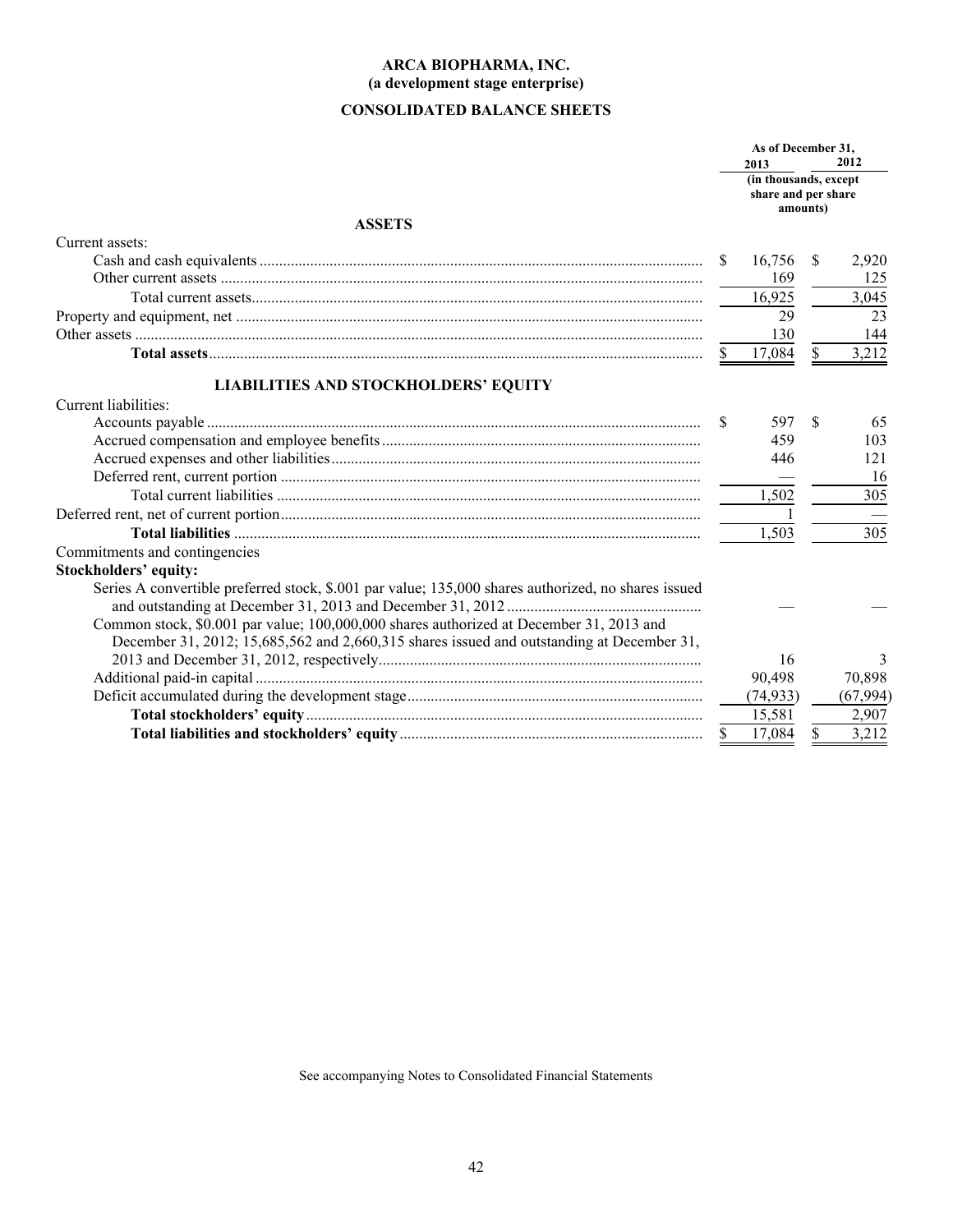# <span id="page-44-0"></span>**CONSOLIDATED STATEMENTS OF OPERATIONS AND COMPREHENSIVE LOSS**

|                                                      |     | <b>Years Ended December 31,</b> | <b>Period from</b><br>December 17.<br>2001 (date of<br>inception) to<br>December 31, |                                                       |                           |            |  |
|------------------------------------------------------|-----|---------------------------------|--------------------------------------------------------------------------------------|-------------------------------------------------------|---------------------------|------------|--|
|                                                      |     | 2013                            |                                                                                      | 2012                                                  | 2013                      |            |  |
|                                                      |     |                                 |                                                                                      | (in thousands, except share and<br>per share amounts) |                           |            |  |
| Costs and expenses:                                  |     |                                 |                                                                                      |                                                       |                           |            |  |
|                                                      | -S  | 2,928                           | - \$                                                                                 | 1,092                                                 | $\boldsymbol{\mathsf{S}}$ | 45,605     |  |
|                                                      |     | 4,012                           |                                                                                      | 3,227                                                 |                           | 46,595     |  |
|                                                      |     |                                 |                                                                                      |                                                       |                           | 5,470      |  |
|                                                      |     |                                 |                                                                                      |                                                       |                           | 2,413      |  |
|                                                      |     |                                 |                                                                                      |                                                       |                           | 6,000      |  |
|                                                      |     | 6,940                           |                                                                                      | 4,319                                                 |                           | 106,083    |  |
|                                                      |     | (6,940)                         |                                                                                      | (4,319)                                               |                           | (106, 083) |  |
|                                                      |     |                                 |                                                                                      |                                                       |                           | 2,000      |  |
|                                                      |     |                                 |                                                                                      |                                                       |                           | 25,282     |  |
|                                                      |     | 5                               |                                                                                      | 2                                                     |                           | 2,033      |  |
|                                                      |     | (4)                             |                                                                                      | (3)                                                   |                           | (446)      |  |
|                                                      |     | (6,939)                         |                                                                                      | (4,320)                                               |                           | (77, 214)  |  |
|                                                      |     |                                 |                                                                                      |                                                       |                           | 2,281      |  |
|                                                      | -S  | (6,939)                         | <sup>\$</sup>                                                                        | (4,320)                                               | S                         | (74, 933)  |  |
|                                                      |     |                                 |                                                                                      |                                                       |                           | (245)      |  |
| Less: Deemed preferred stock dividend                |     | (2,026)                         |                                                                                      |                                                       |                           | (2,807)    |  |
|                                                      | S.  | (8,965)                         | $\mathbb{S}$                                                                         | (4,320)                                               | \$                        | (77, 985)  |  |
| Net loss available to common stockholders per share: |     |                                 |                                                                                      |                                                       |                           |            |  |
|                                                      | \$. | $(1.04)$ \$                     |                                                                                      | (1.94)                                                |                           |            |  |
| Weighted average shares outstanding:                 |     |                                 |                                                                                      |                                                       |                           |            |  |
|                                                      |     | 8,629,479                       |                                                                                      | 2,223,516                                             |                           |            |  |

See accompanying Notes to Consolidated Financial Statements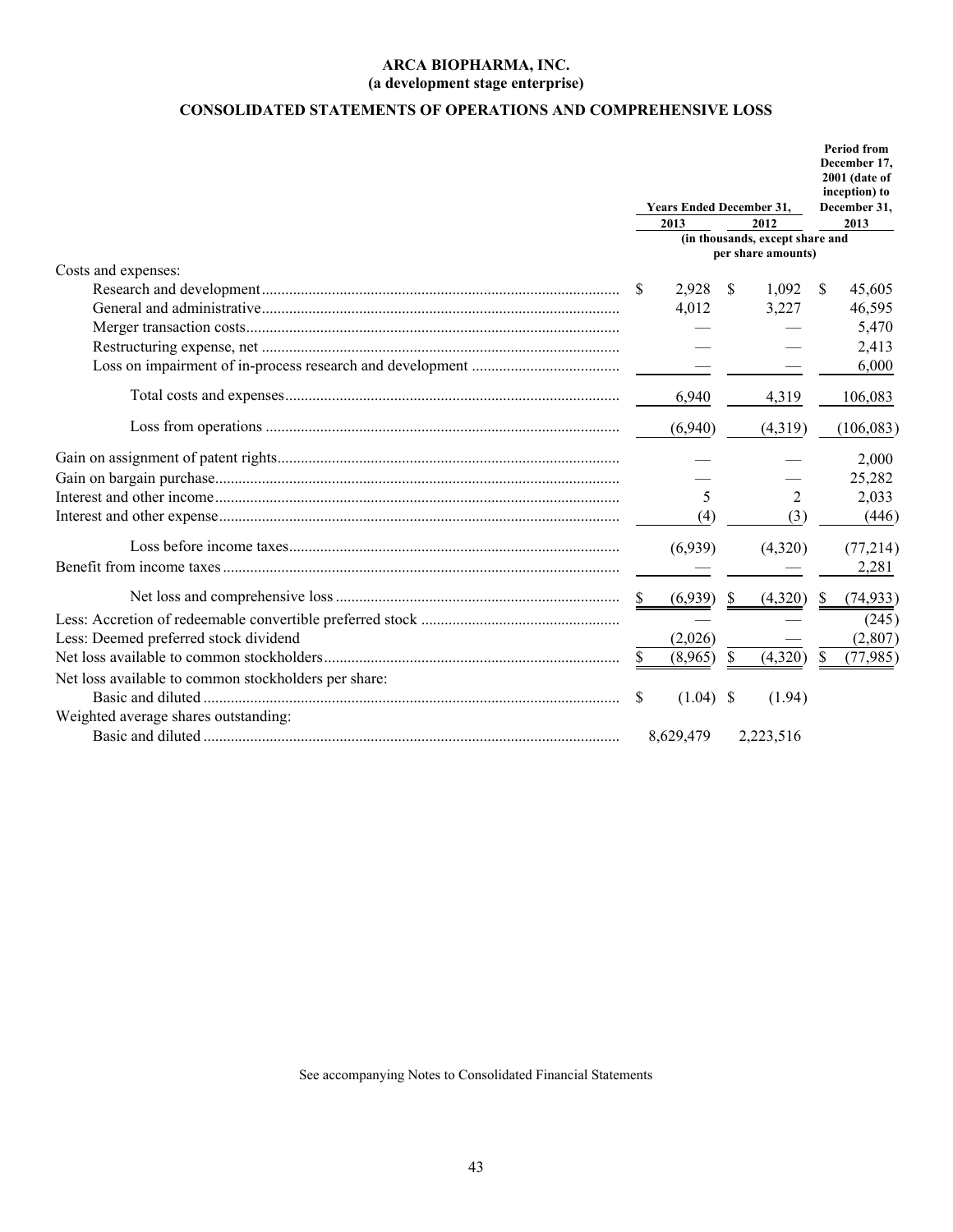# <span id="page-45-0"></span>**CONSOLIDATED STATEMENTS OF PREFERRED STOCK AND STOCKHOLDERS' EQUITY (DEFICIT)**

|                                                                                                             |                                                                        |        |                                                                        |        |               | <b>Stockholders' Equity (Deficit)</b>                    |                                                    |                     |                              |                                                            |                   |  |  |  |  |
|-------------------------------------------------------------------------------------------------------------|------------------------------------------------------------------------|--------|------------------------------------------------------------------------|--------|---------------|----------------------------------------------------------|----------------------------------------------------|---------------------|------------------------------|------------------------------------------------------------|-------------------|--|--|--|--|
|                                                                                                             | <b>Series A</b><br>Redeemable<br>Convertible<br><b>Preferred Stock</b> |        | <b>Series B</b><br>Redeemable<br>Convertible<br><b>Preferred Stock</b> |        |               | <b>Series A</b><br>Convertible<br><b>Preferred Stock</b> |                                                    | <b>Common stock</b> | <b>Additional</b><br>Paid In | <b>Deficit</b><br>Accumulated<br>During the<br>Development |                   |  |  |  |  |
|                                                                                                             | <b>Shares</b>                                                          | Amount | <b>Shares</b>                                                          | Amount | <b>Shares</b> | Amount                                                   | <b>Shares</b>                                      | Amount              | Capital                      | <b>Stage</b>                                               | Total             |  |  |  |  |
| Balance, December 17, 2001<br>Issuance of common stock to founders on                                       |                                                                        |        |                                                                        |        |               |                                                          | (in thousands, except share and per share amounts) |                     |                              |                                                            |                   |  |  |  |  |
| December 31, 2002, for cash, at \$0.36 per share                                                            |                                                                        |        |                                                                        |        |               |                                                          | 2,588                                              |                     |                              | (116)                                                      | (116)             |  |  |  |  |
| Issuance of common stock on September 30, 2004,                                                             |                                                                        |        |                                                                        |        |               |                                                          | 2,588                                              |                     |                              | (116)                                                      | (115)             |  |  |  |  |
|                                                                                                             |                                                                        |        |                                                                        |        |               |                                                          | 19,720                                             |                     | 7                            | (511)                                                      | -7<br>(511)       |  |  |  |  |
| Issuance of common stock on January 3, 2005, for                                                            |                                                                        |        |                                                                        |        |               |                                                          | 22,308                                             |                     | 8                            | (627)                                                      | (619)             |  |  |  |  |
| Issuance of common stock on January 3, 2005, upon<br>conversion of notes payable and related accrued        |                                                                        |        |                                                                        |        |               |                                                          | 2,922                                              |                     |                              |                                                            | -1                |  |  |  |  |
| Issuance of common stock on October 14, 2005, for<br>intellectual property license rights, at \$48.84 per   |                                                                        |        |                                                                        |        |               |                                                          | 2,978                                              |                     |                              |                                                            |                   |  |  |  |  |
| Issuance of common stock on October 14, 2005,<br>upon conversion of notes payable and related               |                                                                        |        |                                                                        |        |               |                                                          | 903                                                |                     | 44                           |                                                            |                   |  |  |  |  |
|                                                                                                             |                                                                        |        |                                                                        |        |               |                                                          | 31,095                                             |                     | 1,354                        | (1, 459)                                                   | 1,354<br>(1, 459) |  |  |  |  |
| Issuance of common stock on February 21, 2006, for                                                          |                                                                        |        |                                                                        |        |               |                                                          | 60,206                                             |                     | 1,408                        | (2,086)                                                    | (678)             |  |  |  |  |
| intellectual property license rights, at \$4.32 per<br>Issuance of Series A on February 22, 2006, for cash, |                                                                        |        |                                                                        |        |               |                                                          | 17,372                                             |                     | 75                           |                                                            | 75                |  |  |  |  |
| Issuance of Series A on February 22, 2006, upon<br>conversion of notes payable and related accrued          | 5,727,354                                                              | 9,316  |                                                                        |        |               |                                                          |                                                    |                     |                              |                                                            |                   |  |  |  |  |
| Issuance of common stock upon exercise of stock                                                             | 420,817                                                                | 684    |                                                                        |        |               |                                                          |                                                    |                     |                              |                                                            |                   |  |  |  |  |
| Issuance of common stock on February 22, 2006, for<br>intellectual property and product license rights, at  |                                                                        |        |                                                                        |        |               |                                                          | 8,019                                              |                     | 3                            |                                                            | $\mathcal{R}$     |  |  |  |  |
| Issuance of common stock on June 23, 2006, for<br>intellectual property license rights, at \$5.40 per       |                                                                        |        |                                                                        |        |               |                                                          | 13,907                                             |                     | 60                           |                                                            | 60                |  |  |  |  |
|                                                                                                             |                                                                        |        |                                                                        |        |               |                                                          | 2,505                                              |                     | 15                           |                                                            | 15                |  |  |  |  |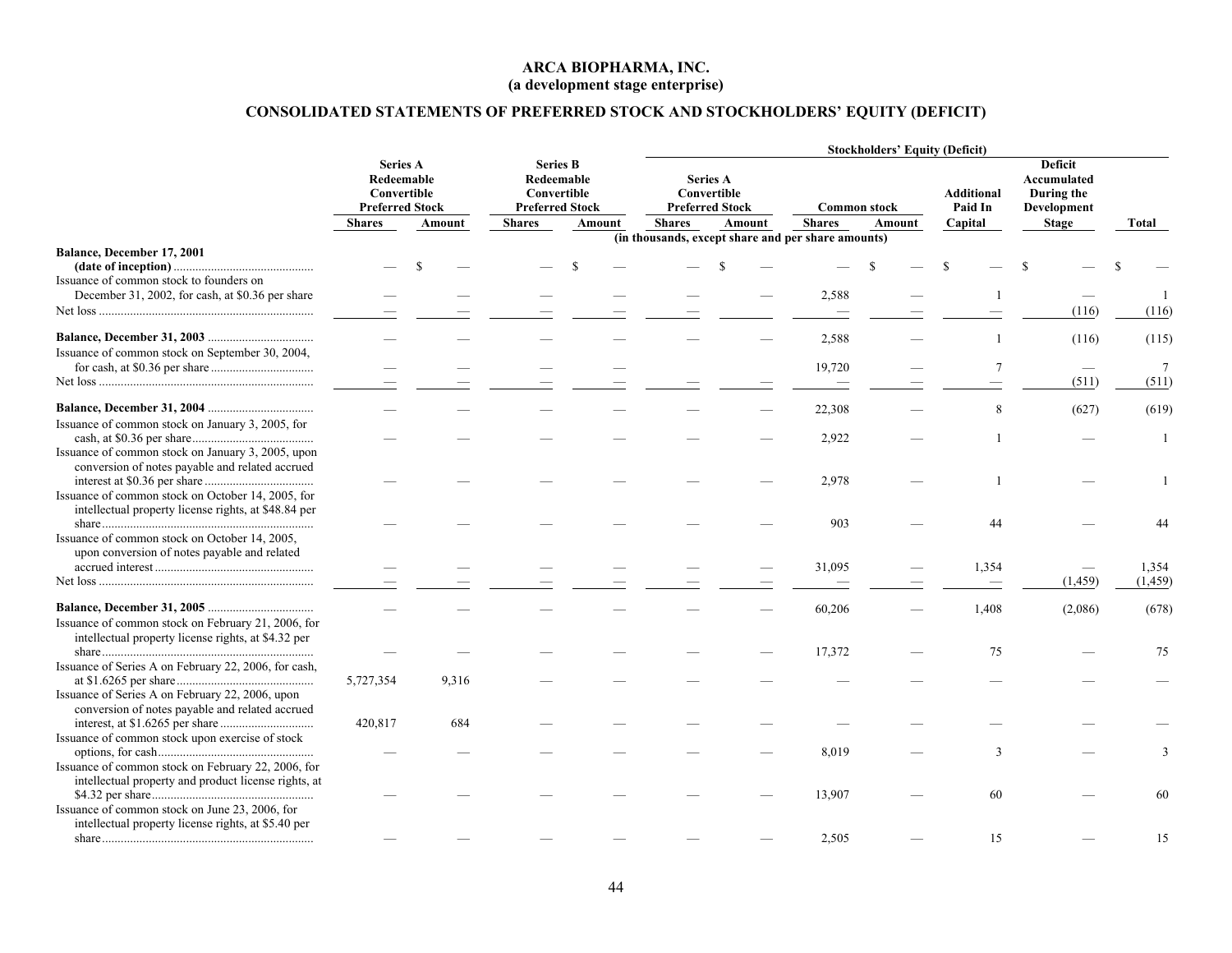# **CONSOLIDATED STATEMENTS OF PREFERRED STOCK AND STOCKHOLDERS' EQUITY (DEFICIT)—(Continued)**

|                                                       |                                                                        |        |                                                                        |        |                                                          | <b>Stockholders' Equity (Deficit)</b>              |                     |        |                              |                                                                   |          |  |  |  |  |
|-------------------------------------------------------|------------------------------------------------------------------------|--------|------------------------------------------------------------------------|--------|----------------------------------------------------------|----------------------------------------------------|---------------------|--------|------------------------------|-------------------------------------------------------------------|----------|--|--|--|--|
|                                                       | <b>Series A</b><br>Redeemable<br>Convertible<br><b>Preferred Stock</b> |        | <b>Series B</b><br>Redeemable<br>Convertible<br><b>Preferred Stock</b> |        | <b>Series A</b><br>Convertible<br><b>Preferred Stock</b> |                                                    | <b>Common stock</b> |        | <b>Additional</b><br>Paid In | <b>Deficit</b><br><b>Accumulated</b><br>During the<br>Development |          |  |  |  |  |
|                                                       | <b>Shares</b>                                                          | Amount | <b>Shares</b>                                                          | Amount | <b>Shares</b>                                            | Amount                                             | <b>Shares</b>       | Amount | Capital                      | <b>Stage</b>                                                      | Total    |  |  |  |  |
|                                                       |                                                                        |        |                                                                        |        |                                                          | (in thousands, except share and per share amounts) |                     |        |                              |                                                                   |          |  |  |  |  |
| Issuance of common stock on November 7, 2006, for     |                                                                        |        |                                                                        |        |                                                          |                                                    |                     |        |                              |                                                                   |          |  |  |  |  |
| intellectual property license rights, at \$5.40 per   |                                                                        |        |                                                                        |        |                                                          |                                                    |                     |        |                              |                                                                   |          |  |  |  |  |
| Issuance of Series A on December 8, 2006, for cash,   |                                                                        |        |                                                                        |        |                                                          |                                                    | 38                  |        |                              |                                                                   |          |  |  |  |  |
|                                                       | 3,074,086                                                              | 5,000  |                                                                        |        |                                                          |                                                    |                     |        |                              |                                                                   |          |  |  |  |  |
|                                                       |                                                                        | (98)   |                                                                        |        |                                                          |                                                    |                     |        |                              |                                                                   |          |  |  |  |  |
|                                                       |                                                                        |        |                                                                        |        |                                                          |                                                    |                     |        | 39                           |                                                                   | 39       |  |  |  |  |
| Accretion of offering costs of redeemable convertible |                                                                        |        |                                                                        |        |                                                          |                                                    |                     |        |                              |                                                                   |          |  |  |  |  |
|                                                       |                                                                        | 17     |                                                                        |        |                                                          |                                                    |                     |        | (17)                         |                                                                   | (17)     |  |  |  |  |
|                                                       | $\overline{\phantom{0}}$                                               |        |                                                                        |        |                                                          |                                                    |                     |        |                              | (5,241)                                                           | (5,241)  |  |  |  |  |
|                                                       |                                                                        |        |                                                                        |        |                                                          |                                                    |                     |        |                              |                                                                   |          |  |  |  |  |
| Issuance of Series B convertible redeemable           | 9,222,257                                                              | 14,919 |                                                                        |        |                                                          |                                                    | 102,047             |        | 1,583                        | (7, 327)                                                          | (5,744)  |  |  |  |  |
| preferred stock, on May 31, 2007 for \$2.439 per      |                                                                        |        |                                                                        |        |                                                          |                                                    |                     |        |                              |                                                                   |          |  |  |  |  |
|                                                       |                                                                        |        | 3,688,902                                                              | 9,000  |                                                          |                                                    |                     |        |                              |                                                                   |          |  |  |  |  |
| Issuance of Series B convertible redeemable           |                                                                        |        |                                                                        |        |                                                          |                                                    |                     |        |                              |                                                                   |          |  |  |  |  |
| preferred stock, on December 28, 2007 for             |                                                                        |        |                                                                        |        |                                                          |                                                    |                     |        |                              |                                                                   |          |  |  |  |  |
|                                                       |                                                                        |        | 2,766,677                                                              | 9,000  |                                                          |                                                    |                     |        |                              |                                                                   |          |  |  |  |  |
|                                                       |                                                                        |        |                                                                        | (147)  |                                                          |                                                    |                     |        |                              |                                                                   |          |  |  |  |  |
|                                                       |                                                                        | 19     |                                                                        |        |                                                          |                                                    |                     |        | (19)                         |                                                                   | (19)     |  |  |  |  |
|                                                       |                                                                        |        |                                                                        | 18     |                                                          |                                                    |                     |        | (18)                         |                                                                   | (18)     |  |  |  |  |
| Issuance of common stock for intellectual property    |                                                                        |        |                                                                        |        |                                                          |                                                    |                     |        |                              |                                                                   |          |  |  |  |  |
| license rights, on January 18, 2007 at \$10.08 per    |                                                                        |        |                                                                        |        |                                                          |                                                    |                     |        |                              |                                                                   |          |  |  |  |  |
|                                                       |                                                                        |        |                                                                        |        |                                                          |                                                    | 1,303               |        | 13                           |                                                                   | 13       |  |  |  |  |
| Issuance of common stock for intellectual property    |                                                                        |        |                                                                        |        |                                                          |                                                    |                     |        |                              |                                                                   |          |  |  |  |  |
| license rights, on June 30, 2007 at \$10.80 per       |                                                                        |        |                                                                        |        |                                                          |                                                    |                     |        |                              |                                                                   |          |  |  |  |  |
|                                                       |                                                                        |        |                                                                        |        |                                                          |                                                    | 642                 |        | $\overline{7}$               |                                                                   | $\tau$   |  |  |  |  |
| Issuance of common stock for commercial license       |                                                                        |        |                                                                        |        |                                                          |                                                    |                     |        |                              |                                                                   |          |  |  |  |  |
| rights, on July 19, 2007, vests upon achievement      |                                                                        |        |                                                                        |        |                                                          |                                                    |                     |        |                              |                                                                   |          |  |  |  |  |
|                                                       |                                                                        |        |                                                                        |        |                                                          |                                                    | 2,783               |        |                              |                                                                   |          |  |  |  |  |
|                                                       |                                                                        |        |                                                                        |        |                                                          |                                                    |                     |        | 50                           |                                                                   | 50       |  |  |  |  |
| Issuance of shares to executive on February 19, 2007, |                                                                        |        |                                                                        |        |                                                          |                                                    |                     |        |                              |                                                                   |          |  |  |  |  |
| vesting upon achievement of specified criteria,       |                                                                        |        |                                                                        |        |                                                          |                                                    | 13,915              |        |                              |                                                                   |          |  |  |  |  |
| Issuance of common stock upon exercise of stock       |                                                                        |        |                                                                        |        |                                                          |                                                    |                     |        |                              |                                                                   |          |  |  |  |  |
|                                                       |                                                                        |        |                                                                        |        |                                                          |                                                    | 2,227               |        | 16                           |                                                                   | 16       |  |  |  |  |
|                                                       |                                                                        |        |                                                                        |        |                                                          |                                                    |                     |        |                              | (13,994)                                                          | (13,994) |  |  |  |  |
|                                                       |                                                                        |        |                                                                        |        |                                                          |                                                    |                     |        |                              |                                                                   |          |  |  |  |  |
|                                                       | 9,222,257                                                              | 14,938 | 6,455,579                                                              | 17,871 |                                                          |                                                    | 122,917             |        | 1,632                        | (21, 321)                                                         | (19,689) |  |  |  |  |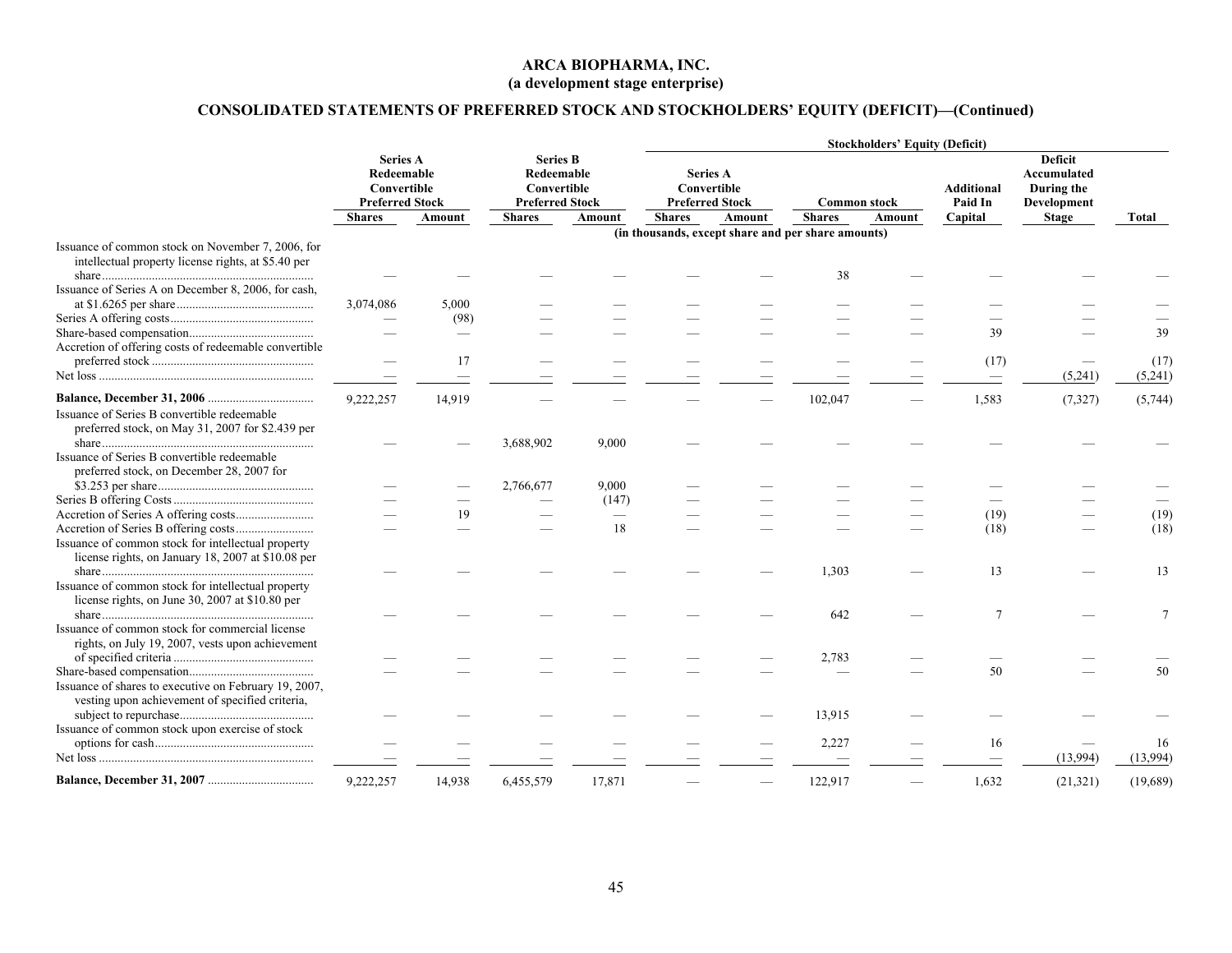# **CONSOLIDATED STATEMENTS OF PREFERRED STOCK AND STOCKHOLDERS' EQUITY (DEFICIT)—(Continued)**

|                                                    |                                                                        |          |                                                                        |           | <b>Stockholders' Equity (Deficit)</b> |                                                                                 |                                                    |                |         |                                                            |                |  |  |
|----------------------------------------------------|------------------------------------------------------------------------|----------|------------------------------------------------------------------------|-----------|---------------------------------------|---------------------------------------------------------------------------------|----------------------------------------------------|----------------|---------|------------------------------------------------------------|----------------|--|--|
|                                                    | <b>Series A</b><br>Redeemable<br>Convertible<br><b>Preferred Stock</b> |          | <b>Series B</b><br>Redeemable<br>Convertible<br><b>Preferred Stock</b> |           |                                       | <b>Series A</b><br>Convertible<br><b>Preferred Stock</b><br><b>Common stock</b> |                                                    |                |         | <b>Deficit</b><br>Accumulated<br>During the<br>Development |                |  |  |
|                                                    | Shares                                                                 | Amount   | <b>Shares</b>                                                          | Amount    | <b>Shares</b>                         | <b>Amount</b>                                                                   | <b>Shares</b>                                      | Amount         | Capital | <b>Stage</b>                                               | Total          |  |  |
|                                                    |                                                                        |          |                                                                        |           |                                       |                                                                                 | (in thousands, except share and per share amounts) |                |         |                                                            |                |  |  |
|                                                    | 9,222,257                                                              | 14,938   | 6,455,579                                                              | 17,871    |                                       |                                                                                 | 122,917                                            |                | 1,632   | (21, 321)                                                  | (19,689)       |  |  |
|                                                    |                                                                        | 20       |                                                                        |           |                                       |                                                                                 |                                                    |                | (20)    |                                                            | (20)           |  |  |
|                                                    |                                                                        |          |                                                                        | 36        |                                       |                                                                                 |                                                    |                | (36)    |                                                            | (36)           |  |  |
|                                                    |                                                                        |          |                                                                        |           |                                       |                                                                                 |                                                    |                | 545     |                                                            | 545            |  |  |
| Estimated fair value of warrants issued in         |                                                                        |          |                                                                        |           |                                       |                                                                                 |                                                    |                |         |                                                            |                |  |  |
| connection with convertible notes payable          |                                                                        |          |                                                                        |           |                                       |                                                                                 |                                                    |                | 399     |                                                            | 399            |  |  |
| Issuance of common stock upon exercise of stock    |                                                                        |          |                                                                        |           |                                       |                                                                                 |                                                    |                |         |                                                            |                |  |  |
|                                                    |                                                                        |          |                                                                        |           |                                       |                                                                                 | 36,154                                             |                | 54      |                                                            | 54             |  |  |
|                                                    |                                                                        |          |                                                                        |           |                                       |                                                                                 |                                                    |                |         | (19, 431)                                                  | (19, 431)      |  |  |
|                                                    | 9,222,257                                                              | 14,958   | 6,455,579                                                              | 17,907    |                                       |                                                                                 | 159,071                                            |                | 2,574   | (40, 752)                                                  | (38, 178)      |  |  |
| Adjustment for fractional shares on common         |                                                                        |          |                                                                        |           |                                       |                                                                                 |                                                    |                |         |                                                            |                |  |  |
|                                                    |                                                                        |          |                                                                        |           |                                       |                                                                                 | (7)                                                |                |         |                                                            |                |  |  |
| Deemed preferred stock dividend for additional     |                                                                        |          |                                                                        |           |                                       |                                                                                 |                                                    |                |         |                                                            |                |  |  |
| common shares issuable under anti-dilution         |                                                                        |          |                                                                        |           |                                       |                                                                                 |                                                    |                |         |                                                            |                |  |  |
|                                                    |                                                                        |          |                                                                        | 781       |                                       |                                                                                 |                                                    |                | (781)   |                                                            | (781)          |  |  |
|                                                    |                                                                        | 42       |                                                                        |           |                                       |                                                                                 |                                                    |                | (42)    |                                                            | (42)           |  |  |
|                                                    |                                                                        |          |                                                                        | 93        |                                       |                                                                                 |                                                    |                | (93)    |                                                            | (93)           |  |  |
|                                                    | (9,222,257)                                                            | (15,000) | (6,455,579)                                                            | (18, 781) |                                       |                                                                                 | 507,123                                            | $\overline{1}$ | 33,780  |                                                            | 33,781         |  |  |
| Restricted stock release from restriction          |                                                                        |          |                                                                        |           |                                       |                                                                                 |                                                    |                | 75      |                                                            | 75             |  |  |
| Conversion of convertible notes and related        |                                                                        |          |                                                                        |           |                                       |                                                                                 |                                                    |                |         |                                                            |                |  |  |
|                                                    |                                                                        |          |                                                                        |           |                                       |                                                                                 | 145,465                                            |                | 8,501   |                                                            | 8,501          |  |  |
| Conversion of warrants for preferred stock         |                                                                        |          |                                                                        |           |                                       |                                                                                 |                                                    |                | 36      |                                                            | 36             |  |  |
|                                                    |                                                                        |          |                                                                        |           |                                       |                                                                                 | 447,826                                            |                | 11,913  |                                                            | 11,913         |  |  |
|                                                    |                                                                        |          |                                                                        |           |                                       |                                                                                 | (102)                                              |                |         |                                                            |                |  |  |
|                                                    |                                                                        |          |                                                                        |           |                                       |                                                                                 |                                                    |                | 845     |                                                            | 845            |  |  |
| Issuance of common stock upon exercise of stock    |                                                                        |          |                                                                        |           |                                       |                                                                                 |                                                    |                |         |                                                            |                |  |  |
|                                                    |                                                                        |          |                                                                        |           |                                       |                                                                                 | 10,521                                             |                | 114     |                                                            | 114            |  |  |
| Issuance of common stock under employee stock      |                                                                        |          |                                                                        |           |                                       |                                                                                 |                                                    |                |         |                                                            |                |  |  |
| purchase plan and upon vesting of restricted       |                                                                        |          |                                                                        |           |                                       |                                                                                 | 177                                                |                | 2       |                                                            | $\overline{c}$ |  |  |
| Estimated fair value of warrants issued in         |                                                                        |          |                                                                        |           |                                       |                                                                                 |                                                    |                |         |                                                            |                |  |  |
| connection with lease termination                  |                                                                        |          |                                                                        |           |                                       |                                                                                 |                                                    |                | 377     |                                                            | 377            |  |  |
|                                                    |                                                                        |          |                                                                        |           |                                       |                                                                                 |                                                    |                |         | (9,138)                                                    | (9, 138)       |  |  |
|                                                    |                                                                        |          |                                                                        |           |                                       |                                                                                 |                                                    |                |         |                                                            |                |  |  |
|                                                    |                                                                        |          |                                                                        |           |                                       |                                                                                 | 1,270,074                                          | $\overline{1}$ | 57,301  | (49,890)                                                   | 7,412          |  |  |
| Issuance of common stock for cash, net of offering |                                                                        |          |                                                                        |           |                                       |                                                                                 |                                                    |                |         |                                                            |                |  |  |
|                                                    |                                                                        |          |                                                                        |           |                                       |                                                                                 | 194,100                                            |                | 7,182   |                                                            | 7,182          |  |  |
| Issuance of common stock upon exercise of stock    |                                                                        |          |                                                                        |           |                                       |                                                                                 |                                                    |                |         |                                                            |                |  |  |
|                                                    |                                                                        |          |                                                                        |           |                                       |                                                                                 | 8,248                                              |                | 139     |                                                            | 139            |  |  |
|                                                    |                                                                        |          |                                                                        |           |                                       |                                                                                 |                                                    |                | 458     |                                                            | 458            |  |  |
|                                                    |                                                                        |          |                                                                        |           |                                       |                                                                                 |                                                    |                |         | (8, 420)                                                   | (8, 420)       |  |  |
| Balance, December 31, 2010                         |                                                                        |          |                                                                        |           |                                       |                                                                                 |                                                    |                |         |                                                            |                |  |  |
|                                                    |                                                                        |          |                                                                        |           |                                       |                                                                                 | 1,472,422                                          | $\mathbf{1}$   | 65,080  | (58,310)                                                   | 6,771          |  |  |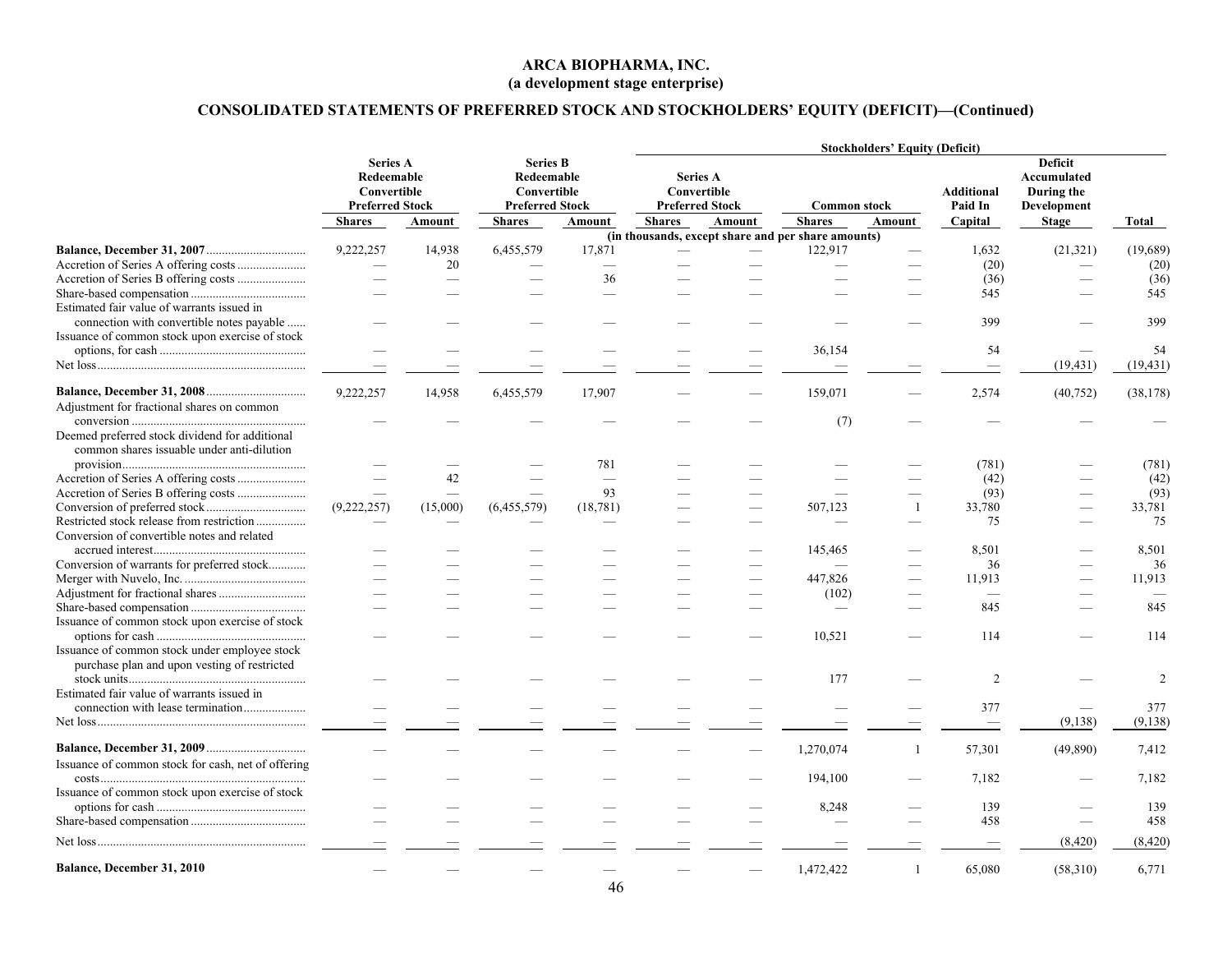# **CONSOLIDATED STATEMENTS OF PREFERRED STOCK AND STOCKHOLDERS' EQUITY (DEFICIT)—(Continued)**

|                                                                                    |                                                                        |  |                                                                                                   |  | <b>Stockholders' Equity (Deficit)</b>                                     |        |                                                    |        |                                         |                                                                                   |                |  |       |
|------------------------------------------------------------------------------------|------------------------------------------------------------------------|--|---------------------------------------------------------------------------------------------------|--|---------------------------------------------------------------------------|--------|----------------------------------------------------|--------|-----------------------------------------|-----------------------------------------------------------------------------------|----------------|--|-------|
|                                                                                    | <b>Series A</b><br>Redeemable<br>Convertible<br><b>Preferred Stock</b> |  | <b>Series B</b><br>Redeemable<br>Convertible<br><b>Preferred Stock</b><br>Amount<br><b>Amount</b> |  | <b>Series A</b><br>Convertible<br><b>Preferred Stock</b><br><b>Shares</b> | Amount | <b>Common stock</b><br><b>Shares</b>               | Amount | <b>Additional</b><br>Paid In<br>Capital | <b>Deficit</b><br><b>Accumulated</b><br>During the<br>Development<br><b>Stage</b> | Total          |  |       |
|                                                                                    | <b>Shares</b>                                                          |  | <b>Shares</b>                                                                                     |  |                                                                           |        | (in thousands, except share and per share amounts) |        |                                         |                                                                                   |                |  |       |
| Issuance of common stock for cash, net of offering                                 |                                                                        |  |                                                                                                   |  |                                                                           |        | 557,890                                            |        | 4,016                                   |                                                                                   | 4,017          |  |       |
| Issuance of common stock upon exercise of stock                                    |                                                                        |  |                                                                                                   |  |                                                                           |        | 188                                                |        |                                         |                                                                                   |                |  |       |
|                                                                                    |                                                                        |  |                                                                                                   |  |                                                                           |        |                                                    |        | 308                                     | (5,364)                                                                           | 308<br>(5,364) |  |       |
|                                                                                    |                                                                        |  |                                                                                                   |  |                                                                           |        | 2,030,500                                          | 2      | 69,404                                  | (63, 674)                                                                         | 5,732          |  |       |
| Issuance of common stock for cash, net of offering                                 |                                                                        |  |                                                                                                   |  |                                                                           |        | 629,815                                            |        |                                         |                                                                                   |                |  | 1,189 |
| Issuance of common stock upon exercise of stock                                    |                                                                        |  |                                                                                                   |  |                                                                           |        |                                                    |        |                                         |                                                                                   |                |  |       |
|                                                                                    |                                                                        |  |                                                                                                   |  |                                                                           |        |                                                    |        | 306                                     | (4,320)                                                                           | 306<br>(4,320) |  |       |
|                                                                                    |                                                                        |  |                                                                                                   |  |                                                                           |        | 2,660,315                                          | 3      | 70,898                                  | (67,994)                                                                          | 2,907          |  |       |
| Issuance of common stock for cash, net of offering                                 |                                                                        |  |                                                                                                   |  |                                                                           |        | 521,066                                            |        | 1,421                                   |                                                                                   | 1,421          |  |       |
| Issuance of common stock upon exercise of                                          |                                                                        |  |                                                                                                   |  |                                                                           |        | (64)                                               |        |                                         |                                                                                   |                |  |       |
| Issuance of Series A convertible preferred stock,                                  |                                                                        |  |                                                                                                   |  |                                                                           |        | 4,245                                              |        | 12                                      |                                                                                   | 12             |  |       |
| Deemed preferred stock dividend for beneficial                                     |                                                                        |  |                                                                                                   |  | 125,000                                                                   |        |                                                    |        | 17,917                                  |                                                                                   | 17,917         |  |       |
| Impact of deemed preferred stock dividend for                                      |                                                                        |  |                                                                                                   |  |                                                                           |        |                                                    |        | 2,026                                   |                                                                                   | 2,026          |  |       |
| beneficial conversion feature on common<br>Conversion of preferred stock to common |                                                                        |  |                                                                                                   |  |                                                                           |        |                                                    |        | (2,026)                                 |                                                                                   | (2,026)        |  |       |
|                                                                                    |                                                                        |  |                                                                                                   |  | (125,000)                                                                 |        | 12,500,000                                         | 13     | (33)                                    |                                                                                   | (20)           |  |       |
| Share-based compensation                                                           |                                                                        |  |                                                                                                   |  |                                                                           |        |                                                    |        | 283                                     | (6.939)                                                                           | 283<br>(6,939) |  |       |
|                                                                                    |                                                                        |  |                                                                                                   |  |                                                                           |        | 15,685,562                                         | 16     | 90,498                                  | (74, 933)                                                                         | 15,581         |  |       |

<span id="page-48-0"></span>See accompanying Notes to Consolidated Financial Statements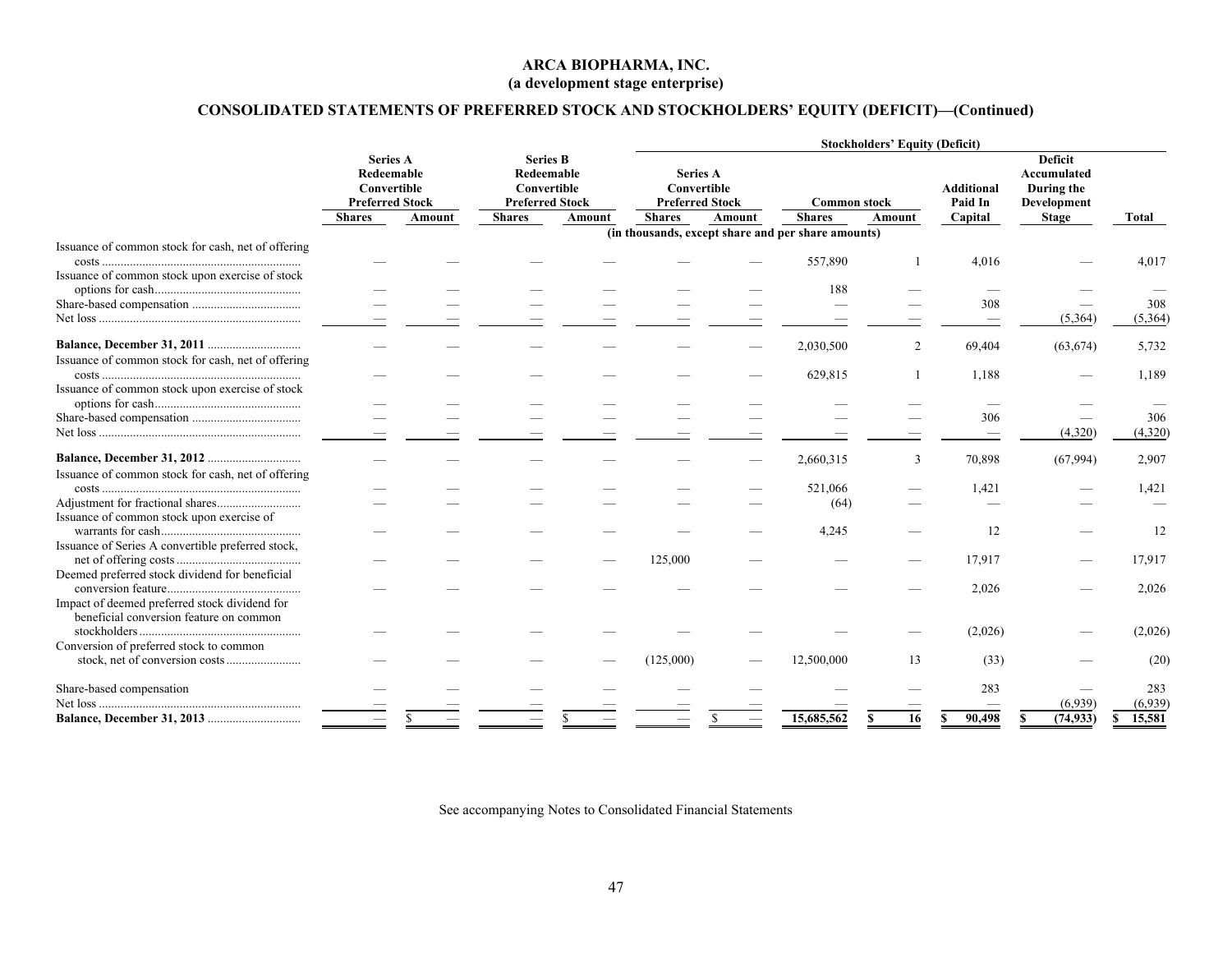# <span id="page-49-0"></span>**CONSOLIDATED STATEMENTS OF CASH FLOWS**

|                                                                                           |    | <b>Years Ended December 31,</b><br>2013 | 2012         |           | <b>Period from</b><br>December 17,<br>2001 (date of<br>inception) to<br>December 31,<br>2013 |
|-------------------------------------------------------------------------------------------|----|-----------------------------------------|--------------|-----------|----------------------------------------------------------------------------------------------|
|                                                                                           |    | (in thousands)                          |              |           |                                                                                              |
| Cash flows used in operating activities:                                                  |    |                                         |              |           |                                                                                              |
|                                                                                           | \$ | $(6,939)$ \$                            | $(4,320)$ \$ |           | (74, 933)                                                                                    |
|                                                                                           |    |                                         |              |           |                                                                                              |
|                                                                                           |    |                                         |              |           | (2,000)<br>(25, 282)                                                                         |
|                                                                                           |    | 26                                      | 43           |           |                                                                                              |
|                                                                                           |    | $\overline{\phantom{0}}$                |              |           | 1,806<br>211                                                                                 |
|                                                                                           |    | 283                                     | 306          |           | 2,871                                                                                        |
|                                                                                           |    |                                         |              |           | 377                                                                                          |
|                                                                                           |    |                                         |              |           | 152                                                                                          |
|                                                                                           |    |                                         |              |           | 125                                                                                          |
|                                                                                           |    |                                         |              |           |                                                                                              |
|                                                                                           |    |                                         |              |           | 6,000                                                                                        |
|                                                                                           |    |                                         |              |           | (2, 281)                                                                                     |
|                                                                                           |    |                                         |              |           | (263)                                                                                        |
|                                                                                           |    |                                         |              |           | 83                                                                                           |
|                                                                                           |    |                                         |              |           | 267                                                                                          |
|                                                                                           |    |                                         |              |           |                                                                                              |
|                                                                                           |    | 130                                     | 278          |           | 2,950                                                                                        |
|                                                                                           |    | 14                                      | 80           |           | 7,340                                                                                        |
|                                                                                           |    | 532                                     | (195)        |           | (1, 593)                                                                                     |
|                                                                                           |    | 681                                     | (237)        |           | (18, 540)                                                                                    |
|                                                                                           |    | (15)                                    | (33)         |           | -1                                                                                           |
|                                                                                           |    | (5,288)                                 | (4,078)      |           | (102, 709)                                                                                   |
| Cash flows provided by investing activities:                                              |    |                                         |              |           |                                                                                              |
|                                                                                           |    |                                         |              |           | 30,392                                                                                       |
|                                                                                           |    |                                         |              |           | (1,186)                                                                                      |
|                                                                                           |    | (32)                                    |              |           | (1,911)                                                                                      |
|                                                                                           |    |                                         |              |           | 15,369                                                                                       |
|                                                                                           |    |                                         |              |           | 358                                                                                          |
|                                                                                           |    |                                         |              |           | 2,000                                                                                        |
|                                                                                           |    | (32)                                    |              |           | 45,022                                                                                       |
|                                                                                           |    |                                         |              |           |                                                                                              |
| Cash flows provided by financing activities:                                              |    |                                         |              |           |                                                                                              |
| Proceeds from issuance of convertible notes payable and related warrants for common stock |    |                                         |              |           | 10,841                                                                                       |
|                                                                                           |    |                                         |              |           | 4,000                                                                                        |
|                                                                                           |    |                                         |              |           | 38                                                                                           |
|                                                                                           |    | 20,000                                  |              |           | 52,316                                                                                       |
|                                                                                           |    | (2,083)                                 |              |           | (2,329)                                                                                      |
|                                                                                           |    | 1,741                                   | 1,528        |           | 15,850                                                                                       |
|                                                                                           |    | (328)                                   | (339)        |           | (1,714)                                                                                      |
|                                                                                           |    |                                         |              |           | (4,000)                                                                                      |
|                                                                                           |    |                                         |              |           | (105)                                                                                        |
|                                                                                           |    | (174)                                   | (134)        |           | (454)                                                                                        |
|                                                                                           |    | 19,156                                  | 1,055        |           | 74,443                                                                                       |
|                                                                                           |    | 13,836                                  | (3,023)      |           | 16,756                                                                                       |
|                                                                                           |    | 2,920                                   | 5,943        |           |                                                                                              |
|                                                                                           |    | 16,756                                  | \$<br>2,920  | \$        | 16,756                                                                                       |
| Supplemental cash flow information:                                                       |    |                                         |              |           |                                                                                              |
|                                                                                           |    | 3                                       |              |           | 118                                                                                          |
| Supplemental disclosure of noncash investing and financing transactions:                  |    |                                         |              |           |                                                                                              |
|                                                                                           | \$ |                                         |              | \$        | 163                                                                                          |
|                                                                                           | \$ |                                         | \$           | \$        | 111                                                                                          |
|                                                                                           |    |                                         | \$           | $\bar{s}$ | $\overline{482}$                                                                             |
|                                                                                           | S  |                                         |              |           |                                                                                              |

See accompanying Notes to Consolidated Financial Statements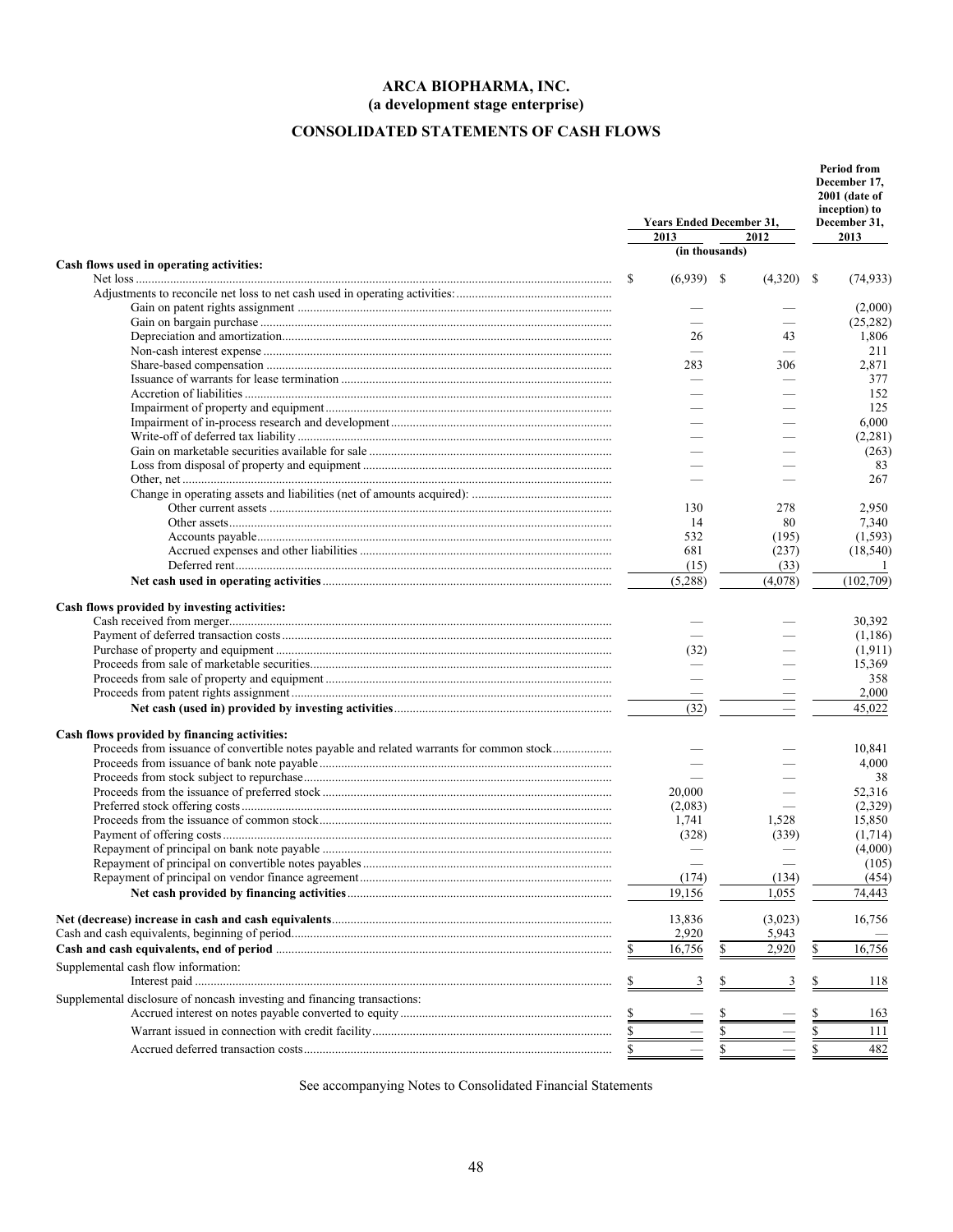## <span id="page-50-0"></span>**NOTES TO CONSOLIDATED FINANCIAL STATEMENTS**

#### **(1) The Company and Summary of Significant Accounting Policies**

#### *Description of Business*

ARCA biopharma, Inc., or the Company or ARCA, a Delaware corporation, is headquartered in Westminster, Colorado and is a biopharmaceutical company principally focused on developing genetically-targeted therapies for cardiovascular diseases. The Company's lead product candidate, Gencaro™ (bucindolol hydrochloride), a pharmacologically unique beta-blocker and mild vasodilator that ARCA plans to evaluate in a new clinical trial for the treatment of atrial fibrillation, or AF, in patients with heart failure and left ventricular dysfunction, or HFREF. The Company has identified common genetic variations in receptors in the cardiovascular system that it believes interact with Gencaro's pharmacology and may predict patient response to the drug.

The Company plans to test this hypothesis in a Phase 2B/3 clinical trial of Gencaro, known as GENETIC-AF. The AF indication for Gencaro was chosen based on prior clinical data from the previously conducted Phase 3 heart failure (HF) trial of Gencaro in 2,708 HF patients, or the BEST trial, suggest that Gencaro may be successful in reducing or preventing AF. GENETIC-AF is planned as a multi-center, randomized, double-blind clinical trial designed to compare the safety and efficacy of Gencaro to an active comparator in HFREF patients recently diagnosed with persistent AF and having beta-1 389 arginine homozygous genotype, the genotype the Company believes responds most favorably to Gencaro. The primary endpoint of GENETIC-AF is time to recurrent symptomatic AF or all-cause mortality.

ARCA has created an adaptive design for GENETIC-AF. It is anticipated that the trial will be initiated as a Phase 2B study in approximately 200 HFREF patients. The GENETIC-AF Data Safety Monitoring Board (DSMB) will analyze certain data from the Phase 2B portion of the trial and recommend based on a comparison to the pre-trial statistical assumptions, whether the trial should proceed to Phase 3 and seek to enroll an additional 420 patients. The DSMB will make their recommendation based on analysis of certain trial data after 200 patients have been enrolled and have completed 24 weeks of follow-up, the period for measuring the trial's primary end-point. The interim analysis will focus on available data regarding AF event rates, AF burden, and safety. Should the DSMB interim analysis conclude the data is consistent with the pre-trial statistical assumptions and indicates potential for achieving statistical significance for the Phase 3 endpoint, then the DSMB may recommend the study proceed to Phase 3. The DSMB may also recommend changes to the study design before potentially proceeding to Phase 3, or it may recommend that the study not proceed to Phase 3. The Company, in consultation with the trial's clinical steering committee and the DSMB, will make the final determination on the trial's development steps. The Company believes the Phase 2B portion of the study would take approximately two and one-half years to complete from the time the first patient is enrolled until the planned DSMB interim analysis of data from the initial 200 patients.

The Company has been granted patents in the U.S., Europe, and other jurisdictions for methods of treating AF and HF patients with Gencaro based on genetic testing, which the Company believes may provide market exclusivity for these uses of Gencaro into at least 2026 in the U.S. and into 2025 in Europe. In addition, the Company believes that if Gencaro is approved, a Gencaro patent will be eligible for patent term extension based on our current clinical trial plans which, if granted, may provide market exclusivity for Gencaro into 2029 or 2030 in the U.S. and Europe.

To complete both phases of the GENETIC-AF clinical trial and submit for FDA approval, the Company will need to raise additional capital. If the Company is unable to obtain additional funding or is unable to complete a strategic transaction, it may have to discontinue development activities on Gencaro or discontinue its operations.

#### *Development Stage Risks, Liquidity and Going Concern*

The Company is in the development stage and devotes substantially all of its efforts towards obtaining regulatory approval, exploring strategic alternatives for further developing Gencaro, and raising capital necessary to fund its operations. The Company has not generated revenue to date and is subject to a number of risks similar to those of other development stage companies, including dependence on key individuals, the development of and regulatory approval of commercially viable products, the need to raise adequate additional financing necessary to fund the development and commercialization of its products, and competition from larger companies. The Company has historically funded its operations through issuances of common and preferred stock, as well as through the business combination with Nuvelo, Inc. or Nuvelo.

Since ARCA was founded on December 17, 2001, or Inception, the Company has incurred substantial losses and negative cash flows from operations. Since Inception, the Company incurred a loss from operations of \$106.1 million and had negative cash flows from operations of \$102.7 million.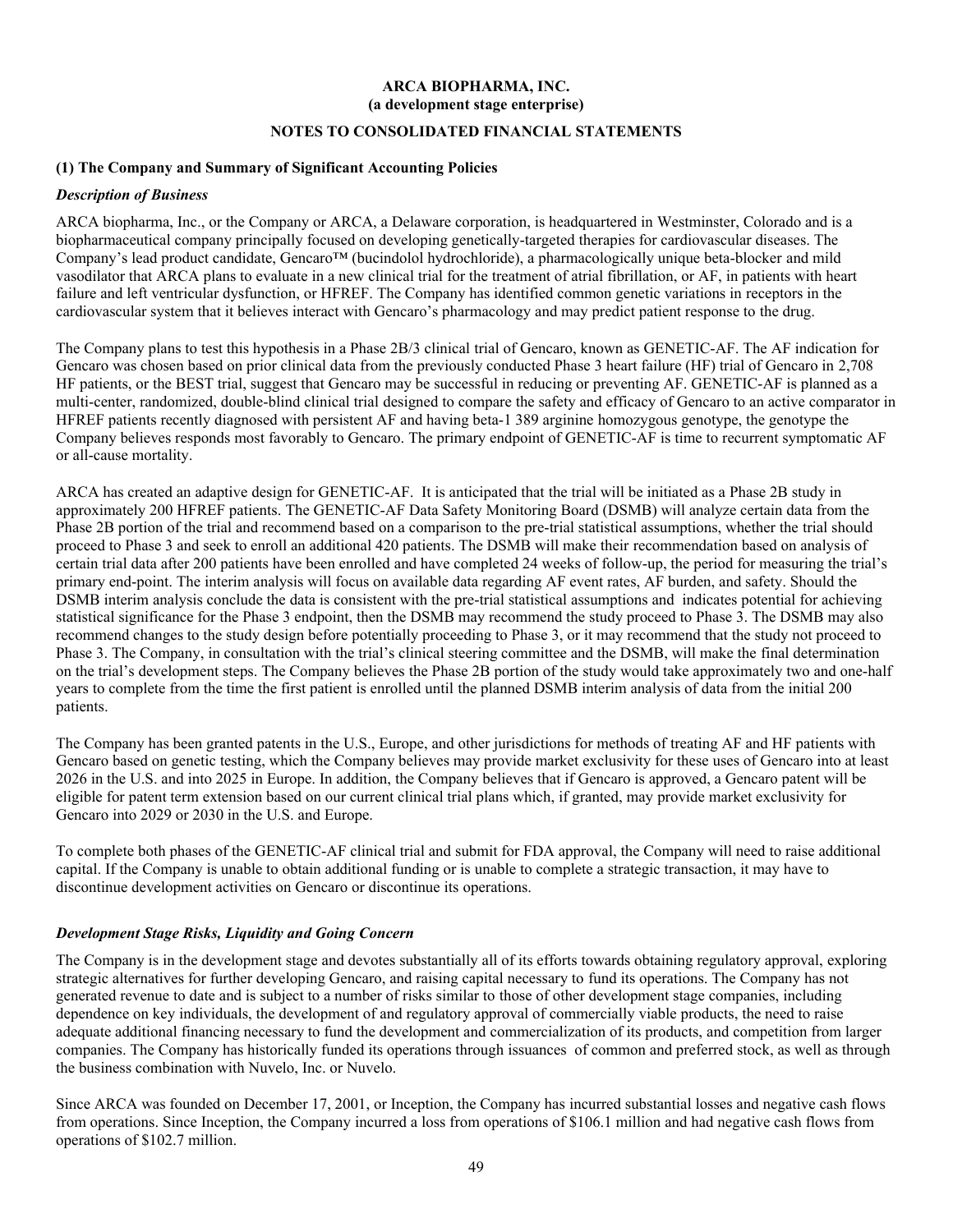During 2013, the Company raised approximately \$19.3 million, net of offering costs, through sales of its convertible preferred and common stock. The Company believes the financings have positioned it to initiate the planned Phase 2B/3 GENETIC-AF trial. In February 2014, the Company completed a public equity offering to secure additional funds for the planned Phase 2B/3 GENETIC-AF trial and its ongoing operations. The Company anticipates that its current cash and cash equivalents, including the approximately \$7.9 million of net proceeds from its February 2014 equity offering, will be sufficient to fund its operations, at its projected cost structure, through at least the end of 2015. However, in light of the significant uncertainties regarding clinical development timelines and costs for developing drugs such as Gencaro, the Company expects to need to raise additional capital to finance the completion of GENETIC-AF and its ongoing operations. If the Company is delayed in completing or is unable to complete additional funding and/or a strategic transaction, the Company may discontinue its development activities or discontinue its operations.

The Company's liquidity, and its ability to raise additional capital or complete any strategic transaction, depends on a number of factors, including, but not limited to, the following:

- the costs and timing for the planned GENETIC-AF clinical trial in order to gain possible FDA approval for Gencaro;
- progress of GENETIC-AF and enrollment and any data that may become available;
- the market price of the Company's stock and the availability and cost of additional equity capital from existing and potential new investors;
- the Company's ability to retain the listing of its common stock on the Nasdaq Capital Market;
- general economic and industry conditions affecting the availability and cost of capital;
- the Company's ability to control costs associated with its operations;
- the costs of filing, prosecuting, defending and enforcing any patent claims and other intellectual property rights; and
- the terms and conditions of the Company's existing collaborative and licensing agreements.

The sale of additional equity or convertible debt securities would likely result in substantial additional dilution to the Company's stockholders. If the Company raises additional funds through the incurrence of indebtedness, the obligations related to such indebtedness would be senior to rights of holders of the Company's capital stock and could contain covenants that would restrict the Company's operations. The Company also cannot predict what consideration might be available, if any, to the Company or its stockholders, in connection with any strategic transaction. Should strategic alternatives or additional capital not be available to the Company in the near term, or not be available on acceptable terms, the Company may be unable to realize value from its assets and discharge its liabilities in the normal course of business which may, among other alternatives, cause the Company to further delay, substantially reduce or discontinue operational activities to conserve its cash resources.

The significant uncertainties surrounding the clinical development timelines and costs and the need to raise a significant amount of capital raises substantial doubt about the Company's ability to continue as a going concern for a reasonable period of time. These consolidated financial statements have been prepared with the assumption that the Company will continue as a going concern and will be able to realize its assets and discharge its liabilities in the normal course of business and do not include any adjustments to reflect the possible future effects on the recoverability and classification of assets or the amounts and classification of liabilities that may result from the inability of the Company to continue as a going concern. The Company may not be able to raise sufficient capital on acceptable terms, or at all, to continue development of Gencaro or to otherwise continue operations and may not be able to execute any strategic transaction.

#### *Merger with Nuvelo, Inc.*

On January 27, 2009, the Company completed a business combination, or the Merger, with ARCA Colorado in accordance with the terms of that Agreement and Plan of Merger and Reorganization, dated September 24, 2008, and amended on October 28, 2008 (as amended, the "Merger Agreement"), in which a wholly-owned subsidiary of Nuvelo merged with and into ARCA Colorado, with ARCA Colorado continuing after the Merger as the surviving corporation and a wholly-owned subsidiary of Nuvelo. Immediately following the Merger, the Company changed its name from Nuvelo, Inc. to ARCA biopharma, Inc. The business combination is treated as a reverse merger for accounting purposes, and ARCA Colorado is the accounting acquirer, and the entity formerly known as Nuvelo, Inc. is the acquired company ("Nuvelo"). Pursuant to the rules and regulations of the United States Securities and Exchange Commission, or the SEC, the historical financial statements of ARCA Colorado replaced the historical financial statements of the acquired company, and the disclosures in this report relating to the pre-Merger business of the Company, unless noted as being the business of Nuvelo prior to the Merger, pertain to the business of ARCA Colorado prior to the Merger. See Note 3 for further discussion of the Merger.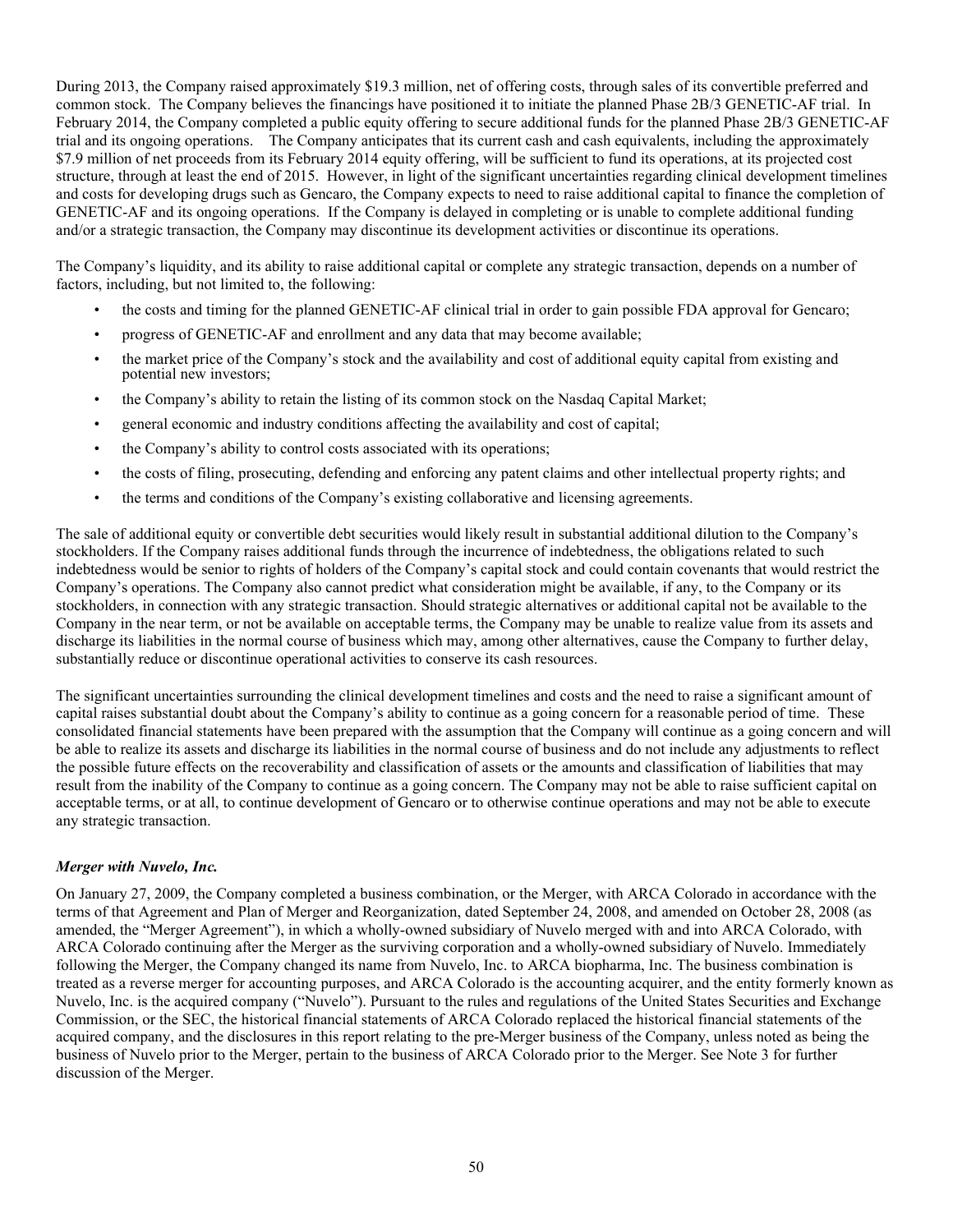In conjunction with and immediately prior to the Merger, Nuvelo effected a 1-for-20 reverse stock split. As a result, and in accordance with the Merger Agreement, each outstanding common share and warrant or option to purchase ARCA Colorado's common stock prior to the Merger was converted into the right to receive or purchase 0.16698070, or the Exchange Ratio, shares of the Company's common stock, which Exchange Ratio incorporates the effect of the reverse stock split. All common shares, options and warrants to purchase common shares and per common share amounts for all periods presented in the accompanying financial statements and notes have been adjusted retroactively to reflect the effect of the Exchange Ratio, except for the par value per share and the number of shares authorized, which are not affected by the Exchange Ratio. The accompanying consolidated financial statements and notes have not been adjusted to retroactively reflect the effect of the Exchange Ratio on preferred shares and per preferred share amounts.

## *Reverse Stock Split*

On March 4, 2013, the Company completed a 1-for-6 reverse split of its common stock. All common shares and per common share amounts in the financial statements and footnotes have been adjusted retroactively to reflect the effects of this action.

## *Basis of Presentation*

The Company has generated no revenue to date and its activities have consisted of seeking regulatory approval, research and development, exploring strategic alternatives for further developing and commercializing Gencaro, and raising capital. Accordingly, the Company is considered to be in the development stage at December 31, 2013.

#### *Recent Accounting Pronouncements*

#### *Accounting Estimates in the Preparation of Financial Statements*

The preparation of financial statements in conformity with accounting principles generally accepted in the United States of America requires management to make estimates and assumptions that affect the reported amounts of assets and liabilities and disclosure of contingent assets and liabilities at the date of the financial statements and the reported amounts of expenses during the reporting period. The Company bases estimates on various assumptions that are believed to be reasonable under the circumstances. The Company believes significant judgment was involved in estimating the fair value of assets acquired and liabilities assumed in the Merger, including in-process research and development, facility exit costs, clinical trial accruals, and in estimating other accrued liabilities, stock-based compensation, and income taxes. Management is continually evaluating and updating these estimates, and it is possible that these estimates will change in the future or that actual results may differ from these estimates.

## *Cash Equivalents*

Cash equivalents generally consist of money market funds and debt securities with maturities of 90 days or less at the time of purchase. The Company invests its excess cash in securities with strong ratings and has established guidelines relative to diversification and maturity with the objective of maintaining safety of principal and liquidity.

The Company classifies all cash equivalents as available-for-sale securities, and records investments at fair value. The specific identification method is utilized to calculate the cost to determine realized gains and losses from the sale of available-for-sale securities. Realized gains and losses are included in interest income in the consolidated statements of operations.

#### *Concentrations of Credit Risk*

Financial instruments that potentially subject the Company to significant concentrations of credit risk consist primarily of cash and cash equivalents. The Company has no off-balance-sheet concentrations of credit risk, such as foreign exchange contracts, option contracts, or foreign currency hedging arrangements. The Company maintains cash and cash equivalent balances in the form of bank demand deposits, money market fund accounts and debt securities with financial institutions that management believes are creditworthy. Such balances may at times exceed the insured amount.

#### *Property and Equipment*

Property and equipment are stated at cost less accumulated depreciation and amortization. Cost includes expenditures for equipment, leasehold improvements, replacements, and renewals. Maintenance and repairs are charged to expense as incurred. When assets are sold, retired, or otherwise disposed of, the cost and accumulated depreciation are removed from the accounts and any resulting gain or loss is reflected in operations. The cost of property and equipment is depreciated using the straight-line method over the estimated useful lives of the related assets. Leasehold improvements are amortized over the shorter of the life of the lease or the estimated useful life of the assets. Property and equipment acquired in the Merger were recorded at the estimated fair value as of the date of the Merger, and are subsequently depreciated using the straight-line method over the estimated remaining useful lives of the related assets.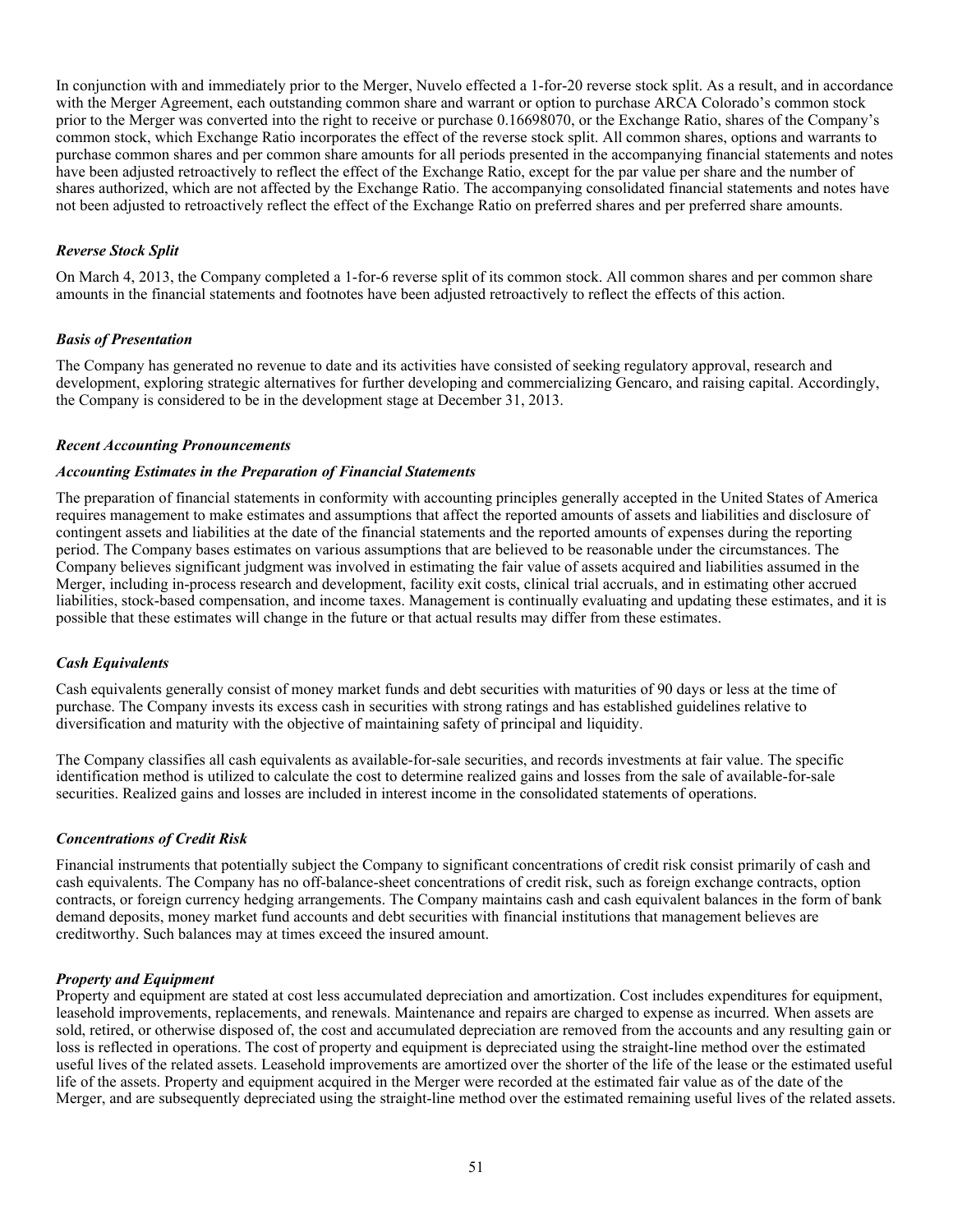## *Accrued Expenses*

As part of the process of preparing its financial statements, the Company is required to estimate accrued expenses. This process involves identifying services that third parties have performed on the Company's behalf and estimating the level of service performed and the associated cost incurred for these services as of the balance sheet date. Examples of estimated accrued expenses include contract service fees, such as fees payable to contract manufacturers in connection with the production of materials related to the Company's drug product, and professional service fees, such as attorneys, consultants, and clinical research organizations. The Company develops estimates of liabilities using its judgment based upon the facts and circumstances known at the time.

## *Segments*

The Company operates in one segment. Management uses one measure of profitability and does not segment its business for internal reporting.

#### *Research and Development*

Research and development costs are expensed as incurred. These consist primarily of salaries, contract services, and supplies.

Costs related to clinical trial and drug manufacturing activities are based upon estimates of the services received and related expenses incurred by contract research organizations, or CROs, clinical study sites, drug manufacturers, collaboration partners, laboratories, consultants, or otherwise. Related contracts vary significantly in length, and could be for a fixed amount, a variable amount based on actual costs incurred, capped at a certain limit, or for a combination of these elements. Activity levels are monitored through communications with the vendors, including detailed invoices and task completion review, analysis of expenses against budgeted amounts, and pre-approval of any changes in scope of the services to be performed. Certain significant vendors may also provide an estimate of costs incurred but not invoiced on a periodic basis. Expenses related to the CROs and clinical studies, as well as contract drug manufacturers, are primarily based on progress made against specified milestones or targets in each period.

#### *Stock-Based Compensation*

The Company's stock-based compensation cost recognized includes: (a) compensation costs for current period vesting of all sharebased awards granted prior to January 1, 2006, based on the intrinsic value method, and (b) compensation cost for current period vesting of all share-based awards granted or modified subsequent to January 1, 2006, based on the estimated grant date fair value. The Company recognizes compensation costs for its share-based awards on a straight-line basis over the requisite service period for the entire award, as adjusted for expected forfeitures.

From Inception through December 31, 2005, the Company accounted for issuances of stock-based compensation under the intrinsicvalue-based method of accounting. Under this method, compensation expense is generally recorded on the date of grant only if the estimated fair value of the underlying stock exceeds the exercise price.

## *Income Taxes*

The current benefit for income taxes represents actual or estimated amounts payable or refundable on tax returns filed or to be filed each year. Deferred tax assets and liabilities are recognized for the estimated future tax consequences attributable to differences between the financial statement carrying amounts of existing assets and liabilities and their respective tax bases and operating loss and tax credit carryforwards. The effect on deferred tax assets and liabilities of a change in tax rates is recognized in the period that includes the enactment date. The overall change in deferred tax assets and liabilities for the period measures the deferred tax expense or benefit for the period. The measurement of deferred tax assets may be reduced by a valuation allowance based on judgmental assessment of available evidence if deemed more likely than not that some or all of the deferred tax assets will not be realized. The Company has recorded a valuation allowance against all of its deferred tax assets, as management has concluded that it is more likely than not that the net deferred tax asset will not be realized through future taxable income, based primarily on the Company's history of operating losses. The Company has not performed an Internal Revenue Code Section 382 limitation study. Depending on the outcome of such a study, the gross amount of net operating losses recognizable in future tax periods could be limited.

## **(2) Net Loss Per Share**

The Company calculates basic earnings per share by dividing (loss) earnings attributable to common stockholders by the weighted average common shares outstanding during the period, excluding common stock subject to vesting provisions. Diluted earnings per share is computed by dividing (loss) attributable to common stockholders by the weighted average number of common shares outstanding during the period increased to include, if dilutive, the number of additional common shares that would have been outstanding if the potential common shares had been issued. The Company's potentially dilutive shares include options and warrants.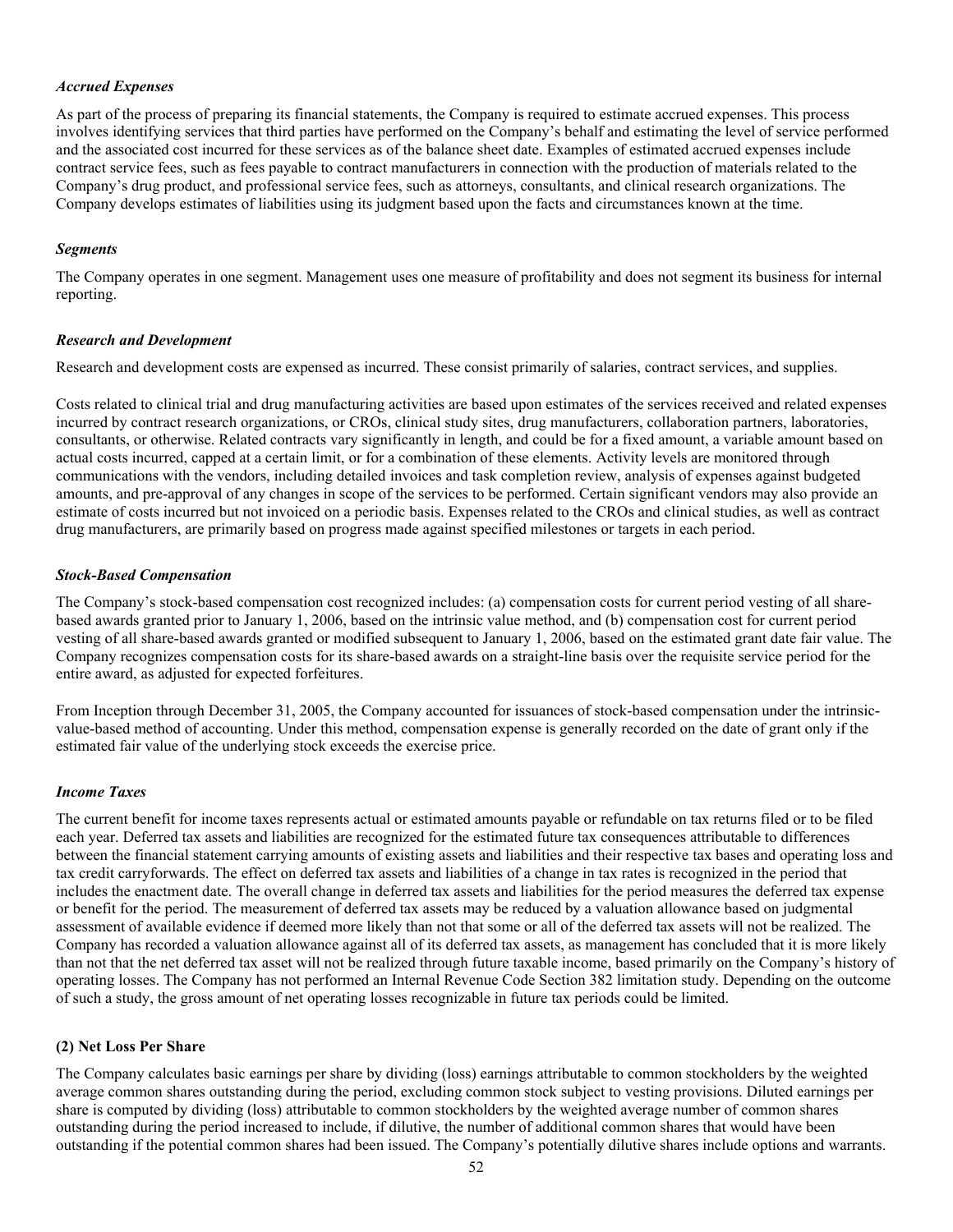A reconciliation of the numerator and denominator used in the calculation of basic and diluted loss per share follows:

|                                                                    | <b>Years Ended December 31,</b> |              |  |                      |  |  |  |  |
|--------------------------------------------------------------------|---------------------------------|--------------|--|----------------------|--|--|--|--|
| (In thousands, except shares and per share data)                   |                                 | 2013         |  | 2012                 |  |  |  |  |
|                                                                    |                                 | $(6,939)$ \$ |  | (4,320)              |  |  |  |  |
| Less: Series A Preferred Stock deemed dividend                     |                                 | (2,026)      |  |                      |  |  |  |  |
|                                                                    |                                 | (8,965)      |  | (4,320)              |  |  |  |  |
|                                                                    |                                 | 8,631,668    |  | 2,226,299            |  |  |  |  |
|                                                                    |                                 | (2,188)      |  | (2,783)              |  |  |  |  |
| Total weighted-average shares used in computing net loss per share |                                 |              |  |                      |  |  |  |  |
|                                                                    |                                 | 8,629,480    |  | 2,223,516            |  |  |  |  |
|                                                                    |                                 |              |  | $(1.04)$ \$ $(1.94)$ |  |  |  |  |

Potentially dilutive securities representing 7,366,000 and 762,000 weighted average shares of common stock were excluded for the years ended December 31, 2013 and 2012, respectively, because including them would have an anti-dilutive effect on net loss attributable to common stockholders per share.

Subsequent to December 31, 2013, the Company sold 5,116,228 shares of ARCA common stock and warrants to purchase 1,279,057 shares of ARCA common stock (see Note 8). Those shares, and the potentially dilutive securities represented by the warrants, had the transactions occurred before December 31, 2013, would have changed the number of common shares and potential common shares outstanding at December 31, 2013.

# **(3) Merger with Nuvelo, Inc. on January 27, 2009**

On January 27, 2009, the Company completed the Merger, with ARCA Colorado in accordance with the terms of the Merger Agreement, in which a wholly-owned subsidiary of Nuvelo merged with and into ARCA Colorado, with ARCA Colorado continuing after the Merger as the surviving corporation and a wholly-owned subsidiary of Nuvelo. Immediately following the Merger, the Company changed its name from Nuvelo, Inc. to ARCA biopharma, Inc., and its common stock began trading on the Nasdaq Global Market under the symbol "ABIO" on January 28, 2009.

The Merger was treated as a reverse merger and accounted for as a business combination using the acquisition method of accounting in accordance with Accounting Standards Codification ("ASC") 805. For accounting purposes, ARCA Colorado was considered to have acquired Nuvelo in the Merger, as the stockholders of ARCA Colorado prior to the Merger had a controlling interest in the combined company and the Company's management is the former management of ARCA Colorado. Pursuant to the rules and regulations of the United States Securities and Exchange Commission, or the SEC, the historical financial statements of ARCA Colorado replaced the historical financial statements of Nuvelo, and the disclosures in this report relating to the pre-Merger business of the Company, unless noted as being the business of Nuvelo prior to the Merger, pertain to the business of ARCA Colorado prior to the Merger.

The estimated total acquisition consideration of \$11.9 million to acquire Nuvelo was based on the market capitalization of Nuvelo as of January 27, 2009 and the estimated fair values of its vested stock options and warrants outstanding on that date, as this was deemed the most reliable measure of the consideration effectively transferred to acquire Nuvelo on that date. The Company estimated the net assets acquired in the Merger to be \$37.2 million, including \$45.5 million of cash, cash equivalents and marketable securities. In accordance with ASC 805, any excess of fair value of net assets acquired in a business combination over the acquisition consideration results in a gain on bargain purchase, and as a result, the Company recorded a gain on bargain purchase of \$25.3 million.

## **(4) Financial Instruments**

Fair value is defined as the price that would be received to sell an asset or paid to transfer a liability in an orderly transaction between market participants at the measurement date (exit price). Inputs used to measure fair value are classified into the following hierarchy:

- Level 1—Unadjusted quoted prices in active markets for identical assets or liabilities
- Level 2—Unadjusted quoted prices in active markets for similar assets or liabilities; unadjusted quoted prices for identical or similar assets or liabilities in markets that are not active; or inputs other than quoted prices that are observable for the asset or liability
- Level 3—Unobservable inputs for the asset or liability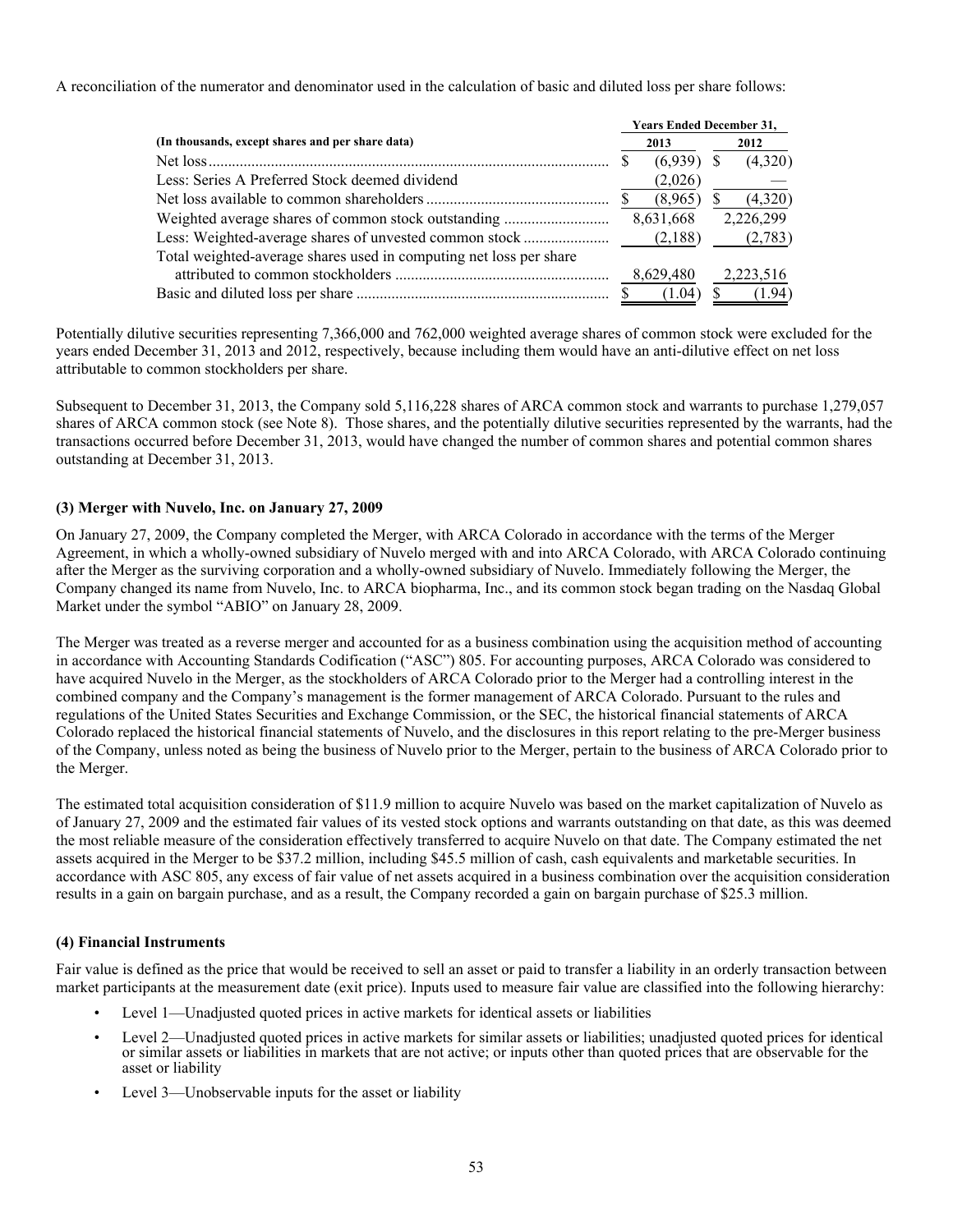The Company's financial assets include \$16.5 million at December 31, 2013 and \$2.8 million at December 31, 2012, in money market funds, classified as cash equivalents, which are measured at fair value based on Level 1 inputs on a recurring basis. There were no transfers between any fair value hierarchy levels in 2013 or 2012.

## *Fair Value of Other Financial Instruments*

The carrying amount of other financial instruments, including cash and accounts payable, approximated fair value due to their short maturities. As of December 31, 2013 and 2012, the Company did not have any debt outstanding.

# **(5) Property and Equipment**

Property and equipment consist of the following (in thousands):

|                                                | <b>Estimated Life</b>    | December 31,<br>2013 | December 31,<br>2012 |
|------------------------------------------------|--------------------------|----------------------|----------------------|
|                                                | 3 years                  | 99                   | 104                  |
|                                                | 5 years                  | 142                  | 142                  |
|                                                | 5 years                  | 89                   | 93                   |
|                                                | 3 years                  | 176                  | 176                  |
|                                                | Lesser of useful life or |                      |                      |
|                                                | life of the lease        |                      | 18                   |
|                                                |                          | 514                  | 533                  |
| Less accumulated depreciation and amortization |                          | (485)                | (510)                |
|                                                |                          | 29                   | 23                   |

For the years ended December 31, 2013 and 2012, and for the period from Inception through December 31, 2013, depreciation and amortization expense was \$26,000, \$43,000 and \$1.8 million, respectively.

## **(6) Related Party Arrangements**

## *Transactions with the Company's President and Chief Executive Officer*

The Company has entered into unrestricted research grants with its President and Chief Executive Officer's academic research laboratory at the University of Colorado, or the Lab. Funding of any unrestricted research grants is contingent upon the Company's financial condition, and can be deferred or terminated at the Company's discretion. Total expense under these arrangements for the years ended December 31, 2013 and 2012 was \$297,000 and \$63,000 respectively, and \$1.8 million from Inception through December 31, 2013.

## **(7) Commitments and Contingencies**

The Company has or is subject to the following commitments and contingencies:

## *Employment Agreements*

The Company maintains employment agreements with several key executive employees. The agreements may be terminated at any time by the Company with or without cause upon written notice to the employee, and entitle the employee to wages in lieu of notice for periods not exceeding one calendar year from date of termination without cause or by the employee for good reason. Certain of these agreements also provide for payments to be made under certain conditions related to a change in control of the Company.

## *Operating Leases*

The Company was party to a lease agreement, dated February 8, 2008. The original lease provided for approximately 15,000 square feet of an office facility in Broomfield, Colorado. The office location served as the Company's primary business office. In June 2011, the Company and its landlord amended the lease mutually agreeing for the Company to relocate to another suite, comprising approximately 4,500 square feet within the same building. The original five year term of the Lease remained unchanged. The Company's facility lease which would have originally expired in June 2013 was extended by a letter of extension through September 30, 2013.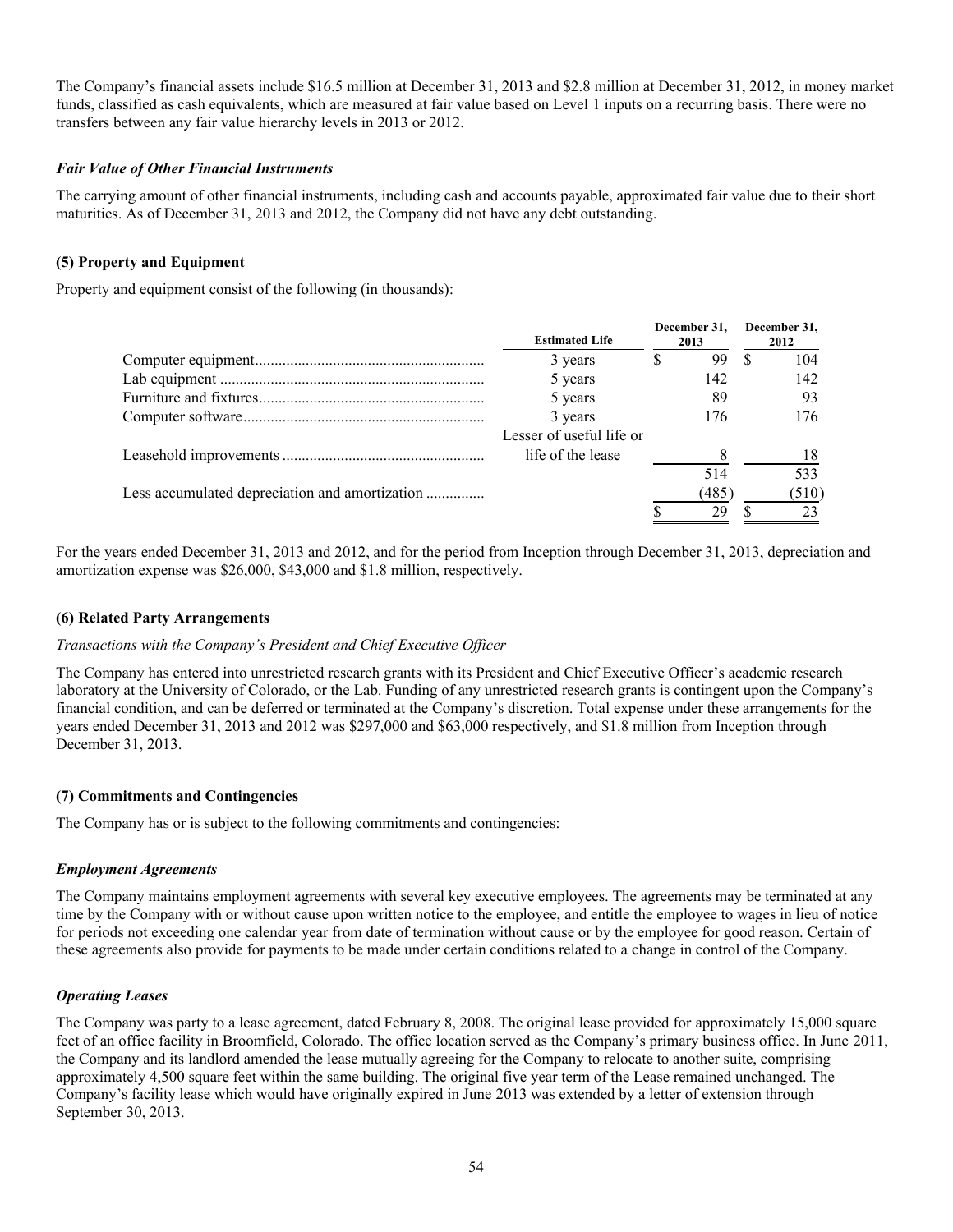Effective August, 1, 2013 the Company entered into a lease agreement for approximately 5,300 square feet of office facilities in Westminster, Colorado that has served as the Company's primary business office since October 1, 2013. The lease has a three year term and expires on September 30, 2016. Below is a summary of the future minimum lease payments committed for the Company's facility in Westminster, Colorado as of December 31, 2013:

| 2014 |        |
|------|--------|
|      | 80.000 |
|      | 62,000 |
|      |        |

Rent expense under these leases for the years ended December 31, 2013 and 2012 was \$63,000 and \$48,000, respectively, and was \$578,000 from Inception through December 31, 2013.

## *Duke University*

In November 2013, the Company entered into a clinical research agreement with Duke University (Duke) to serve as the clinical research organization for the Company's planned GENETIC-AF clinical study. Under the agreement the Company is responsible to pay Duke for their work managing certain aspects of the clinical study, including clinical site recruitment and clinical site management. Upon completion of the clinical study, the agreement will terminate. The agreement can be terminated earlier by the Company for any reason with 90 days written notice to Duke. In the event of an early termination, the Company and Duke would coordinate efforts for an orderly wind-down of the study, and the Company would be responsible to pay Duke for time and effort incurred through the date of termination and through the wind-down period.

# *University of Cincinnati*

In April 2011, the Company entered into a license agreement with the University of Cincinnati to license exclusive worldwide rights to a portfolio of U.S. and international patents, which includes certain U.S. and international diagnostic patents covering genetic markers for ARCA's lead drug candidate, Gencaro. These patents provide the basis for exclusive worldwide development, use and commercialization of the genetic test which may indicate a patient's likely response to Gencaro as a treatment for chronic HF, AF, and other indications. Under the terms of the agreement, ARCA agreed to pay the University of Cincinnati annual license fees and is obligated to future milestone payments for each United States patent issued subsequent to the date of the agreement. The agreement also requires royalty payments on net sales from genetic testing performed expressly for the purpose of prescribing bucindolol.

## *Cardiovascular Pharmacology and Engineering Consultants, LLC, or CPEC*

ARCA has licensed worldwide rights to Gencaro, including all preclinical and clinical data from Cardiovascular Pharmacology and Engineering Consultants, LLC, or CPEC, who has licensed rights in Gencaro from BMS. CPEC is a licensing subsidiary of Indevus Pharmaceuticals Inc. (a wholly owned subsidiary of Endo Pharmaceuticals), holding ownership rights to certain clinical trial data of Gencaro. Under the terms of its license agreement with CPEC, the Company will incur milestone and royalty obligations upon the occurrence of certain events. In August 2008, the Company paid CPEC a milestone payment of \$500,000 based on the July 31, 2008 submission of its NDA with the FDA. If the FDA grants marketing approval for Gencaro, the Company will owe CPEC another milestone payment of \$8.0 million, which is due within six months after FDA approval. The Company also has the obligation to make milestone payments of up to \$5.0 million in the aggregate upon regulatory marketing approval in Europe and Japan. The Company's royalty obligation ranges from 12.5% to 25% of revenue from the related product based on achievement of specified product sales levels, including a 5% royalty that CPEC is obligated to pay under its original license agreement for Gencaro. The Company has the right to buy down the royalties to a range of 12.5% to 17% by making a payment to CPEC within six months of regulatory approval.

## **(8) Equity Financings and Warrants**

## *2012 Equity Financings*

## *Registered Direct Offering*

On August 2, 2012, the Company entered into subscription agreements with certain institutional investors (the "Investors") in connection with its Registered Direct public offering (the "2012 Offering"), pursuant to which the Company sold an aggregate of 406,099 shares of its common stock and warrants to purchase up to 304,575 additional shares of its common stock to the Investors for aggregate gross proceeds of approximately \$953,000, before deducting placement agent fees and other estimated offering expenses payable by the Company. The net proceeds to the Company were approximately \$741,000, and the 2012 Offering closed on August 8, 2012.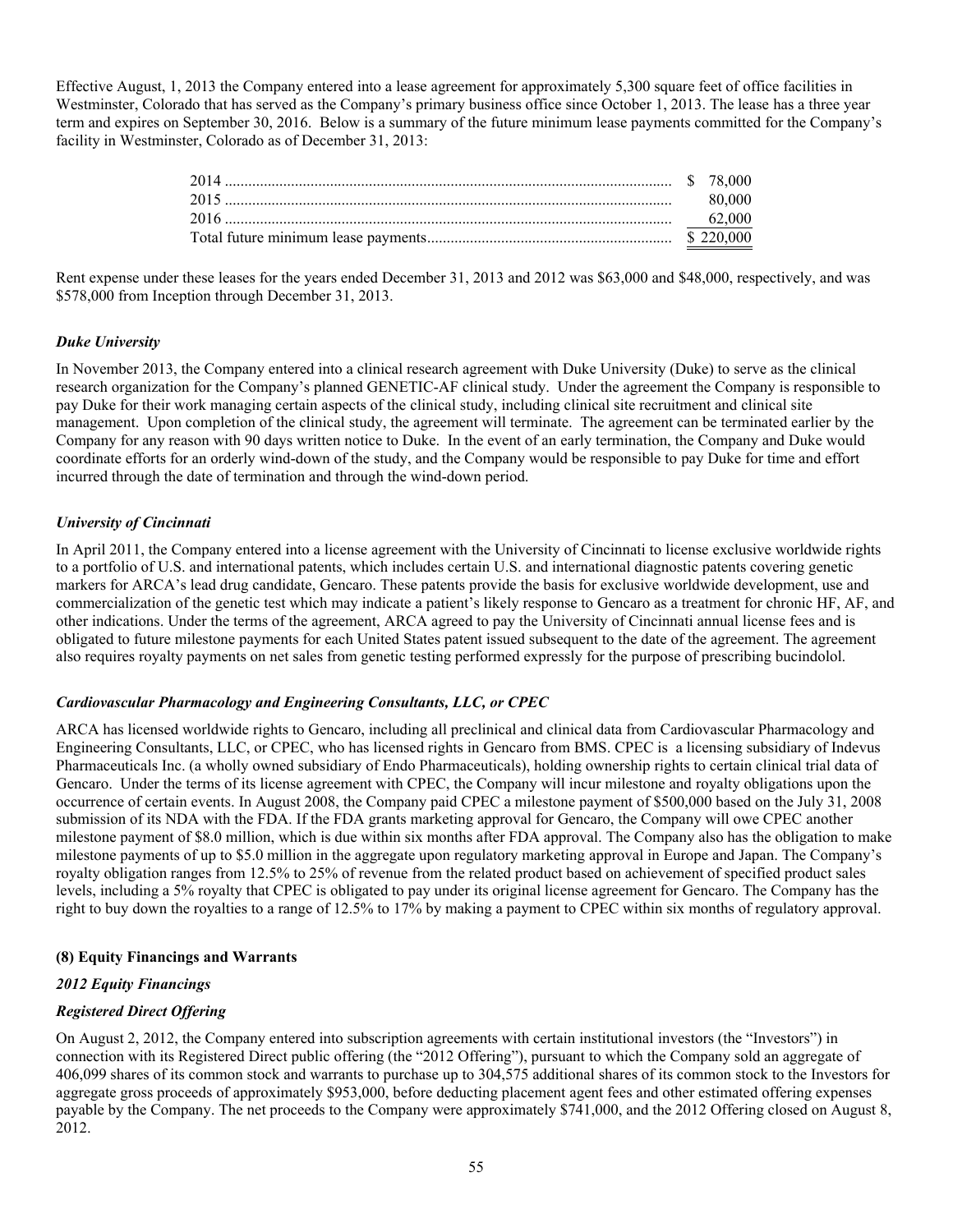The common stock and warrants were sold in units consisting of one share of common stock and a warrant to purchase 0.75 shares of common stock. The purchase price for each unit was \$2.35. Subject to certain ownership limitations, the warrants became exercisable six months after the issuance date, expire six years from their initial exercise date, and have an exercise price of \$2.76 per share, equal to the closing bid price of ARCA's common stock on the Nasdaq Capital Market on August 2, 2012. The 2012 Offering was effected as a takedown off the Company's S-3 Registration Statement, which became effective on April 4, 2011, pursuant to a prospectus supplement filed with the Securities and Exchange Commission on August 3, 2012. The warrant agreements provide for settlement of the warrants in unregistered shares should an effective registration statement or current prospectus not be in place at the time a warrant is exercised.

# *Private Investment in Public Equity (PIPE) Transactions*

On October 22, 2012, the Company entered into a Subscription Agreement (the "October 2012 Purchase Agreements") with various accredited investors in connection with a private placement of its common stock and warrants. Certain Directors, Officers and Affiliates of ARCA were investors in the private placement. Pursuant to the October 2012 Purchase Agreement, the Company sold an aggregate of 137,530 shares of its common stock and warrants to purchase up to 103,148 additional shares of its common stock for aggregate gross proceeds of approximately \$325,000, before deducting estimated offering expenses payable by the Company. The net proceeds to the Company were approximately \$280,000, and the private placement closed on October 25, 2012.

The common stock and warrants were sold in units consisting of one share of common stock and a warrant to purchase 0.75 shares of common stock. The purchase price for each unit was \$2.36. The warrants were exercisable upon issuance, expire five years from the closing date, and have an exercise price of \$1.80 per share, equal to 100% of the closing bid price of ARCA's common stock on the NASDAQ Capital Market on October 22, 2012.

On December 18, 2012, the Company entered into a Subscription Agreement (the "December 2012 Purchase Agreement") with its Chief Executive Officer in connection with a private placement of ARCA's common stock and warrants. Pursuant to the December 2012 Purchase Agreement, the Company sold an aggregate of 86,186 shares of its common stock and warrants to purchase up to 64,640 additional shares of its common stock for aggregate gross proceeds of approximately \$250,000, before deducting estimated offering expenses payable by the Company. The net proceeds to the Company were approximately \$230,000, and the private placement closed on December 20, 2012.

The common stock and warrants were sold in units consisting of one share of common stock and a warrant to purchase 0.75 shares of common stock. The purchase price for each unit was \$2.90. The warrants were exercisable upon issuance, expire five years from the closing date, and have an exercise price of \$2.34 per share, equal to 100% of the closing bid price of ARCA's common stock on the Nasdaq Capital Market on December 18, 2012.

The Company filed a registration statement for the resale of the shares underlying the units sold in these private placements. The registration statement was declared effective by the Securities and Exchange Commission on February 14, 2013.

# *2013 Equity Financings*

## *Private Investment in Public Equity (PIPE) Transactions*

On January 22, 2013, the Company entered into a Subscription Agreement (the "January 2013 Purchase Agreement") with various accredited investors and its Chief Executive Officer in connection with a private placement of its common stock and warrants. Pursuant to the January 2013 Purchase Agreement, the Company sold an aggregate of 356,430 shares of its common stock and warrants to purchase up to 249,501 additional shares of its common stock for aggregate gross proceeds of approximately \$1 million, before deducting estimated offering expenses payable by the Company. The net proceeds to the Company were approximately \$805,000, and the private placement closed on January 25, 2013.

The common stock and warrants were sold in units consisting of one share of common stock and a warrant to purchase 0.70 shares of common stock. The purchase price for each unit was \$2.81. The warrants were exercisable upon issuance, expire seven years from the date of issuance, and have an exercise price of \$2.28 per share, equal to 100% of the closing bid price of ARCA's common stock on the Nasdaq Capital Market on January 22, 2013.

The Company filed a registration statement for the resale of the shares underlying the units sold in these private placements. The registration statement was declared effective by the Securities and Exchange Commission on February 14, 2013.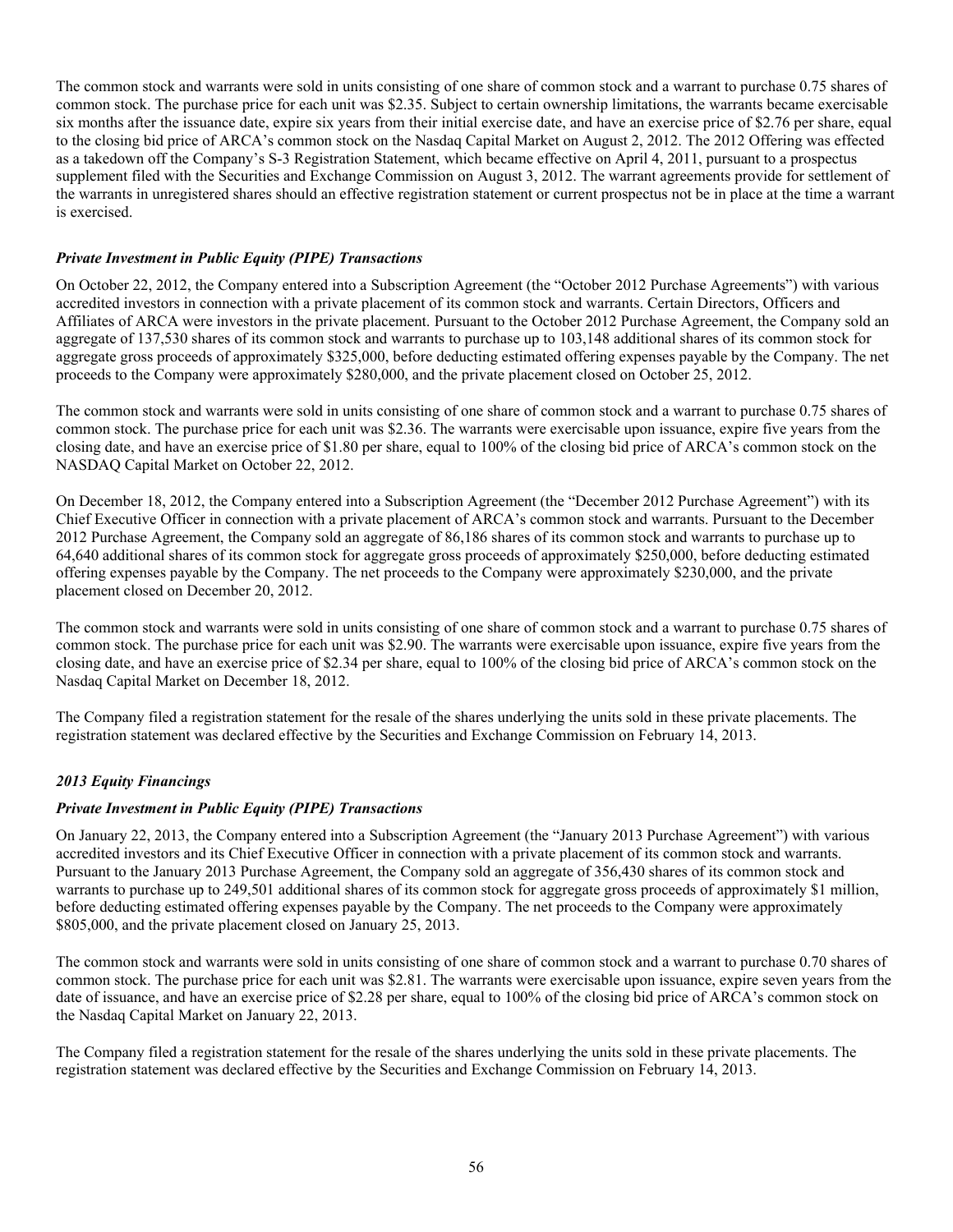In connection with this transaction, the Company agreed that, subject to certain exceptions, it would not, while the warrants are outstanding, effect or enter into an agreement to effect any issuance of common stock or securities convertible into, exercisable for or exchangeable for common stock in a "variable rate transaction," which means a transaction in which the Company issues or sells any convertible securities either (A) at a conversion price, exercise price or exchange rate or other price that is based upon and/or varies with the trading prices of, or quotations for, the shares of common stock at any time after the initial issuance of such convertible securities, or (B) with a conversion, exercise or exchange price that is subject to being reset at some future date after the initial issuance of the convertible securities or upon the occurrence of the specified or contingent events directly or indirectly related to our business or the market for our common stock. In addition, the Company agreed that, subject to certain exceptions, if it issues securities within one year following the closing of the offering, each investor would have the right to purchase its pro rata share of a specified portion of the securities in the future offering on the same terms, conditions and price provided for in the proposed issuance of securities.

# *Registered Direct Offering*

On January 31, 2013, the Company entered into a subscription agreement with certain institutional investors (the "Investors") in connection with its Registered Direct public offering, pursuant to which the Company sold an aggregate of 164,636 shares of its common stock and warrants to purchase up to 65,855 additional shares of its common stock to the Investors for aggregate gross proceeds of approximately \$730,000, before deducting placement agent fee and other estimated offering expenses payable by the Company. The net proceeds to the Company were approximately \$616,000, and the offering closed on February 4, 2013.

The common stock and warrants were sold in units consisting of one share of common stock and a warrant to purchase 0.40 shares of common stock. The purchase price for each unit was \$4.43. The warrants were exercisable upon issuance, expire five years from the date of issuance, and have an exercise price of \$4.13 per share, equal to the closing bid price of ARCA's common stock on the Nasdaq Capital Market on January 31, 2013. The offering was effected as a takedown off the Company's Registration Statement on Form S-3, as amended, which became effective on April 4, 2011, pursuant to a prospectus supplement filed with the Securities and Exchange Commission on February 1, 2013. The warrants provide for cashless exercise and settlement in unregistered shares if there is no effective registration statement registering, or the prospectus contained therein is not available for, the issuance of the shares of common stock underlying the warrants at the time of exercise.

## *Public Offering*

On June 4, 2013, the Company sold shares of its Series A Convertible Preferred Stock (Preferred Stock) and warrants to purchase common stock in a public offering for aggregate gross proceeds of \$20.0 million. The Company issued 125,000 shares of Preferred Stock and warrants to purchase up to 6,250,000 shares of common stock at a purchase price of \$160 per share of Preferred Stock. The net proceeds, after deducting placement agent fees and other offering expenses payable by the Company, were approximately \$17.9 million. ARCA's Director and Chief Executive Officer participated in the offering, purchasing 781 shares of Preferred Stock and warrants to purchase 39,050 shares of common stock.

Each share of Preferred Stock was initially convertible into 100 shares of the Company's common stock at any time at the option of the holder. Each share of Preferred Stock had a liquidation preference of \$.001 per share. The shares of Preferred Stock had no preferential dividends or redemption rights, and no voting rights except as required by law. As of December 31, 2013, 125,000 shares of the Preferred Stock had been converted into 12,500,000 shares of ARCA common stock.

Each purchaser in the offering was issued a warrant to purchase 50 shares of the Company's common stock for each share of Preferred Stock purchased. The warrants have an exercise price of \$1.60 per share, will expire on the five year anniversary of the date of issuance, and were exercisable immediately upon issuance, provided that the holder will be prohibited from exercising the warrants if, as a result of such exercise, the holder, together with its affiliates, would beneficially own more than 9.99% of the total number of shares of common stock then issued and outstanding.

The securities were sold pursuant to a placement agreement and have been registered under the Securities Act of 1933 pursuant to the Company's Registration Statement on Form S-1, as amended (No.333-187508), which was declared effective by the Securities and Exchange Commission on May 29, 2013, and the Preferred Stock and Warrants were offered and sold pursuant to a prospectus dated May 30, 2013.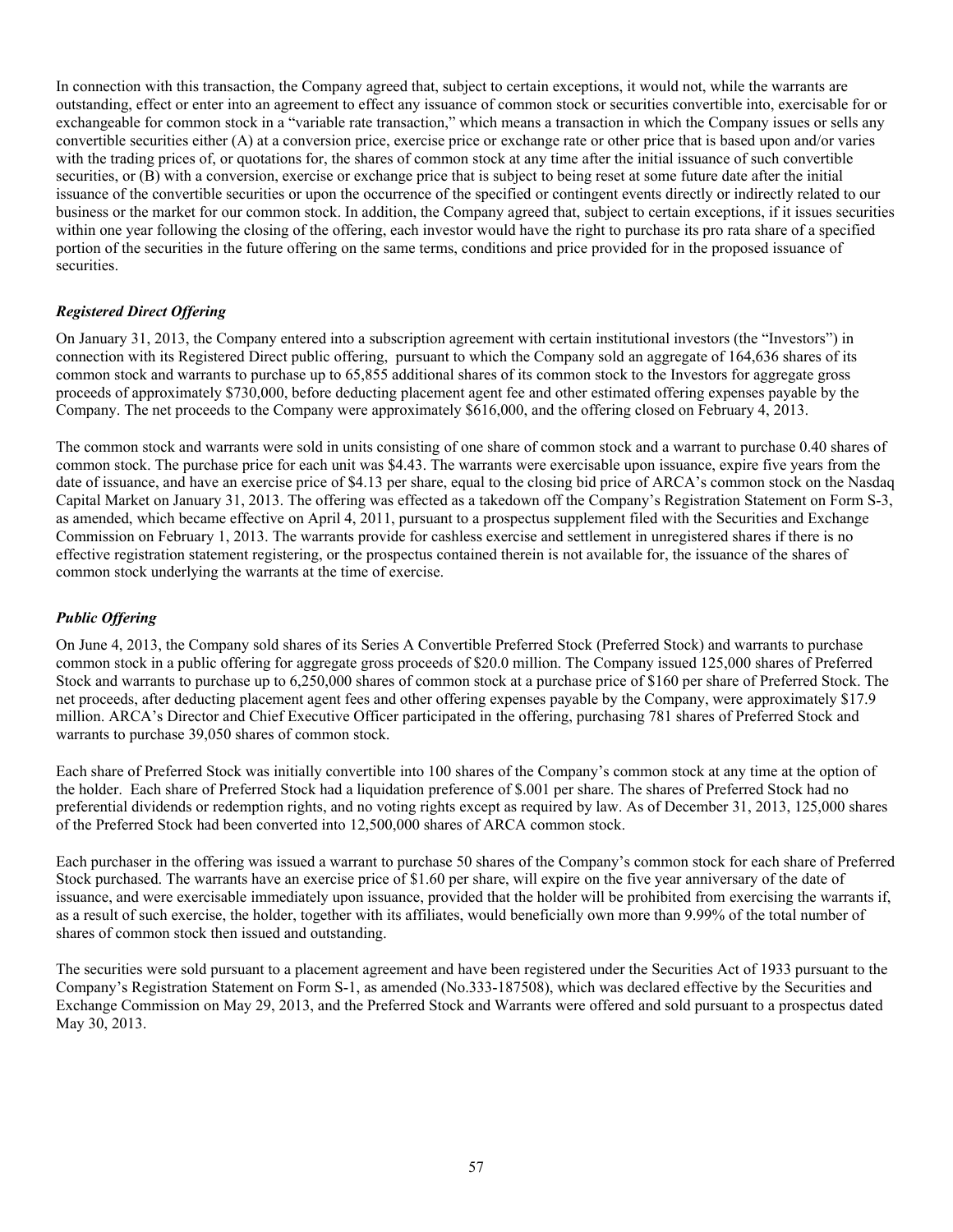In connection with the Preferred Stock financing, the Company recorded a non-cash dividend of approximately \$2.0 million to recognize the intrinsic value of the embedded beneficial conversion feature. Typically, such a deemed dividend would be represented as a reduction in a company's retained earnings and an increase in additional paid in capital in recognition of the reapportionment of common shareholder value to the preferred stock purchasers. However, since ARCA has an accumulated deficit, the deemed dividend is recognized by a reapportionment of additional paid in capital from common shareholders to additional paid in capital of preferred stock purchasers, which are combined in the Company's statement of stockholders' equity.

# *2014 Equity Financing*

## *Subsequent to December 31, 2013, the Company completed the following equity financing transaction:*

## *Registered Direct Offering*

On February 3, 2014, the Company agreed to sell to certain investors an aggregate of 5,116,228 shares of the Company's common stock and warrants to purchase an aggregate of 1,279,057 shares of the Company's common stock at a purchase price of \$1.70 per share of Common Stock, for aggregate gross proceeds of approximately \$8.7 million, before deducting placement agent fees and other offering related expenses. The offering closed on February 7, 2014, and the net proceeds to the Company were approximately \$7.9 million.

The common stock and warrants were sold in combination consisting of one share of common stock and a warrant to purchase 0.25 shares of common stock.. The warrants were exercisable upon issuance, expire five years from the date of issuance, and have an exercise price of \$2.125 per share, equal to 125% of the closing bid price of ARCA's common stock on the Nasdaq Capital Market on February 3, 2014. The offering was effected as a takedown off the Company's Registration Statement on Form S-3, as amended, which became effective on April 4, 2011, pursuant to a prospectus supplement filed with the Securities and Exchange Commission on February 4, 2014. The warrants provide for cashless exercise and settlement in unregistered shares if there is no effective registration statement registering, or the prospectus contained therein is not available for, the issuance of the shares of common stock underlying the warrants at the time of exercise.

# *Warrants*

As of December 31, 2013, warrants to purchase 8,147,484 shares of common stock were outstanding at exercise prices ranging from \$1.60 to \$116.89, with a weighted average exercise price per share of \$2.32. These warrants, which were granted as part of various financing and business agreements, expire at various times between October 2016 and January 2020. Warrants were recorded in additional paid-in capital at their estimated fair market value at the date of grant using the Black-Scholes option-pricing model.

## **(9) Stock-based Compensation**

## *Stock Plans*

The Company's new equity incentive plan, *the 2013 Equity Incentive Plan* (the Equity Plan), was approved by stockholders on September 17, 2013. The maximum number of shares issuable under this plan is 2,250,000 shares.

The Equity Plan provides for the granting of stock options (including indexed options), restricted stock units, stock appreciation rights, restricted stock purchase rights, restricted stock bonuses, performance shares, performance units and deferred stock units. Under the Equity Plan, awards may be granted to employees, directors and consultants of ARCA, except for incentive stock options, which may be granted only to employees. As of December 31, 2013, options and awards for 1,156,869 shares were outstanding under the Equity Plan, and 1,093,131 shares were reserved for future awards.

In general, the Equity Plan authorizes the grant of stock options that vest at rates set by the Board of Directors or the Compensation Committee thereof. Generally, stock options granted by ARCA under the equity incentive plans become exercisable ratably for a period of three to four years from the date of grant and have a maximum term of ten years. The exercise prices of stock options under the equity incentive plan generally meet the following criteria: the exercise price of incentive stock options must be at least 100% of the fair market value on the grant date and exercise price of options granted to 10% (or greater) stockholders must be at least 110% of the fair market value on the grant date.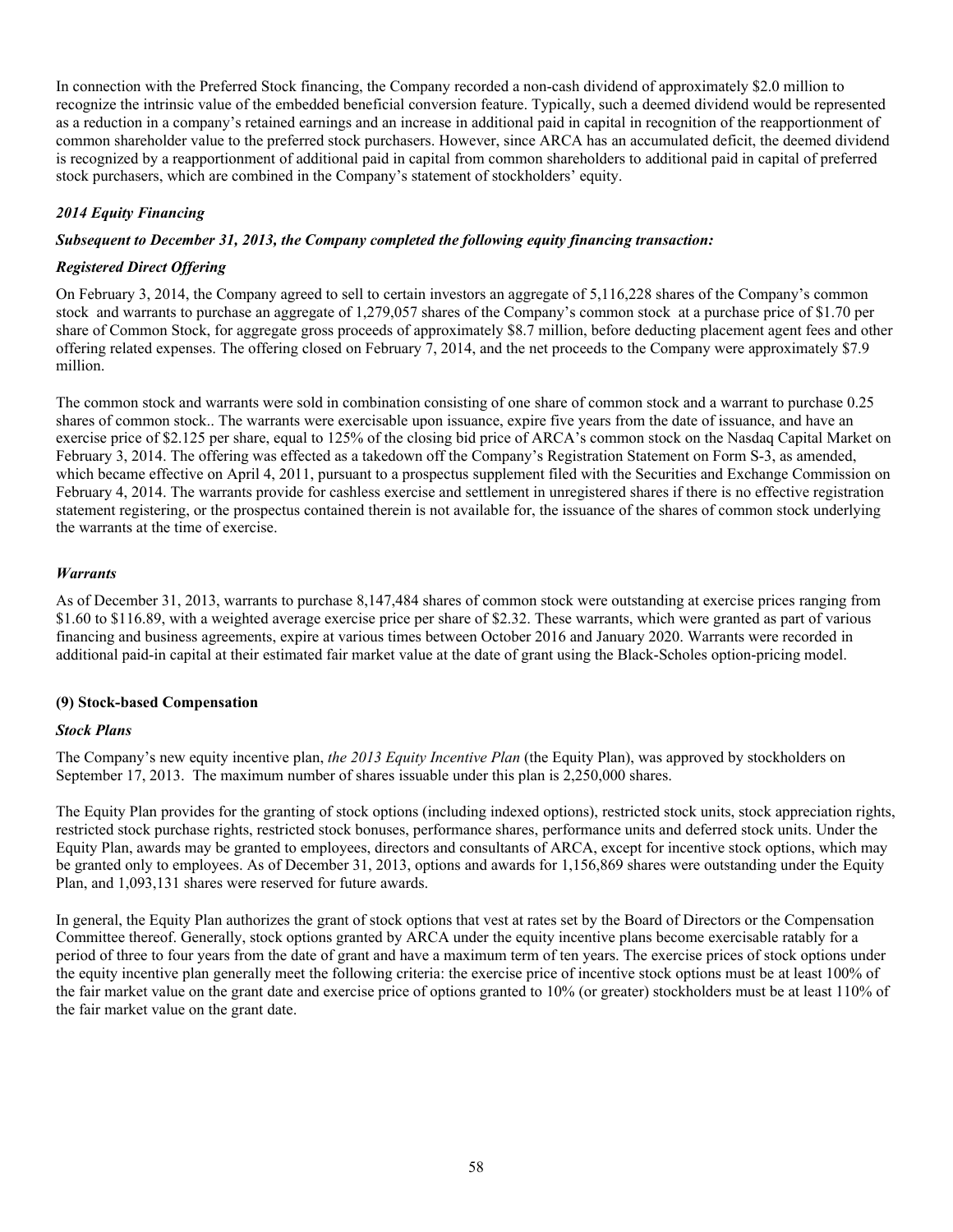In conjunction with the adoption of the new Equity Plan, the Company discontinued grants under its previous plan, the *Amended and Restated ARCA biopharma, Inc. 2004 Equity Incentive Plan* (the 2004 Plan), effective September 17, 2013. Options outstanding under the 2004 plan will continue to vest according to the original terms of each grant. As of December 31, 2013, options to purchase 63,255 shares with a weighted average exercise price of \$21.25 per share were outstanding under this plan. Other stock plans that were assumed by ARCA in the Merger still have options outstanding that will continue to vest according to the original terms of each grant, but no new options can be granted under these plans. As of December 31, 2013, options to purchase 42,318 shares with a weighted average exercise price of \$18.98 were outstanding under these plans.

The Company granted options and awards for 1,160,535 and 5,833 shares of common stock in the years ended December 31, 2013 and 2012, respectively. The fair values of the majority of employee stock options granted in the years ended December 31, 2013 and 2012 were estimated at the date of grant using the Black-Scholes model with the following assumptions and had the following estimated weighted average grant date fair value per share:

|  |          | <b>Years Ended December 31,</b> |
|--|----------|---------------------------------|
|  | 2013     | 2012                            |
|  |          | 5.8 years 5.3 years             |
|  | 96%      | $108\%$                         |
|  | $1.62\%$ | $0.15\%$                        |
|  | $0\%$    | $0\%$                           |
|  | 1.05 \$  | 4.68                            |

A summary of ARCA's stock option activities for the years ended December 31, 2013 and 2012, and related information as of December 31, 2013, is as follows:

|            | For the years ended December 31,                                               |      |                             |         |                                                 |       |
|------------|--------------------------------------------------------------------------------|------|-----------------------------|---------|-------------------------------------------------|-------|
|            |                                                                                | 2013 |                             |         | 2012                                            |       |
|            | Weighted<br>Average<br>Number of<br><b>Exercise</b><br>Price<br><b>Options</b> |      | Number of<br><b>Options</b> |         | Weighted<br>Average<br><b>Exercise</b><br>Price |       |
|            | 144.019                                                                        | S    | 18.28                       | 144.039 | S                                               | 19.20 |
|            | 741.535                                                                        |      | 1.38                        | 5,833   |                                                 | 6.00  |
| Exercised. |                                                                                |      |                             |         |                                                 |       |
|            | (42,112)                                                                       |      | 11.62                       | (5,853) |                                                 | 27.96 |
|            | 843,442                                                                        |      | 3.76                        | 144,019 |                                                 | 18.28 |
|            | 194,550                                                                        |      | 11.14                       | 125,666 |                                                 | 18.77 |
|            | 832,941                                                                        |      | 3.78                        |         |                                                 |       |

The total intrinsic value of options exercised for the years ended December 31, 2013 and 2012 was \$0 and \$0, respectively. As of December 31, 2013, the unrecognized compensation expense related to unvested options, excluding estimated forfeitures, was \$701,000 which is expected to be recognized over a weighted average period of 2.6 years. The Company recognizes compensation costs for its share-based awards on a straight-line basis over the requisite service period for the entire award, as adjusted for expected forfeitures.

The following table summarizes information about stock options outstanding and exercisable as of December 31, 2013:

|                                 |  |    |          |               | <b>Options Outstanding</b><br>Weighted          |   |                     |               |                       | <b>Options Exercisable</b> |  |  |
|---------------------------------|--|----|----------|---------------|-------------------------------------------------|---|---------------------|---------------|-----------------------|----------------------------|--|--|
|                                 |  |    |          | <b>Number</b> | Average<br>Remaining<br>Contractual<br>Term (in |   | Weighted<br>Average | <b>Number</b> |                       | Weighted<br>Average        |  |  |
| <b>Range of Exercise Prices</b> |  |    |          | Outstanding   | <b>Exercise Price</b><br>vears)                 |   | <b>Exercisable</b>  |               | <b>Exercise Price</b> |                            |  |  |
| \$<br>0.36                      |  | \$ | 1.33     | 1,433         | 8.56                                            | S | 1.21                | 286           | -S                    | 0.71                       |  |  |
| 1.38                            |  |    | 1.38     | 727,869       | 9.46                                            |   | 1.38                | 98,233        |                       | 1.38                       |  |  |
| 1.40                            |  |    | 22.98    | 96,465        | 5.85                                            |   | 12.04               | 78,356        |                       | 13.18                      |  |  |
| 22.98                           |  |    | 33.42    | 17,168        | 4.42                                            |   | 32.78               | 17,168        |                       | 32.78                      |  |  |
| 33.42                           |  |    | 440.40   | 250           | 0.33                                            |   | 263.94              | 250           |                       | 263.94                     |  |  |
| 440.40                          |  |    | 1,908.00 | 257           | 0.30                                            |   | 1,443.56            | 257           |                       | 1,443.56                   |  |  |
|                                 |  |    |          | 843,442       | 8.94                                            | S | 3.76                | 194,550       |                       | 11.14                      |  |  |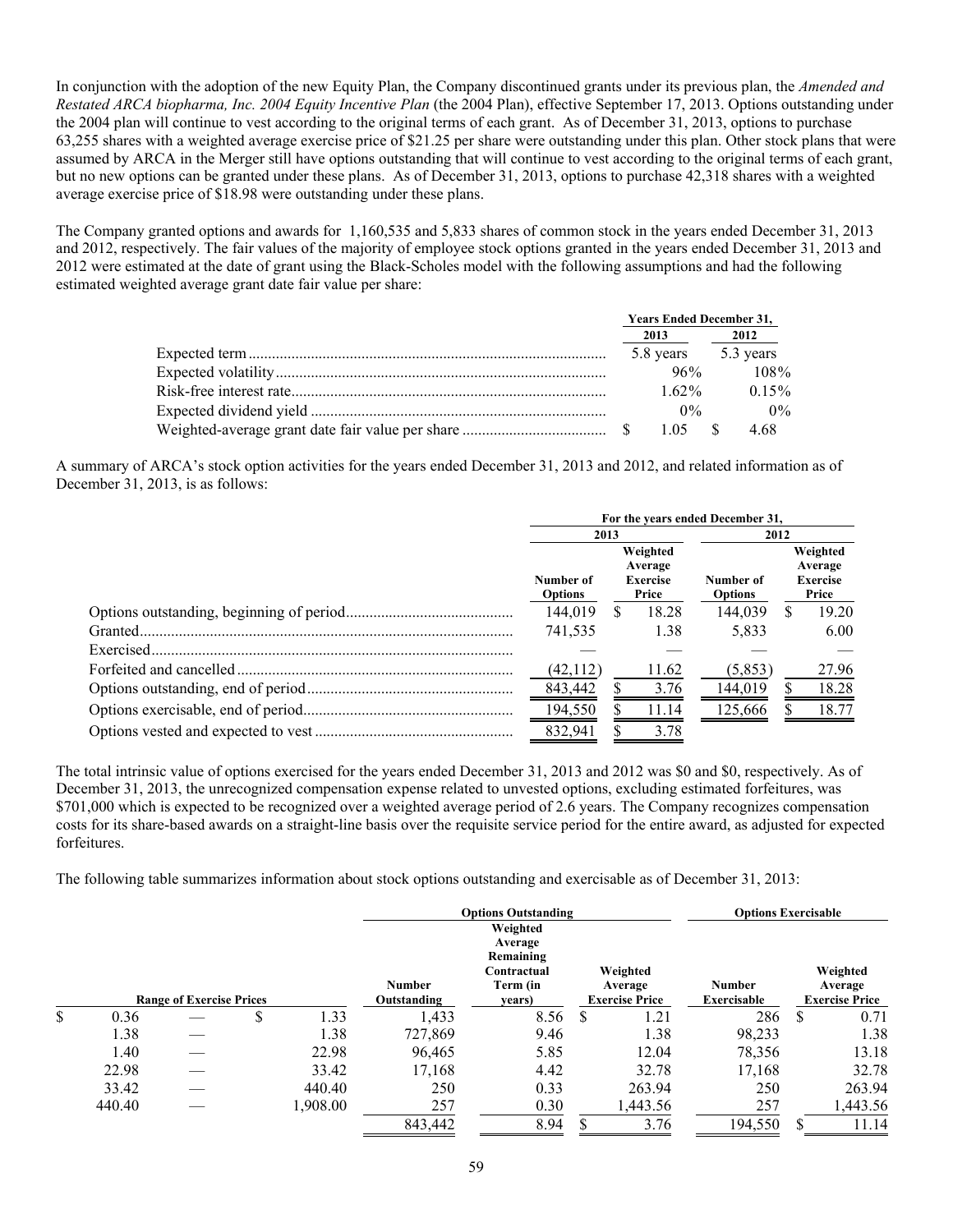## *Restricted Stock Units*

The Company began granting restricted stock units (RSUs) to employees during 2013 in conjunction with the adoption of its 2013 Equity Incentive Plan. The fair value of RSU awards is the closing price of the Company's common stock on the date of grant and is recognized as compensation expense on a straight-line basis over the respective vesting period. The stock awards granted have a requisite service period of three years with annual vesting on the grant anniversary date.

A summary of RSU activity for the year ended December 31, 2013 is presented below:

|                                |                            | Weighted-<br>Average                   |  |  |
|--------------------------------|----------------------------|----------------------------------------|--|--|
| <b>Restricted Stock Awards</b> | Number of<br><b>Shares</b> | <b>Grant Date</b><br><b>Fair Value</b> |  |  |
|                                |                            |                                        |  |  |
|                                | 419,000                    | 1 39                                   |  |  |
|                                |                            |                                        |  |  |
|                                |                            |                                        |  |  |
|                                | 419,000                    | 1 39                                   |  |  |

As of December 31, 2013, the total unrecognized compensation cost related to unvested stock awards was approximately \$529,000. This cost will be recognized on a straight-line basis over the next 2.7 years and will be adjusted for estimated forfeitures.

#### *Non-cash Stock-based Compensation*

For the years ended December 31, 2013 and 2012 and for the period from Inception through December 31, 2013, the Company recognized the following non-cash, share-based compensation expense (in thousands):

|  | <b>Years Ended</b> |  |      |     | <b>Period from</b><br>December 17,<br>2001<br>(date of<br>inception)<br>to December |  |
|--|--------------------|--|------|-----|-------------------------------------------------------------------------------------|--|
|  | December 31.       |  |      | 31, |                                                                                     |  |
|  | 2013               |  | 2012 |     | 2013                                                                                |  |
|  | 77                 |  | 94   |     | 667                                                                                 |  |
|  | 206                |  | 212  |     | 1,817                                                                               |  |
|  |                    |  |      |     | 387                                                                                 |  |
|  | 283                |  | 306  |     | 2,871                                                                               |  |

Stock-based compensation expense related to non-employees was negligible in 2013 and 2012. ARCA did not recognize any tax benefit related to employee stock-based compensation cost as a result of the full valuation allowance on its net deferred tax assets.

## **(10) Employee Benefit Plans**

The Company has a 401(k) plan and makes a matching contribution equal to 100% of the employee's first 3% of the employee's contributions and 50% of the employee's next 2% of contributions. The Company adopted the plan in 2006 and contributed \$70,000 and \$57,000 for the years ended December 31, 2013 and 2012, respectively, and has contributed \$710,000 from Inception through December 31, 2013.

## (**11) Income Taxes**

Effective June 1, 2005, the Company changed from an S-Corporation to a C-Corporation. As an S-Corporation, the net operating loss carryforwards were distributed to the Company's stockholders; such amounts were not significant. Since June 2005 through December 31, 2013, for federal income tax purposes, the Company has net operating loss carryforwards of approximately \$104.7 million, and approximately \$820,000 of research and development credits that may be used to offset future taxable income. The net operating loss carryforwards will expire beginning 2025 through 2032. Utilization of net operating losses and tax credits, including those acquired as a result of the Merger, will be subject to an annual limitation due to ownership change limitations provided by IRC Section 382. The annual limitation may result in the expiration of the net operating losses and credits before utilization. As such, a portion of the Company's net operating loss carryforwards may be limited.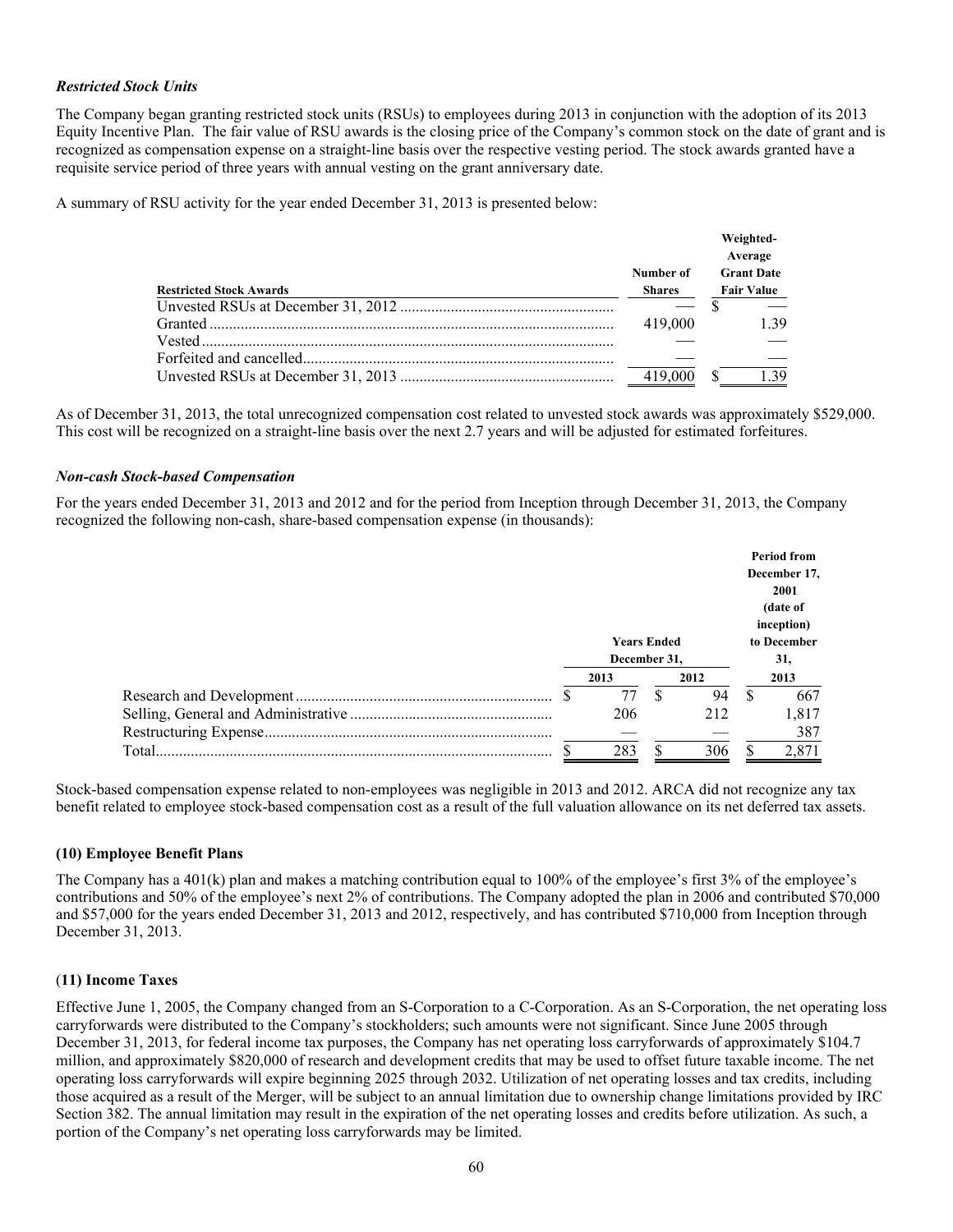In assessing the realizability of deferred tax assets, management considers whether it is more likely than not that some portion or all of the deferred tax assets will not be realized. The ultimate realization of deferred tax assets is dependent upon the generation of future taxable income during the period in which those temporary differences become deductible. Management considers the scheduled reversal of deferred tax liabilities, projected future taxable income and tax planning strategies in making this assessment. Due primarily to the Company's history of operating losses, management is unable to conclude that it is more likely than not that the Company will realize the benefits of these deductible differences, and accordingly has provided a valuation allowance against the entire net deferred tax asset of approximately \$44.8 million at December 31, 2013, reflecting an increase of approximately \$2.6 million from December 31, 2012. The deferred tax assets are primarily comprised of net operating loss carryforwards and research and experimentation credit carryforwards. As of December 31, 2013 the Company has not performed an Internal Revenue Code Section 382 limitation study. Depending on the outcome of such a study, the gross amount of net operating losses recognizable in future tax periods could be limited. A limitation in the carryforwards would decrease the carrying amount of the gross amount of the net operating loss carryforwards, with a corresponding decrease in the valuation allowance recorded against these gross deferred tax assets.

Income tax benefit attributable to our loss from operations before income taxes differs from the amounts computed by applying the U.S. federal statutory income tax rate of 35%, as a result of the following (in thousands):

| <b>Years ended December 31,</b> |  |         |
|---------------------------------|--|---------|
| 2013                            |  | 2012    |
| $(2,429)$ \$                    |  | (1,512) |
| (209)                           |  | (130)   |
| (133)                           |  |         |
| 184                             |  | 196     |
| 2.587                           |  | 1,446   |
|                                 |  |         |

Without regard to the deferred tax liability on the impaired IPR&D, the Company has had no provision for income taxes since inception due to its S-corporation status and its subsequent net operating losses.

Deferred income taxes reflect the net tax effects of temporary differences between the carrying amounts of assets and liabilities for financial reporting and the amounts used for income tax purposes, as well as operating loss and Tax credit carryforwards. The income tax effects of temporary differences and carryforwards that give rise to significant portions of the Company's net deferred tax assets consisted of the following (in thousands):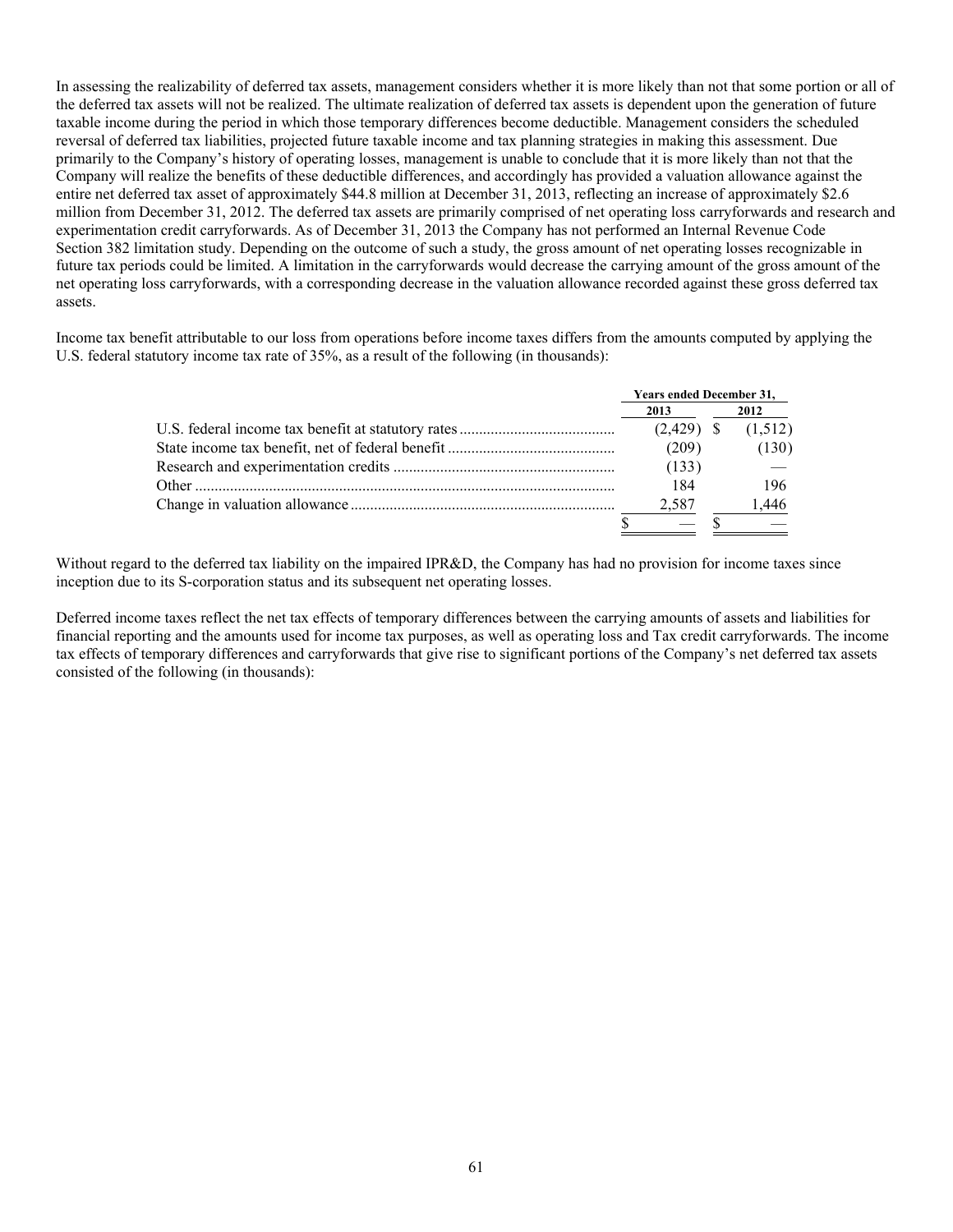|                                 | As of December 31, |           |             |           |
|---------------------------------|--------------------|-----------|-------------|-----------|
|                                 |                    | 2013      |             | 2012      |
| Deferred tax assets:            |                    |           |             |           |
|                                 |                    |           |             |           |
|                                 |                    | 27        | \$          | 26        |
|                                 |                    | 27        |             | 26        |
|                                 |                    | (27)      |             | (26)      |
|                                 |                    |           | $\mathbf S$ |           |
| Noncurrent deferred tax assets: |                    |           |             |           |
|                                 |                    | 39,799    | \$.         | 37,295    |
|                                 |                    | 371       |             | 368       |
|                                 |                    | 820       |             | 687       |
|                                 |                    | 3,351     |             | 3,413     |
|                                 |                    | 454       |             | 416       |
|                                 |                    | 5         |             | 11        |
|                                 |                    |           |             | 25        |
|                                 |                    | 44,800    |             | 42,215    |
|                                 |                    | (44, 800) |             | (42, 215) |
|                                 |                    |           | \$          |           |
| Deferred tax liabilities:       |                    |           |             |           |
|                                 |                    |           |             |           |
|                                 |                    |           |             |           |
|                                 |                    |           |             |           |
|                                 |                    |           |             |           |

Since the Company is in a loss carryforward position, the Company is generally subject to U.S. federal and state income tax examinations by tax authorities for all years for which a loss carryforward is available. Thus, the Company's open tax years extend back to 2009. The Company believes that its tax filing positions and deductions related to tax periods subject to examination will be sustained upon audit and does not anticipate any adjustment will result in a material adverse effect on the Company's financial condition, result of operations, or cash flow. For the years ended December 31, 2013 and 2012, the Company has no reserve for uncertain tax positions. The Company does not expect that the total amounts of unrecognized tax benefits will significantly increase or decrease within the subsequent twelve months. In the event the Company concludes it is subject to interest or penalties arising from uncertain tax positions, the Company will record interest and penalties as a component of other income and expense. No amounts of interest or penalties were recognized in the financial statements for the years ended December 31, 2013 and 2012.

.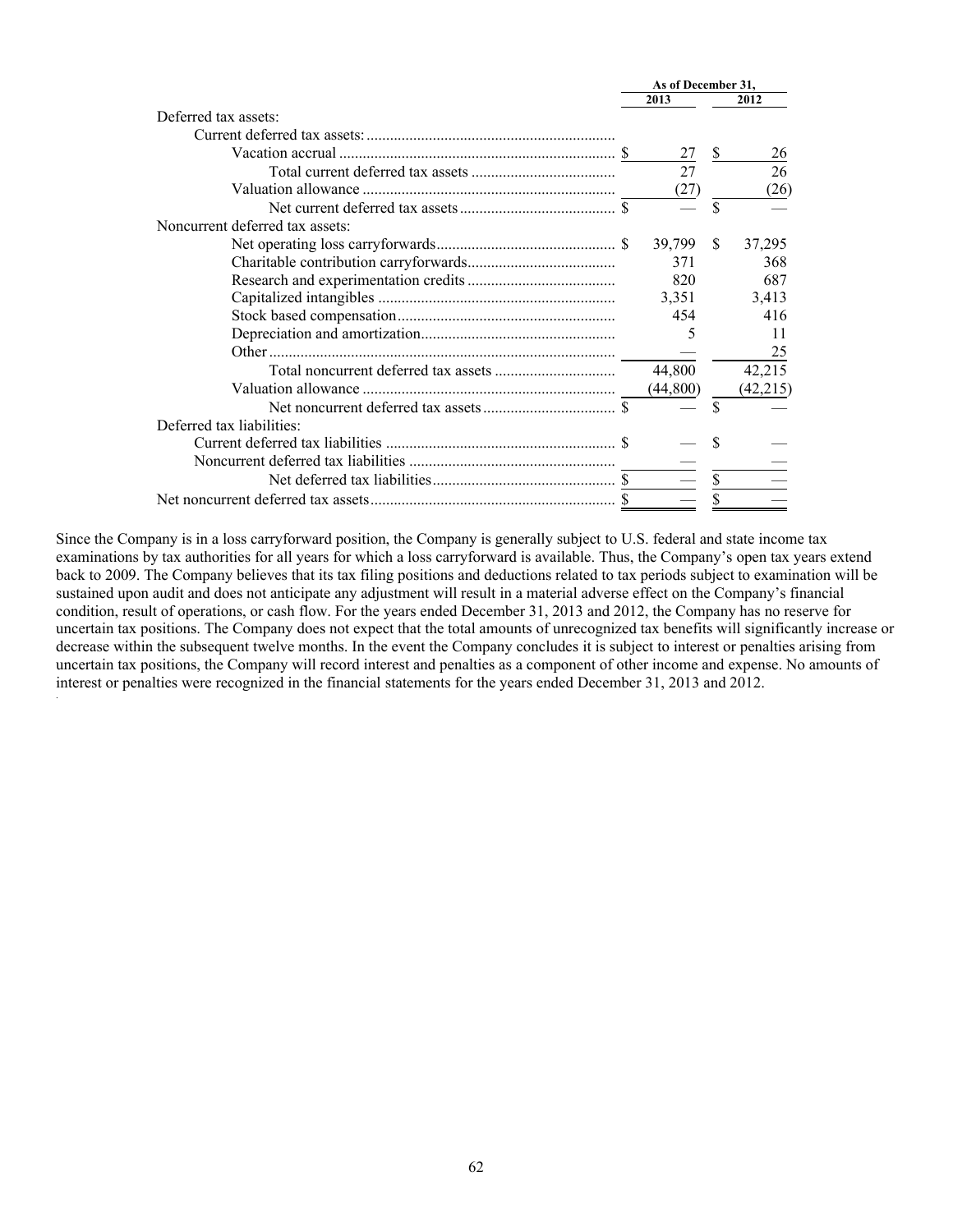#### **Item 9.** *Changes in and Disagreements with Accountants on Accounting and Financial Disclosure*

Not applicable.

# **Item 9A.** *Controls and Procedures*

## *Evaluation of Disclosure Controls and Procedures*

Under the supervision and with the participation of management, including our Chief Executive Officer and our Chief Financial Officer, we have evaluated the effectiveness of the design and operation of our disclosure controls and procedures. Disclosure controls and procedures are controls and procedures that are designed to ensure that information required to be disclosed in our reports filed or submitted under the Exchange Act is recorded, processed, summarized and reported within the time periods specified in the SEC's rules and forms. Based on this evaluation, our Chief Executive Officer and Chief Financial Officer have concluded that our disclosure controls and procedures were effective as of the end of the period covered by this annual report.

# *Management's Report on Internal Control over Financial Reporting*

Our management is responsible for establishing and maintaining adequate internal control over financial reporting (as defined in Rules 13a-15(f) and 15(d)-15(f) under the Exchange Act). Our internal control system was designed to provide reasonable assurance to management and our board of directors regarding the preparation and fair presentation of published financial statements.

Because of its inherent limitations, internal control over financial reporting may not prevent or detect misstatements. Also, projections of any evaluation of effectiveness to future periods are subject to the risk that controls may become inadequate because of changes in conditions, or that the degree of compliance with the policies or procedures may deteriorate.

Under the supervision and with the participation of management, including our Chief Executive Officer and Chief Financial Officer, we have assessed the effectiveness of our internal control over financial reporting as of December 31, 2013. In making our assessment of internal control over financial reporting, we used the criteria issued in the report Internal Control-Integrated Framework (1992) by the Committee of Sponsoring Organizations of the Treadway Commission (COSO). We have concluded that our internal control over financial reporting was effective as of December 31, 2013 based on these criteria.

This annual report does not include an attestation report of our independent registered public accounting firm regarding internal control over financial reporting. Management's report was not subject to attestation by our independent registered public accounting firm pursuant to the exemption from Section 404(b) of the Sarbanes-Oxley Act for non-accelerated filers provided by the Dodd-Frank Wall Street Reform and Consumer Protection Act.

# *Changes in Internal Control over Financial Reporting*

During the fourth quarter of 2013, there were no changes in our internal control over financial reporting that have materially affected, or are reasonably likely to materially affect, our internal control over financial reporting.

# *Limitations on the Effectiveness of Controls*

Our management, including the Chief Executive Officer and Chief Financial Officer, does not expect that our disclosure controls and procedures or our internal control over financial reporting will prevent all errors and all fraud. A control system, no matter how well designed and operated, can provide only reasonable, not absolute, assurance that the objectives of the control system are met. Because of the inherent limitations in all control systems, no evaluation of controls can provide absolute assurance that all control issues and instances of fraud, if any, within our company have been detected.

## **Item 9B.** *Other Information*

None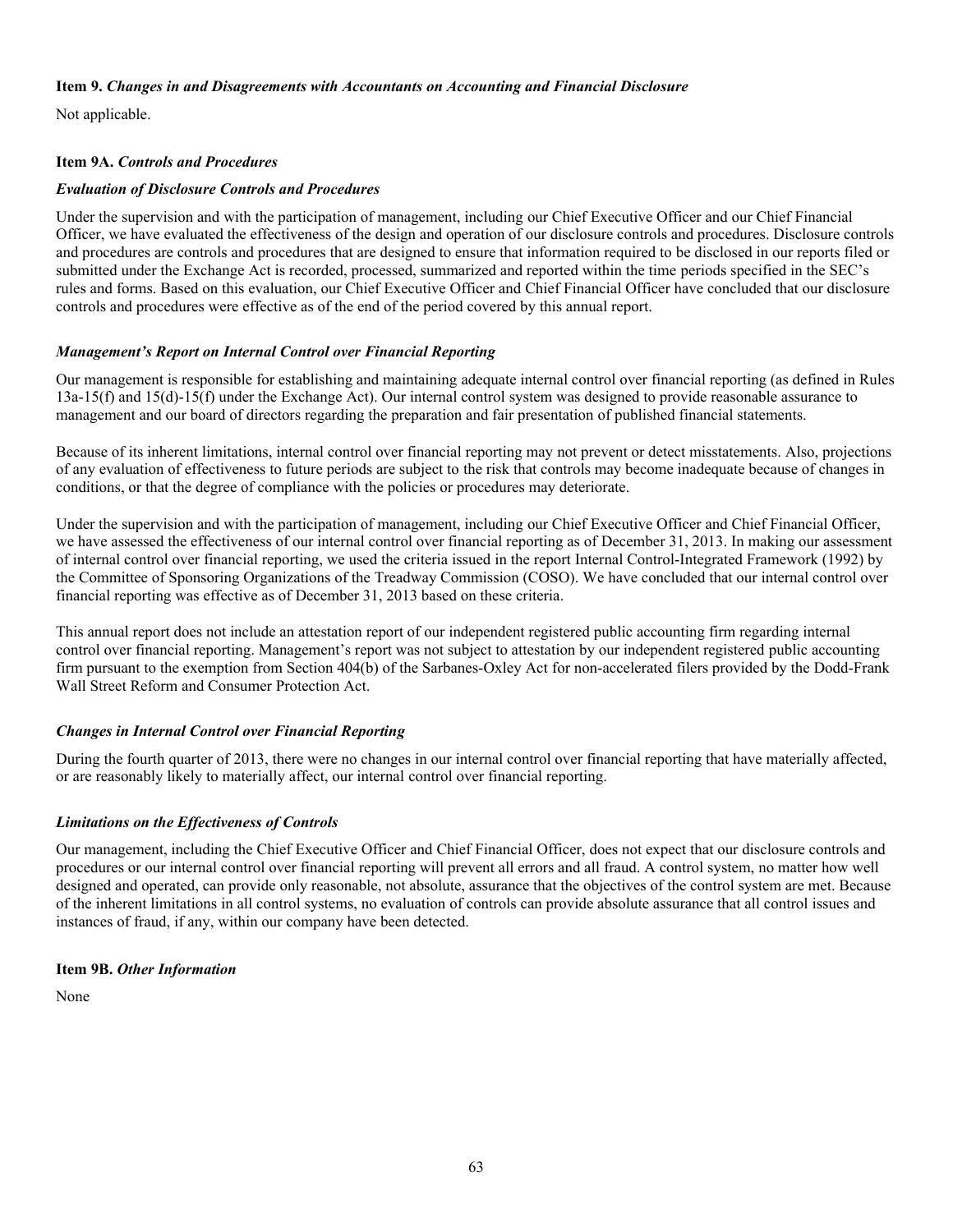#### **PART III**

#### **Item 10.** *Directors, Executive Officers and Corporate Governance*

The information required by this item is incorporated by reference to "Election of Board of Directors," "Section 16(a) Beneficial Ownership Reporting Compliance" and "Executive Officers" in our Definitive Proxy Statement to be filed pursuant to Regulation 14A under the Securities Exchange Act of 1934, relating to our 2013 Annual Meeting of Stockholders.

#### **Item 11.** *Executive Compensation*

The response to this item is incorporated by reference to "Executive Compensation" in our Definitive Proxy Statement to be filed pursuant to Regulation 14A under the Exchange Act, relating to our 2013 Annual Meeting of Stockholders.

#### **Item 12.** *Security Ownership of Certain Beneficial Owners and Management and Related Stockholder Matters*

The response to this item is incorporated by reference to "Equity Compensation Plan Information" and "Security Ownership of Certain Beneficial Owners and Management" in our Definitive Proxy Statement to be filed pursuant to Regulation 14A under the Exchange Act, relating to our 2013 Annual Meeting of Stockholders.

#### **Item 13.** *Certain Relationships and Related Transactions, and Director Independence*

The response to this item is incorporated by reference to "Certain Relationships and Related Transactions" in our Definitive Proxy Statement to be filed pursuant to Regulation 14A under the Securities Exchange Act of 1934, relating to our 2013 Annual Meeting of Stockholders.

#### **Item 14.** *Principal Accountant Fees and Services*

The response to this item is incorporated by reference to "Ratification of Selection of Independent Auditors" in our Definitive Proxy Statement to be filed pursuant to Regulation 14A under the Securities Exchange Act of 1934, relating to our 2013 Annual Meeting of Stockholders.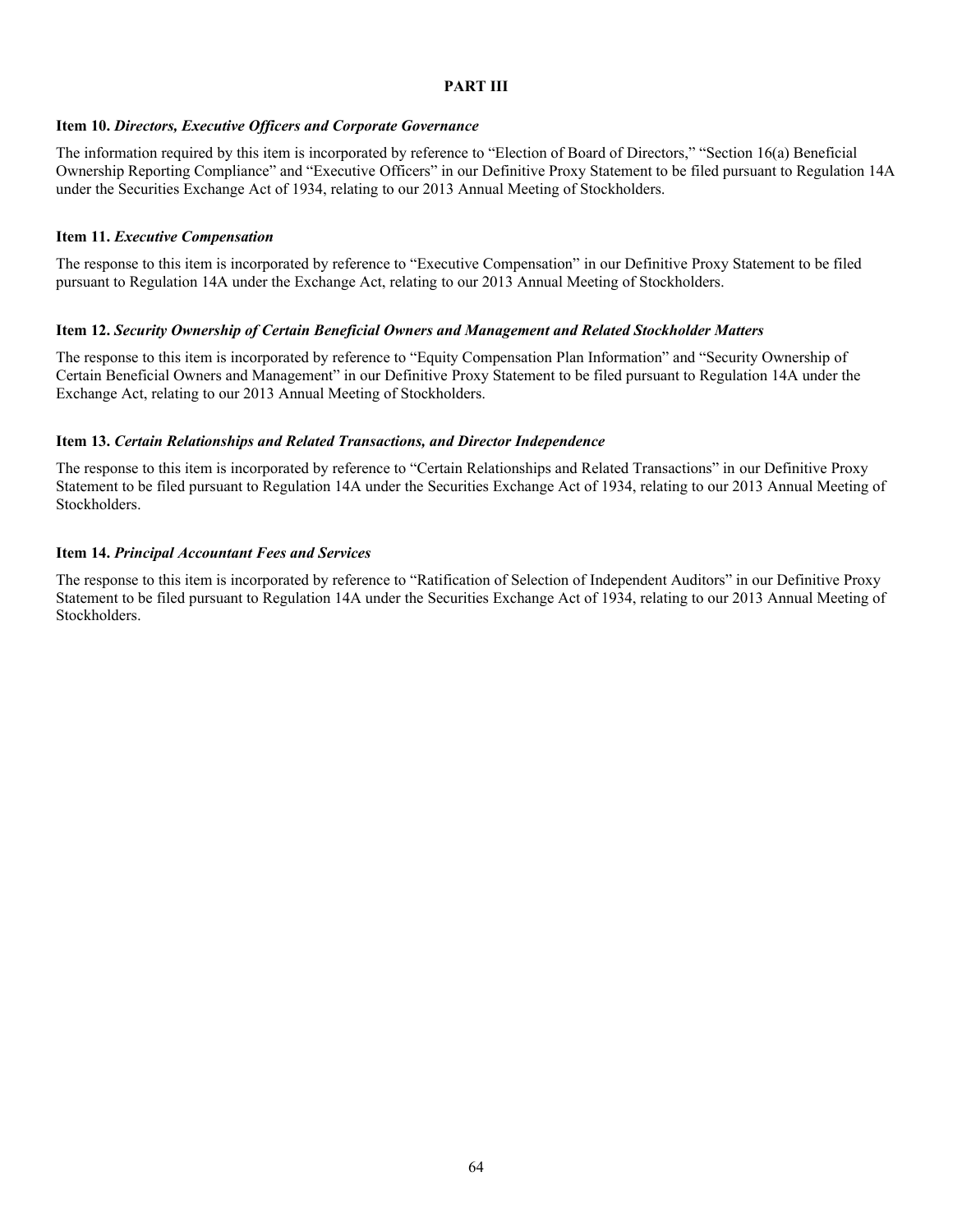#### **PART IV**

## **Item 15.** *Exhibits and Financial Statement Schedules*

- *(a) The following documents are filed as part of this Report:*
	- 1. Consolidated financial statements filed as part of this Report are listed under Part II, Item 8, page 47 of this Form 10-K.
	- 2. No schedules are required because either the required information is not present or is not present in amounts sufficient to require submission of the schedule, or because the information required is included in the consolidated financial statements or the notes thereto.

## *(b) Exhibits*

The following documents are filed as part of this annual report on Form 10-K. We will furnish a copy of any exhibit listed to requesting stockholders upon payment of our reasonable expenses in furnishing those materials.

| <b>Exhibit</b><br><b>Number</b> | Description                                                                                                                                                                      |
|---------------------------------|----------------------------------------------------------------------------------------------------------------------------------------------------------------------------------|
| 2.1                             | Agreement and Plan of Merger and Reorganization, dated September 24, 2008, among Nuvelo, Inc., Dawn Acquisition<br>Sub, Inc. and ARCA biopharma, Inc.(2)                         |
| 2.2                             | Amendment No. 1 to Agreement and Plan of Merger and Reorganization, dated October 28, 2008, by and among<br>Nuvelo, Inc., Dawn Acquisition Sub, Inc. and ARCA biopharma, Inc.(3) |
| 3.1                             | Amended and Restated Certificate of Incorporation of the Registrant, as amended.(17)                                                                                             |
| 3.1(a)                          | Certificate of Amendment to Restated Certificate of Incorporation.(23)                                                                                                           |
| 3.1(b)                          | Form of Certificate of Designation of Preferences, Rights and Limitations of Series A Convertible Preferred Stock of<br>the Registrant. $(25)$                                   |
| 3.2                             | Second Amended and Restated Bylaws of the Registrant, as amended.(6)                                                                                                             |
| 4.1                             | Form of Common Stock Certificate.(4)                                                                                                                                             |
| 4.2                             | Warrant to Purchase Stock Agreement, dated July 17, 2007, by and between ARCA Discovery, Inc. and Silicon Valley<br>Bank. $(5)$                                                  |
| 4.3                             | Amendment No. 1 to Warrant to Purchase Stock Agreement, dated February 19, 2009, by and between ARCA<br>biopharma, Inc. and SVB Financial Group.(5)                              |
| 4.4                             | Warrant to Purchase Stock Agreement, dated August 19, 2008, by and between ARCA biopharma, Inc. and Silicon<br>Valley Bank.(5)                                                   |
| 4.5                             | Amendment No. 1 to Warrant to Purchase Stock Agreement, dated February 19, 2009, by and between ARCA<br>biopharma, Inc. and SVB Financial Group.(5)                              |
| 4.6                             | Warrant to Purchase Stock Agreement, dated October 10, 2008, by and between ARCA biopharma, Inc. and Boulder<br>Ventures IV, $L.P.(5)$                                           |
| 4.7                             | Amendment No. 1 to Warrant to Purchase Stock Agreement, dated February 19, 2009, by and between ARCA<br>biopharma, Inc. and Boulder Ventures IV, L.P.(5)                         |
| 4.8                             | Warrant to Purchase Stock Agreement, dated October 10, 2008, by and between ARCA biopharma, Inc. and Boulder<br>Ventures IV (Annex), $L.P.(5)$                                   |
| 4.9                             | Amendment No. 1 to Warrant to Purchase Stock Agreement, dated February 19, 2009, by and between ARCA<br>biopharma, Inc. and Boulder Ventures IV (Annex), L.P.(5)                 |
| 4.10                            | Warrant to Purchase Stock Agreement, dated October 10, 2008, by and between ARCA biopharma, Inc. and InterWest<br>Partners IX, LP.(5)                                            |
| 4.11                            | Amendment No. 1 to Warrant to Purchase Stock Agreement, dated February 19, 2009, by and between ARCA<br>biopharma, Inc. and InterWest Partners IX, LP.(5)                        |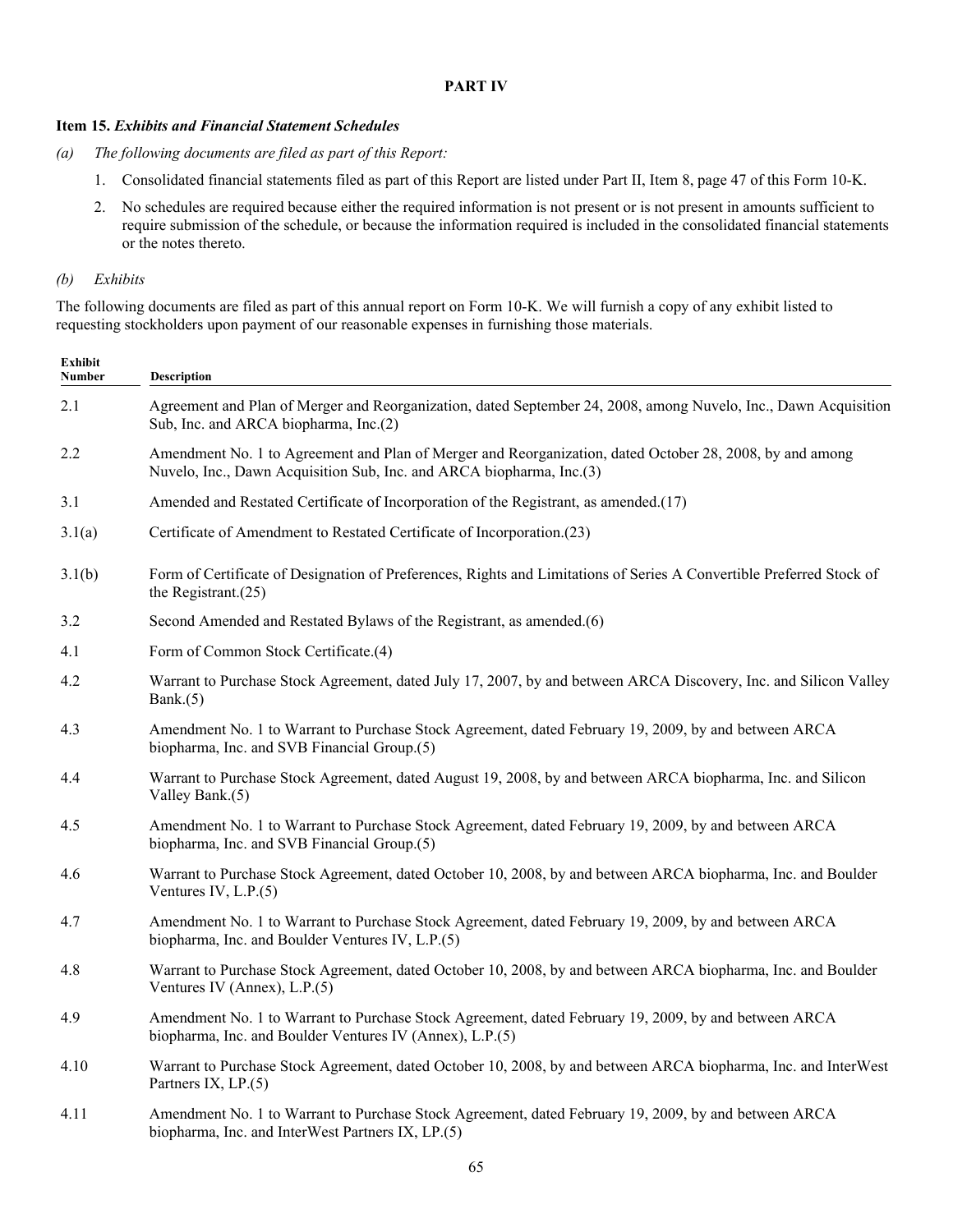| Exhibit<br>Number | Description                                                                                                                                                                               |
|-------------------|-------------------------------------------------------------------------------------------------------------------------------------------------------------------------------------------|
| 4.12              | Warrant to Purchase Stock Agreement, dated October 10, 2008, by and between ARCA biopharma, Inc. and Atlas<br>Venture Fund VII, L.P.(5)                                                   |
| 4.13              | Amendment No. 1 to Warrant to Purchase Stock Agreement, dated February 19, 2009, by and between ARCA<br>biopharma, Inc. and Atlas Venture Fund VII, L.P.(5)                               |
| 4.14              | Warrant to Purchase Stock Agreement, dated October 10, 2008, by and between ARCA biopharma, Inc. and The<br>Peierls Foundation, Inc.(5)                                                   |
| 4.15              | Amendment No. 1 to Warrant to Purchase Stock Agreement, dated February 19, 2009, by and between ARCA<br>biopharma, Inc. and The Peierls Foundation, Inc.(5)                               |
| 4.16              | Warrant to Purchase Stock Agreement, dated October 10, 2008, by and between ARCA biopharma, Inc. and Skyline<br>Venture Partners Qualified Purchaser Fund IV, L.P.(5)                     |
| 4.17              | Amendment No. 1 to Warrant to Purchase Stock Agreement, dated February 19, 2009, by and between ARCA<br>biopharma, Inc. and Skyline Venture Partners Qualified Purchaser Fund IV, L.P.(5) |
| 4.18              | Warrant to Purchase Stock Agreement, dated October 18, 2009, by and between ARCA biopharma, Inc. and BioMed<br>Realty, $L.P.(10)$                                                         |
| 4.19              | Form of Common Stock Purchase Warrant.(12)                                                                                                                                                |
| 4.20              | Form of Warrant to Purchase Common Stock.(16)                                                                                                                                             |
| 4.21              | Form of Common Stock Purchase Warrant.(18)                                                                                                                                                |
| 4.22              | Form of Warrants to Purchase Shares of Common Stock, dated October 22, 2012.(19)                                                                                                          |
| 4.23              | Form of Warrants to Purchase Shares of Common Stock, dated December 20, 2012.(20)                                                                                                         |
| 4.24              | Form of Warrants to Purchase Shares of Common Stock.(21)                                                                                                                                  |
| 4.25              | Form of Common Stock Purchase Warrant.(22)                                                                                                                                                |
| 4.26              | Form of Warrant Agency Agreement by and between ARCA biopharma, Inc. and Computershare Trust Company,<br>N.A. dated May 31, 2013.(25)                                                     |
| 4.27              | Form of Common Stock Purchase Warrant.(25)                                                                                                                                                |
| 4.28              | Form of Common Stock Purchase Warrant.(29)                                                                                                                                                |
| 4.29              | Warrant Agency Agreement by and among ARCA biopharma, Inc., Computershare Inc. and Computershare Trust<br>Company, N.A. dated February 3, 2014.(29)                                       |
| 4.30              | Reference is made to Exhibits 3.1, 3.1(a), 3.1(b) and 3.2                                                                                                                                 |
| 10.1              | Lease, dated February 8, 2008, by and between ARCA Discovery, Inc. and Arista Place, LLC.(5)                                                                                              |
| $10.2$ §          | License and Sublicense Agreement, dated October 28, 2003, by and between ARCA Discovery, Inc. and CPEC,<br>L.L.C.(8)                                                                      |
| $10.3\$           | Amendment to License and Sublicense Agreement, dated February 22, 2006, by and between ARCA Discovery, Inc.<br>and CPEC L.L.C.(8)                                                         |
| $10.4\$           | Manufacturing Agreement, dated September 11, 2006, by and between ARCA Discovery, Inc. and Patheon, Inc.(8)                                                                               |
| $10.5\dagger$     | ARCA Discovery, Inc. 2004 Stock Incentive Plan.(4)                                                                                                                                        |
| $10.6\dagger$     | Amendment No. 1 to the ARCA Discovery, Inc. 2004 Stock Incentive Plan.(4)                                                                                                                 |
| 10.7 <sup>†</sup> | Amendment No. 2 to the ARCA Discovery, Inc. 2004 Stock Incentive Plan.(4)                                                                                                                 |
| $10.8\dagger$     | Amendment No. 3 to the ARCA Discovery, Inc. 2004 Stock Incentive Plan.(4)                                                                                                                 |
| $10.9\dagger$     | Amendment No. 4 to the ARCA Discovery, Inc. 2004 Stock Incentive Plan.(4)<br>66                                                                                                           |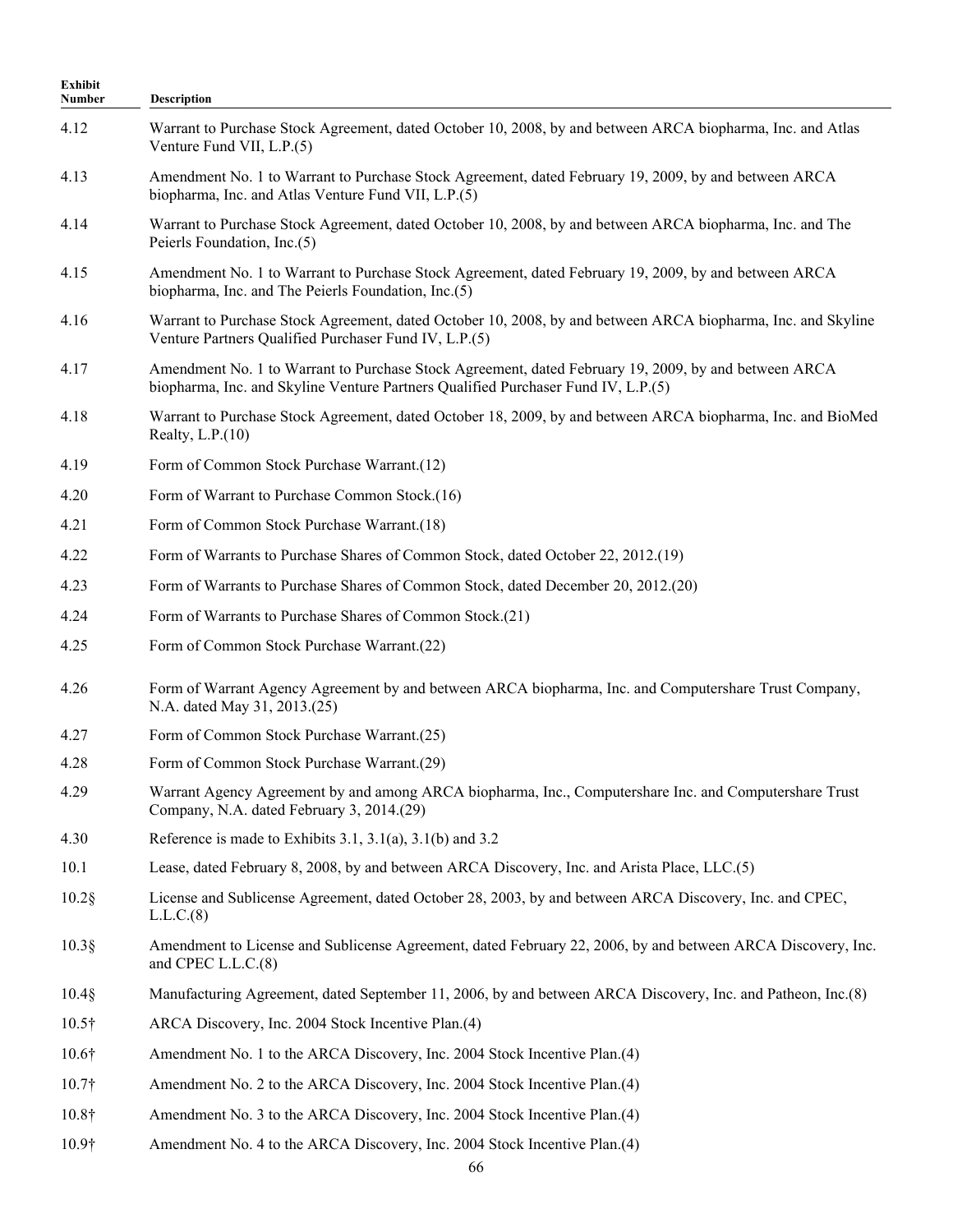| Exhibit<br>Number | <b>Description</b>                                                                                                                                                |
|-------------------|-------------------------------------------------------------------------------------------------------------------------------------------------------------------|
| 10.10†            | Amendment No. 5 to the ARCA Discovery, Inc. 2004 Stock Incentive Plan.(4)                                                                                         |
| $10.11\dagger$    | Amendment No. 6 to the ARCA Discovery, Inc. 2004 Stock Incentive Plan.(4)                                                                                         |
| $10.12\dagger$    | ARCA biopharma, Inc. 2004 Stock Incentive Plan, Form of Executive Incentive Stock Option Agreement. (4)                                                           |
| $10.13\dagger$    | ARCA biopharma, Inc. 2004 Stock Incentive Plan, Form of Non-Executive Incentive Stock Option Agreement.(4)                                                        |
| $10.14\dagger$    | ARCA biopharma, Inc. 2004 Stock Incentive Plan, Form of Nonqualified Stock Option Agreement.(4)                                                                   |
| $10.15\dagger$    | ARCA biopharma, Inc. 2004 Equity Incentive Plan (f/k/a Nuvelo, Inc. 2004 Equity Incentive Plan), Form of Partial<br>Acceleration Stock Option Agreement.(5)       |
| $10.16\dagger$    | ARCA biopharma, Inc. 2004 Equity Incentive Plan (f/k/a Nuvelo, Inc. 2004 Equity Incentive Plan), Form of No<br>Acceleration Stock Option Agreement.(5)            |
| $10.17\dagger$    | ARCA biopharma, Inc. 2004 Equity Incentive Plan (f/k/a Nuvelo, Inc. 2004 Equity Incentive Plan), Form of Director<br>Stock Option Agreement.(5)                   |
| $10.18\dagger$    | ARCA biopharma, Inc. 2004 Equity Incentive Plan (f/k/a Nuvelo, Inc. 2004 Equity Incentive Plan), Form of Notice of<br>Grant of Stock Option.(5)                   |
| $10.19\dagger$    | ARCA biopharma, Inc. 2004 Equity Incentive Plan (f/k/a Nuvelo, Inc. 2004 Equity Incentive Plan), Form of Notice of<br>Director Grant of Stock Option.(5)          |
| $10.20\dagger$    | Form of Indemnification Agreement between Nuvelo, Inc. and its directors and officers.(1)                                                                         |
| $10.21\dagger$    | Amended and Restated Employment and Retention Agreement, dated June 4, 2008, by and between ARCA<br>biopharma, Inc. and Michael R. Bristow.(5)                    |
| 10.22             | Assignment and Assumption Agreement, dated January 26, 2009, by and between ARCA biopharma, Inc. and ARCA<br>biopharma Colorado, Inc.(5)                          |
| $10.23\dagger$    | Amended and Restated Employment Agreement, dated June 12, 2008, by and between ARCA biopharma, Inc. and<br>Christopher D. Ozeroff.(5)                             |
| 10.24             | Assignment and Assumption Agreement, dated January 26, 2009, by and between ARCA biopharma, Inc. and ARCA<br>biopharma Colorado, Inc.(5)                          |
| $10.25\dagger$    | Amended and Restated ARCA biopharma, Inc. 2004 Equity Incentive Plan(7)                                                                                           |
| $10.26\dagger$    | Form of Option Amendment pursuant to ARCA biopharma, Inc. 2004 Equity Incentive Plan and ARCA biopharma,<br>Inc. 2004 Stock Option Plan (change of control)(11)   |
| 10.27†            | Form of Option Agreement and Grant Notice pursuant to ARCA biopharma, Inc. 2004 Equity Incentive Plan<br>(NDA/change of control acceleration)(11)                 |
| $10.28\dagger$    | Employment Agreement, dated February 11, 2009, by and between ARCA biopharma, Inc. and Patrick Wheeler.(10)                                                       |
| 10.29             | Form of Indemnification Agreement between ARCA biopharma, Inc. and its directors and officers.(5)                                                                 |
| 10.30             | Form of Subscription Agreement.(12)                                                                                                                               |
| $10.31\$          | License Agreement, dated April 15, 2011, by and between ARCA biopharma, Inc. and the University of<br>Cincinnati.(13)                                             |
| 10.32             | First Amendment to Lease Agreement, dated June 14, 2011, by and between Arista Place, LLC and ARCA biopharma<br>Inc., (f/k/a ARCA Discovery, Inc.).(14)           |
| $10.33\$          | Amended and Restated Exclusive License Agreement, dated August 12, 2011, by and between the Regents of the<br>University of Colorado and ARCA biopharma, Inc.(15) |
| 10.34             | Form of Subscription Agreement.(16)                                                                                                                               |
| 10.35             | Form of Registration Rights Agreement.(16)                                                                                                                        |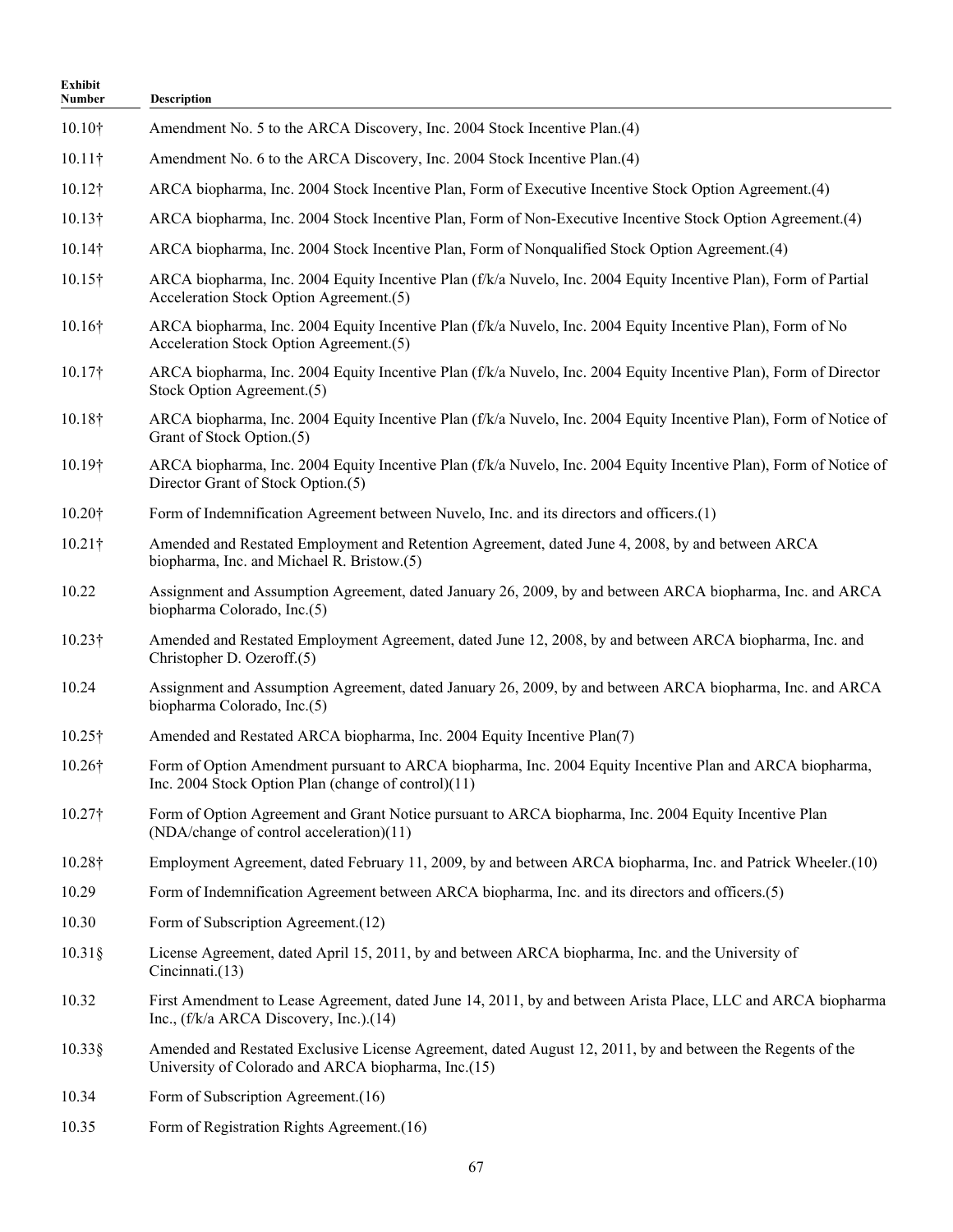| Exhibit<br><b>Number</b> | Description                                                                                                                       |
|--------------------------|-----------------------------------------------------------------------------------------------------------------------------------|
| 10.36                    | Waiver and Amendment Agreement, dated March 30, 2012, by and between ARCA biopharma, Inc. and Michael<br>Bristow. $(17)$          |
| 10.37                    | Waiver and Amendment Agreement, dated March 30, 2012, by and between ARCA biopharma, Inc. and Patrick<br>Wheeler. $(17)$          |
| 10.38                    | Waiver and Amendment Agreement, dated March 30, 2012, by and between ARCA biopharma, Inc. and Christopher<br>Ozeroff. $(17)$      |
| 10.39                    | Form of Subscription Agreement.(18)                                                                                               |
| 10.40                    | Form of Subscription Agreement by and among the Company and the purchasers identified therein, dated October 22,<br>2012(19)      |
| 10.41                    | Form of Registration Rights Agreement.(19)                                                                                        |
| 10.42                    | Form of Subscription Agreement by and among the Company and the purchasers identified therein, dated December<br>18, 2012. (20)   |
| 10.43                    | Form of Registration Rights Agreement.(20)                                                                                        |
| 10.44                    | Form of Amendment to the Registration Rights Agreement, dated December 18, 2012.(20)                                              |
| 10.45                    | Form of Subscription Agreement by and among the Company and the purchasers identified therein, dated January 22,<br>2013(21)      |
| 10.46                    | Form of Registration Rights Agreement.(21)                                                                                        |
| 10.47                    | Subscription Agreement.(22)                                                                                                       |
| 10.48                    | Clinical Trial Collaboration Agreement between ARCA biopharma, Inc. and Medtronic, Inc. dated as of April 18,<br>2013(24)         |
| 10.49                    | Placement Agency Agreement by and between ARCA biopharma, Inc. and Dawson James Securities, Inc., dated<br>January 31, 2013.(22)  |
| 10.50                    | Letter Agreement between ARCA biopharma, Inc. and Medtronic, Inc. dated as of July 26, 2013.(26)                                  |
| 10.51                    | Letter Agreement by and between ARCA biopharma, Inc. and Dawson James Securities, Inc., dated April 11,<br>2013(25)               |
| 10.52                    | Letter of Lease Extension, dated May 16, 2013, by and between Arista Place, LLC and ARCA biopharma, Inc. (26)                     |
| 10.53                    | Office Lease Agreement by and between ARCA biopharma, Inc. and Circle Point Properties, LLC, effective August 1,<br>2013(27)      |
| $10.54\dagger$           | Amendment Agreement by and between ARCA biopharma, Inc. and Michael R. Bristow, effective as of June 13,<br>2013(26)              |
| $10.55\dagger$           | Amendment Agreement by and between ARCA biopharma, Inc. and Patrick M. Wheeler, effective as of June 13,<br>2013. (26)            |
| 10.56†                   | Amendment Agreement by and between ARCA biopharma, Inc. and Christopher Ozeroff, effective as of June 13,<br>2013(26)             |
| $10.57\dagger$           | ARCA biopharma, Inc. 2013 Equity Incentive Plan.(28)                                                                              |
| $10.58\dagger$           | Form of Stock Option Agreement and Option Grant Notice under 2013 Equity Incentive Plan (Standard).(28)                           |
| 10.59†                   | Form of Stock Option Agreement and Option Grant Notice under 2013 Equity Incentive Plan (Officer).(28)                            |
| 10.60†                   | Form of Stock Option Agreement and Option Grant Notice under 2013 Equity Incentive Plan (Director).(28)                           |
| $10.61\dagger$           | Form of Restricted Stock Unit Award Agreement and Notice of Grant Award under 2013 Equity Incentive Plan<br>$(Standard)$ . $(28)$ |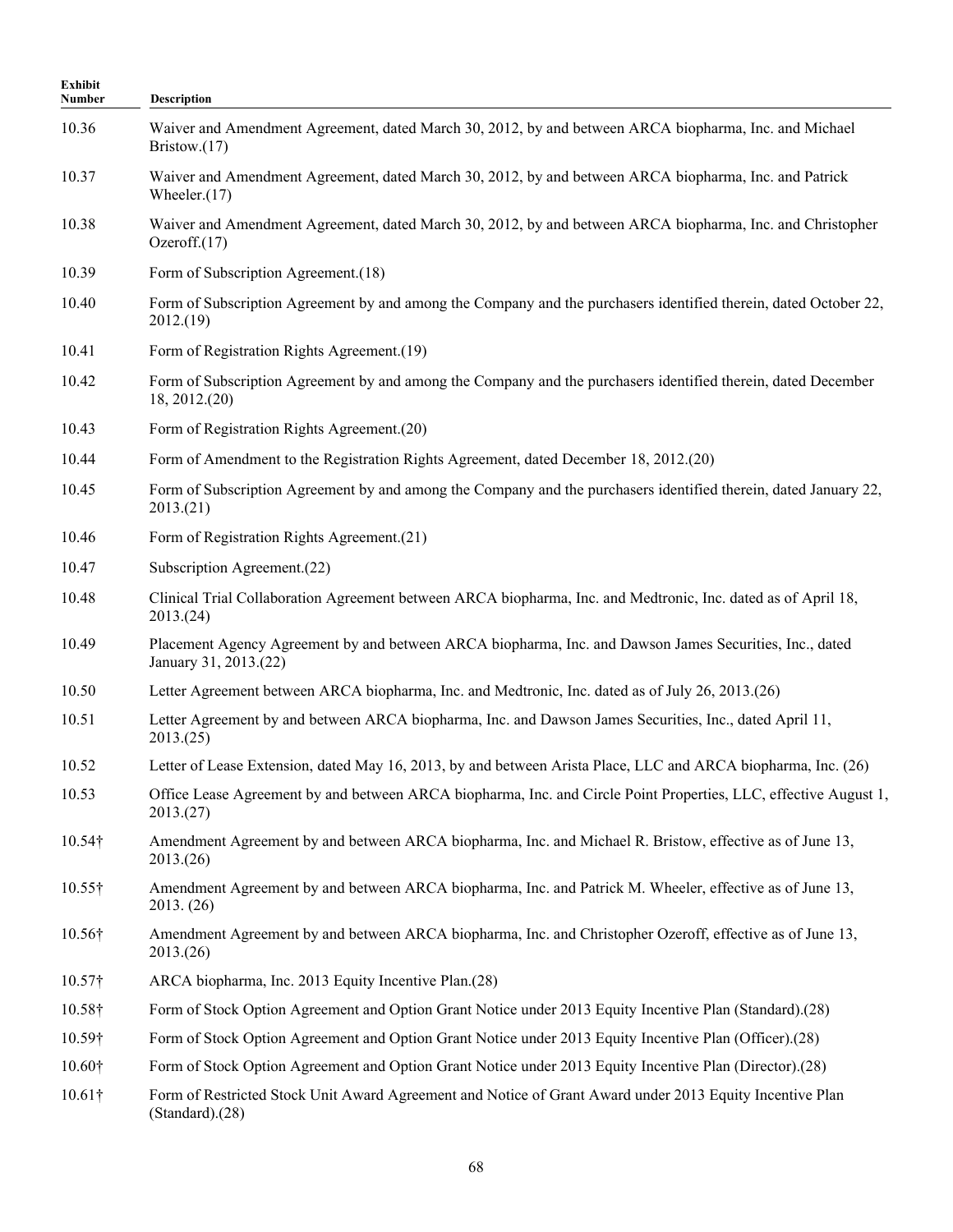| Exhibit<br><b>Number</b> | <b>Description</b>                                                                                                                                                                                   |
|--------------------------|------------------------------------------------------------------------------------------------------------------------------------------------------------------------------------------------------|
| $10.62\dagger$           | Form of Restricted Stock Unit Award Agreement and Notice of Grant Award under 2013 Equity Incentive Plan<br>$(Officer)$ . $(28)$                                                                     |
| 10.63                    | Placement Agency Agreement by and between ARCA biopharma, Inc. and Dawson James Securities, Inc., dated<br>January 21, 2014.(29)                                                                     |
| 10.64                    | Amendment No. 1 to Placement Agency Agreement by and between ARCA biopharma, Inc. and Dawson James<br>Securities, Inc., dated January 31, 2014.(29)                                                  |
| $10.65*$ §               | Clinical Research Agreement by and between ARCA biopharma, Inc. and Duke University, dated November 5, 2013.                                                                                         |
| 14.1                     | Code of Business Conduct and Ethics.(6)                                                                                                                                                              |
| $23.1*$                  | Consent of KPMG LLP, Independent Registered Public Accounting Firm.                                                                                                                                  |
| $24.1*$                  | Power of Attorney (included in the signature page hereto).                                                                                                                                           |
| $31.1*$                  | Certification of Chief Executive Officer pursuant to Rule 13a-14(a) or 15d-14(a) under the Securities Exchange Act of<br>1934, as adopted pursuant to Section 302 of the Sarbanes-Oxley Act of 2002. |
| $31.2*$                  | Certification of Chief Financial Officer pursuant to Rule 13a-14(a) or 15d-14(a) under the Securities Exchange Act of<br>1934, as adopted pursuant to Section 302 of the Sarbanes-Oxley Act of 2002. |
| $32.1*$                  | Certification of Chief Executive Officer and Chief Financial Officer pursuant to 18 U.S.C. sec. 1350, as adopted<br>pursuant to Section 906 of the Sarbanes-Oxley Act of 2002.                       |
| $101$ . INS*             | XBRL Instance Document (filed electronically herewith)                                                                                                                                               |
| 101.SCH*                 | XBRL Taxonomy Extension Schema Document (filed electronically herewith)                                                                                                                              |
| $101.CAL*$               | XBRL Taxonomy Extension Calculation Linkbase Document (filed electronically herewith)                                                                                                                |
| $101.LAB*$               | XBRL Taxonomy Extension Label Linkbase Document (filed electronically herewith)                                                                                                                      |
| 101.PRE*                 | XBRL Taxonomy Extension Presentation Linkbase Document (filed electronically herewith)                                                                                                               |
| 101.DEF*                 | XBRL Taxonomy Extension Definition Linkbase Document (filed electronically herewith)                                                                                                                 |
| $\ast$                   | Filed herewith                                                                                                                                                                                       |

<sup>\*</sup> Filed herewith.

<sup>†</sup> Compensatory plan or agreement.

<sup>§</sup> Confidential treatment has been requested for portions of this document, which are omitted and filed separately with the SEC.

<sup>(1)</sup> Previously filed with the SEC as an Exhibit to and incorporated herein by reference from Hyseq, Inc.'s Form S-1, filed on June 12, 1997, as amended, File No. 333-29091.

<sup>(2)</sup> Previously filed with the SEC as an Exhibit to and incorporated herein by reference from Nuvelo, Inc.'s Form 8-K, filed on September 25, 2008, File No. 000-22873.

<sup>(3)</sup> Previously filed with the SEC as an Exhibit to and incorporated herein by reference from Nuvelo, Inc.'s Form 8-K, filed on October 29, 2008, File No. 000-22873.

<sup>(4)</sup> Previously filed with the SEC as an Exhibit to and incorporated herein by reference from ARCA biopharma, Inc.'s Form 8-K, filed on January 28, 2009, File No. 000-22873.

<sup>(5)</sup> Previously filed with the SEC as an Exhibit to and incorporated herein by reference from ARCA biopharma, Inc.'s Form 10-K, filed on March 27, 2009, File No. 000-22873.

<sup>(6)</sup> Previously filed with the SEC as an Exhibit to and incorporated herein by reference from ARCA biopharma, Inc.'s Form 10-Q, filed on November 16, 2009, File No. 000-22873.

<sup>(7)</sup> Previously filed with the SEC as an Exhibit to and incorporated herein by reference from ARCA biopharma, Inc.'s Form 10- Q/A, filed on August 21, 2009, File No. 000-22873.

<sup>(8)</sup> Previously filed with the SEC as an Exhibit to and incorporated herein by reference from ARCA biopharma, Inc.'s Form 10-Q, filed on May 15, 2009, File No. 000-22873.

<sup>(9)</sup> Previously filed with the SEC as an Exhibit to and incorporated herein by reference from ARCA biopharma, Inc.'s Form 10- Q/A, filed on November 6, 2009, File No. 000-22873.

<sup>(10)</sup> Previously filed with the SEC as an Exhibit to and incorporated herein by reference from ARCA biopharma, Inc.'s Form 10-K, filed on March 4, 2010, File No. 000-22873.

<sup>(11)</sup> Previously filed with the SEC as an Exhibit to and incorporated herein by reference from ARCA biopharma, Inc.'s Form 10-Q, filed on August 10, 2009, File No. 000-22873.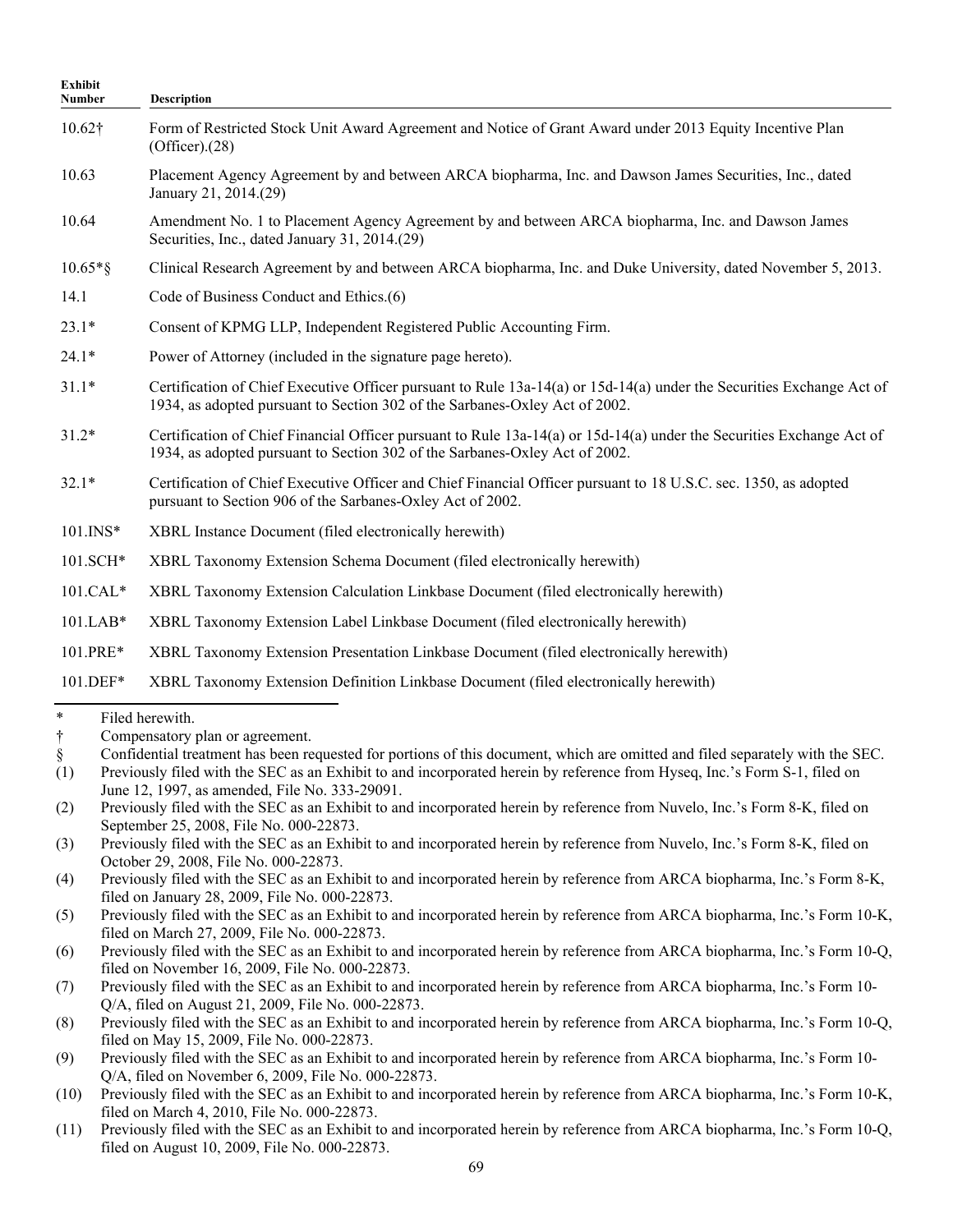- (12) Previously filed with the SEC as an Exhibit to and incorporated herein by reference from ARCA biopharma, Inc.'s Form 8-K filed on April 18, 2011, File No. 000-22873.
- (13) Previously filed with the SEC as an Exhibit to and incorporated herein by reference from ARCA biopharma, Inc.'s Form 10-Q, filed on May 16, 2011, File No. 000-22873.
- (14) Previously filed with the SEC as an Exhibit to and incorporated herein by reference from ARCA biopharma, Inc.'s Form 8-K filed on June 20, 2011, File No. 000-22873.
- (15) Previously filed with the SEC as an Exhibit to and incorporated herein by reference from ARCA biopharma, Inc.'s Form 10-Q, filed on August 15, 2011, File No. 000-22873.
- (16) Previously filed with the SEC as an Exhibit to and incorporated herein by reference from ARCA biopharma, Inc.'s Form 8-K filed on December 22, 2011, File No. 000-22873.
- (17) Previously filed with the SEC as an Exhibit to and incorporated herein by reference from ARCA biopharma, Inc.'s Form 10-Q, filed on May 14, 2012, File No. 000-22873.
- (18) Previously filed with the SEC as an exhibit and incorporated herein by reference from ARCA biopharma, Inc.'s Form 8-K, filed on August 3, 2012, File No. 000-22873.
- (19) Previously filed with the SEC as an exhibit and incorporated herein by reference from ARCA biopharma, Inc.'s Form 8-K, filed on October 23, 2012, File No. 000-22873.
- (20) Previously filed with the SEC as an exhibit and incorporated herein by reference from ARCA biopharma, Inc.'s Form 8-K, filed on December 19, 2012, File No. 000-22873.
- (21) Previously filed with the SEC as an exhibit and incorporated herein by reference from ARCA biopharma, Inc.'s Form 8-K, filed on January 23, 2013, File No. 000-22873.
- (22) Previously filed with the SEC as an exhibit and incorporated herein by reference from ARCA biopharma, Inc.'s Form 8-K, filed on February 1, 2013, File No. 000-22873.
- (23) Previously filed with the SEC as an exhibit and incorporated herein by reference from ARCA biopharma, Inc.'s Form 8-K, filed on March 5, 2013, File No. 000-22873.
- (24) Previously filed with the SEC as an Exhibit and incorporated herein by reference from ARCA biopharma, Inc.'s Form 8-K, filed on April 22, 2013, File No. 000-22873.
- (25) Previously filed with the SEC as an Exhibit and incorporated herein by reference from ARCA biopharma, Inc.'s Form S-1, filed on March 25, 2013, as amended, File No. 333-187508.
- (26) Previously filed with the SEC as an exhibit and incorporated herein by reference from ARCA biopharma, Inc.'s Form 10-Q, filed on August 13, 2013, File No. 000-22873.
- (27) Previously filed with the SEC as an Exhibit and incorporated herein by reference from ARCA biopharma, Inc.'s Form 8-K, filed on August 6, 2013, File No. 000-22873.
- (28) Previously filed with the SEC as an Exhibit and incorporated herein by reference from ARCA biopharma, Inc.'s Form 8-K, filed on September 23, 2013, File No. 000-22873.
- (29) Previously filed with the SEC as an Exhibit and incorporated herein by reference from ARCA biopharma, Inc.'s Form 8-K, filed on February 4, 2014, File No. 000-22873.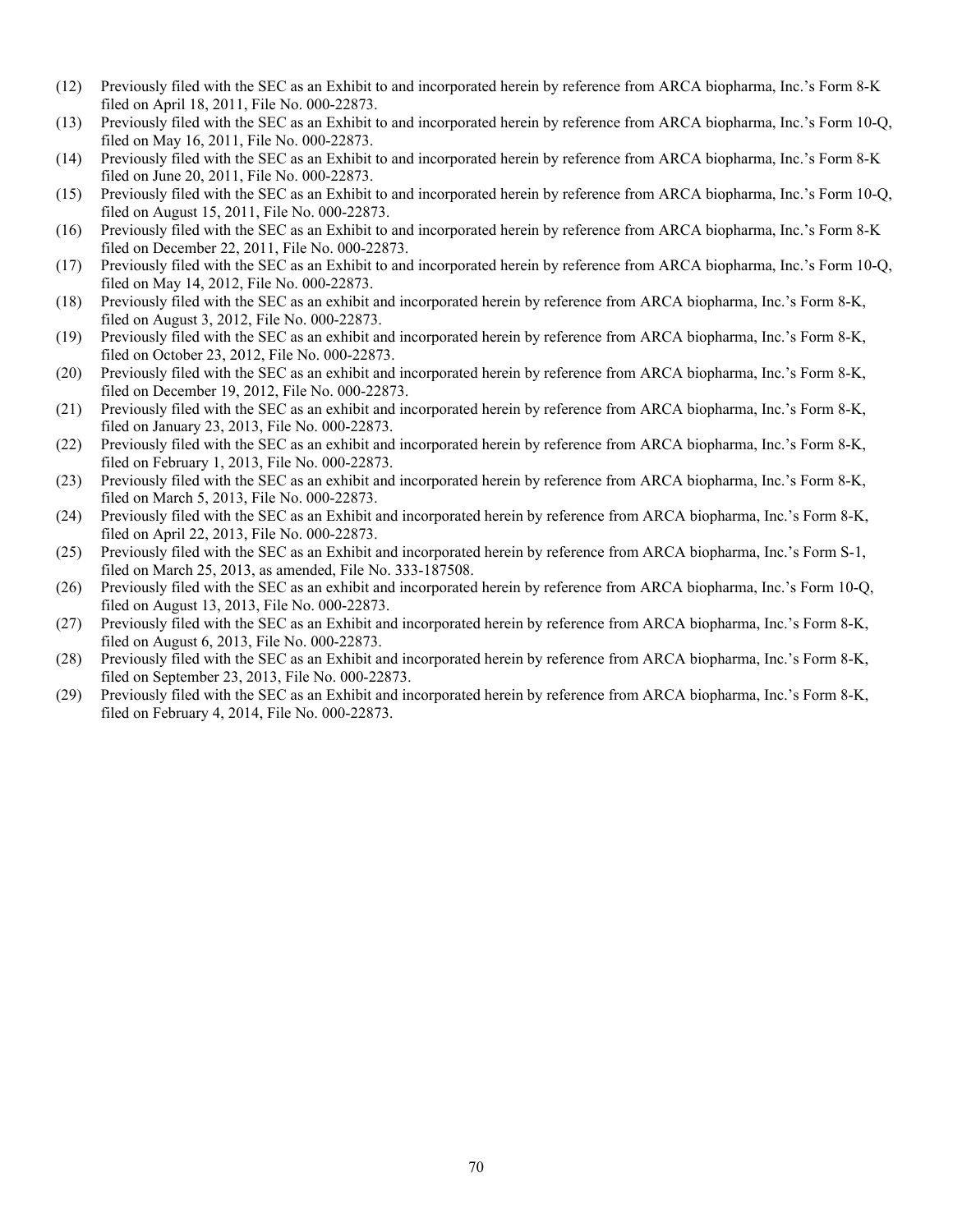## **SIGNATURES**

Pursuant to the requirements of Section 13 or 15(d) the Securities Exchange Act of 1934, the Registrant has duly caused this report to be signed on its behalf by the undersigned, thereunto duly authorized.

## **ARCA biopharma, Inc.**

By: /S/ PATRICK M. WHEELER

**Patrick M. Wheeler Chief Financial Officer (Principal Financial Officer and Principal Accounting Officer)**

Date: March 20, 2014

## **POWER OF ATTORNEY**

KNOW ALL PERSONS BY THESE PRESENTS, that each person whose signature appears below constitutes and appoints Michael R. Bristow and Patrick M. Wheeler, and each of them, as his true and lawful attorneys-in-fact and agents, with full power of substitution for him, and in his name in any and all capacities, to sign any and all amendments to this Annual Report on Form 10-K, and to file the same, with exhibits thereto and other documents in connection therewith, with the Securities and Exchange Commission, granting unto said attorneys-in-fact and agents, and each of them, full power and authority to do and perform each and every act and thing requisite and necessary to be done therewith, as fully to all intents and purposes as he might or could do in person, hereby ratifying and confirming all that said attorneys-in-fact and agents, and any of them or his or her substitute or substitutes, may lawfully do or cause to be done by virtue hereof.

Pursuant to the requirements of the Securities Exchange Act of 1934, this report has been signed by the following persons on behalf of ARCA biopharma, Inc., in the capacities and on the dates indicated.

| <b>Signature</b>          | <b>Title</b>                                                   | Date           |
|---------------------------|----------------------------------------------------------------|----------------|
| /s/ Michael R. Bristow    | President and Chief Executive                                  | March 20, 2014 |
| <b>Michael R. Bristow</b> | Officer and Director                                           |                |
|                           | (Principal Executive Officer)                                  |                |
| /s/ Patrick M. Wheeler    | Chief Financial Officer                                        | March 20, 2014 |
| Patrick M. Wheeler        | (Principal Financial Officer and Principal Accounting Officer) |                |
| /s/ Linda Grais           | Director                                                       | March 20, 2014 |
| <b>Linda Grais</b>        |                                                                |                |
| /s/ Raymond Woosley       | Director                                                       | March 20, 2014 |
| <b>Raymond Woosley</b>    |                                                                |                |
| /s/ Robert Conway         | Director                                                       | March 20, 2014 |
| <b>Robert Conway</b>      |                                                                |                |
| /s/ Daniel Mitchell       | Director                                                       | March 20, 2014 |
| <b>Daniel Mitchell</b>    |                                                                |                |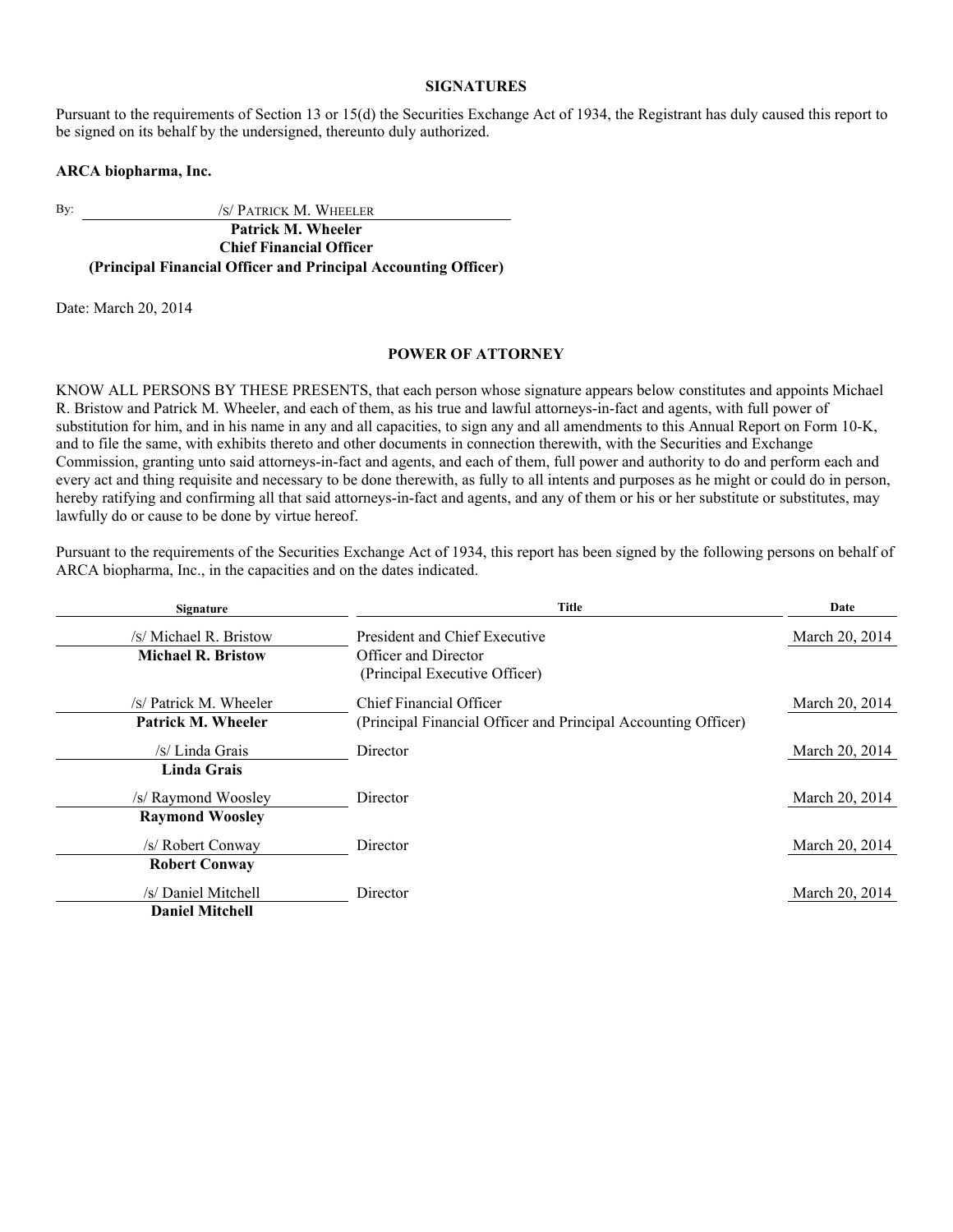## **EXHIBIT INDEX**

| <b>Exhibit</b><br>Number | Description                                                                                                                                                                      |
|--------------------------|----------------------------------------------------------------------------------------------------------------------------------------------------------------------------------|
| 2.1                      | Agreement and Plan of Merger and Reorganization, dated September 24, 2008, among Nuvelo, Inc., Dawn<br>Acquisition Sub, Inc. and ARCA biopharma, Inc.(2)                         |
| 2.2                      | Amendment No. 1 to Agreement and Plan of Merger and Reorganization, dated October 28, 2008, by and among<br>Nuvelo, Inc., Dawn Acquisition Sub, Inc. and ARCA biopharma, Inc.(3) |
| 3.1                      | Amended and Restated Certificate of Incorporation of the Registrant, as amended.(17)                                                                                             |
| 3.1(a)                   | Certificate of Amendment to Restated Certificate of Incorporation.(23)                                                                                                           |
| 3.1(b)                   | Form of Certificate of Designation of Preferences, Rights and Limitations of Series A Convertible Preferred Stock of<br>the Registrant. $(25)$                                   |
| 3.2                      | Second Amended and Restated Bylaws of the Registrant, as amended.(6)                                                                                                             |
| 4.1                      | Form of Common Stock Certificate.(4)                                                                                                                                             |
| 4.2                      | Warrant to Purchase Stock Agreement, dated July 17, 2007, by and between ARCA Discovery, Inc. and Silicon<br>Valley Bank.(5)                                                     |
| 4.3                      | Amendment No. 1 to Warrant to Purchase Stock Agreement, dated February 19, 2009, by and between ARCA<br>biopharma, Inc. and SVB Financial Group.(5)                              |
| 4.4                      | Warrant to Purchase Stock Agreement, dated August 19, 2008, by and between ARCA biopharma, Inc. and Silicon<br>Valley Bank.(5)                                                   |
| 4.5                      | Amendment No. 1 to Warrant to Purchase Stock Agreement, dated February 19, 2009, by and between ARCA<br>biopharma, Inc. and SVB Financial Group.(5)                              |
| 4.6                      | Warrant to Purchase Stock Agreement, dated October 10, 2008, by and between ARCA biopharma, Inc. and Boulder<br>Ventures IV, $L.P.(5)$                                           |
| 4.7                      | Amendment No. 1 to Warrant to Purchase Stock Agreement, dated February 19, 2009, by and between ARCA<br>biopharma, Inc. and Boulder Ventures IV, L.P.(5)                         |
| 4.8                      | Warrant to Purchase Stock Agreement, dated October 10, 2008, by and between ARCA biopharma, Inc. and Boulder<br>Ventures IV (Annex), $L.P.(5)$                                   |
| 4.9                      | Amendment No. 1 to Warrant to Purchase Stock Agreement, dated February 19, 2009, by and between ARCA<br>biopharma, Inc. and Boulder Ventures IV (Annex), L.P.(5)                 |
| 4.10                     | Warrant to Purchase Stock Agreement, dated October 10, 2008, by and between ARCA biopharma, Inc. and InterWest<br>Partners IX, $LP(5)$                                           |
| 4.11                     | Amendment No. 1 to Warrant to Purchase Stock Agreement, dated February 19, 2009, by and between ARCA<br>biopharma, Inc. and InterWest Partners IX, LP.(5)                        |
| 4.12                     | Warrant to Purchase Stock Agreement, dated October 10, 2008, by and between ARCA biopharma, Inc. and Atlas<br>Venture Fund VII, L.P.(5)                                          |
| 4.13                     | Amendment No. 1 to Warrant to Purchase Stock Agreement, dated February 19, 2009, by and between ARCA<br>biopharma, Inc. and Atlas Venture Fund VII, L.P.(5)                      |
| 4.14                     | Warrant to Purchase Stock Agreement, dated October 10, 2008, by and between ARCA biopharma, Inc. and The<br>Peierls Foundation, Inc.(5)                                          |
| 4.15                     | Amendment No. 1 to Warrant to Purchase Stock Agreement, dated February 19, 2009, by and between ARCA<br>biopharma, Inc. and The Peierls Foundation, Inc.(5)                      |
| 4.16                     | Warrant to Purchase Stock Agreement, dated October 10, 2008, by and between ARCA biopharma, Inc. and Skyline<br>Venture Partners Qualified Purchaser Fund IV, L.P.(5)            |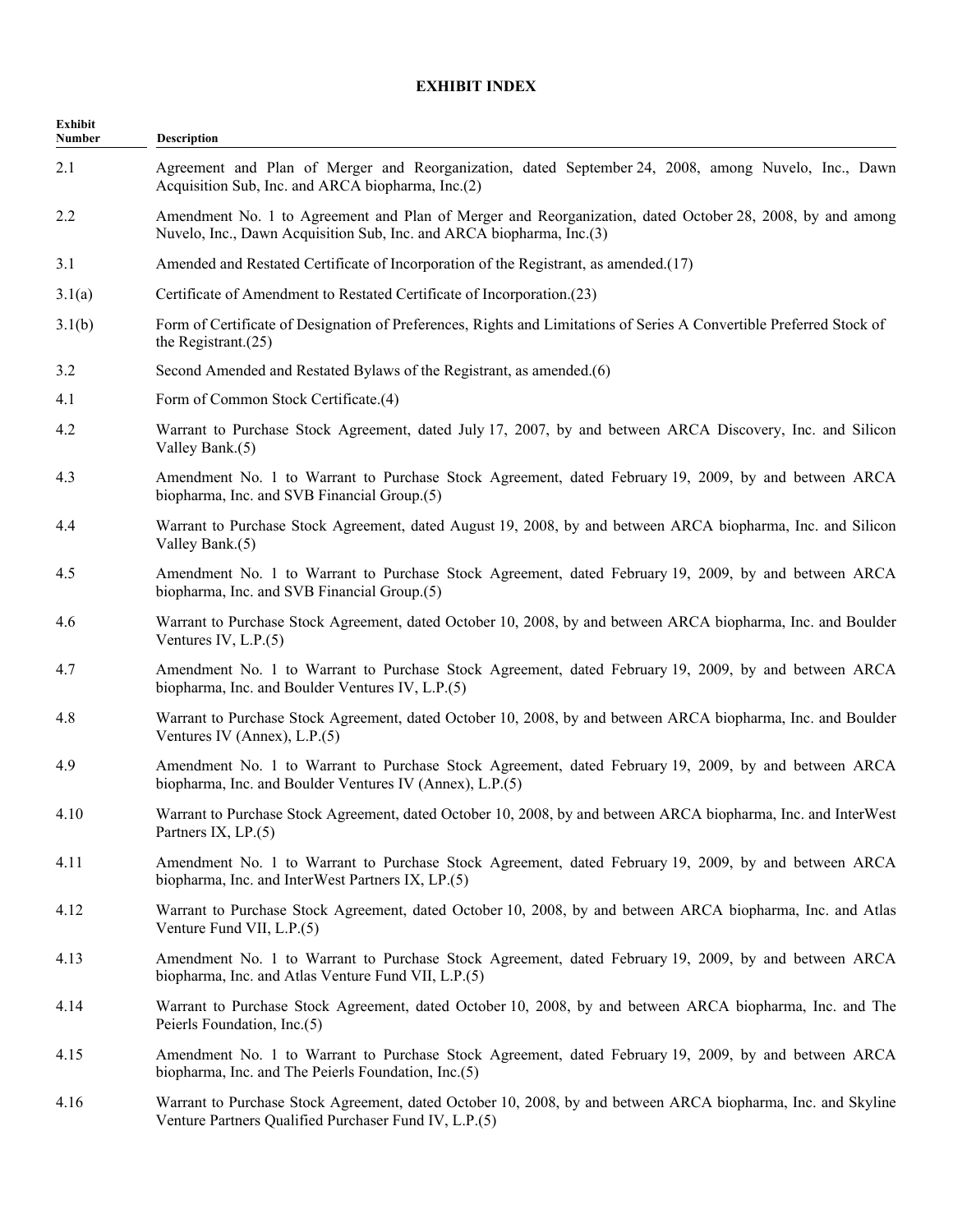| Exhibit<br>Number | Description                                                                                                                                                                               |
|-------------------|-------------------------------------------------------------------------------------------------------------------------------------------------------------------------------------------|
| 4.17              | Amendment No. 1 to Warrant to Purchase Stock Agreement, dated February 19, 2009, by and between ARCA<br>biopharma, Inc. and Skyline Venture Partners Qualified Purchaser Fund IV, L.P.(5) |
| 4.18              | Warrant to Purchase Stock Agreement, dated October 18, 2009, by and between ARCA biopharma, Inc. and BioMed<br>Realty, $L.P.(10)$                                                         |
| 4.19              | Form of Common Stock Purchase Warrant.(12)                                                                                                                                                |
| 4.20              | Form of Warrant to Purchase Common Stock.(16)                                                                                                                                             |
| 4.21              | Form of Common Stock Purchase Warrant.(18)                                                                                                                                                |
| 4.22              | Form of Warrants to Purchase Shares of Common Stock, dated October 22, 2012.(19)                                                                                                          |
| 4.23              | Form of Warrants to Purchase Shares of Common Stock, dated December 20, 2012.(20)                                                                                                         |
| 4.24              | Form of Warrants to Purchase Shares of Common Stock.(21)                                                                                                                                  |
| 4.25              | Form of Common Stock Purchase Warrant.(22)                                                                                                                                                |
| 4.26              | Form of Warrant Agency Agreement by and between ARCA biopharma, Inc. and Computershare Trust Company,<br>N.A. dated May 31, 2013.(25)                                                     |
| 4.27              | Form of Common Stock Purchase Warrant. (25)                                                                                                                                               |
| 4.28              | Form of Common Stock Purchase Warrant.(29)                                                                                                                                                |
| 4.29              | Warrant Agency Agreement by and among ARCA biopharma, Inc., Computershare Inc. and Computershare Trust<br>Company, N.A. dated February 3, 2014.(29)                                       |
| 4.30              | Reference is made to Exhibits 3.1, 3.1(a), 3.1(b) and 3.2                                                                                                                                 |
| 10.1              | Lease, dated February 8, 2008, by and between ARCA Discovery, Inc. and Arista Place, LLC.(5)                                                                                              |
| $10.2$ §          | License and Sublicense Agreement, dated October 28, 2003, by and between ARCA Discovery, Inc. and CPEC,<br>L.L.C.(8)                                                                      |
| $10.3$ §          | Amendment to License and Sublicense Agreement, dated February 22, 2006, by and between ARCA Discovery, Inc.<br>and CPEC L.L.C.(8)                                                         |
| $10.4$ §          | Manufacturing Agreement, dated September 11, 2006, by and between ARCA Discovery, Inc. and Patheon, Inc.(8)                                                                               |
| $10.5\dagger$     | ARCA Discovery, Inc. 2004 Stock Incentive Plan.(4)                                                                                                                                        |
| $10.6\dagger$     | Amendment No. 1 to the ARCA Discovery, Inc. 2004 Stock Incentive Plan. (4)                                                                                                                |
| 10.7 <sup>†</sup> | Amendment No. 2 to the ARCA Discovery, Inc. 2004 Stock Incentive Plan.(4)                                                                                                                 |
| $10.8\dagger$     | Amendment No. 3 to the ARCA Discovery, Inc. 2004 Stock Incentive Plan.(4)                                                                                                                 |
| 10.9 <sup>†</sup> | Amendment No. 4 to the ARCA Discovery, Inc. 2004 Stock Incentive Plan.(4)                                                                                                                 |
| $10.10\dagger$    | Amendment No. 5 to the ARCA Discovery, Inc. 2004 Stock Incentive Plan.(4)                                                                                                                 |
| $10.11\dagger$    | Amendment No. 6 to the ARCA Discovery, Inc. 2004 Stock Incentive Plan.(4)                                                                                                                 |
| $10.12\dagger$    | ARCA biopharma, Inc. 2004 Stock Incentive Plan, Form of Executive Incentive Stock Option Agreement. (4)                                                                                   |
| $10.13\dagger$    | ARCA biopharma, Inc. 2004 Stock Incentive Plan, Form of Non-Executive Incentive Stock Option Agreement.(4)                                                                                |
| $10.14\dagger$    | ARCA biopharma, Inc. 2004 Stock Incentive Plan, Form of Nonqualified Stock Option Agreement.(4)                                                                                           |
| $10.15\dagger$    | ARCA biopharma, Inc. 2004 Equity Incentive Plan (f/k/a Nuvelo, Inc. 2004 Equity Incentive Plan), Form of Partial<br>Acceleration Stock Option Agreement.(5)                               |
| $10.16\dagger$    | ARCA biopharma, Inc. 2004 Equity Incentive Plan (f/k/a Nuvelo, Inc. 2004 Equity Incentive Plan), Form of No<br>Acceleration Stock Option Agreement.(5)                                    |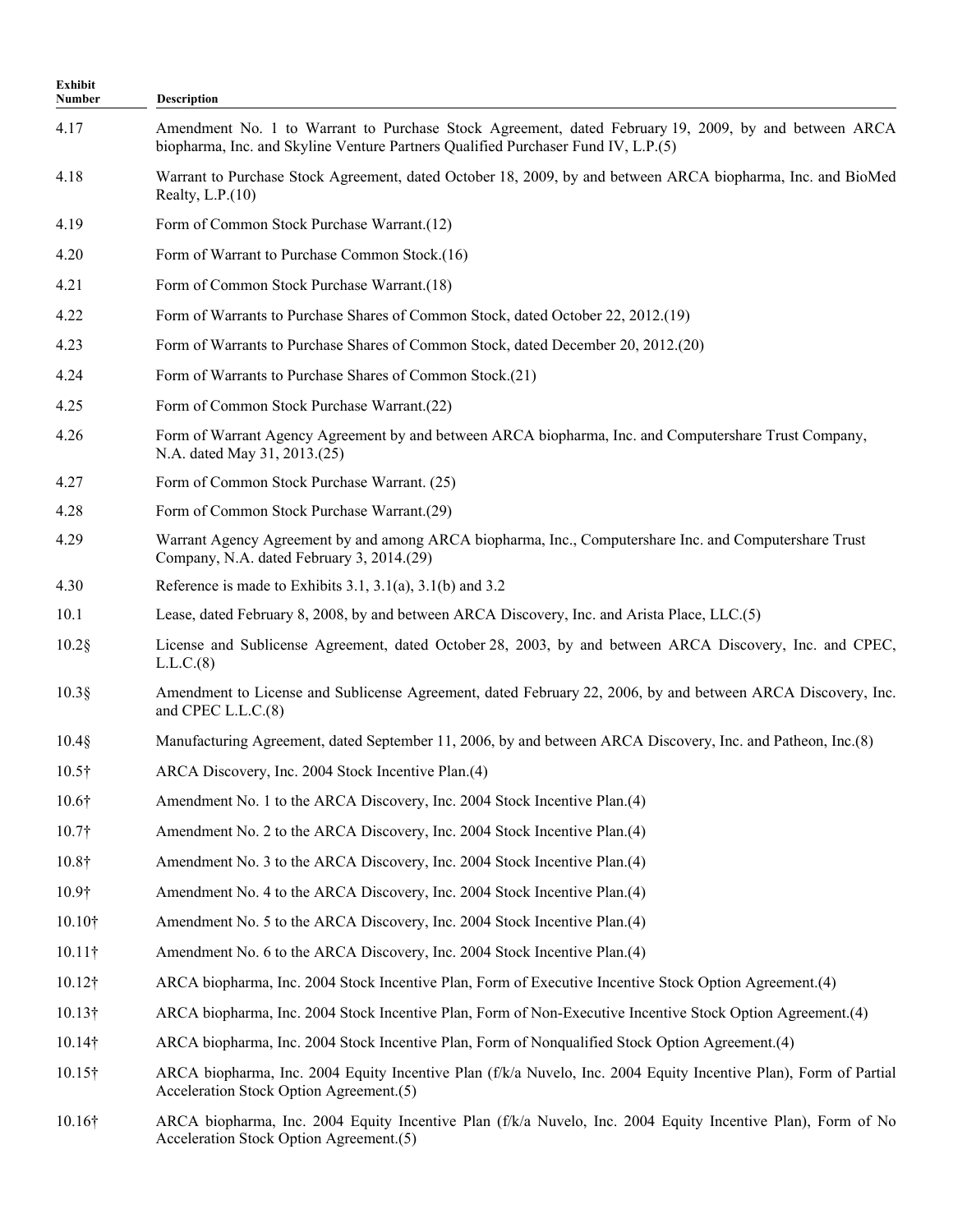| Exhibit<br>Number | Description                                                                                                                                                       |
|-------------------|-------------------------------------------------------------------------------------------------------------------------------------------------------------------|
| $10.17\dagger$    | ARCA biopharma, Inc. 2004 Equity Incentive Plan (f/k/a Nuvelo, Inc. 2004 Equity Incentive Plan), Form of Director<br>Stock Option Agreement.(5)                   |
| $10.18\dagger$    | ARCA biopharma, Inc. 2004 Equity Incentive Plan (f/k/a Nuvelo, Inc. 2004 Equity Incentive Plan), Form of Notice of<br>Grant of Stock Option.(5)                   |
| 10.19†            | ARCA biopharma, Inc. 2004 Equity Incentive Plan (f/k/a Nuvelo, Inc. 2004 Equity Incentive Plan), Form of Notice of<br>Director Grant of Stock Option.(5)          |
| 10.20†            | Form of Indemnification Agreement between Nuvelo, Inc. and its directors and officers.(1)                                                                         |
| $10.21\dagger$    | Amended and Restated Employment and Retention Agreement, dated June 4, 2008, by and between ARCA<br>biopharma, Inc. and Michael R. Bristow.(5)                    |
| 10.22             | Assignment and Assumption Agreement, dated January 26, 2009, by and between ARCA biopharma, Inc. and ARCA<br>biopharma Colorado, Inc.(5)                          |
| $10.23\dagger$    | Amended and Restated Employment Agreement, dated June 12, 2008, by and between ARCA biopharma, Inc. and<br>Christopher D. Ozeroff.(5)                             |
| 10.24             | Assignment and Assumption Agreement, dated January 26, 2009, by and between ARCA biopharma, Inc. and ARCA<br>biopharma Colorado, Inc.(5)                          |
| $10.25\dagger$    | Amended and Restated ARCA biopharma, Inc. 2004 Equity Incentive Plan.(7)                                                                                          |
| 10.26†            | Form of Option Amendment pursuant to ARCA biopharma, Inc. 2004 Equity Incentive Plan and ARCA biopharma,<br>Inc. 2004 Stock Option Plan (change of control).(11)  |
| $10.27\dagger$    | Form of Option Agreement and Grant Notice pursuant to ARCA biopharma, Inc. 2004 Equity Incentive Plan<br>(NDA/change of control acceleration).(11)                |
| $10.28\dagger$    | Employment Agreement, dated February 11, 2009, by and between ARCA biopharma, Inc. and Patrick Wheeler.(10)                                                       |
| 10.29             | Form of Indemnification Agreement between ARCA biopharma, Inc. and its directors and officers.(5)                                                                 |
| 10.30             | Form of Subscription Agreement.(12)                                                                                                                               |
| $10.31\$          | License Agreement, dated April 15, 2011, by and between ARCA biopharma and the University of Cincinnati.(13)                                                      |
| 10.32             | First Amendment to Lease Agreement, dated June 14, 2011, by and between Arista Place, LLC and ARCA biopharma<br>Inc., (f/k/a ARCA Discovery, Inc.).(14)           |
| $10.33\$          | Amended and Restated Exclusive License Agreement, dated August 12, 2011, by and between the Regents of the<br>University of Colorado and ARCA biopharma, Inc.(15) |
| 10.34             | Form of Subscription Agreement.(16)                                                                                                                               |
| 10.35             | Form of Registration Rights Agreement.(16)                                                                                                                        |
| 10.36             | Waiver and Amendment Agreement, dated March 30, 2012, by and between ARCA biopharma, Inc. and Michael<br>Bristow. $(17)$                                          |
| 10.37             | Waiver and Amendment Agreement, dated March 30, 2012, by and between ARCA biopharma, Inc. and Patrick<br>Wheeler. $(17)$                                          |
| 10.38             | Waiver and Amendment Agreement, dated March 30, 2012, by and between ARCA biopharma, Inc. and Christopher<br>Ozeroff. $(17)$                                      |
| 10.39             | Form of Subscription Agreement.(18)                                                                                                                               |
| 10.40             | Form of Subscription Agreement by and among the Company and the purchasers identified therein, dated October 22,<br>2012.(19)                                     |
| 10.41             | Form of Registration Rights Agreement.(19)                                                                                                                        |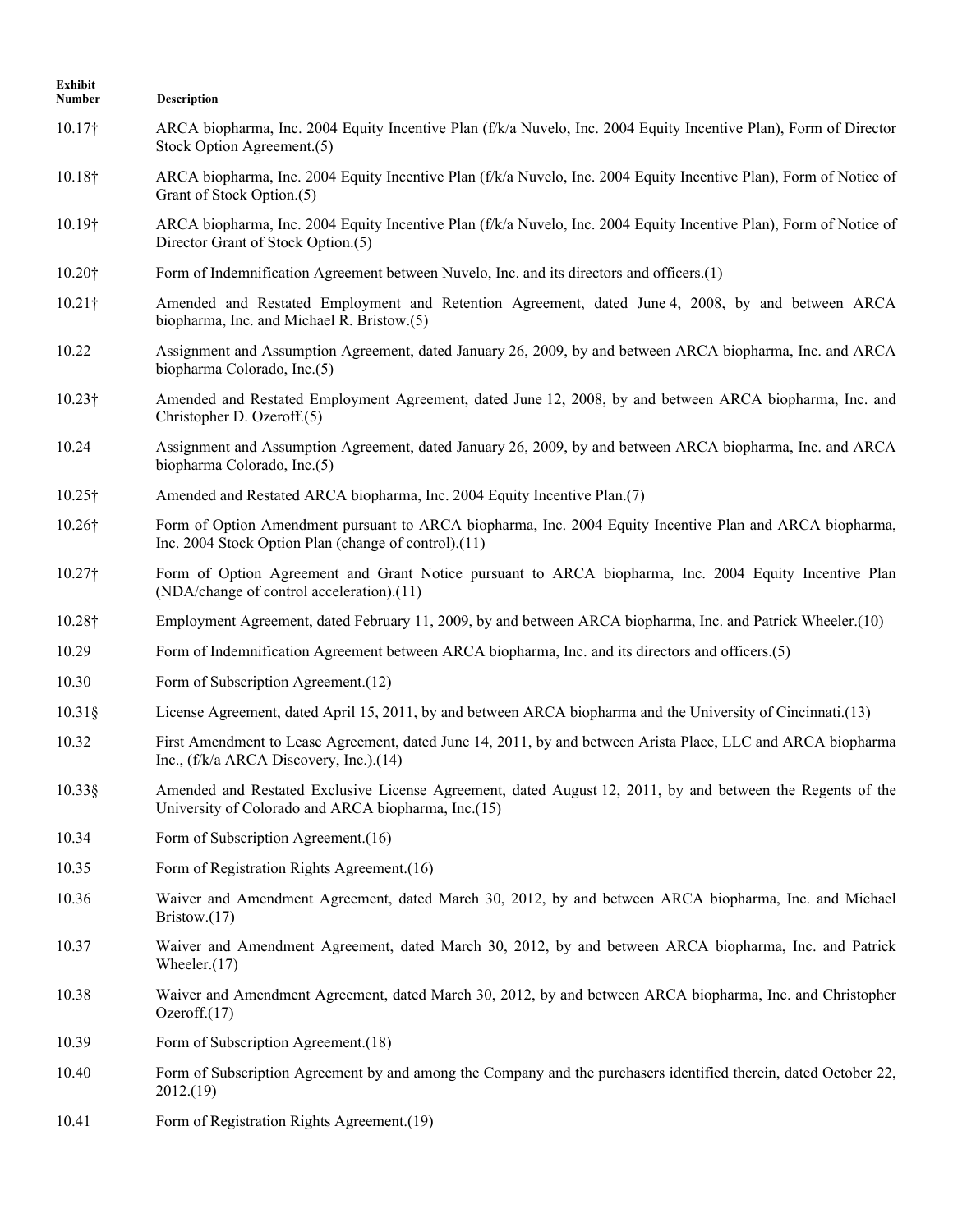| <b>Exhibit</b><br>Number | <b>Description</b>                                                                                                                                  |
|--------------------------|-----------------------------------------------------------------------------------------------------------------------------------------------------|
| 10.42                    | Form of Subscription Agreement by and among the Company and the purchasers identified therein, dated December<br>18, 2012.(20)                      |
| 10.43                    | Form of Registration Rights Agreement.(20)                                                                                                          |
| 10.44                    | Form of Amendment to the Registration Rights Agreement, dated December 18, 2012.(20)                                                                |
| 10.45                    | Form of Subscription Agreement by and among the Company and the purchasers identified therein, dated January 22,<br>2013(21)                        |
| 10.46                    | Form of Registration Rights Agreement.(21)                                                                                                          |
| 10.47                    | Subscription Agreement.(22)                                                                                                                         |
| 10.48                    | Clinical Trial Collaboration Agreement between ARCA biopharma, Inc. and Medtronic, Inc. dated as of April 18,<br>2013(24)                           |
| 10.49                    | Placement Agency Agreement by and between ARCA biopharma, Inc. and Dawson James Securities, Inc., dated<br>January 31, 2013.(22)                    |
| 10.50                    | Letter Agreement between ARCA biopharma, Inc. and Medtronic, Inc. dated as of July 26, 2013.(26)                                                    |
| 10.51                    | Letter Agreement by and between ARCA biopharma, Inc. and Dawson James Securities, Inc., dated April 11,<br>2013(25)                                 |
| 10.52                    | Letter of Lease Extension, dated May 16, 2013, by and between Arista Place, LLC and ARCA biopharma, Inc.(26)                                        |
| 10.53                    | Office Lease Agreement by and between ARCA biopharma, Inc. and Circle Point Properties, LLC, effective August 1,<br>2013(27)                        |
| 10.54†                   | Amendment Agreement by and between ARCA biopharma, Inc. and Michael R. Bristow, effective as of June 13,<br>2013(26)                                |
| $10.55\dagger$           | Amendment Agreement by and between ARCA biopharma, Inc. and Patrick M. Wheeler, effective as of June 13,<br>2013.(26)                               |
| 10.56†                   | Amendment Agreement by and between ARCA biopharma, Inc. and Christopher Ozeroff, effective as of June 13,<br>2013.(26)                              |
| $10.57\dagger$           | ARCA biopharma, Inc. 2013 Equity Incentive Plan.(28)                                                                                                |
| 10.58†                   | Form of Stock Option Agreement and Option Grant Notice under 2013 Equity Incentive Plan (Standard).(28)                                             |
| 10.59†                   | Form of Stock Option Agreement and Option Grant Notice under 2013 Equity Incentive Plan (Officer).(28)                                              |
| 10.60†                   | Form of Stock Option Agreement and Option Grant Notice under 2013 Equity Incentive Plan (Director).(28)                                             |
| $10.61\dagger$           | Form of Restricted Stock Unit Award Agreement and Notice of Grant Award under 2013 Equity Incentive Plan<br>$(Standard)$ . $(28)$                   |
| 10.62†                   | Form of Restricted Stock Unit Award Agreement and Notice of Grant Award under 2013 Equity Incentive Plan<br>$(Officer)$ . $(28)$                    |
| 10.63                    | Placement Agency Agreement by and between ARCA biopharma, Inc. and Dawson James Securities, Inc., dated<br>January 21, 2014.(29)                    |
| 10.64                    | Amendment No. 1 to Placement Agency Agreement by and between ARCA biopharma, Inc. and Dawson James<br>Securities, Inc., dated January 31, 2014.(29) |
| $10.65*$ §               | Clinical Research Agreement by and between ARCA biopharma, Inc. and Duke University, dated November 5, 2013.                                        |
| 14.1                     | Code of Business Conduct and Ethics(6)                                                                                                              |
| $23.1*$                  | Consent of KPMG LLP, Independent Registered Public Accounting Firm.                                                                                 |
| $24.1*$                  | Power of Attorney (included in the signature page hereto).                                                                                          |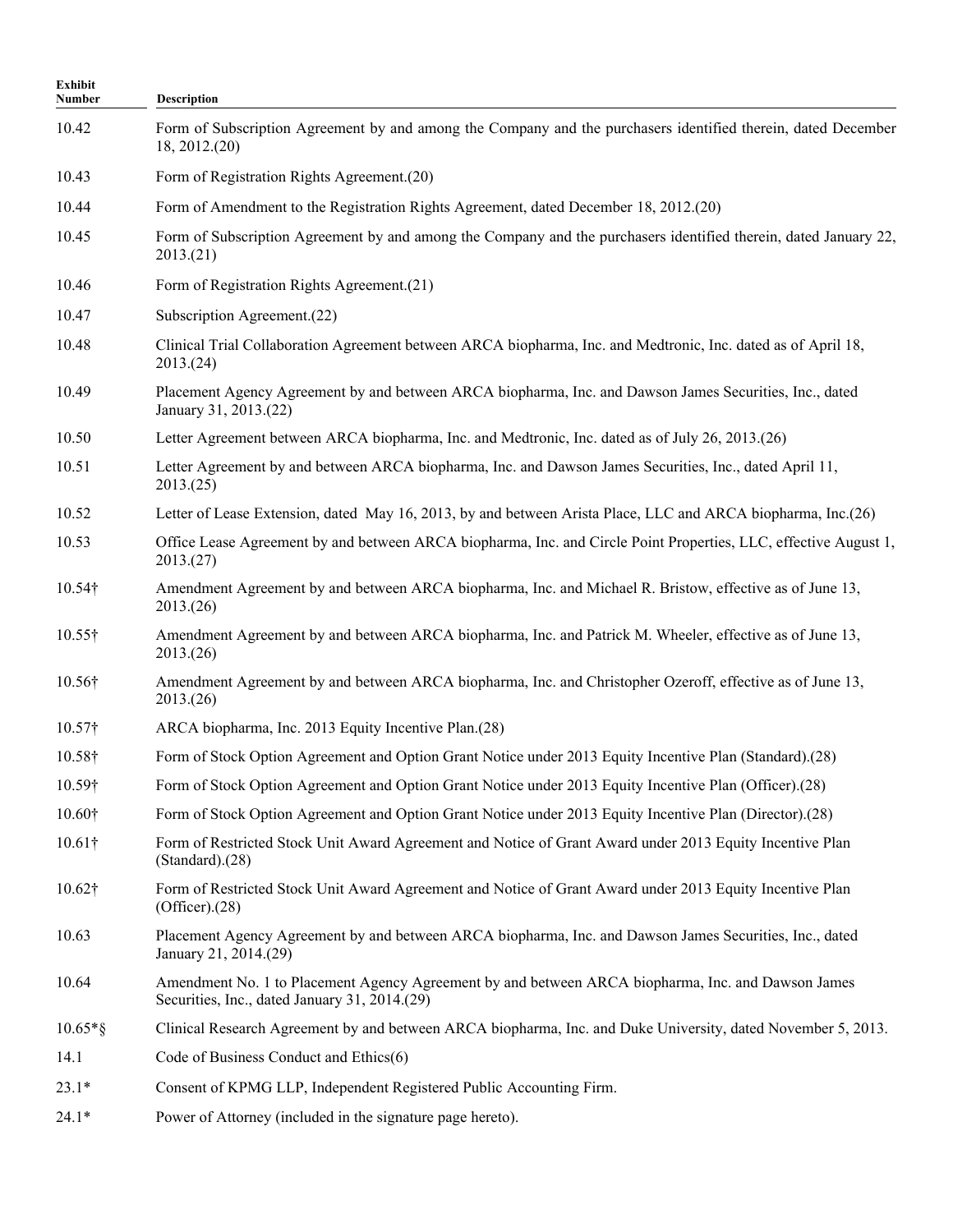| Exhibit<br><b>Number</b> | <b>Description</b>                                                                                                                                                                                   |
|--------------------------|------------------------------------------------------------------------------------------------------------------------------------------------------------------------------------------------------|
| $31.1*$                  | Certification of Chief Executive Officer pursuant to Rule 13a-14(a) or 15d-14(a) under the Securities Exchange Act of<br>1934, as adopted pursuant to Section 302 of the Sarbanes-Oxley Act of 2002. |
| $31.2*$                  | Certification of Chief Financial Officer pursuant to Rule 13a-14(a) or 15d-14(a) under the Securities Exchange Act of<br>1934, as adopted pursuant to Section 302 of the Sarbanes-Oxley Act of 2002. |
| $32.1*$                  | Certification of Chief Executive Officer and Chief Financial Officer pursuant to 18 U.S.C. sec. 1350, as adopted<br>pursuant to Section 906 of the Sarbanes-Oxley Act of 2002.                       |
| $101.$ INS*              | XBRL Instance Document (filed electronically herewith)                                                                                                                                               |
| $101.SCH*$               | XBRL Taxonomy Extension Schema Document (filed electronically herewith)                                                                                                                              |
| $101.CAL*$               | XBRL Taxonomy Extension Calculation Linkbase Document (filed electronically herewith)                                                                                                                |
| $101.LAB*$               | XBRL Taxonomy Extension Label Linkbase Document (filed electronically herewith)                                                                                                                      |
| $101.PRE*$               | XBRL Taxonomy Extension Presentation Linkbase Document (filed electronically herewith)                                                                                                               |
| $101.$ DEF $*$           | XBRL Taxonomy Extension Definition Linkbase Document (filed electronically herewith)                                                                                                                 |
| $\ast$<br>÷              | Filed herewith.<br>Compensatory plan or agreement.                                                                                                                                                   |

§ Confidential treatment has been requested for portions of this document, which are omitted and filed separately with the SEC. (1) Previously filed with the SEC as an Exhibit to and incorporated herein by reference from Hyseq, Inc.'s Form S-1, filed on

June 12, 1997, as amended, File No. 333-29091.

(2) Previously filed with the SEC as an Exhibit to and incorporated herein by reference from Nuvelo, Inc.'s Form 8-K, filed on September 25, 2008, File No. 000-22873.

(3) Previously filed with the SEC as an Exhibit to and incorporated herein by reference from Nuvelo, Inc.'s Form 8-K, filed on October 29, 2008, File No. 000-22873.

(4) Previously filed with the SEC as an Exhibit to and incorporated herein by reference from ARCA biopharma, Inc.'s Form 8-K, filed on January 28, 2009, File No. 000-22873.

(5) Previously filed with the SEC as an Exhibit to and incorporated herein by reference from ARCA biopharma, Inc.'s Form 10-K, filed on March 27, 2009, File No. 000-22873.

(6) Previously filed with the SEC as an Exhibit to and incorporated herein by reference from ARCA biopharma, Inc.'s Form 10-Q, filed on November 16, 2009, File No. 000-22873.

(7) Previously filed with the SEC as an Exhibit to and incorporated herein by reference from ARCA biopharma, Inc.'s Form 10- Q/A, filed on August 21, 2009, File No. 000-22873.

(8) Previously filed with the SEC as an Exhibit to and incorporated herein by reference from ARCA biopharma, Inc.'s Form 10-Q, filed on May 15, 2009, File No. 000-22873.

(9) Previously filed with the SEC as an Exhibit to and incorporated herein by reference from ARCA biopharma, Inc.'s Form 10- Q/A, filed on November 6, 2009, File No. 000-22873.

(10) Previously filed with the SEC as an Exhibit to and incorporated herein by reference from ARCA biopharma, Inc.'s Form 10-K, filed on March 4, 2010, File No. 000-22873.

(11) Previously filed with the SEC as an Exhibit to and incorporated herein by reference from ARCA biopharma, Inc.'s Form 10-Q, filed on August 10, 2009, File No. 000-22873.

(12) Previously filed with the SEC as an Exhibit to and incorporated herein by reference from ARCA biopharma, Inc.'s Form 8-K filed on April 18, 2011, File No. 000-22873.

(13) Previously filed with the SEC as an Exhibit to and incorporated herein by reference from ARCA biopharma, Inc.'s Form 10-Q, filed on May 16, 2011, File No. 000-22873.

(14) Previously filed with the SEC as an Exhibit to and incorporated herein by reference from ARCA biopharma, Inc.'s Form 8-K filed on June 20, 2011, File No. 000-22873.

(15) Previously filed with the SEC as an Exhibit to and incorporated herein by reference from ARCA biopharma, Inc.'s Form 10-Q, filed on August 15, 2011, File No. 000-22873.

(16) Previously filed with the SEC as an Exhibit to and incorporated herein by reference from ARCA biopharma, Inc.'s Form 8-K filed on December 22, 2011, File No. 000-22873.

(17) Previously filed with the SEC as an Exhibit to and incorporated herein by reference from ARCA biopharma, Inc.'s Form 10-Q, filed on May 14, 2012, File No. 000-22873.

(18) Previously filed with the SEC as an exhibit and incorporated herein by reference from ARCA biopharma, Inc.'s Form 8-K, filed on August 3, 2012, File No. 000-22873.